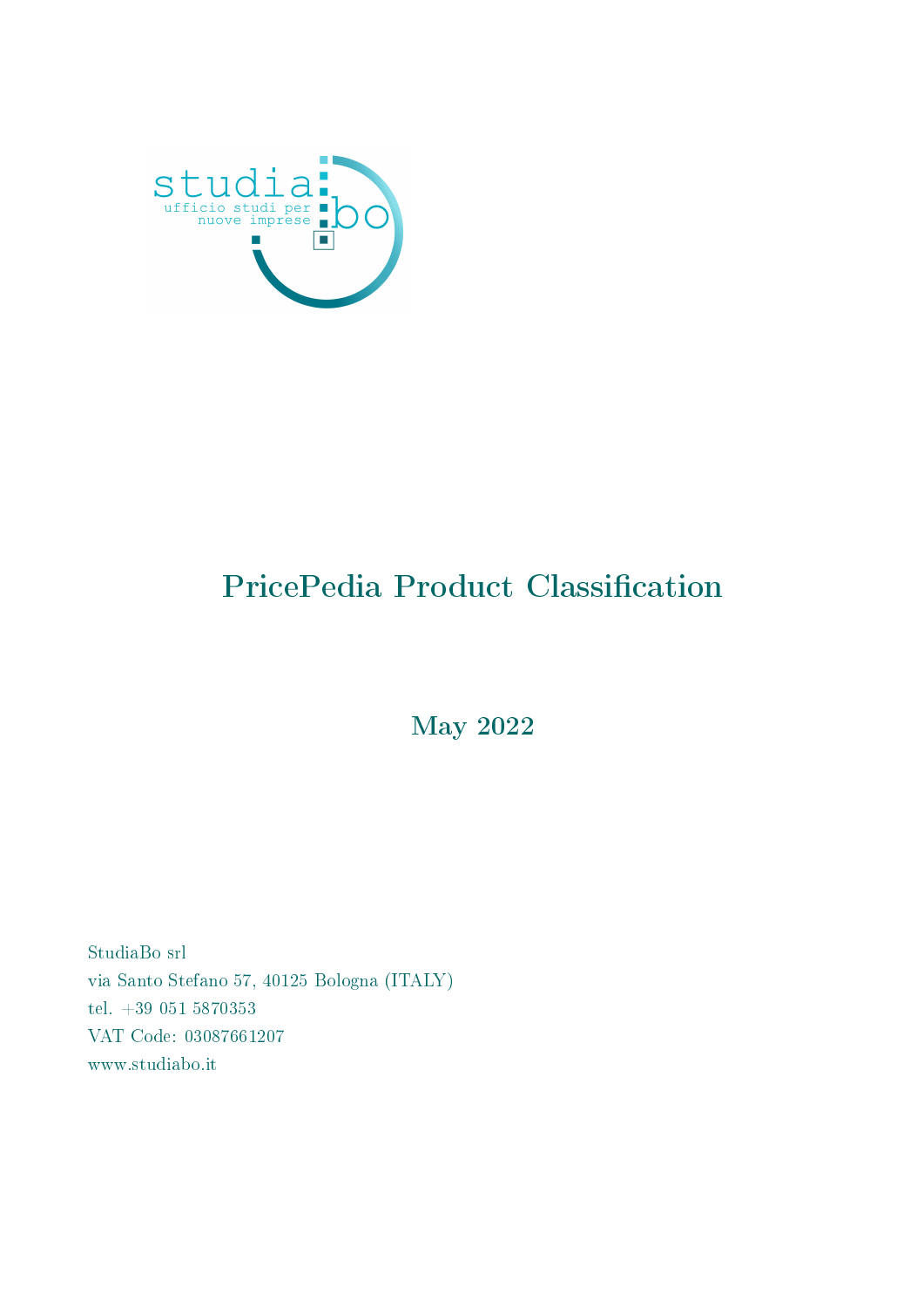## Table of Contents

#### Introduction 3

| Product Classification Doganali          | $\overline{\mathbf{4}}$ |
|------------------------------------------|-------------------------|
| Typology "Food" $\ldots \ldots \ldots$   | 4                       |
| Typology "Electric Components"           | 8                       |
| Typology "Inorganic Chemicals"           | 11                      |
| Typology "Commercial Products"           | 19                      |
| Typology "Organic Chemicals"             | 20                      |
| Typology "Ferrous Metals"                | 23                      |
| Typology "Energy" $\ldots \ldots \ldots$ | 38                      |
| Typology "Electronic Components".        | 41                      |
| Typology "Textile Fibers"                | 46                      |
| Typology "Industrial Chemicals"          | 52                      |
| Typology "Wood and Paper" $\ldots$ .     | 58                      |
| Typology "Mechanical Components"         | 70                      |
| Typology "Non Ferrous Metals"            | 73                      |
| Typology "Construction Raw Mate-         |                         |
| rials"                                   | 80                      |
| Typology "Plastics and Elastomers".      | 85                      |
| Typology "Precious Metals"               | 91                      |
| Product Classification Finanziari        | 92                      |
| Typology "Food" $\ldots \ldots \ldots$   | 92                      |
| Typology "Energy"                        | 94                      |
| Typology "Plastics and Elastomers".      | 98                      |
| Typology "Ferrous Metals"                | 100                     |
| Typology "Textile Fibers"                | 103                     |
| Typology "Wood and Paper" $104$          |                         |
| Typology "Non Ferrous Metals" 105        |                         |
| Typology "Inorganic Chemicals" 109       |                         |
| Typology "Organic Chemicals" 110         |                         |
| Typology "Industrial Chemicals" 111      |                         |
| Typology "Precious Metals" 112           |                         |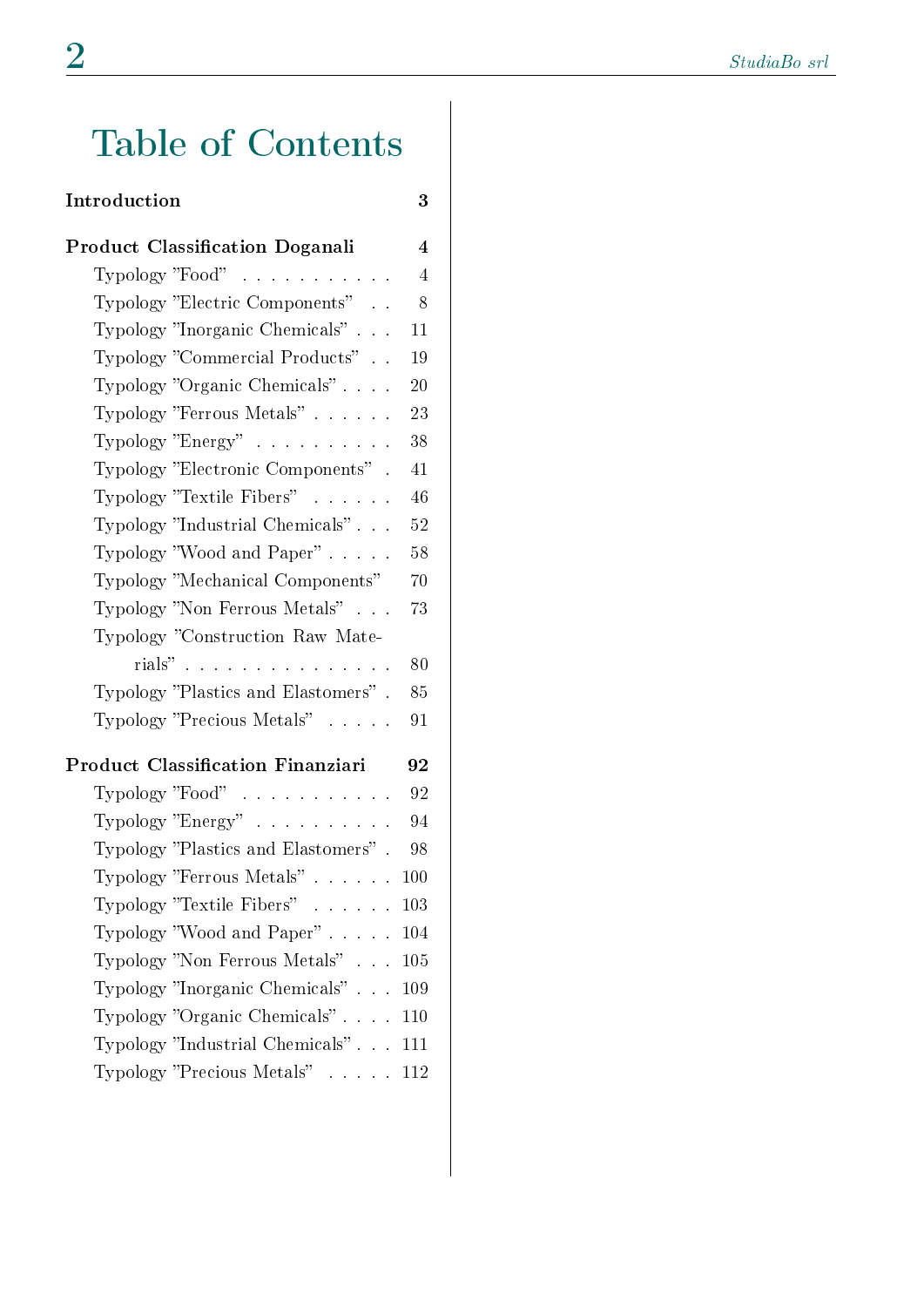#### Introduction

In this document the products present in PricePedia will be listed in a table with their description in reduced and extended form. The table also indicates the possible presence of the products in the different sections **Bench**mark, Range and Daily Data.

The database built by StudiaBo for the PricePedia project contains time series of monthly and daily prices of different types of products. They are divided into two levels with increasing detail:

• typologies: it is the top level grou-

ping and contains the clusters distinguished by the main property that makes the products in the group homogeneous. The main property may concern an aspect of the chemical composition, as in the case of "ferrous" and "nonferrous", or the operational use, as for "energetic" or "food";

• families: it is the lower level grouping and contains products with a higher level of detail than the typologies. Each typology may contain more than one product family. Each family contains products that share similar chemical composition, such as "aluminium alloys", or are different but result in a similar semi-finished product.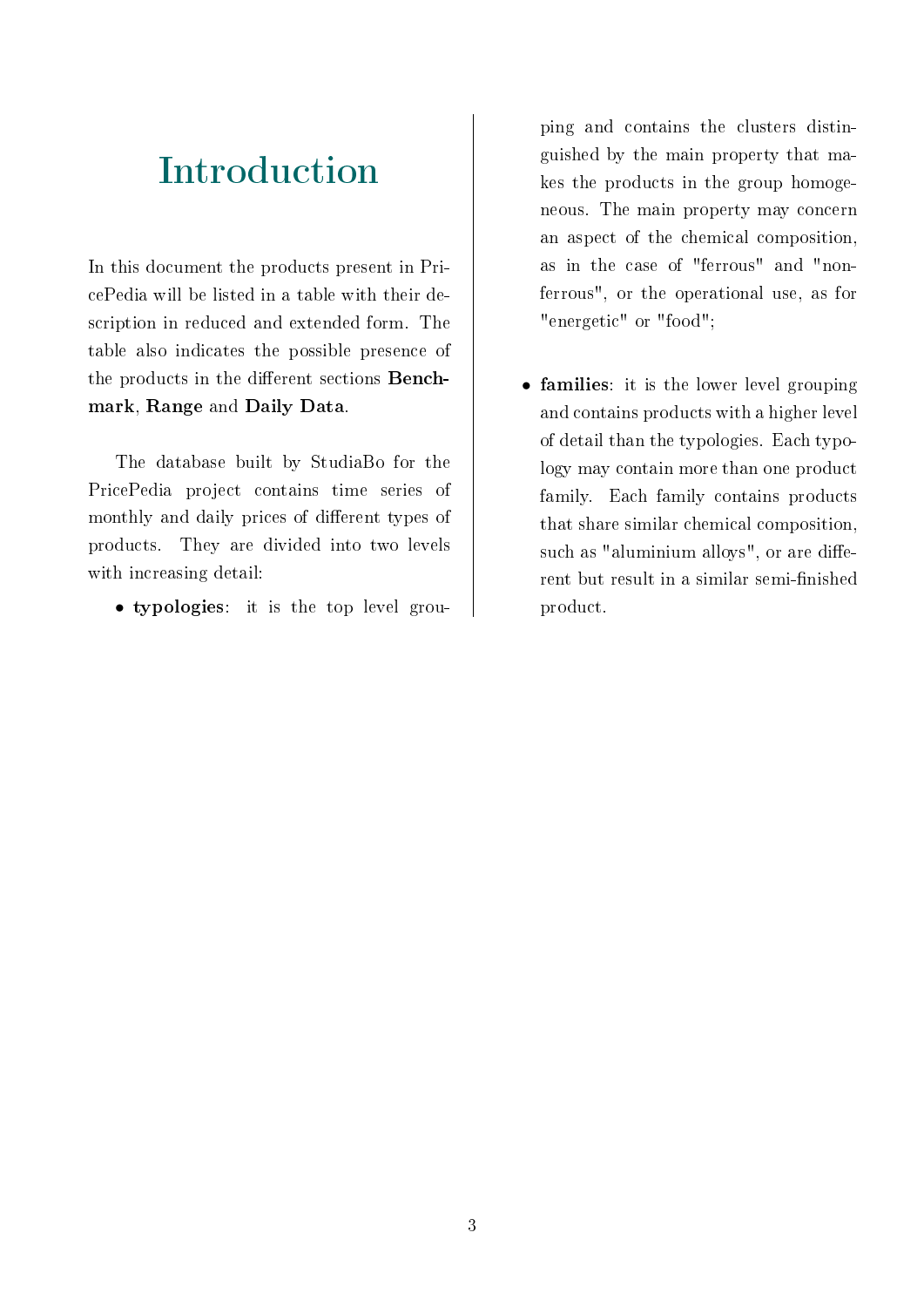# Product Classification Doganali

#### Typology "Food"

| Family     | Short description    | Detailed description                    | Benchmark      | Range | Daily          |
|------------|----------------------|-----------------------------------------|----------------|-------|----------------|
|            |                      |                                         |                |       | Data           |
| Other      | Maize                | Maize (excl. seed for sowing)           | Si             | Si    | N <sub>o</sub> |
| Cereals    |                      |                                         |                |       |                |
|            | Maize starch         | Maize starch                            | Si             | Si    | N <sub>o</sub> |
|            | Flaked oat grains    | Flaked oat grains                       | N <sub>o</sub> | Si    | $\rm No$       |
|            | <b>Barley</b>        | Barley (excl. seed for sowing)          | Si             | Si    | N <sub>o</sub> |
|            | Parboiled rice       | Long grain husked [brown] ri-           | N <sub>o</sub> | Si    | N <sub>o</sub> |
|            |                      | ce, length-width ratio $\geq$ 3,        |                |       |                |
|            |                      | parboiled                               |                |       |                |
|            | Colza seed           | Low erucic rape or colza seeds          | Si             | Si    | N <sub>o</sub> |
|            |                      | "yielding a fixed oil which has         |                |       |                |
|            |                      | an erucic acid content of $\,<\,$       |                |       |                |
|            |                      | $2\%$ and yielding a solid compo-       |                |       |                |
|            |                      | nent of glucosinolates of $<$ 30        |                |       |                |
|            |                      | micromoles/ $g''$ , whether or not      |                |       |                |
|            |                      | broken (excl. for sowing)               |                |       |                |
| Other Food | Milk                 | Milk and cream of a fat con-            | Si             | Si    | N <sub>o</sub> |
| Products   |                      | tent by weight of $> 3\%$ but           |                |       |                |
|            |                      | $\epsilon = 6\%$ , not concentrated nor |                |       |                |
|            |                      | containing added sugar or other         |                |       |                |
|            |                      | sweetening matter (excl.<br>in          |                |       |                |
|            |                      | immediate packings of $<= 2$ l)         |                |       |                |
|            | Peel<br>citrus<br>of | Peel of citrus fruit or melons,         | Si             | Si    | N <sub>o</sub> |
|            | fruit or melons      | watermelons, fresh, fro-<br>incl.       |                |       |                |
|            |                      | zen, dried or provisionally pre-        |                |       |                |
|            |                      | served in brine, or in water with       |                |       |                |
|            |                      | other additives                         |                |       |                |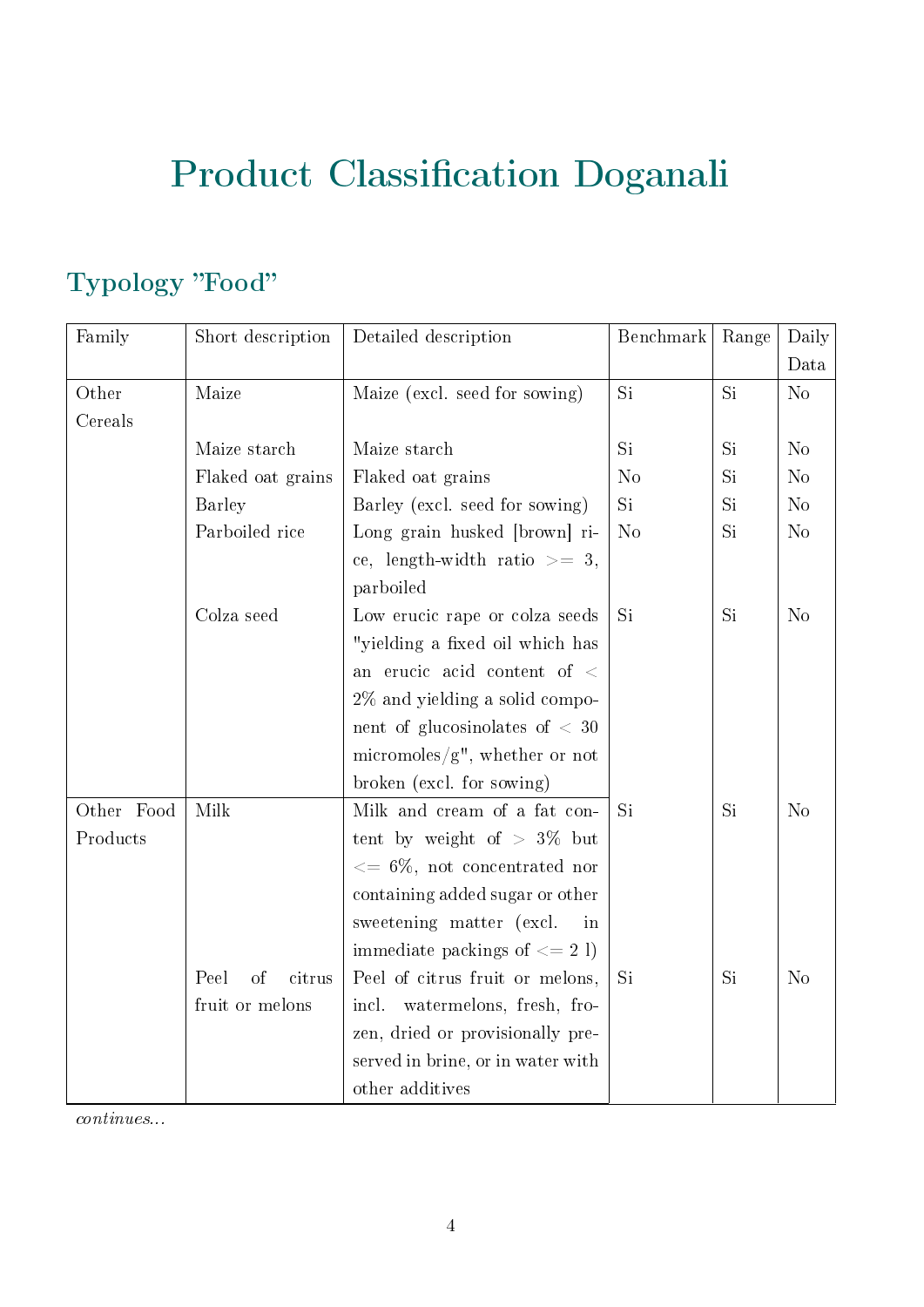| Family       | Short description   | Detailed description             | Benchmark | Range | Daily          |
|--------------|---------------------|----------------------------------|-----------|-------|----------------|
|              |                     |                                  |           |       | Data           |
| Meat         | Swine meat          | Fresh or chilled boneless meat   | <b>Si</b> | Si    | N <sub>o</sub> |
|              |                     | of domestic swine (excl. bellies |           |       |                |
|              |                     | and cuts thereof)                |           |       |                |
|              | Live cattle         | Live cattle of a weight $> 300$  | Si        | Si    | N <sub>o</sub> |
|              |                     | kg (excl. for slaughter, pure-   |           |       |                |
|              |                     | bred for breeding and heifers    |           |       |                |
|              |                     | and cows)                        |           |       |                |
| Colonial     | Arabica<br>Coffee   | Coffee (excl. roasted and decaf- | Si        | Si    | N <sub>o</sub> |
| goods        | (not roasted)       | feinated) from Colombia, Perù,   |           |       |                |
|              |                     | Messico, Honduras                |           |       |                |
|              | Coffee<br>(Brazil,  | Coffee (excl.<br>roasted<br>and  | Si        | Si    | N <sub>o</sub> |
|              | not roasted)        | decaffeinated) from Brazil       |           |       |                |
|              | Coffee<br>Robusta   | Coffee (excl.<br>roasted and     | Si        | Si    | N <sub>o</sub> |
|              | (not roasted)       | decaffeinated) from Indonesia,   |           |       |                |
|              |                     | Vietnam                          |           |       |                |
|              | Cocoa beans         | Cocoa beans, whole or broken,    | Si        | Si    | N <sub>o</sub> |
|              |                     | raw or roasted                   |           |       |                |
| Wheat        | Wheat starch        | Wheat starch                     | Si        | Si    | N <sub>o</sub> |
|              | Durum<br>wheat      | Durum wheat flour                | Si        | Si    | N <sub>o</sub> |
|              | flour               |                                  |           |       |                |
|              | Flour of common     | Flour of common wheat and        | Si        | Si    | N <sub>o</sub> |
|              | wheat and spelt     | spelt                            |           |       |                |
|              | Wheat and me-       | Wheat and meslin (excl. seed     | Si        | Si    | $\rm No$       |
|              | slin                | for sowing, and durum wheat)     |           |       |                |
|              | Durum wheat         | Durum wheat (excl. seed for      | Si        | Si    | N <sub>o</sub> |
|              |                     | sowing)                          |           |       |                |
| <b>Nuts</b>  | Almonds             | Fresh or dried almonds, shelled  | Si        | Si    | N <sub>o</sub> |
|              | (shelled)           | (excl. bitter)                   |           |       |                |
|              | Shelled walnuts     | Fresh or dried walnuts, shelled  | Si        | Si    | N <sub>o</sub> |
|              | Hazelnuts<br>(shel- | Fresh or dried hazelnuts or      | <b>Si</b> | Si    | N <sub>0</sub> |
|              | led)                | filberts "Corylus spp.", shelled |           |       |                |
|              | Pistachios          | Fresh or dried pistachios, in    | Si        | Si    | N <sub>o</sub> |
|              |                     | shell                            |           |       |                |
| Oils and Fa- | Crude groundnut     | Crude ground nut oil (excl. for  | <b>Si</b> | Si    | N <sub>o</sub> |
| $t_{\rm S}$  | oil                 | technical or industrial uses)    |           |       |                |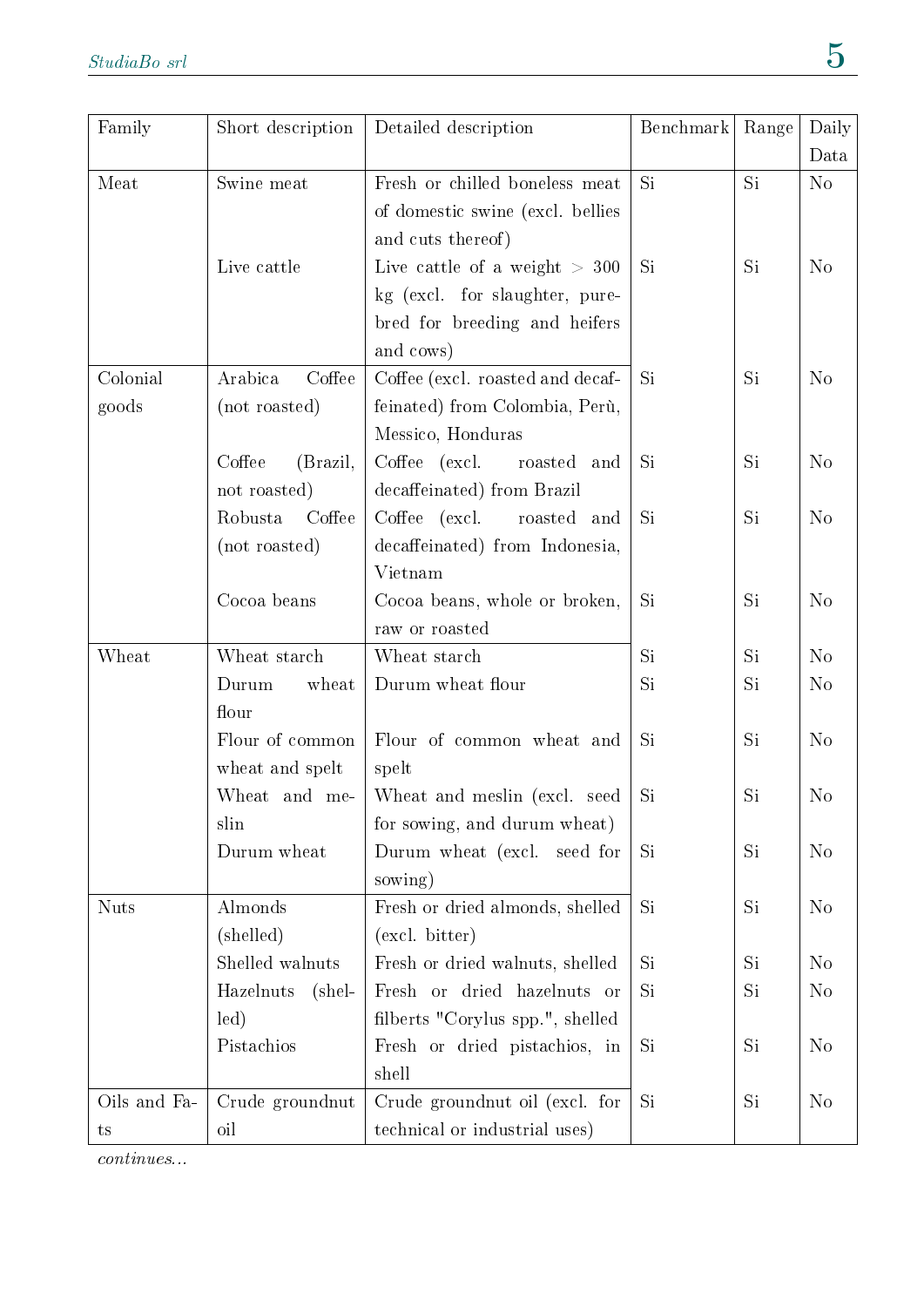| Family | Short description  | Detailed description                   | Benchmark | Range | Daily          |
|--------|--------------------|----------------------------------------|-----------|-------|----------------|
|        |                    |                                        |           |       | Data           |
|        | Colza oil          | Low erucic acid rape or colza oil      | Si        | Si    | N <sub>o</sub> |
|        |                    | "fixed oil which has an erucic         |           |       |                |
|        |                    | acid content of $\langle 2\%$ ", crude |           |       |                |
|        |                    | (excl. for technical or industrial     |           |       |                |
|        |                    | uses)                                  |           |       |                |
|        | Sunflower-seed     | Crude sunflower-seed oil (excl.        | Si        | Si    | N <sub>o</sub> |
|        | oil                | for technical or industrial uses)      |           |       |                |
|        | Crude maize oil    | Crude maize oil (excl.<br>for          | <b>Si</b> | Si    | $\rm No$       |
|        |                    | technical or industrial uses)          |           |       |                |
|        | Extra virgin olive | Extra virgin olive oil obtained        | Si        | Si    | N <sub>o</sub> |
|        | oil                | from the fruit of the olive tree       |           |       |                |
|        |                    | solely by mechanical or other          |           |       |                |
|        |                    | physical means under condi-            |           |       |                |
|        |                    | tions that do not lead to de-          |           |       |                |
|        |                    | terioration of the oil, untreated      |           |       |                |
|        |                    | (excl. lampante oil)                   |           |       |                |
|        | Virgin olive oil   | Virgin olive oil obtained from         | Si        | Si    | N <sub>o</sub> |
|        |                    | the fruit of the olive tree solely     |           |       |                |
|        |                    | by mechanical or other physical        |           |       |                |
|        |                    | means under conditions that do         |           |       |                |
|        |                    | not lead to deterioration of the       |           |       |                |
|        |                    | oil, untreated (excl. lampante         |           |       |                |
|        |                    | oil and extra virgin oil)              |           |       |                |
|        | Olive oil          | Olive oil and fractions obtai-         | Si        | Si    | N <sub>o</sub> |
|        |                    | ned from the fruit of the oli-         |           |       |                |
|        |                    | tree solely by mechanical<br>ve        |           |       |                |
|        |                    | or other physical means under          |           |       |                |
|        |                    | conditions that do not lead to         |           |       |                |
|        |                    | deterioration of the oil (excl.        |           |       |                |
|        |                    | virgin and chemically modified)        |           |       |                |
|        | Crude palm oil     | Crude palm oil (excl.<br>for           | Si        | Si    | N <sub>o</sub> |
|        |                    | technical or industrial uses)          |           |       |                |
|        | Soya-bean oil      | Crude soya-bean oil, whether           | Si        | Si    | N <sub>o</sub> |
|        |                    | or not degummed (excl.<br>for          |           |       |                |
|        |                    | technical or industrial uses)          |           |       |                |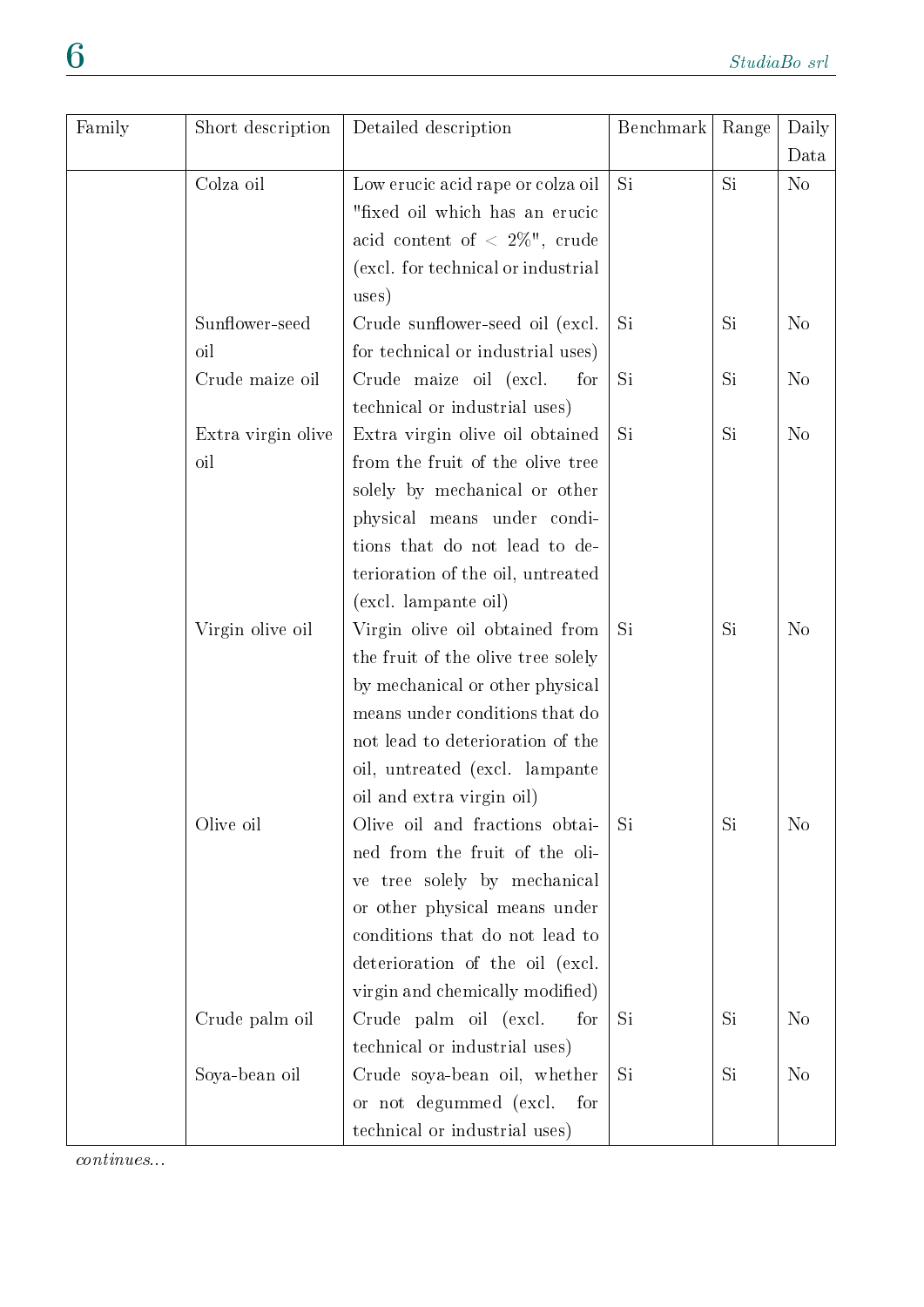| Family | Short description | Detailed description                    | Benchmark | Range | Daily          |
|--------|-------------------|-----------------------------------------|-----------|-------|----------------|
|        |                   |                                         |           |       | Data           |
|        | <b>Butter</b>     | Butter of a fat content, by             | <b>Si</b> | Si    | N <sub>o</sub> |
|        |                   | weight, of $> 85\%$ but $\leq 95\%$     |           |       |                |
|        |                   | (excl. dehydrated butter and            |           |       |                |
|        |                   | ghee)                                   |           |       |                |
| Soy    | Soya beans        | Soya beans, whether or not              | Si        | Si    | N <sub>o</sub> |
|        |                   | broken (excl. seed for sowing)          |           |       |                |
|        | Soya bean flour   | Soya bean flour and meal                | Si        | Si    | N <sub>o</sub> |
| Sugar  | Glucose           | Glucose in solid form<br>and            | Si        | Si    | N <sub>o</sub> |
|        |                   | glucose syrup, not containing           |           |       |                |
|        |                   | added flavouring or colouring           |           |       |                |
|        |                   | matter and not containing fruc-         |           |       |                |
|        |                   | tose or containing in the dry           |           |       |                |
|        |                   | state $\langle 20\%$ by weight of fruc- |           |       |                |
|        |                   | tose (excl. isoglucose and glu-         |           |       |                |
|        |                   | cose "dextrose" in the form             |           |       |                |
|        |                   | of white crystalline powder,            |           |       |                |
|        |                   | whether or not agglomerated)            |           |       |                |
|        | Glucose powder    | Glucose "dextrose" in the form          | Si        | Si    | N <sub>o</sub> |
|        |                   | of white crystalline powder,            |           |       |                |
|        |                   | whether or not agglomerated,            |           |       |                |
|        |                   | not containing fructose or con-         |           |       |                |
|        |                   | taining in the dry state $\langle$      |           |       |                |
|        |                   | $20\%$ by weight of glucose (excl.      |           |       |                |
|        |                   | isoglucose)                             |           |       |                |
|        | Raw cane sugar    | Raw cane sugar for refining,            | Si        | Si    | N <sub>o</sub> |
|        |                   | in solid form, not containing           |           |       |                |
|        |                   | added flavouring or colouring           |           |       |                |
|        |                   | matter, obtained without cen-           |           |       |                |
|        |                   | trifugation, with sucrose con-          |           |       |                |
|        |                   | tent 69 to 93, containing only          |           |       |                |
|        |                   | natural anhedral microcrystals          |           |       |                |
|        |                   | [see subheading note 2.]                |           |       |                |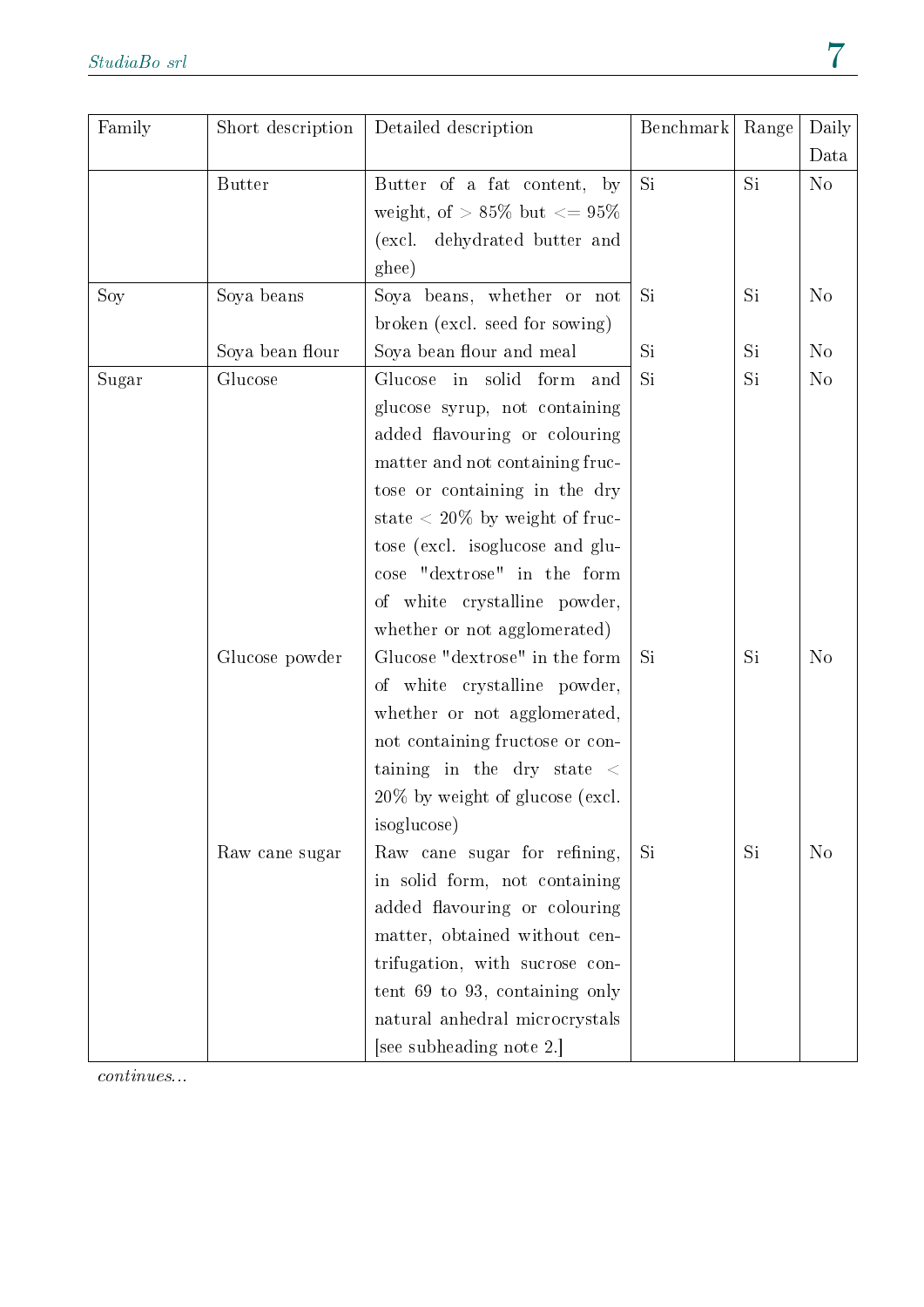| Family | Short description | Detailed description                                   | Benchmark      | Range | Daily          |
|--------|-------------------|--------------------------------------------------------|----------------|-------|----------------|
|        |                   |                                                        |                |       | Data           |
|        | Raw cane sugar    | Raw cane sugar for refining,                           | N <sub>o</sub> | Si.   | N <sub>o</sub> |
|        | (No. 11)          | in solid form, not containing                          |                |       |                |
|        |                   | added flavouring or colouring                          |                |       |                |
|        |                   | matter (excl. cane sugar of                            |                |       |                |
|        |                   | 170113)                                                |                |       |                |
|        | White sugar       | White sugar, containing in $\text{dry} \mid \text{Si}$ |                | Si    | N <sub>o</sub> |
|        |                   | state $>= 99.5\%$ sucrose (excl.                       |                |       |                |
|        |                   | flavoured or coloured)                                 |                |       |                |

#### Typology "Electric Components"

| Family | Short description         | Detailed description                                 | Benchmark      | Range | Daily          |
|--------|---------------------------|------------------------------------------------------|----------------|-------|----------------|
|        |                           |                                                      |                |       | Data           |
| Cables | Electric<br>conduc-       | Electric conductors, for a vol-                      | N <sub>o</sub> | Si    | N <sub>o</sub> |
|        | tors with connec-         | tage $\leq$ 1.000 V, insulated,                      |                |       |                |
|        | tors (volt.<br>$< =$      | fitted with connectors, n.e.s.                       |                |       |                |
|        | 1000V                     | (other than of a kind used for                       |                |       |                |
|        |                           | telecommunications)                                  |                |       |                |
|        | Electric<br>conduc-       | Conductors, electric, for a vol-                     | N <sub>o</sub> | Si    | N <sub>o</sub> |
|        | tors (volt.<br>$< \equiv$ | tage $\leq$ 80 V, insulated, not                     |                |       |                |
|        | 80V)                      | fitted with connectors, n.e.s.                       |                |       |                |
|        |                           | $\left(\text{excl.}\right)$<br>winding wire, coaxial |                |       |                |
|        |                           | conductors, wiring sets for ve-                      |                |       |                |
|        |                           | hicles, aircraft or ships, and wi-                   |                |       |                |
|        |                           | re and cables with individual                        |                |       |                |
|        |                           | conductor wires of a diameter                        |                |       |                |
|        |                           | $> 0.51$ mm)                                         |                |       |                |
|        | Electric<br>conduc-       | Electric conductors for a volta-                     | N <sub>o</sub> | Si    | N <sub>o</sub> |
|        | tors (volt. $> 80V$       | $ge > 80$ V but $< 1.000$ V, in-                     |                |       |                |
|        | $<$ 1000V)                | sulated, not fitted with connec-                     |                |       |                |
|        |                           | tors, n.e.s. (excl. winding wire,                    |                |       |                |
|        |                           | coaxial conductors, wiring sets                      |                |       |                |
|        |                           | for vehicles, aircraft or ships,                     |                |       |                |
|        |                           | and wire and cables with in-                         |                |       |                |
|        |                           | dividual conductor wires of a                        |                |       |                |
|        |                           | $diameter > 0.51$ mm)                                |                |       |                |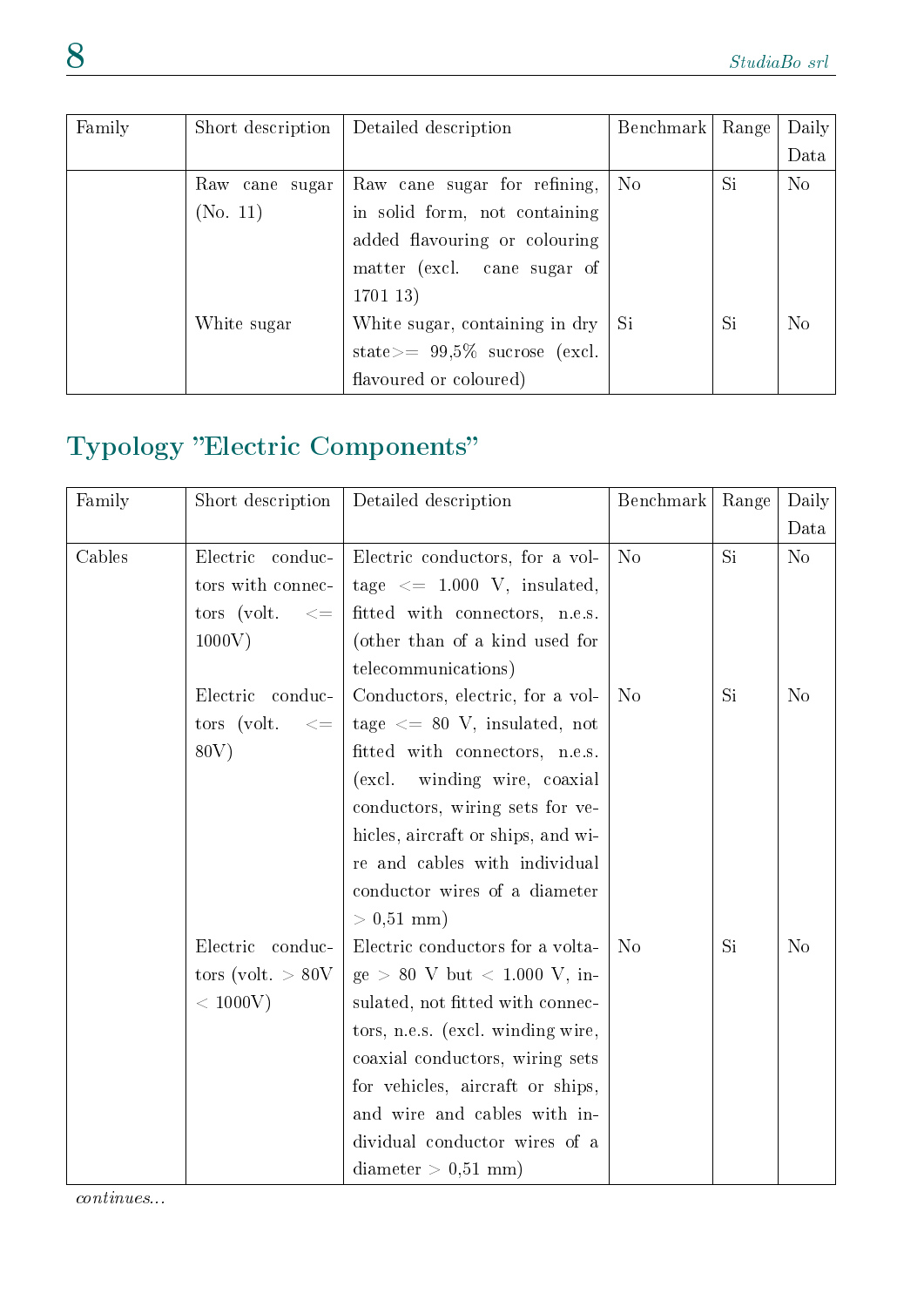| Family     | Short description                | Detailed description                 | Benchmark      | Range | Daily<br>Data  |
|------------|----------------------------------|--------------------------------------|----------------|-------|----------------|
|            | Electric<br>con-                 | Electric conductors for a volta-     | N <sub>o</sub> | Si    | N <sub>o</sub> |
|            | ductors<br>$\text{(volt. }$      | ge 1.000 V, insulated, not fit-      |                |       |                |
|            | 1000V)                           | ted with connectors, n.e.s. (ex-     |                |       |                |
|            |                                  | cl. winding wire, coaxial con-       |                |       |                |
|            |                                  | ductors, wiring sets for vehi-       |                |       |                |
|            |                                  | cles, aircraft or ships, and wire    |                |       |                |
|            |                                  | and cables with individual con-      |                |       |                |
|            |                                  | ductor wires of a diameter $>$       |                |       |                |
|            |                                  | $0,51 \text{ mm}$ )                  |                |       |                |
|            | Electric<br>copper               | Electric conductors for a volta-     | N <sub>o</sub> | Si    | N <sub>o</sub> |
|            | conductors (volt.                | $ge > 1.000$ V, insulated, with      |                |       |                |
|            | $> 1000V$ )                      | copper conductors, n.e.s.            |                |       |                |
|            | TC electric con-                 | Electric conductors of a kind        | N <sub>o</sub> | Si    | N <sub>o</sub> |
|            | ductors                          | used for telecommunications,         |                |       |                |
|            |                                  | for a voltage $\leq$ 1.000 V, in-    |                |       |                |
|            |                                  | sulated, fitted with connectors,     |                |       |                |
|            |                                  | n.e.s.                               |                |       |                |
|            | TC electric con-                 | Conductors, electric, for a vol-     | N <sub>o</sub> | Si    | N <sub>o</sub> |
|            | ductors<br>$\text{(volt. }$      | tage $\leq$ 80 V, insulated, not     |                |       |                |
|            | $\epsilon = 80V$                 | fitted with connectors, of a kind    |                |       |                |
|            |                                  | used for telecommunications,         |                |       |                |
|            |                                  | n.e.s.                               |                |       |                |
| Electrical | DC motors and                    | DC motors of an output $> 37.5$      | N <sub>o</sub> | Si    | N <sub>o</sub> |
| Motors     | generators (out-                 | W but $\epsilon$ = 750 W and DC ge-  |                |       |                |
|            | put $\langle 1 750W \rangle$     | nerators of an output $<=\,750$      |                |       |                |
|            |                                  | W                                    |                |       |                |
|            | AC single pha-                   | AC motors, single phase, of an       | N <sub>o</sub> | Si    | N <sub>o</sub> |
|            | se motors (output                | output of $> 37.5$ W but $\lt = 750$ |                |       |                |
|            | $\epsilon = 750W$                | W                                    |                |       |                |
|            | AC single phase                  | AC motors, single phase, of an       | N <sub>o</sub> | Si    | N <sub>o</sub> |
|            | $\frac{1}{2}$ motors (output $>$ | output of $> 750$ W                  |                |       |                |
|            | 750W)                            |                                      |                |       |                |
|            | multi-phase<br>AC                | AC motors, multi-phase, of an        | N <sub>o</sub> | Si    | N <sub>o</sub> |
|            | (output)<br>motors               | output > 37,5 W but $\leq$ 750       |                |       |                |
|            | $\epsilon = 750W$                | W                                    |                |       |                |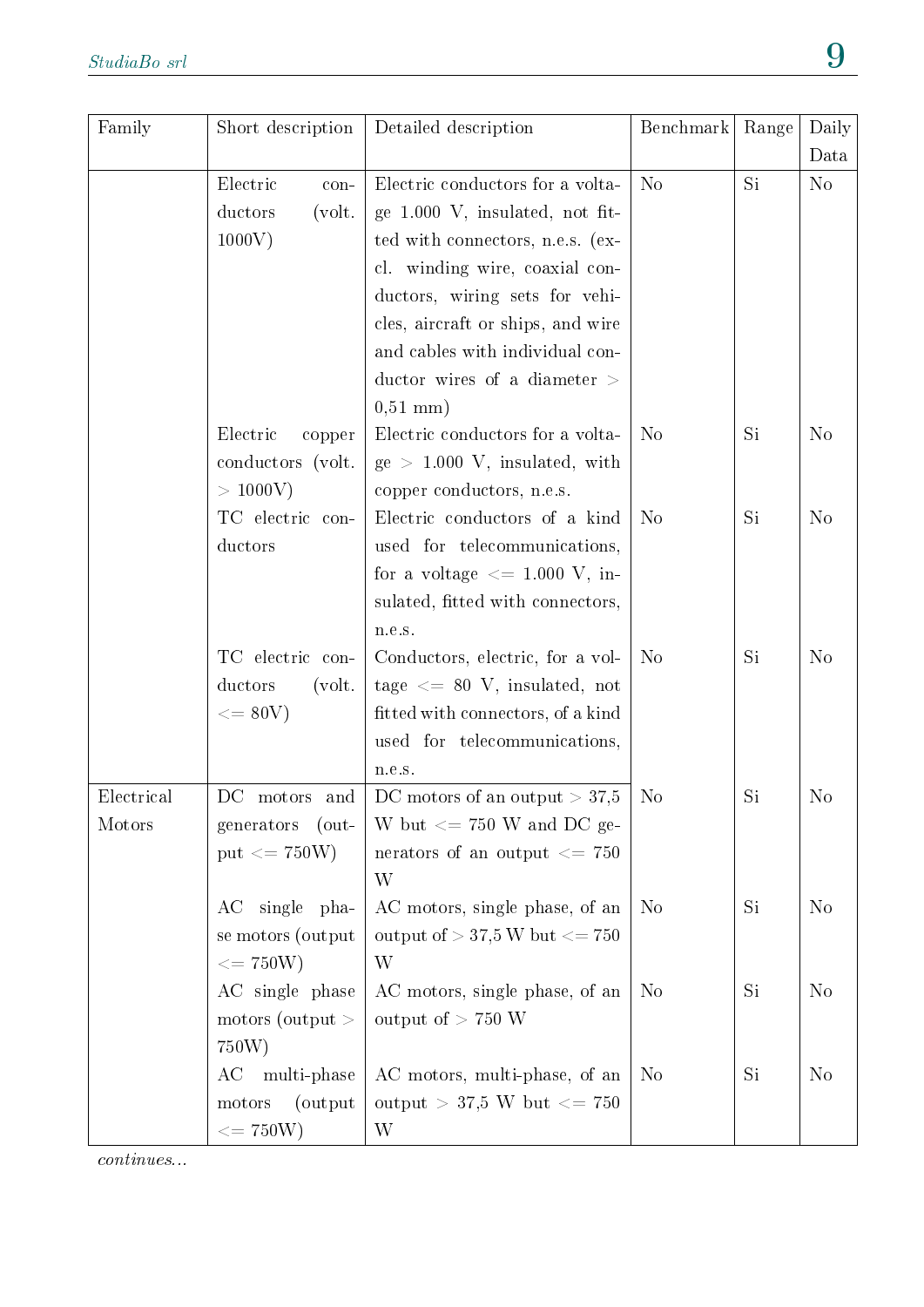| Family | Short description             | Detailed description           | Benchmark      | Range | Daily          |
|--------|-------------------------------|--------------------------------|----------------|-------|----------------|
|        |                               |                                |                |       | Data           |
|        | AC<br>multi-phase             | AC motors, multi-phase, of an  | N <sub>o</sub> | Si    | N <sub>o</sub> |
|        | (output)<br>motors            | output > 750 W but $\leq$ 7.5  |                |       |                |
|        | $750 \quad W \quad \leq \, 0$ | kW                             |                |       |                |
|        | 7,5kW                         |                                |                |       |                |
|        | Permanent                     | Permanent magnets of metal     | N <sub>o</sub> | Si    | N <sub>o</sub> |
|        | after<br>magnets              | and articles intended to beco- |                |       |                |
|        | magnetization                 | me permanent magnets after     |                |       |                |
|        |                               | magnetization (excl. chucks,   |                |       |                |
|        |                               | clamps and similar holding     |                |       |                |
|        |                               | devices)                       |                |       |                |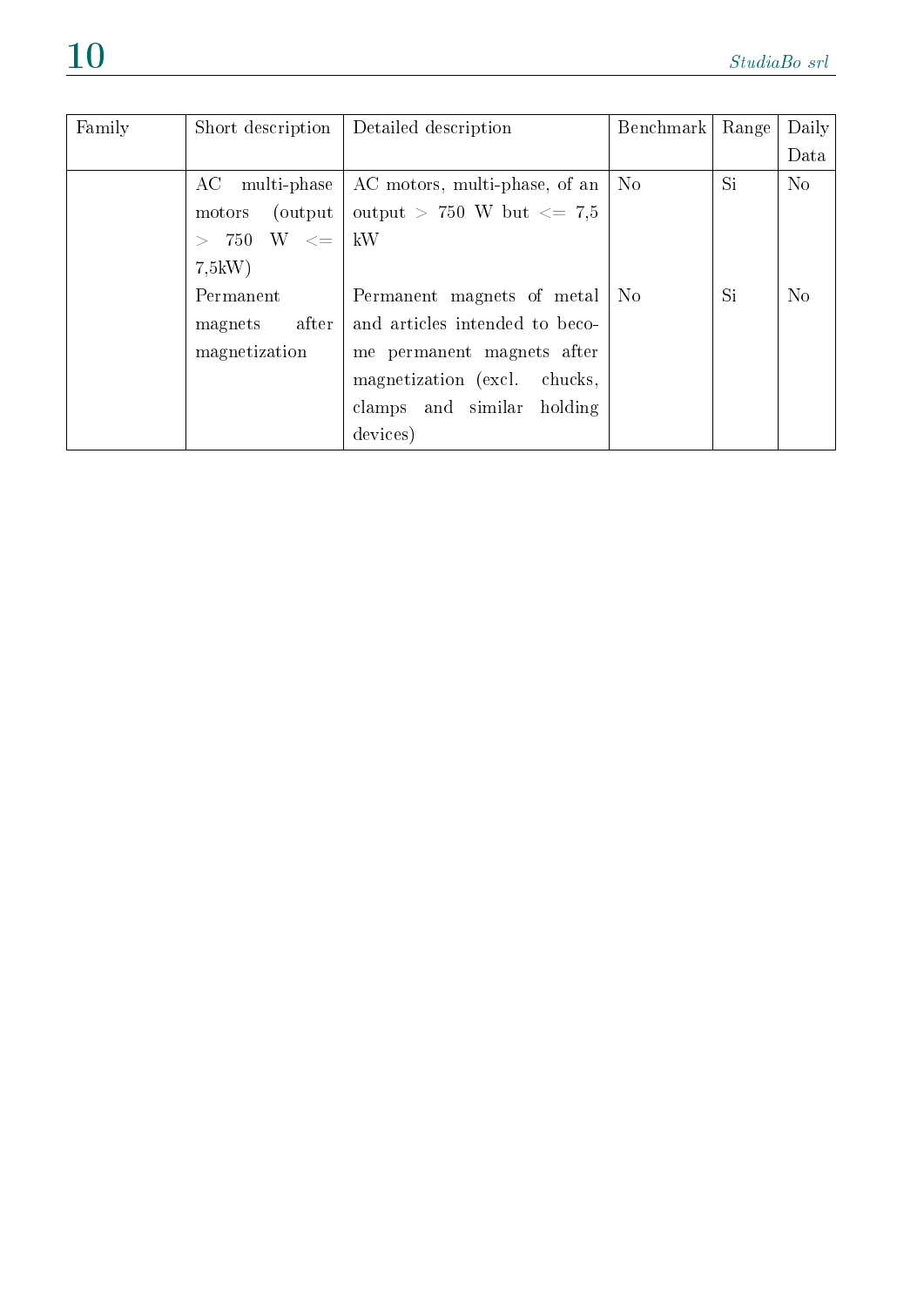#### Typology "Inorganic Chemicals"

| Family    | Short description      | Detailed description                     | Benchmark      | Range | Daily<br>Data  |
|-----------|------------------------|------------------------------------------|----------------|-------|----------------|
| Nitrogen  | Ammonia<br>in          | Ammonia in aqueous solution              | Si             | Si    | No             |
| compounds | aqueous solution       |                                          |                |       |                |
|           | Anhydrous              | Anhydrous ammonia                        | Si             | Si    | $\rm No$       |
|           | ammonia                |                                          |                |       |                |
|           | Hydrazine              | Hydrazine and hydroxylamine              | N <sub>o</sub> | Si    | $\rm No$       |
|           |                        | and their inorganic salts                |                |       |                |
|           | Sulphonitric           | Nitric acid; sulphonitric acids          | N <sub>o</sub> | Si    | N <sub>o</sub> |
|           | acids                  |                                          |                |       |                |
|           | Ammonium<br>ni-        | Ammonium nitrate in aqueous              | Si             | Si    | N <sub>o</sub> |
|           | trate in aqueous       | solution (excl. that in packages         |                |       |                |
|           | solution               | with a gross weight of $\leq$ 10         |                |       |                |
|           |                        | kg)                                      |                |       |                |
|           | Diammonium             | Diammonium hydrogenortho-                | Si             | Si    | N <sub>o</sub> |
|           | phosphate              | phosphate "diammonium pho-               |                |       |                |
|           |                        | sphate" (excl. that in tablets           |                |       |                |
|           |                        | or similar forms, or in packages         |                |       |                |
|           |                        | with a gross weight of $\leq$ 10         |                |       |                |
|           |                        | kg)                                      |                |       |                |
|           | Ammonium               | Ammonium nitrate (excl. that             | Si             | Si    | N <sub>o</sub> |
|           | nitrate                | in aqueous solution, in pellet           |                |       |                |
|           |                        | or similar forms, or in packages         |                |       |                |
|           |                        | with a gross weight of $\leq$ 10         |                |       |                |
|           |                        | $\mathbf{kg}$                            |                |       |                |
| Halogens  | <b>Bromine</b>         | <b>Bromine</b>                           | Si             | Si    | N <sub>o</sub> |
|           | Iodine                 | Iodine                                   | Si             | Si    | N <sub>o</sub> |
|           | Hydrofluoric acid      | Hydrogen fluoride "hydrofluo-            | Si             | Si    | N <sub>o</sub> |
|           |                        | ric acid"                                |                |       |                |
|           | <b>Bromates</b><br>and | Bromates and perbromates (ex-            | Si             | Si    | N <sub>o</sub> |
|           | perbromates            | potassium bromate and<br>cl.             |                |       |                |
|           |                        | sodium bromate); iodates and             |                |       |                |
|           |                        | periodates                               |                |       |                |
|           | Iodides and iodi-      | Iodides and iodide oxides (ex-           | N <sub>o</sub> | Si    | N <sub>o</sub> |
|           | de oxides              | cl.<br>inorganic<br>organic<br><b>or</b> |                |       |                |
|           |                        | compounds of mercury)                    |                |       |                |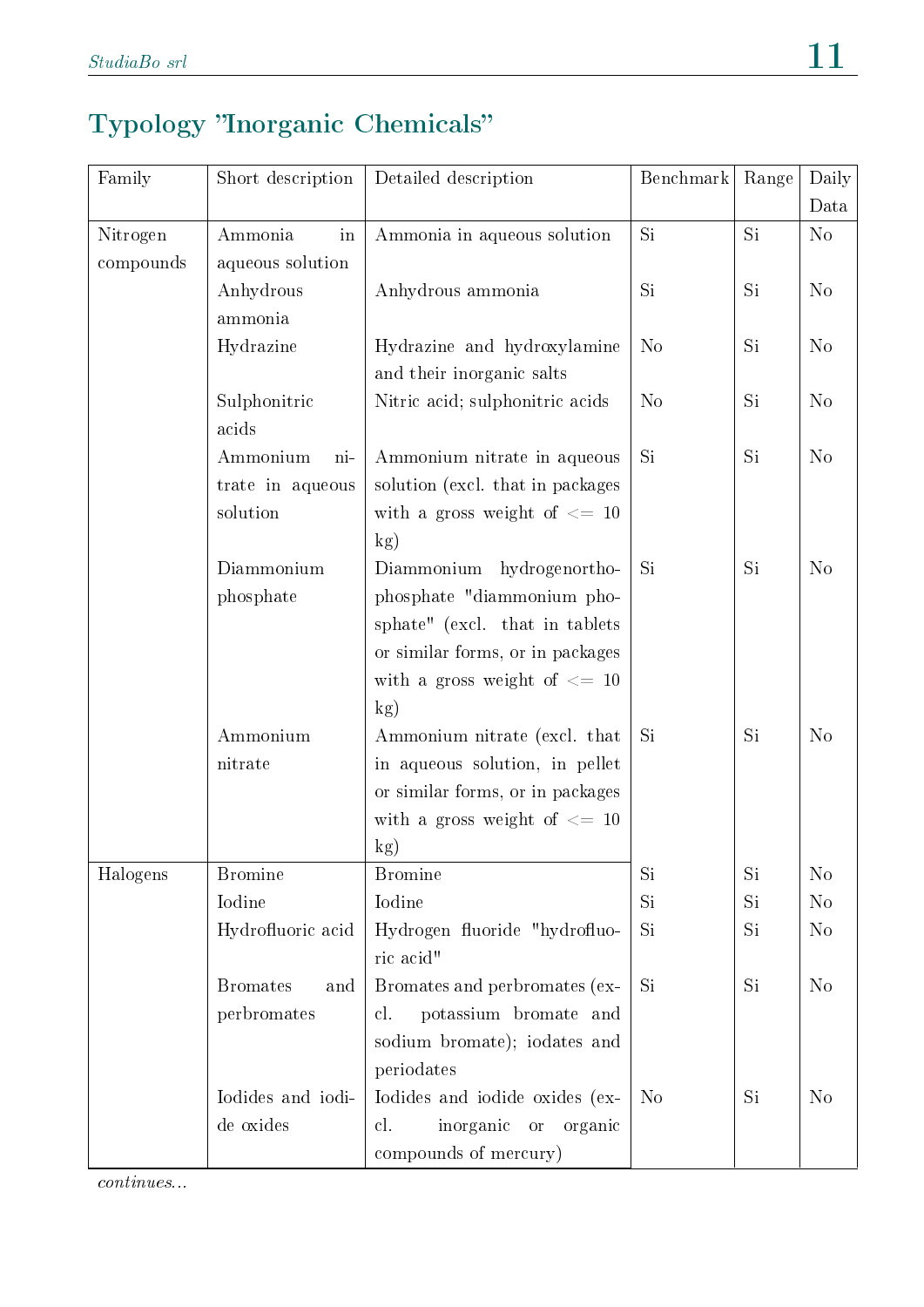| Family    | Short description  | Detailed description            | Benchmark      | Range | Daily          |
|-----------|--------------------|---------------------------------|----------------|-------|----------------|
|           |                    |                                 |                |       | Data           |
| Metallic  | Titanium oxides    | Titanium oxides                 | Si             | Si    | N <sub>o</sub> |
| compounds |                    |                                 |                |       |                |
|           | Silver nitrate     | Silver nitrate                  | N <sub>o</sub> | Si.   | N <sub>o</sub> |
|           | Silver compounds   | Silver compounds, inorganic or  | N <sub>o</sub> | Si    | N <sub>o</sub> |
|           |                    | organic, whether or not chemi-  |                |       |                |
|           |                    | cally defined (excl. of mercury |                |       |                |
|           |                    | and silver nitrate)             |                |       |                |
|           | Fluoride of alu-   | Fluoride of aluminium           | Si             | Si    | N <sub>o</sub> |
|           | minium             |                                 |                |       |                |
|           | Cadmium oxide      | Cadmium oxide                   | N <sub>o</sub> | Si.   | N <sub>o</sub> |
|           | Cobalt<br>oxides   | Cobalt oxides and hydroxides;   | Si             | Si    | N <sub>o</sub> |
|           | and hydroxides     | commercial cobalt oxides        |                |       |                |
|           | Chromium trioxi-   | Chromium trioxide               | N <sub>o</sub> | Si    | N <sub>o</sub> |
|           | de                 |                                 |                |       |                |
|           | Chromium oxides    | Chromium oxides and hydroxi-    | N <sub>o</sub> | Si    | N <sub>o</sub> |
|           | and hydroxides     | des (excl. chromium trioxide    |                |       |                |
|           |                    | and chromium dioxide)           |                |       |                |
|           | oxides<br>Copper   | Copper oxides and hydroxides    | Si.            | Si    | N <sub>o</sub> |
|           | and hydroxides     |                                 |                |       |                |
|           | Iron chlorides     | Iron chlorides                  | N <sub>o</sub> | Si.   | N <sub>o</sub> |
|           | Molybdates         | Molybdates                      | Si             | Si    | N <sub>o</sub> |
|           | Molybdenum oxi-    | Molybdenum oxides and hydro-    | Si             | Si    | N <sub>o</sub> |
|           | des and hydroxi-   | xides                           |                |       |                |
|           | des                |                                 |                |       |                |
|           | Nickel oxides and  | Nickel oxides and hydroxides    | Si.            | Si.   | N <sub>o</sub> |
|           | hydroxides         |                                 |                |       |                |
|           | chloride<br>Copper | Chloride oxides and chloride    | Si.            | Si.   | N <sub>o</sub> |
|           | oxides and chlori- | hydroxides of copper            |                |       |                |
|           | de hydroxides      |                                 |                |       |                |
|           | Lead monoxide      | Lead monoxide "litharge, mas-   | Si.            | Si.   | N <sub>o</sub> |
|           |                    | sicot"                          |                |       |                |
|           | Lead oxides        | Lead oxides (excl.<br>monoxide  | Si.            | Si.   | N <sub>o</sub> |
|           |                    | "litharge, massicot")           |                |       |                |
|           | Tin chlorides      | Tin chlorides                   | Si.            | Si.   | N <sub>o</sub> |
|           | Tungstates         | Tungstates "wolframates"        | Si             | Si.   | N <sub>o</sub> |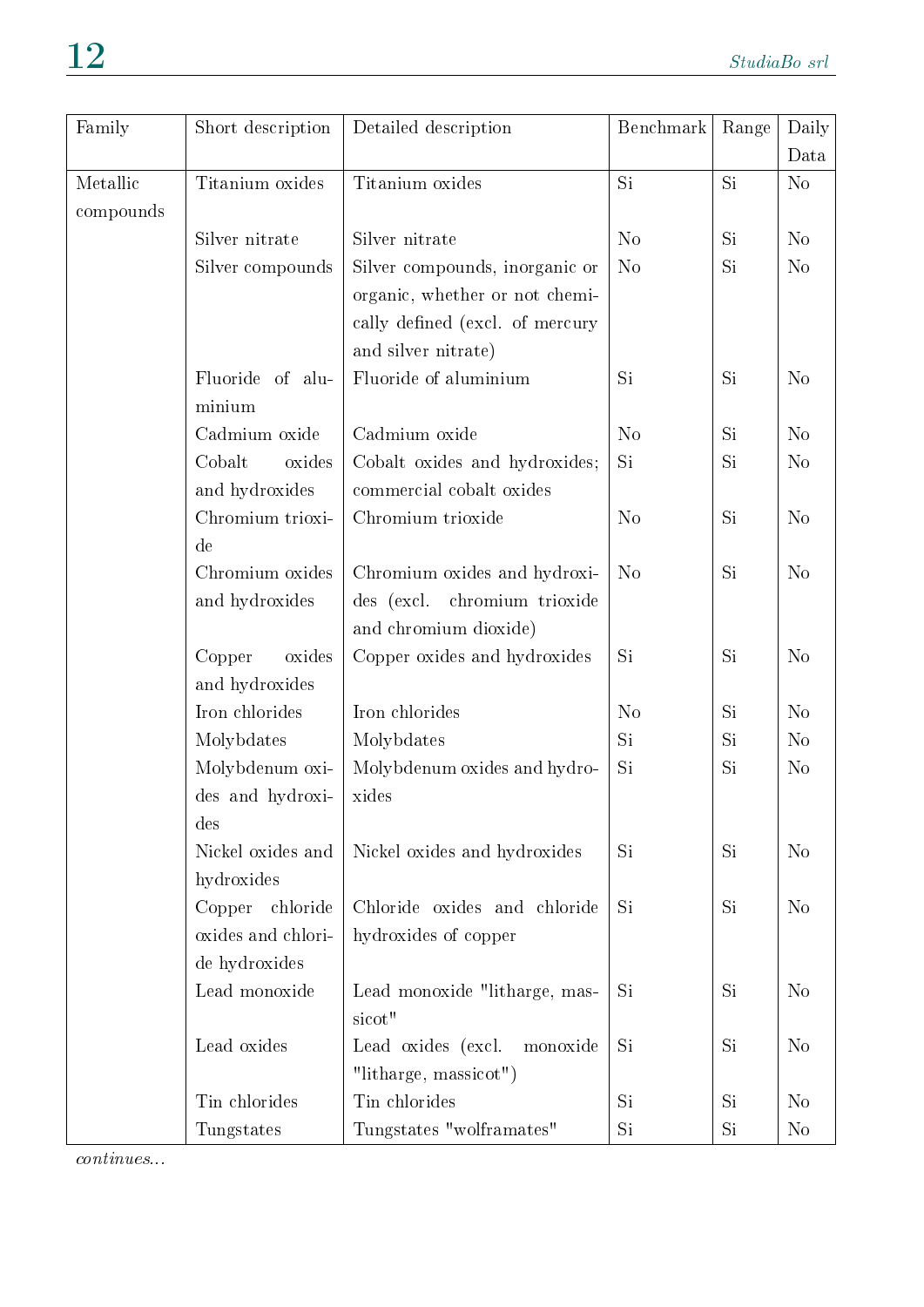| Family       | Short description  | Detailed description               | Benchmark      | Range | Daily          |
|--------------|--------------------|------------------------------------|----------------|-------|----------------|
|              |                    |                                    |                |       | Data           |
|              | Carbides of tung-  | Carbides of tungsten, whether      | Si             | Si    | N <sub>o</sub> |
|              | sten               | or not chemically defined          |                |       |                |
|              | Tungsten oxides    | Tungsten oxides and hydroxi-       | <b>Si</b>      | Si    | N <sub>o</sub> |
|              | and hydroxides     | des                                |                |       |                |
|              | Vanadium oxides    | Vanadium oxides and hydroxi-       | Si             | Si    | N <sub>o</sub> |
|              | and hydroxides     | des                                |                |       |                |
|              | Zinc oxide<br>and  | Zinc oxide; zinc peroxide          | N <sub>o</sub> | Si    | N <sub>o</sub> |
|              | peroxide           |                                    |                |       |                |
|              | Aluminium chlo-    | Aluminium chloride                 | Si             | Si    | N <sub>o</sub> |
|              | ride               |                                    |                |       |                |
|              | Titanium dioxide   | Pigments and preparations ba-      | Si             | Si    | N <sub>o</sub> |
|              |                    | sed on titanium dioxide of a       |                |       |                |
|              |                    | kind used for colouring any ma-    |                |       |                |
|              |                    | terial or produce colorant pre-    |                |       |                |
|              |                    | parations, containing $\geq$ = 80% |                |       |                |
|              |                    | by weight of titanium dioxide      |                |       |                |
|              |                    | calculated on the dry matter       |                |       |                |
|              |                    | (excl. preparations of heading     |                |       |                |
|              |                    | 3207, 3208, 3209, 3210, 3212,      |                |       |                |
|              |                    | 3213 and 3215)                     |                |       |                |
|              | Aluminium oxide    | Aluminium oxide (excl. artifi-     | Si             | Si    | N <sub>o</sub> |
|              |                    | cial corundum)                     |                |       |                |
| Chlor-alkali | Hydrochloric acid  | Hydrogen chloride "hydrochlo-      | Si             | Si    | N <sub>o</sub> |
| products     |                    | ric acid"                          |                |       |                |
|              | Chlorine           | Chlorine                           | N <sub>o</sub> | Si    | N <sub>o</sub> |
|              | Liquid caustic so- | Sodium hydroxide "caustic so-      | Si             | Si    | N <sub>o</sub> |
|              | da                 | da" in aqueous solution "soda      |                |       |                |
|              |                    | lye or liquid soda"                |                |       |                |
|              | Caustic soda       | Sodium hydroxide "caustic so-      | Si             | Si    | N <sub>o</sub> |
|              |                    | da" solid                          |                |       |                |
|              | Chlorosulphuric    | Chlorosulphuric acid               | Si             | Si    | N <sub>o</sub> |
|              | acid               |                                    |                |       |                |
|              | Ammonium chlo-     | Ammonium chloride                  | N <sub>o</sub> | Si    | N <sub>o</sub> |
|              | ride               |                                    |                |       |                |
|              | Phosphorus         | Phosphorus trichloride             | Si             | Si    | N <sub>o</sub> |
|              | trichloride        |                                    |                |       |                |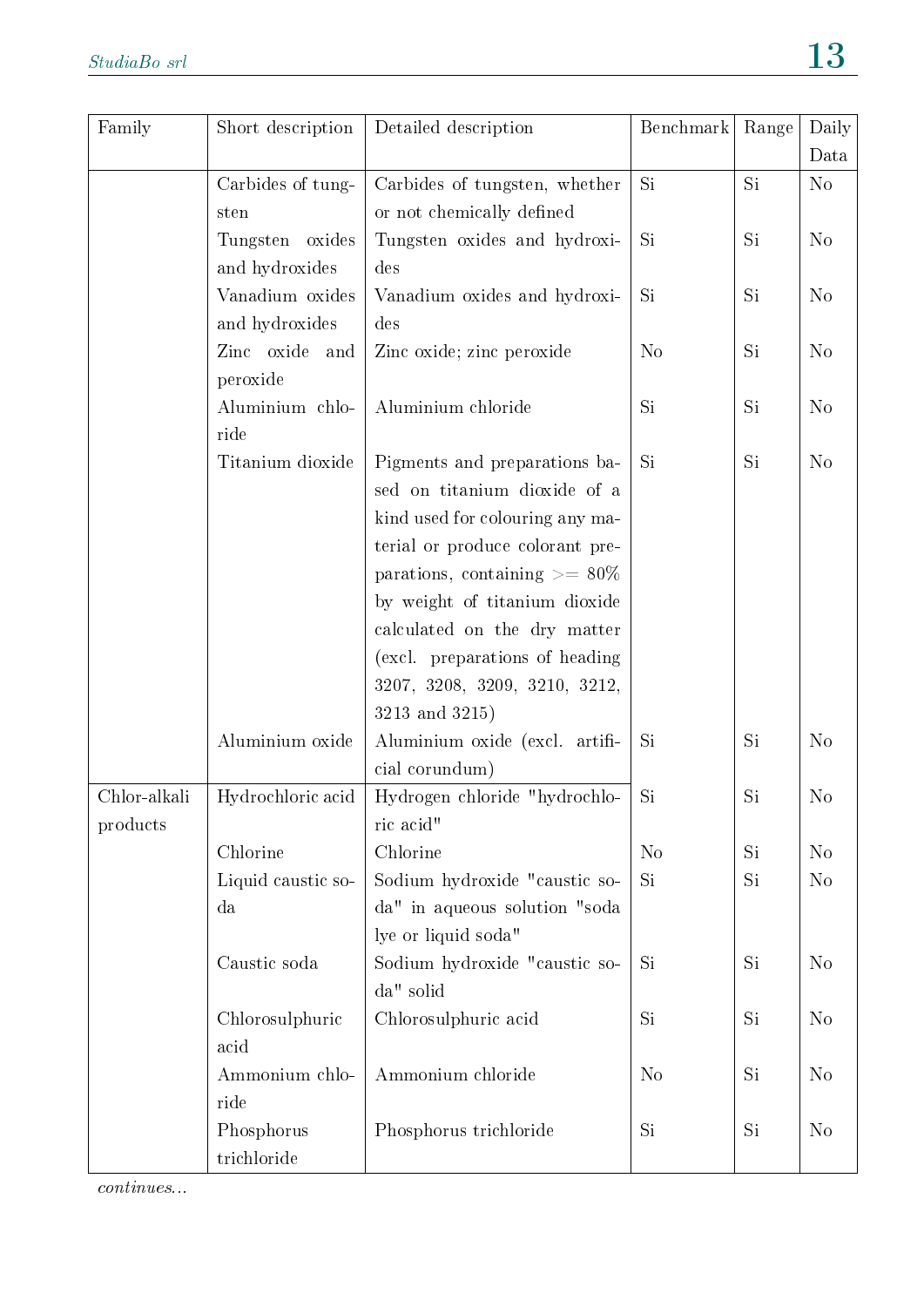| Family | Short description         | Detailed description                             | Benchmark      | Range | Daily          |
|--------|---------------------------|--------------------------------------------------|----------------|-------|----------------|
|        |                           |                                                  |                |       | Data           |
|        | Phosphates<br>of          | Phosphates of potassium                          | N <sub>o</sub> | Si    | N <sub>o</sub> |
|        | potassium                 |                                                  |                |       |                |
|        | Alkali metals             | Alkali metals (excl. sodium)                     | Si             | Si.   | N <sub>o</sub> |
|        | Nitrate of potas-         | Nitrate of potassium                             | Si             | Si.   | N <sub>o</sub> |
|        | sium                      |                                                  |                |       |                |
|        | Caustic potash            | Potassium hydroxide "caustic<br>potash"          | N <sub>o</sub> | Si    | N <sub>o</sub> |
|        | Potassium carbo-<br>nates | Potassium carbonates                             | N <sub>o</sub> | Si.   | N <sub>o</sub> |
|        | Potassium                 | Potassium permanganate                           | N <sub>o</sub> | Si.   | N <sub>o</sub> |
|        | permanganate              |                                                  |                |       |                |
|        | Potassium                 | Potassium sulphate (excl. that                   | Si             | Si.   | N <sub>o</sub> |
|        | sulphate                  | in tablets or similar forms, or in               |                |       |                |
|        |                           | packages with a gross weight of<br>$\leq$ 10 kg) |                |       |                |
|        | Sodium                    | Sodium triphosphate "sodium                      | Si             | Si    | N <sub>o</sub> |
|        | triphosphate              | tripolyphosphate", whether or                    |                |       |                |
|        |                           | not chemically defined                           |                |       |                |
|        | Disodium carbo-           | Disodium carbonate                               | Si             | Si    | N <sub>o</sub> |
|        | nate                      |                                                  |                |       |                |
|        | Sodium                    | Sodium dichromate                                | Si             | Si.   | N <sub>o</sub> |
|        | dichromate                |                                                  |                |       |                |
|        | Fluorides of am-          | Fluorides of ammonium or of                      | N <sub>o</sub> | Si    | N <sub>o</sub> |
|        | monium or of so-          | sodium                                           |                |       |                |
|        | dium                      |                                                  |                |       |                |
|        | Calcium                   | Calcium hypochlorites, incl.                     | N <sub>o</sub> | Si    | N <sub>o</sub> |
|        | hypochlorites             | commercial calcium hypochlo-<br>rite             |                |       |                |
|        | Potassium chlori-         | Potassium chloride containing                    | Si             | Si    | N <sub>o</sub> |
|        | de                        | $> 40\%$ but $\leq 62\%$ potas-                  |                |       |                |
|        |                           | sium monoxide in relation to                     |                |       |                |
|        |                           | the weight of the dry product                    |                |       |                |
|        |                           | (excl. that in tablets or simi-                  |                |       |                |
|        |                           | lar forms, or in packages with a                 |                |       |                |
|        |                           | gross weight of $\leq$ = 10 kg)                  |                |       |                |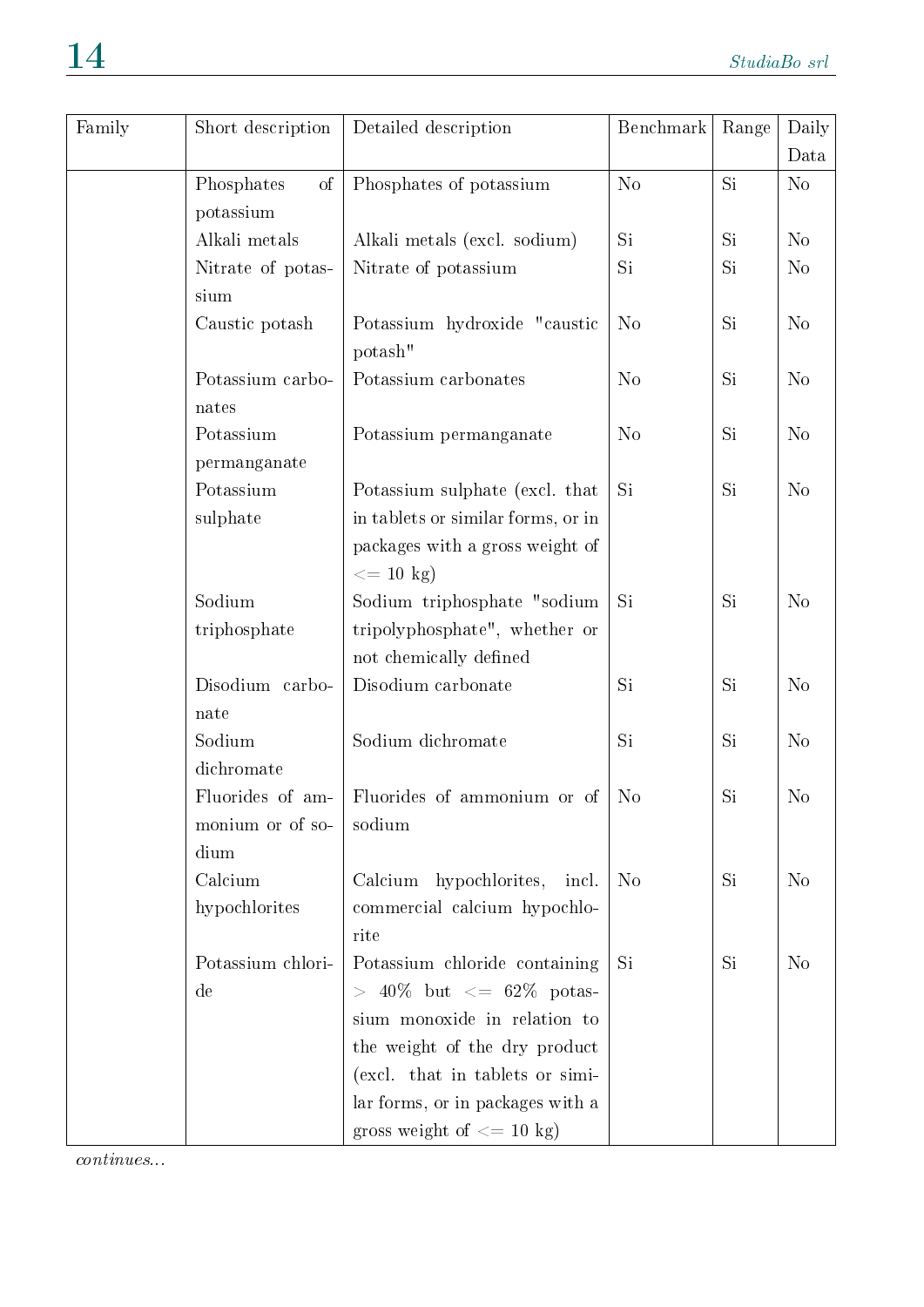| Family     | Short description | Detailed description                         | Benchmark      | Range | Daily          |
|------------|-------------------|----------------------------------------------|----------------|-------|----------------|
|            |                   |                                              |                |       | Data           |
|            | Lithium<br>oxide  | Lithium oxide and hydroxide                  | Si             | Si    | No             |
|            | and hydroxide     |                                              |                |       |                |
|            | Lithium carbona-  | Lithium carbonates                           | Si             | Si    | N <sub>o</sub> |
|            | tes               |                                              |                |       |                |
| Gas        | Helium            | Helium                                       | Si             | Si    | N <sub>o</sub> |
|            | Hydrogen          | Hydrogen                                     | N <sub>o</sub> | Si    | N <sub>o</sub> |
| Phosphorus | Phosphorus        | (excl.<br>red pho-<br>Phosphorus             | Si             | Si    | N <sub>o</sub> |
| compounds  |                   | sphorus)                                     |                |       |                |
|            | Phosphoric acid   | Phosphoric acid; polyphospho-                | Si             | Si    | N <sub>o</sub> |
|            |                   | acids,<br>whether<br>ric<br><b>or</b><br>not |                |       |                |
|            |                   | chemically defined                           |                |       |                |
|            | Hypophosphites    | Phosphinates<br>"hypopho-                    | N <sub>o</sub> | Si    | N <sub>o</sub> |
|            | and phosphites    | sphites"<br>and<br>phosphonates              |                |       |                |
|            |                   | "phosphites"                                 |                |       |                |
|            | Diphosphorus      | Diphosphorus pentaoxide                      | N <sub>o</sub> | Si    | N <sub>o</sub> |
|            | pentaoxide        |                                              |                |       |                |
|            | Polyphosphates    | Polyphosphates,<br>whether<br>or             | N <sub>o</sub> | Si    | No             |
|            |                   | not chemically defined (excl.                |                |       |                |
|            |                   | sodium triphosphate "sodium                  |                |       |                |
|            |                   | tripolyphosphate", and inor-                 |                |       |                |
|            |                   | ganic or organic compounds                   |                |       |                |
|            |                   | mercury whether<br>οf<br>or not              |                |       |                |
|            |                   | chemically defined)                          |                |       |                |
| Carbon     | Natural graphite  | Natural graphite in powder or                | Si             | Si    | N <sub>o</sub> |
| compounds  |                   | in flakes                                    |                |       |                |
|            | Carbon blacks     | Carbon<br>"carbon<br>blacks<br>and           | Si             | Si    | $\rm No$       |
|            |                   | other forms of carbon", n.e.s.               |                |       |                |
|            | Percarbonates     | Peroxocarbonates                             | Si             | Si    | N <sub>0</sub> |
|            |                   | "percarbonates"                              |                |       |                |
| Metalloid  | Silicon           | Silicon containing $< 99,99\%$ by            | Si             | Si    | N <sub>o</sub> |
| compounds  |                   | weight of silicon                            |                |       |                |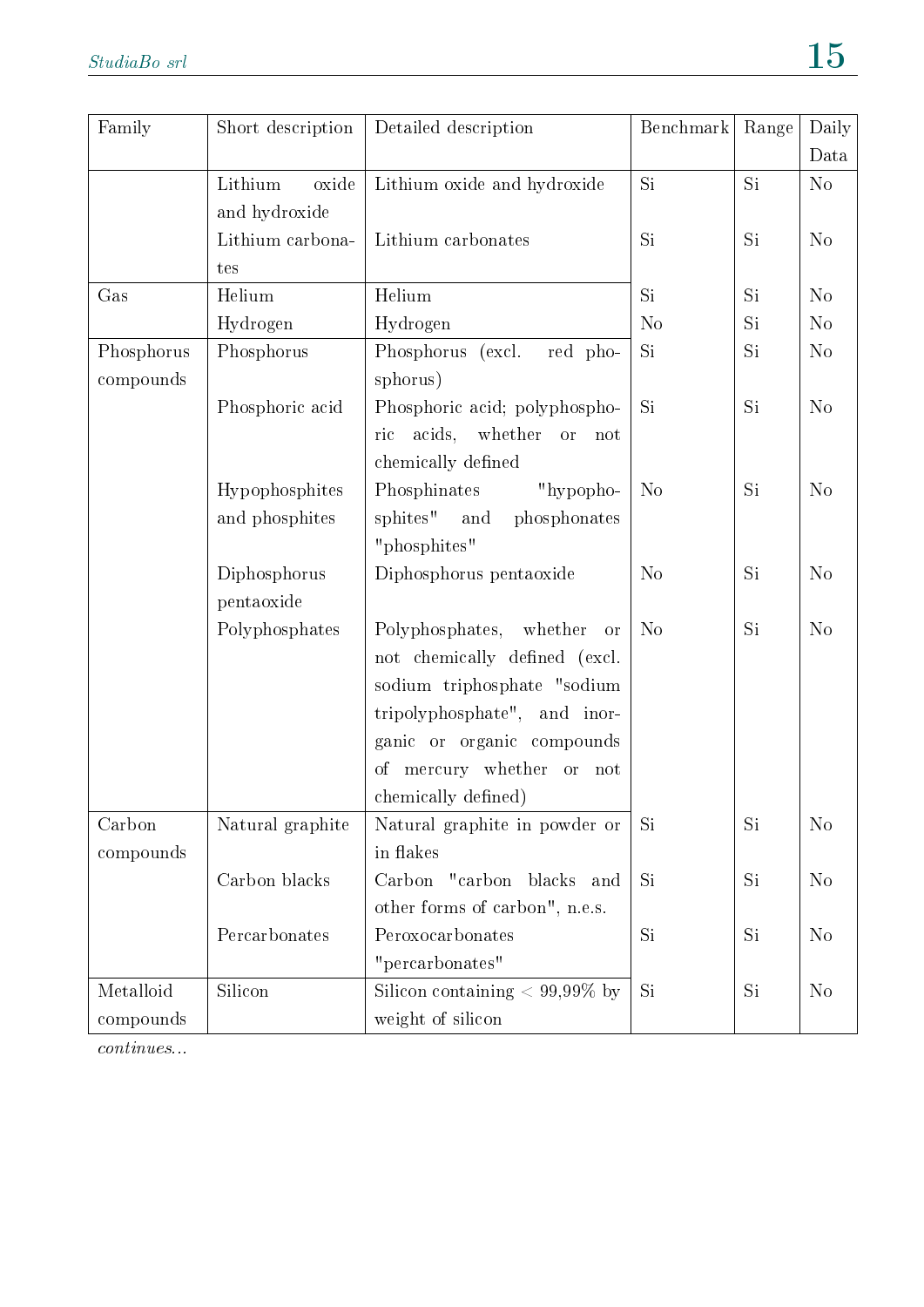| Family      | Short description  | Detailed description              | Benchmark      | Range     | Daily          |
|-------------|--------------------|-----------------------------------|----------------|-----------|----------------|
|             |                    |                                   |                |           | Data           |
|             | Natural sands      | Natural sands of all kinds, whe-  | <b>Si</b>      | Si        | N <sub>o</sub> |
|             |                    | ther or not coloured (excl. si-   |                |           |                |
|             |                    | lica sands, quartz sands, gold-   |                |           |                |
|             |                    | and platinum-bearing sands,       |                |           |                |
|             |                    | rutile<br>and ilmenite<br>zircon, |                |           |                |
|             |                    | sands, monazite sands, and tar    |                |           |                |
|             |                    | or asphalt sands)                 |                |           |                |
|             | Silica sands and   | Silica sands and quartz sands,    | Si             | Si        | N <sub>o</sub> |
|             | quartz sands       | whether or not coloured           |                |           |                |
|             | Oxides of boron    | Oxides of boron and boric acids   | Si             | Si        | N <sub>o</sub> |
|             | and boric acids    | (excl. diboron trioxide)          |                |           |                |
|             | Antimony oxides    | Antimony oxides                   | Si             | Si        | N <sub>o</sub> |
|             | Carbides of sili-  | Carbides of silicon, whether or   | N <sub>o</sub> | Si        | N <sub>o</sub> |
|             | con                | not chemically defined            |                |           |                |
|             | Tellurium          | Tellurium                         | Si             | Si        | N <sub>o</sub> |
| Sulfuric    | Sulphur            | Crude or unrefined sulphur (ex-   | Si             | <b>Si</b> | N <sub>o</sub> |
| Acid<br>and |                    | sublimed sulphur, preci-<br>cl.   |                |           |                |
| Sulfates    |                    | pitated sulphur and colloidal     |                |           |                |
|             |                    | sulphur)                          |                |           |                |
|             | Sulphate of alu-   | Sulphate of aluminium             | N <sub>o</sub> | Si        | N <sub>o</sub> |
|             | minium             |                                   |                |           |                |
|             | Sulphuric acid     | Sulphuric acid; oleum             | Si             | <b>Si</b> | N <sub>o</sub> |
|             | Natural<br>barium  | Natural barium sulphate "ba-      | N <sub>o</sub> | Si        | N <sub>o</sub> |
|             | sulphate           | rytes"                            |                |           |                |
|             | Cobalt and tita-   | Sulphates of cobalt and of        | N <sub>o</sub> | Si        | N <sub>o</sub> |
|             | nium sulphates     | titanium                          |                |           |                |
|             | Cadmium, chro-     | Sulphates of cadmium, of chro-    | N <sub>o</sub> | Si        | N <sub>o</sub> |
|             | mium and<br>zinc   | mium and of zinc                  |                |           |                |
|             | sulphates          |                                   |                |           |                |
|             | Sulphate of ma-    | Sulphate of magnesium             | N <sub>o</sub> | Si        | N <sub>o</sub> |
|             | gnesium            |                                   |                |           |                |
|             | Sulphates of nic-  | Sulphates of nickel               | Si             | <b>Si</b> | N <sub>o</sub> |
|             | kel                |                                   |                |           |                |
|             | Phosphorus<br>sul- | Phosphorus<br>sulphides,<br>$in-$ | Si             | Si        | N <sub>o</sub> |
|             | phides             | cl.<br>commercial phosphorus      |                |           |                |
|             |                    | trisulphide                       |                |           |                |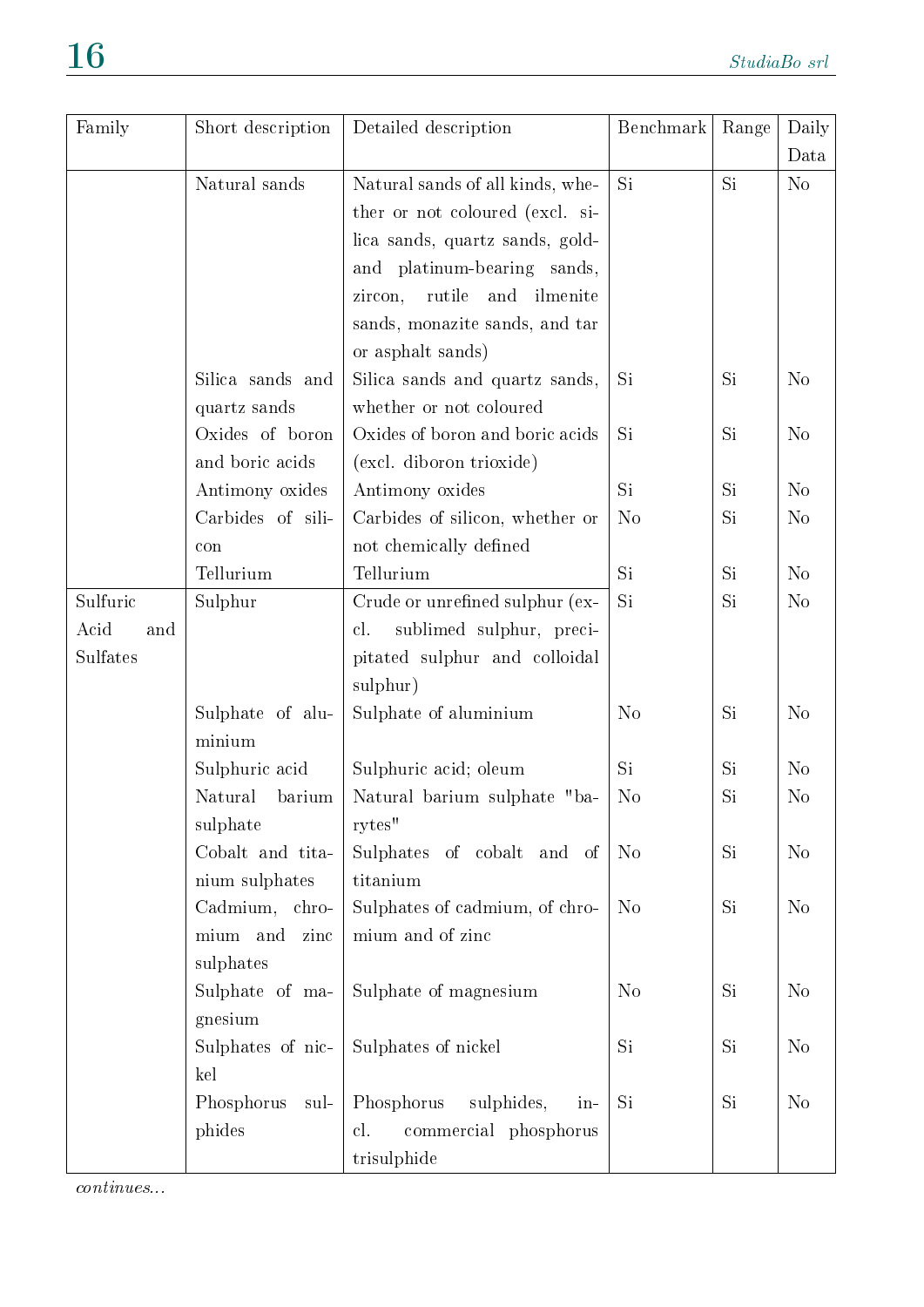| Family      | Short description        | Detailed description             | Benchmark      | Range | Daily          |
|-------------|--------------------------|----------------------------------|----------------|-------|----------------|
|             |                          |                                  |                |       | Data           |
|             | Sulphates of cop-<br>per | Sulphates of copper              | Si             | Si    | N <sub>o</sub> |
|             | Ammonium<br>sul-         | sulphate<br>Ammonium<br>(excl.   | <b>Si</b>      | Si    | $\rm No$       |
|             | phate                    | that in pellet or similar forms, |                |       |                |
|             |                          | or in packages with a gross      |                |       |                |
|             |                          | weight of $\leq$ 10 kg)          |                |       |                |
| Alkaline    | Barium carbona-          | Barium carbonate                 | N <sub>o</sub> | Si    | $\rm No$       |
| Earth Metal | te                       |                                  |                |       |                |
| compounds   |                          |                                  |                |       |                |
|             | Carbides of cal-         | Carbides of calcium, whether or  | Si             | Si    | N <sub>o</sub> |
|             | cium                     | not chemically defined           |                |       |                |
|             | Phosphates<br>οf         | Phosphates of calcium<br>$(ex-$  | Si             | Si    | $\rm No$       |
|             | calcium                  | cl. calcium hydrogenorthopho-    |                |       |                |
|             |                          | sphate "dicalcium phosphate")    |                |       |                |
|             | Calcium                  | Calcium carbonate                | N <sub>o</sub> | Si    | $\rm No$       |
|             | carbonate                |                                  |                |       |                |
|             | Sintered<br>magne-       | Dead-burned "sintered"<br>ma-    | Si             | Si    | $\rm No$       |
|             | sia                      | gnesia, whether or not contai-   |                |       |                |
|             |                          | ning small quantities of other   |                |       |                |
|             |                          | oxides added before sintering    |                |       |                |
|             | Dicalcium                | Calcium<br>hydrogenortho-        | <b>Si</b>      | Si    | N <sub>o</sub> |
|             | phosphate                | "dicalcium<br>phosphate          |                |       |                |
|             |                          | phosphate"                       |                |       |                |
| Rare Earth  | Cerium                   | Cerium compounds                 | Si             | Si    | $\rm No$       |
|             | compounds                |                                  |                |       |                |
|             | Lanthanum com-           | Compounds of lanthanum, pra-     | Si             | Si    | N <sub>o</sub> |
|             | pounds                   | seodymium, neodymium or sa-      |                |       |                |
|             |                          | marium, inorganic or organic     |                |       |                |
|             | Lanthanum com-           | Compounds of europium, gado-     | N <sub>o</sub> | Si    | N <sub>o</sub> |
|             | pounds II                | linium, terbium, dysprosium,     |                |       |                |
|             |                          | holmium, erbium, thulium, yt-    |                |       |                |
|             |                          | terbium, lutetium or yttrium,    |                |       |                |
|             |                          | inorganic or organic             |                |       |                |
|             | Scandium and yt-         | Intermixtures or interalloys of  | Si             | Si    | $\rm No$       |
|             | trium                    | rare-earth metals,<br>scandium   |                |       |                |
|             |                          | and yttrium                      |                |       |                |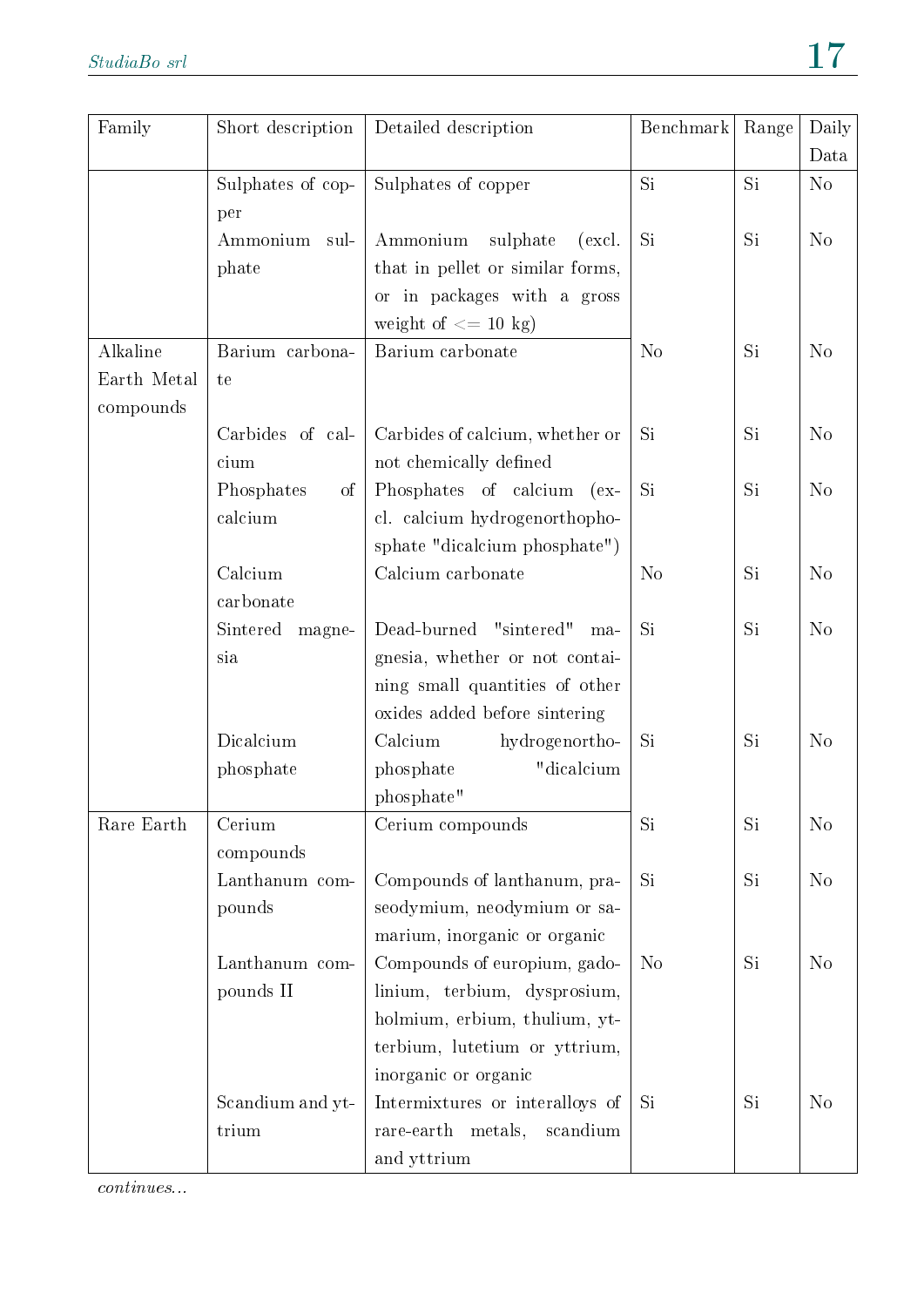| Family | Short description | Detailed description | Benchmark   Range   ' | Daily |
|--------|-------------------|----------------------|-----------------------|-------|
|        |                   |                      |                       | Data  |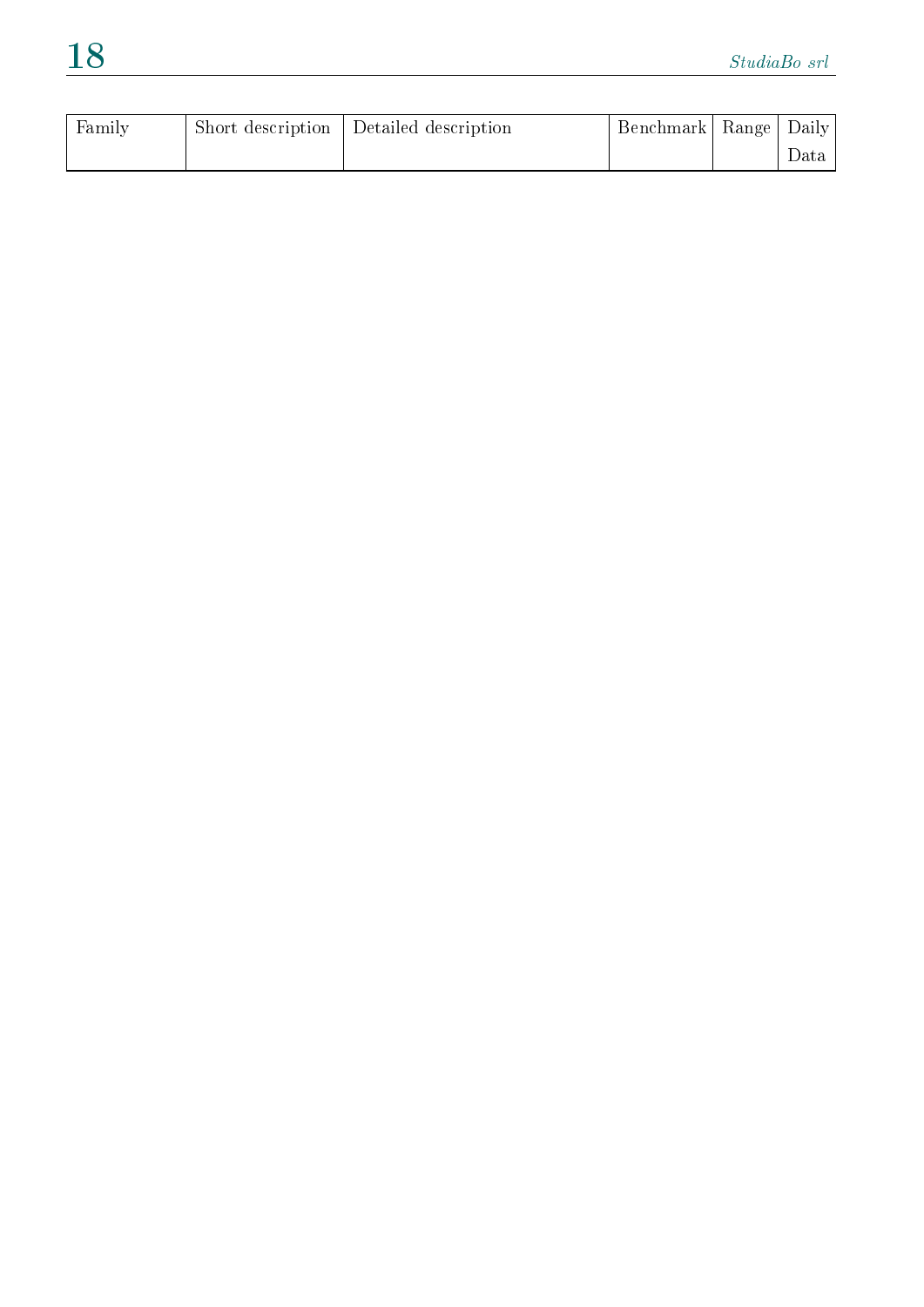#### Typology "Commercial Products"

| Family       | Short description | Detailed description                     | Benchmark      | Range | Daily          |
|--------------|-------------------|------------------------------------------|----------------|-------|----------------|
|              |                   |                                          |                |       | Data           |
| Other Com-   | Ceramic flags and | Ceramic flags and<br>paving,             | N <sub>o</sub> | Si    | No             |
| mercial Pro- | paving            | hearth or wall tiles, of a               |                |       |                |
| ducts        |                   | water absorption coefficient             |                |       |                |
|              |                   | by weight $\langle 0.5 \rangle$ % (excl. |                |       |                |
|              |                   | refractory, mosaic cubes and             |                |       |                |
|              |                   | finishing ceramics)                      |                |       |                |
| Fibers       | Carbon fibres     | Carbon fibres and articles of            | Si             | Si    | No             |
|              |                   | carbon fibres, for non-electrical        |                |       |                |
|              |                   | purposes                                 |                |       |                |
|              | Mats of glass fi- | Mats of irregularly laminated            | Si             | Si    | N <sub>o</sub> |
|              | bres              | glass fibres                             |                |       |                |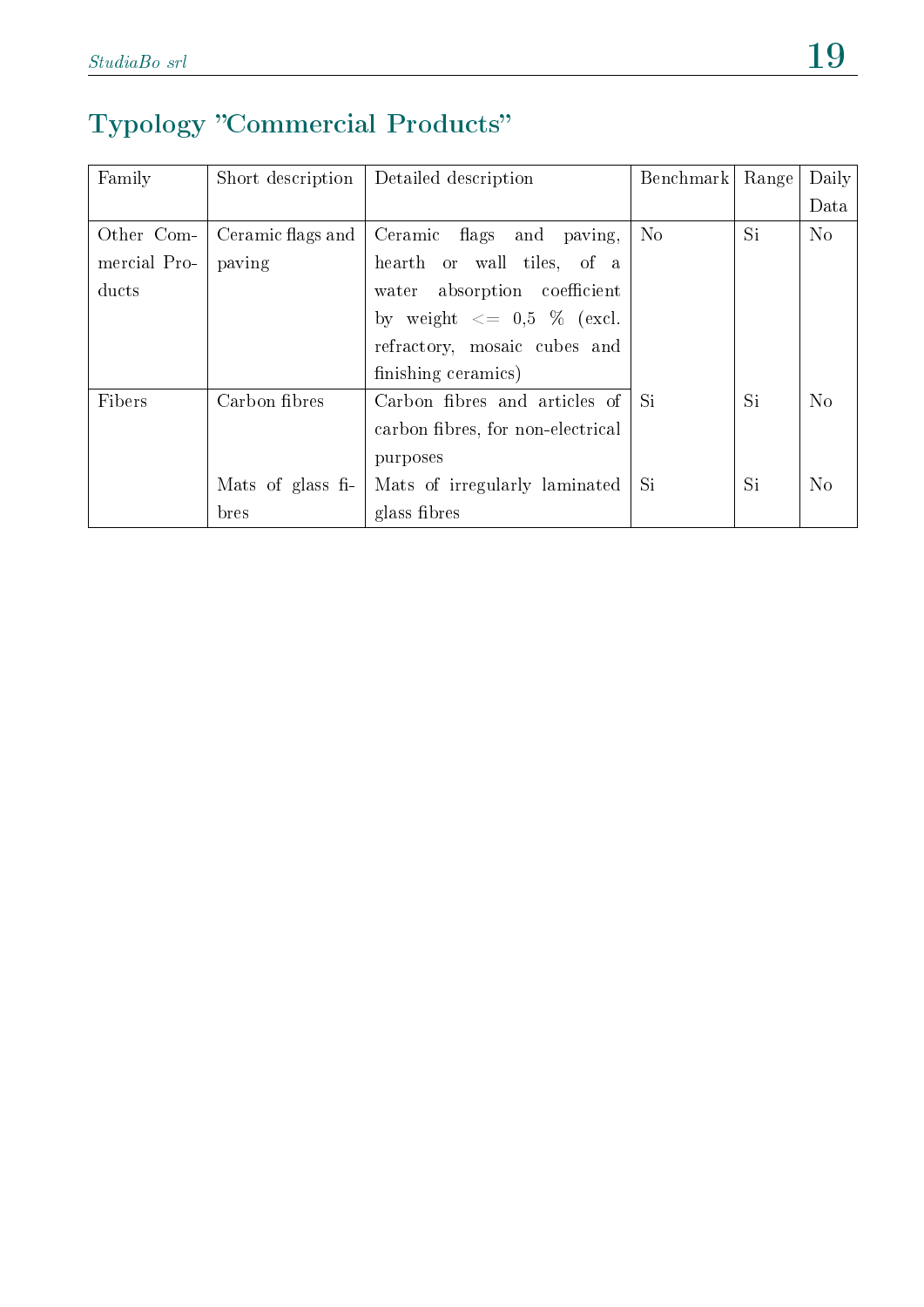#### Typology "Organic Chemicals"

| Family    | Short description   | Detailed description              | Benchmark | Range     | Daily          |
|-----------|---------------------|-----------------------------------|-----------|-----------|----------------|
|           |                     |                                   |           |           | Data           |
| Other     | Acrylonitrile       | Acrylonitrile                     | Si        | <b>Si</b> | N <sub>o</sub> |
| Organic   |                     |                                   |           |           |                |
| Compounds |                     |                                   |           |           |                |
|           | Isocyanates         | Isocyanates                       | Si        | Si        | N <sub>o</sub> |
| Acids     | Acetic acid         | Acetic acid                       | Si        | Si        | N <sub>o</sub> |
|           | Acrylic acid and    | Acrylic acid and its salts        | Si        | Si        | N <sub>o</sub> |
|           | its salts           |                                   |           |           |                |
|           | Acetic anhydride    | Acetic anhydride                  | Si        | Si        | N <sub>o</sub> |
|           | Citric acid         | Citric acid                       | Si        | Si        | N <sub>o</sub> |
|           | Adipic acid         | Adipic acid, its salts and esters | Si        | Si        | N <sub>o</sub> |
|           | Ethyl acetate       | Ethyl acetate                     | Si        | <b>Si</b> | N <sub>o</sub> |
|           | Phthalic anhydri-   | Phthalic anhydride                | Si        | <b>Si</b> | N <sub>o</sub> |
|           | de                  |                                   |           |           |                |
|           | Methacrylic acid    | Methacrylic acid and its salts    | Si        | Si        | N <sub>o</sub> |
|           | n-Butyl acetate     | n-Butyl acetate                   | Si        | <b>Si</b> | N <sub>o</sub> |
|           | Acetone             | Acetone                           | Si        | Si        | N <sub>o</sub> |
|           | Vinyl acetate       | Vinyl acetate                     | Si        | Si        | N <sub>o</sub> |
|           | Lauric acid and     | Lauric acid and its salts and     | Si        | Si        | N <sub>o</sub> |
|           | salts<br>its<br>and | esters                            |           |           |                |
|           | esters              |                                   |           |           |                |
|           | Methyl<br>isobutyl  | 4-Methylpentan-2-one "methyl"     | Si        | Si        | N <sub>o</sub> |
|           | ketone              | isobutyl ketone"                  |           |           |                |
|           | Maleic anhydride    | Maleic anhydride                  | Si        | Si        | N <sub>o</sub> |
|           | Lactic acid         | Lactic acid, its salts and esters | Si.       | Si        | N <sub>o</sub> |
|           |                     | inorganic or organic<br>(excl.    |           |           |                |
|           |                     | compounds of mercury)             |           |           |                |
| Alcohols  | Butane-1,4-diol     | Butane-1,4-diol (excl.<br>having  | Si        | <b>Si</b> | N <sub>o</sub> |
|           |                     | a bio-based carbon content of     |           |           |                |
|           |                     | $100\%$ )                         |           |           |                |
|           | <b>Butanol</b>      | Butan-1-ol "n-butyl alcohol"      | Si        | Si        | N <sub>o</sub> |
|           | <b>Butadiene</b>    | Buta-1,3-diene and isoprene       | Si        | Si.       | N <sub>o</sub> |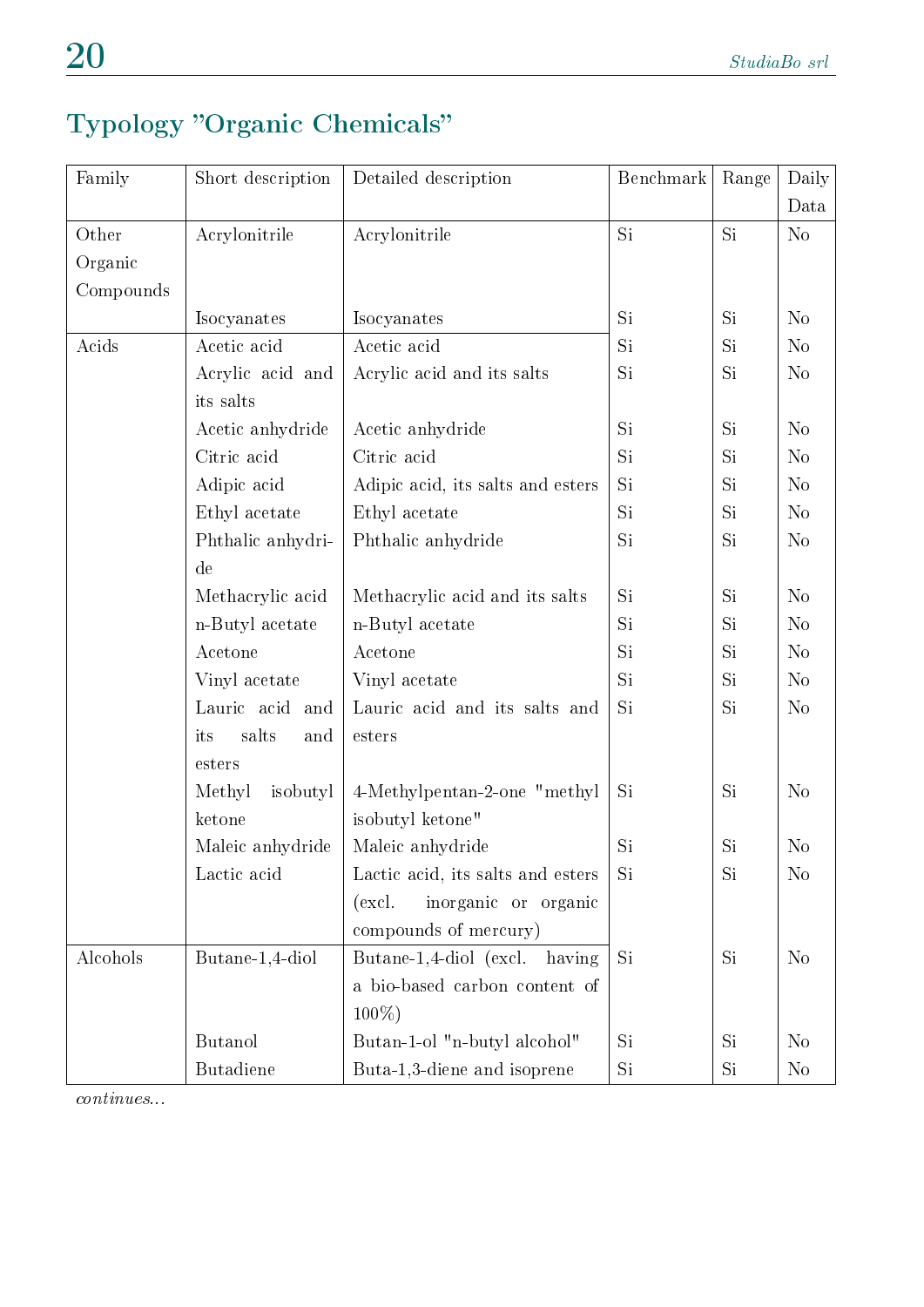| Family      | Short description  | Detailed description                               | Benchmark      | Range | Daily          |
|-------------|--------------------|----------------------------------------------------|----------------|-------|----------------|
|             |                    |                                                    |                |       | Data           |
|             | <b>Butanols</b>    | butan-1-<br><b>Butanols</b><br>(excl.              | N <sub>o</sub> | Si    | No             |
|             |                    | ol "n-butyl alcohol"<br>and $2$ -                  |                |       |                |
|             |                    | Methylpropan-2-ol "tert-butyl                      |                |       |                |
|             |                    | alcbol")                                           |                |       |                |
|             | Undenatured        | Undenatured ethyl alcohol, of                      | <b>Si</b>      | Si    | N <sub>o</sub> |
|             | ethyl alcohol      | actual alcoholic strength of $>=$                  |                |       |                |
|             |                    | 80%                                                |                |       |                |
|             | Denatured<br>ethyl | Denatured ethyl alcohol and                        | Si             | Si    | N <sub>o</sub> |
|             | alcohol            | other spirits of any strength                      |                |       |                |
|             | Ethylene<br>glycol | Ethylene glycol "ethanediol"                       | Si             | Si    | No             |
|             | "ethanediol"       |                                                    |                |       |                |
|             | Glycerol           | Glycerol                                           | Si             | Si    | No             |
|             | Propylene glycol   | Propylene glycol "propane-1,2-                     | Si             | Si    | N <sub>o</sub> |
|             |                    | diol"                                              |                |       |                |
|             | Methanol           | Methanol "methyl alcohol"                          | Si             | Si    | No             |
|             |                    | Monoethanolamine Monoethanolamine and its sal-     | Si             | Si    | No             |
|             |                    | ts                                                 |                |       |                |
|             | Propyl alcohol     | Propan-1-ol "propyl alcohol"                       | Si             | Si    | N <sub>o</sub> |
|             |                    | and propan-2-ol "isopropyl al-                     |                |       |                |
|             |                    | cohol"                                             |                |       |                |
| Hydrocarbon | White spirit       | White spirit                                       | Si             | Si    | No             |
|             | Benzene            | Benzene                                            | Si             | Si    | N <sub>o</sub> |
|             | <b>Butene</b>      | Butene "butylene" and isomers                      | Si             | Si    | N <sub>o</sub> |
|             |                    | thereof                                            |                |       |                |
|             | Cyclohexane        | Cyclohexane                                        | Si             | Si    | N <sub>o</sub> |
|             | Cumene             | Cumene                                             | Si             | Si    | N <sub>o</sub> |
|             | Ethylbenzene       | Ethylbenzene                                       | Si             | Si    | N <sub>o</sub> |
|             |                    | ChlorofluorocarbonsMixtures containing chlorofluo- | Si             | Si    | N <sub>o</sub> |
|             |                    | rocarbons "CFCs", whether or                       |                |       |                |
|             |                    | not containing hydrochlorofluo-                    |                |       |                |
|             |                    | rocarbons "HCFCs", perfluoro-                      |                |       |                |
|             |                    | carbons "PFCs" or hydrofluo-                       |                |       |                |
|             |                    | rocarbons "HFCs"                                   |                |       |                |
|             | Isoprene           | Buta-1,3-diene and isoprene                        | Si             | Si    | $\rm No$       |
|             | o-Xylene           | o-Xylene                                           | Si             | Si    | N <sub>0</sub> |
|             | p-Xylene           | p-Xylene                                           | Si             | Si    | $\rm No$       |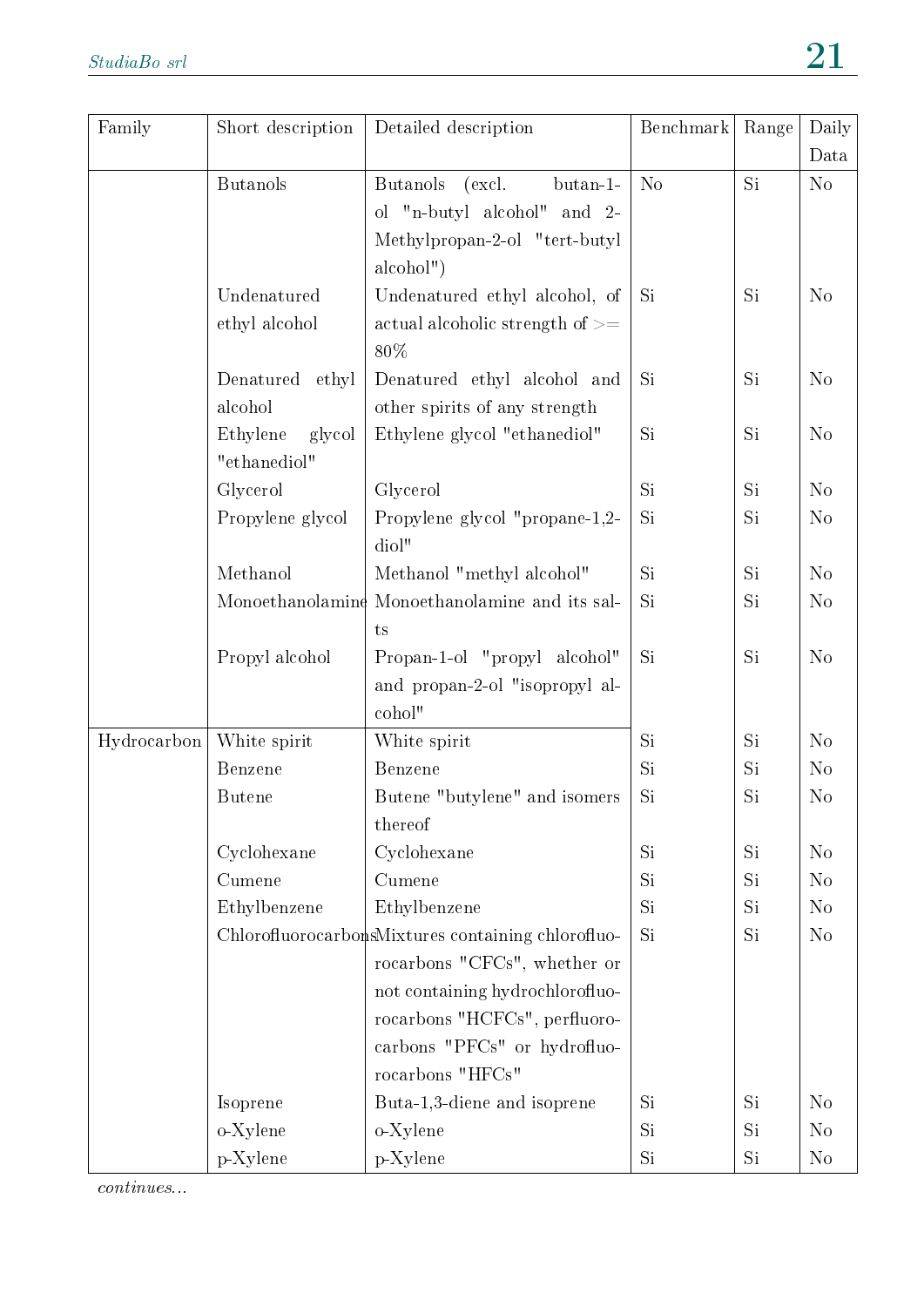| Family | Short description | Detailed description           | Benchmark | Range | Daily          |
|--------|-------------------|--------------------------------|-----------|-------|----------------|
|        |                   |                                |           |       | Data           |
|        | Saturated acyclic | Saturated acyclic hydrocarbons | Si        | Si    | N <sub>o</sub> |
|        | hydrocarbons      |                                |           |       |                |
|        | Styrene           | Styrene                        | Si        | Si    | No             |
|        | Toluene           | Toluene                        | Si        | Si    | N <sub>o</sub> |
|        | Ethylene          | Ethylene                       | Si        | Si    | N <sub>o</sub> |
|        | Propylene         | Propene "propylene"            | Si        | Si    | N <sub>o</sub> |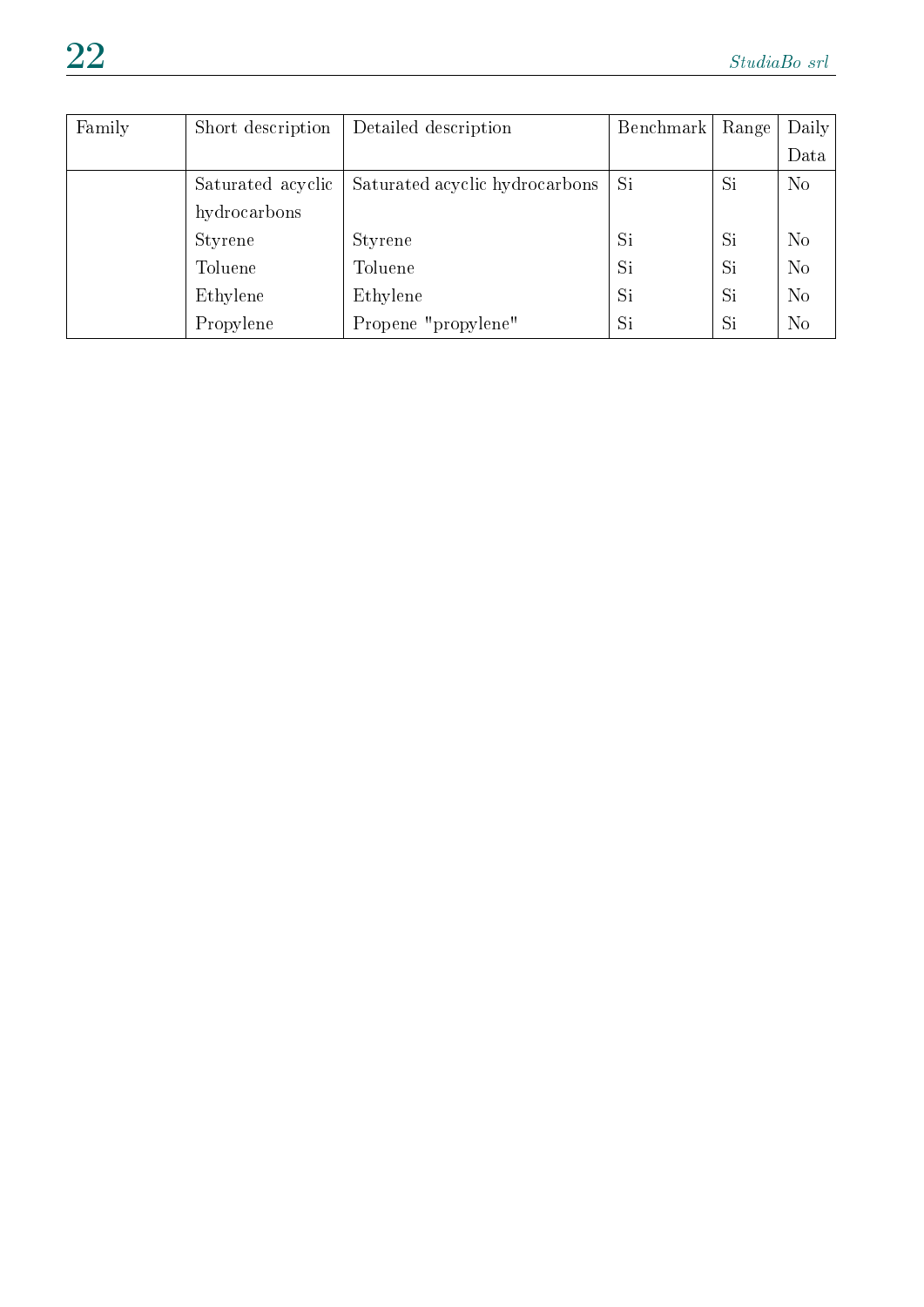#### Typology "Ferrous Metals"

| Family       | Short description     | Detailed description                    | Benchmark      | Range | Daily          |
|--------------|-----------------------|-----------------------------------------|----------------|-------|----------------|
|              |                       |                                         |                |       | Data           |
| Cast Iron    | Coal coke             | Coke and semi-coke of coal,             | Si             | Si    | N <sub>o</sub> |
|              |                       | whether or not agglomerated             |                |       |                |
|              | Petroleum coke        | Petroleum coke, non-calcined            | Si.            | Si    | N <sub>o</sub> |
|              | Malleable<br>cast     | Articles of malleable cast iron,        | N <sub>o</sub> | Si    | N <sub>o</sub> |
|              | iron                  | n.e.s. (excl. grinding balls and        |                |       |                |
|              |                       | similar articles for mills)             |                |       |                |
|              | Non-malleable         | Articles of non-malleable cast          | N <sub>o</sub> | Si    | N <sub>o</sub> |
|              | cast iron             | iron, n.e.s.                            |                |       |                |
|              | Pig iron ( $Mn \leq$  | Non-alloy pig iron in pigs,             | Si             | Si    | N <sub>o</sub> |
|              | $0,1\%)$              | blocks or other primary forms,          |                |       |                |
|              |                       | containing by weight $\epsilon = 0.5\%$ |                |       |                |
|              |                       | phosphorus, and $\langle = 0, 1\%$      |                |       |                |
|              |                       | manganese                               |                |       |                |
|              | Pig iron ( $Mn \ge$ = | Non-alloy pig iron in pigs,             | Si             | Si    | N <sub>o</sub> |
|              | $0,4\%)$              | blocks or other primary forms,          |                |       |                |
|              |                       | containing by weight $<= 0.5\%$         |                |       |                |
|              |                       | phosphorus, $>= 0.4\%$ manga-           |                |       |                |
|              |                       | nese and $> 1\%$ silicon                |                |       |                |
| Scrap<br>and | Waste and scrap       | Waste and scrap of iron or steel,       | Si             | Si    | N <sub>o</sub> |
| Waste        | of iron or steel      | not fragmentised "shredded",            |                |       |                |
|              |                       | not in bundles (excl. slag, sca-        |                |       |                |
|              |                       | le and other waste of the pro-          |                |       |                |
|              |                       | duction of iron and steel; ra-          |                |       |                |
|              |                       | dioactive waste and scrap; frag-        |                |       |                |
|              |                       | ments of pigs, blocks or other          |                |       |                |
|              |                       | primary forms of pig iron or            |                |       |                |
|              |                       | spiegeleisen; waste and scrap           |                |       |                |
|              |                       | of cast iron, alloy steel or tin-       |                |       |                |
|              |                       | ned iron or steel; turnings, sha-       |                |       |                |
|              |                       | vings, chips, milling waste, sa-        |                |       |                |
|              |                       | wdust, filings, trimmings and           |                |       |                |
|              |                       | stampings; waste and scrap of           |                |       |                |
|              |                       | primary cells, primary batteries        |                |       |                |
|              |                       | and electric accumulators)              |                |       |                |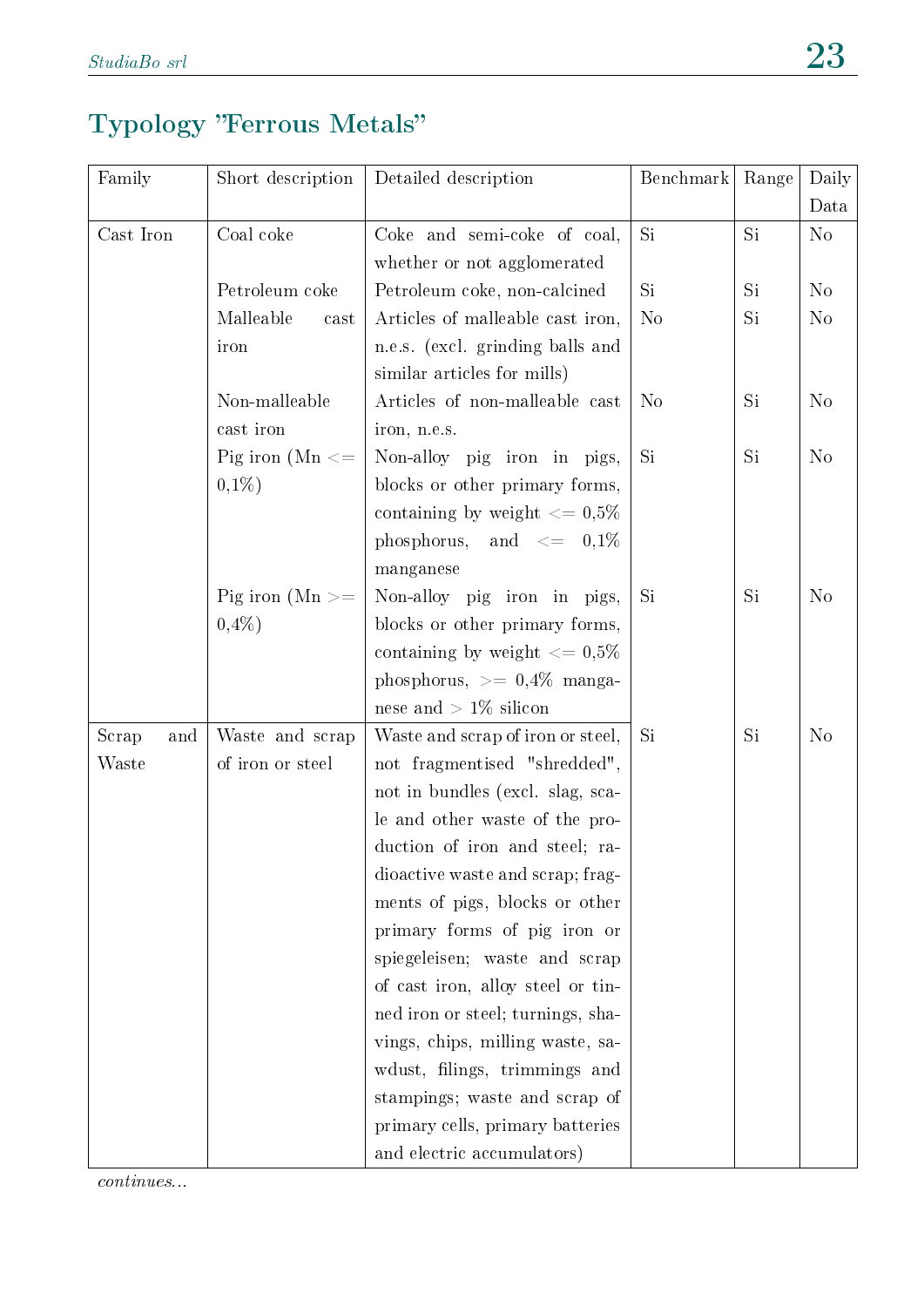| Family        | Short description         | Detailed description                           | Benchmark | Range | Daily          |
|---------------|---------------------------|------------------------------------------------|-----------|-------|----------------|
|               |                           |                                                |           |       | Data           |
|               | Steel shavings            | Turnings, shavings, chips, mil-                | <b>Si</b> | Si    | N <sub>o</sub> |
|               |                           | ling waste, sawdust and filings,               |           |       |                |
|               |                           | of iron or steel, whether or not               |           |       |                |
|               |                           | in bundles (excl. such items of                |           |       |                |
|               |                           | cast iron, alloy steel or tinned               |           |       |                |
|               |                           | iron or steel)                                 |           |       |                |
|               | Cast iron scrap           | Waste and scrap, of cast iron                  | Si        | Si    | N <sub>o</sub> |
|               |                           | (excl. radioactive)                            |           |       |                |
|               | <b>Stainless</b><br>steel | Waste and scrap of stainless                   | Si        | Si    | No             |
|               | (Ni)<br>scrap<br>$> =$    | steel, containing by weight $\geq$             |           |       |                |
|               | $8\%$ )                   | 8% nickel (excl. radioactive,                  |           |       |                |
|               |                           | and waste and scrap from bat-                  |           |       |                |
|               |                           | teries and electric accumula-                  |           |       |                |
|               |                           | tors)                                          |           |       |                |
|               | <b>Stainless</b><br>steel | Waste and scrap of stainless                   | Si        | Si    | N <sub>o</sub> |
|               | scrap (Ni $< 8\%$ )       | steel (not containing $\geq$ = 8%              |           |       |                |
|               |                           | nickel, radioactive, or waste                  |           |       |                |
|               |                           | and scrap from batteries and                   |           |       |                |
|               |                           | electric accumulators)                         |           |       |                |
| Steel<br>Long | Steel rebar               | Bars and rods, of iron or non-                 | Si        | Si    | N <sub>o</sub> |
| Products      |                           | alloy steel, with indentations,                |           |       |                |
|               |                           | ribs, groves or other defor-                   |           |       |                |
|               |                           | mations produced during the                    |           |       |                |
|               |                           | rolling process                                |           |       |                |
|               | Bars (rectangular         | Bars and rods of iron or non-                  | Si        | Si    | No             |
|               | cross-section)            | alloy steel, not further wor-                  |           |       |                |
|               |                           | ked than hot-rolled, hot-drawn                 |           |       |                |
|               |                           | or hot-extruded, containing by                 |           |       |                |
|               |                           | weight $\langle 0, 25\% \rangle$ of carbon, of |           |       |                |
|               |                           | rectangular "other than squa-                  |           |       |                |
|               |                           | re" cross-section (excl. those                 |           |       |                |
|               |                           | with indentations, ribs, grooves               |           |       |                |
|               |                           | or other deformations produced                 |           |       |                |
|               |                           | during the rolling process, bars               |           |       |                |
|               |                           | and rods twisted after rolling,                |           |       |                |
|               |                           | and free-cutting steel)                        |           |       |                |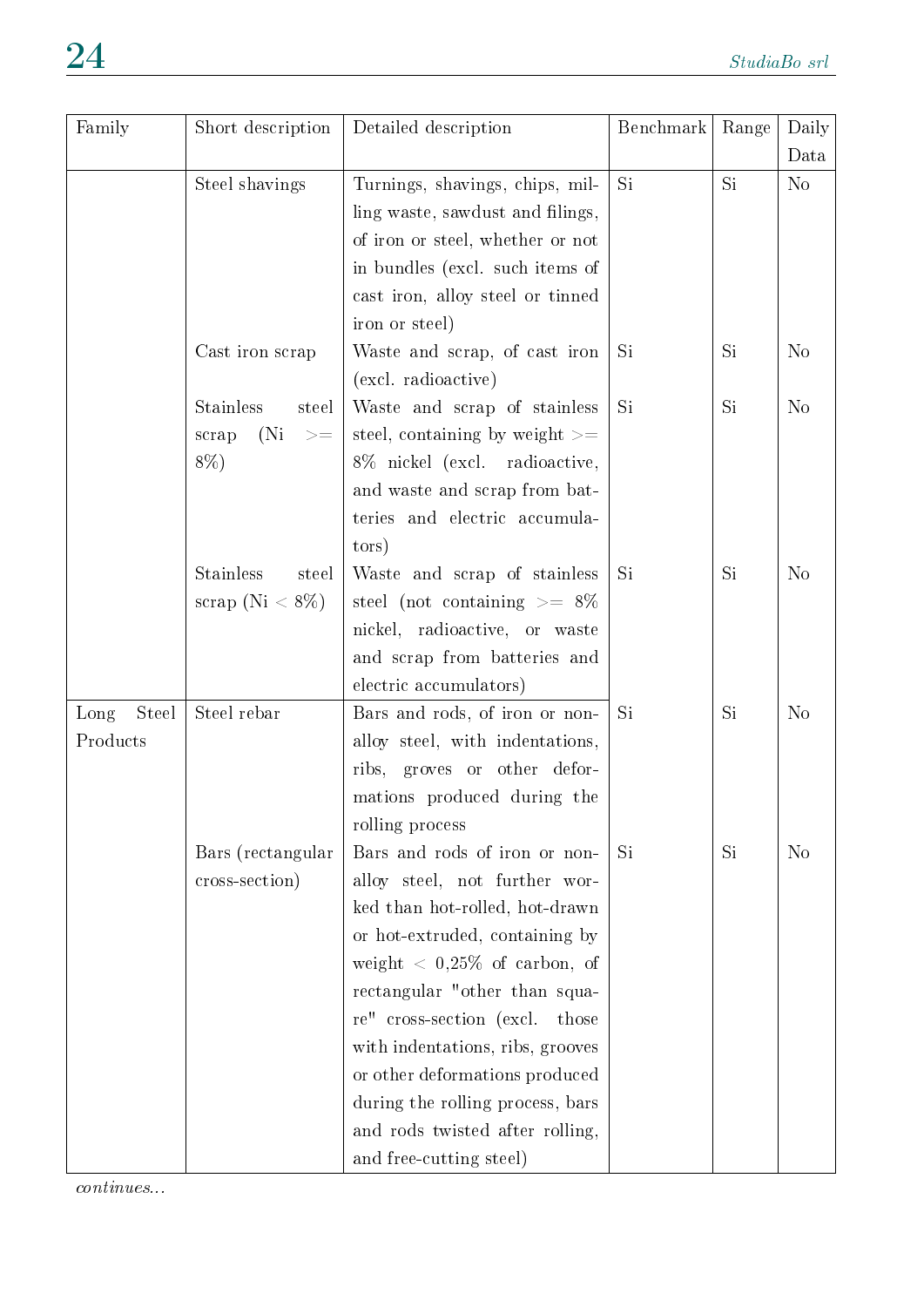| Family | Short description  | Detailed description                     | Benchmark | Range | Daily          |
|--------|--------------------|------------------------------------------|-----------|-------|----------------|
|        |                    |                                          |           |       | Data           |
|        | (circular)<br>Bars | Bars and rods of iron or non-            | Si        | Si    | N <sub>o</sub> |
|        | cross-section)     | alloy steel, only hot-rolled,            |           |       |                |
|        |                    | only hot-drawn or only hot-              |           |       |                |
|        |                    | extruded, containing by weight           |           |       |                |
|        |                    | $\geq$ 0,25% carbon, of circular         |           |       |                |
|        |                    | cross-section measuring $< 80$           |           |       |                |
|        |                    | mm in diameter (excl. bars and           |           |       |                |
|        |                    | rods with indentations, ribs,            |           |       |                |
|        |                    | grooves or other deformations            |           |       |                |
|        |                    | produced during the rolling              |           |       |                |
|        |                    | process, twisted after rolling,          |           |       |                |
|        |                    | and of free-cutting steel)               |           |       |                |
|        | H sections profi-  | H sections of iron or non-alloy          | Si        | Si    | N <sub>o</sub> |
|        | les                | steel, simply hot-rolled, hot-           |           |       |                |
|        |                    | drawn or extruded, of a height           |           |       |                |
|        |                    | $>180$ mm                                |           |       |                |
|        | Tubes and hollow   | Other tubes, pipes and hol-              | Si        | Si    | N <sub>o</sub> |
|        | profiles           | low profiles, welded, of circu-          |           |       |                |
|        |                    | lar cross-section, of iron or non-       |           |       |                |
|        |                    | alloy steel of an external diame-        |           |       |                |
|        |                    | ter of $\epsilon$ = 168,3 mm (excl. pla- |           |       |                |
|        |                    | ted or coated with zinc and li-          |           |       |                |
|        |                    | ne pipe of a kind used for oil or        |           |       |                |
|        |                    | gas pipelines, casing and tubing         |           |       |                |
|        |                    | of a kind used in drilling for oil       |           |       |                |
|        |                    | or gas, precision tubes and th-          |           |       |                |
|        |                    | readed or threadable tubes "gas          |           |       |                |
|        |                    | pipe")                                   |           |       |                |
|        | Free-cutting steel | Bars and rods, of non-alloy              | Si        | Si    | N <sub>o</sub> |
|        |                    | free-cutting steel, not further          |           |       |                |
|        |                    | worked than cold-formed or               |           |       |                |
|        |                    | cold-finished                            |           |       |                |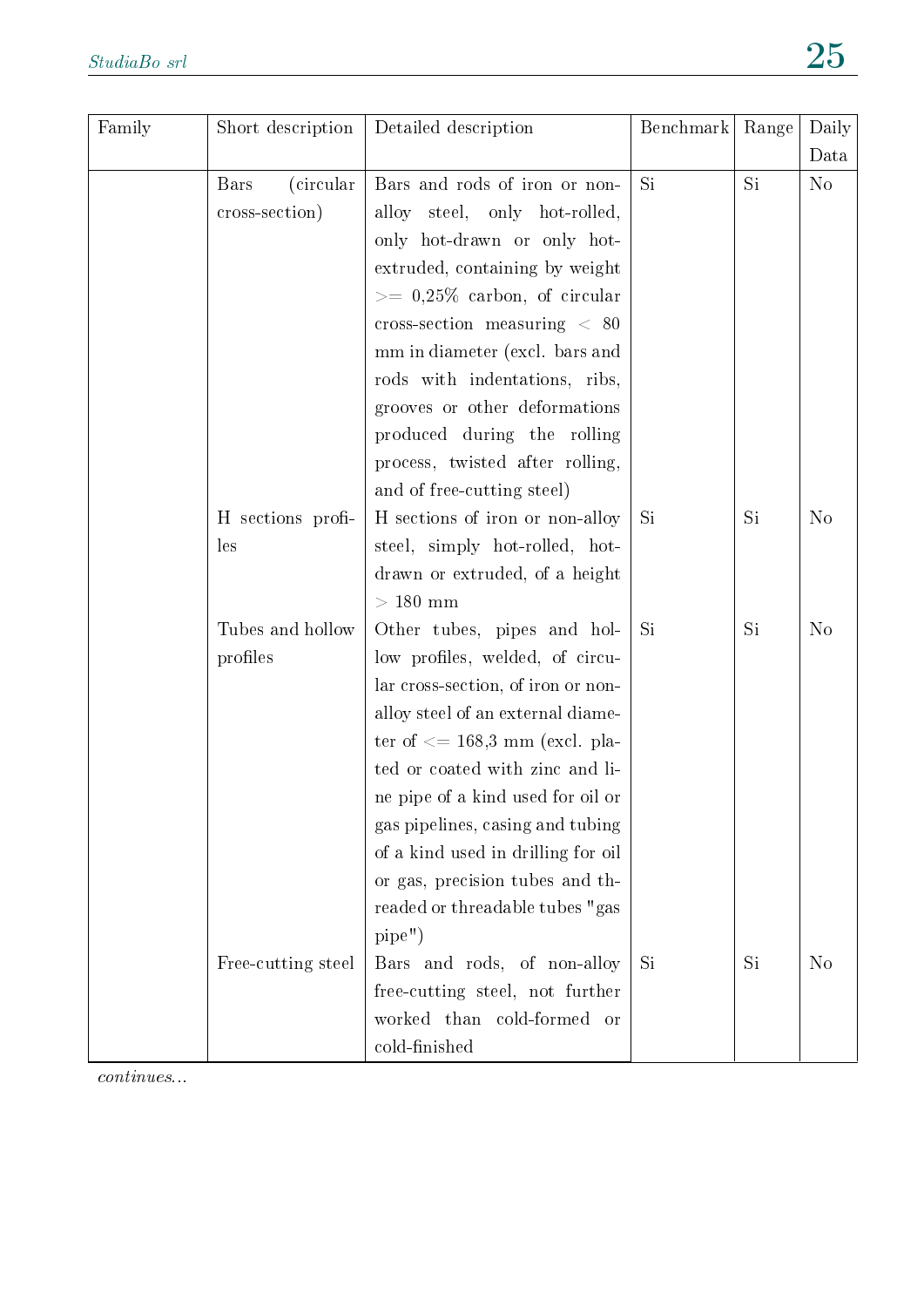| Family                | Short description | Detailed description                                | Benchmark | Range | Daily          |
|-----------------------|-------------------|-----------------------------------------------------|-----------|-------|----------------|
|                       |                   |                                                     |           |       | Data           |
| Semi-<br><b>Steel</b> | <b>Billets</b>    | Semi-finished products, of iron                     | Si        | Si    | N <sub>o</sub> |
| products              |                   | or non-alloy steel, containing                      |           |       |                |
|                       |                   | by weight $\langle 0, 25\% \text{ carbon},$         |           |       |                |
|                       |                   | of square or rectangular cross-                     |           |       |                |
|                       |                   | section, the width $\langle$ twice the              |           |       |                |
|                       |                   | thickness of $\leq$ 130 mm, rol-                    |           |       |                |
|                       |                   | led or obtained by continuous                       |           |       |                |
|                       |                   | casting (excl.<br>free-cutting                      |           |       |                |
|                       |                   | steel)                                              |           |       |                |
|                       | Blooms            | Semi-finished products, of iron                     | Si        | Si    | N <sub>o</sub> |
|                       |                   | or non-alloy steel, containing                      |           |       |                |
|                       |                   | by weight $\langle 0, 25\% \text{ carbon}, \rangle$ |           |       |                |
|                       |                   | of square or rectangular cross-                     |           |       |                |
|                       |                   | section, the width $\langle$ twice the              |           |       |                |
|                       |                   | thickness of $> 130$ mm, rol-                       |           |       |                |
|                       |                   | led or obtained by continuous                       |           |       |                |
|                       |                   | casting (excl.<br>free-cutting                      |           |       |                |
|                       |                   | steel)                                              |           |       |                |
|                       | Semi-finished     | Semi-finished products of iron                      | Si        | Si    | N <sub>o</sub> |
|                       | products          | or non-alloy steel, containing                      |           |       |                |
|                       | (rectangular)     | by weight $< 0.25$ of carbon, of                    |           |       |                |
|                       | cross-section)    | rectangular "other than squa-                       |           |       |                |
|                       |                   | re" cross-section, the width                        |           |       |                |
|                       |                   | measuring $\geq$ twice the thic-                    |           |       |                |
|                       |                   | kness, rolled or obtained by                        |           |       |                |
|                       |                   | continuous casting                                  |           |       |                |
|                       | Wirerod           | Semi-finished products, of iron                     | Si        | Si    | N <sub>o</sub> |
|                       |                   | or non-alloy steel, containing                      |           |       |                |
|                       |                   | by weight $\langle 0, 25\% \text{ carbon},$         |           |       |                |
|                       |                   | of circular or polygonal cross-                     |           |       |                |
|                       |                   | section, rolled or obtained by                      |           |       |                |
|                       |                   | continuous casting                                  |           |       |                |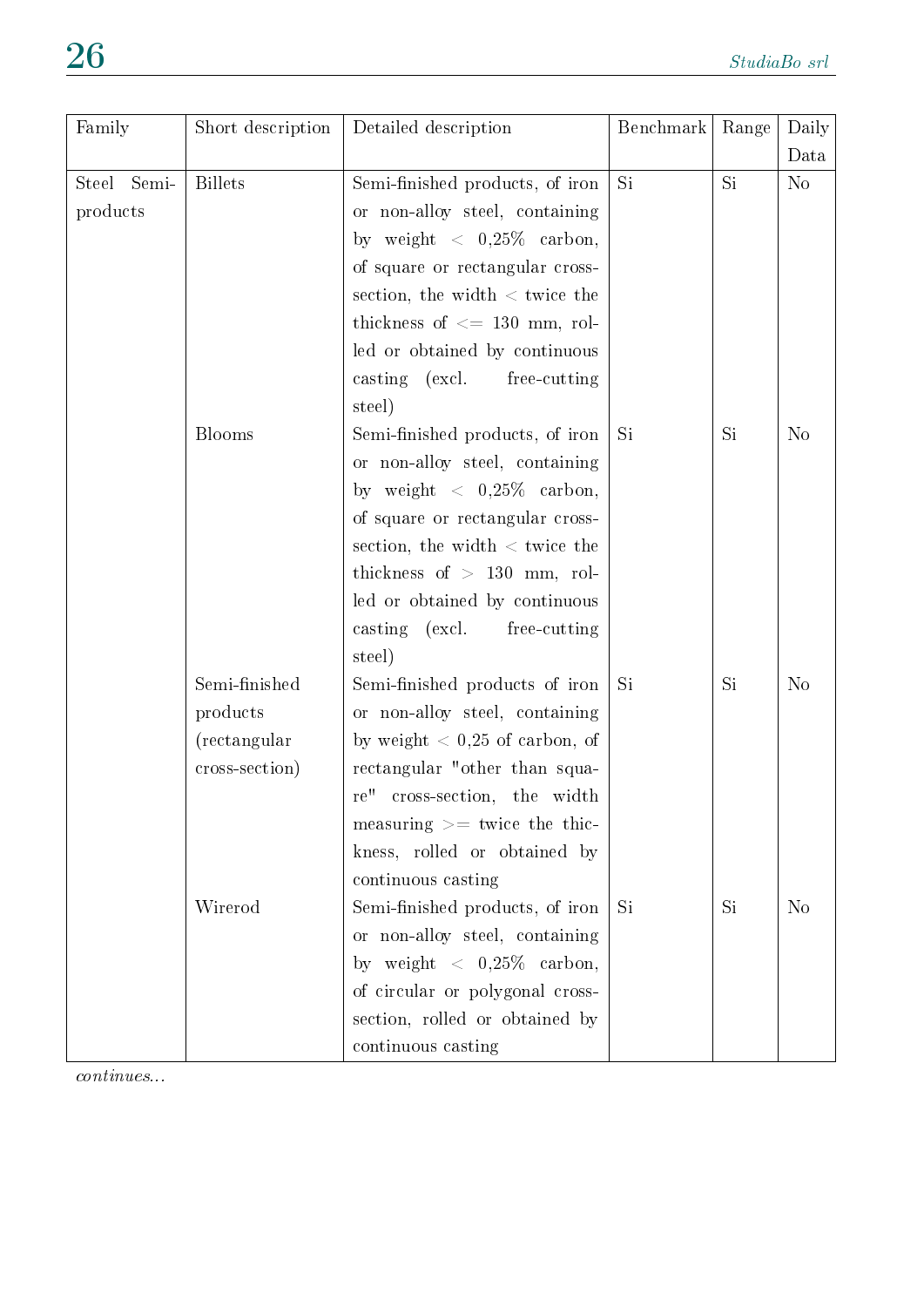| Family               | Short description     | Detailed description                | Benchmark | Range | Daily                  |
|----------------------|-----------------------|-------------------------------------|-----------|-------|------------------------|
| Flat<br><b>Steel</b> | Plastic-coated        |                                     | Si        | Si    | Data<br>N <sub>o</sub> |
|                      |                       | Flat-rolled products of iron or     |           |       |                        |
| Products             | flat products         | non-alloy steel, of a width of      |           |       |                        |
|                      |                       | $>= 600$ mm, hot-rolled or cold-    |           |       |                        |
|                      |                       | rolled "cold-reduced", painted,     |           |       |                        |
|                      |                       | varnished or plastic coated (ex-    |           |       |                        |
|                      |                       | cl. tinplate and products elec-     |           |       |                        |
|                      |                       | trolytically plated or coated       |           |       |                        |
|                      |                       | with chrome, varnished)             |           |       |                        |
|                      | Hot-rolled<br>non-    | Flat-rolled products of iron or     | Si        | Si    | N <sub>o</sub>         |
|                      | alloy steel<br>flat   | non-alloy steel, of a width of      |           |       |                        |
|                      | products              | $>= 600$ mm, not in coils, sim-     |           |       |                        |
|                      |                       | ply hot-rolled, not clad, plated    |           |       |                        |
|                      |                       | or coated, of a thickness of $> 15$ |           |       |                        |
|                      |                       | mm, without patterns in relief      |           |       |                        |
|                      | Cold-rolled<br>$non-$ | Flat-rolled products of iron or     | <b>Si</b> | Si    | N <sub>o</sub>         |
|                      | alloy steel<br>flat   | non-alloy steel, of a width of      |           |       |                        |
|                      | products              | $>= 600$ mm, not in coils, sim-     |           |       |                        |
|                      |                       | ply cold-rolled "cold-reduced",     |           |       |                        |
|                      |                       | not clad, plated or coated, of a    |           |       |                        |
|                      |                       | thickness of $> 1$ mm but $< 3$     |           |       |                        |
|                      |                       | mm (excl. electrical)               |           |       |                        |
|                      | Aluminium-zinc        | Flat-rolled products of iron or     | Si        | Si    | N <sub>o</sub>         |
|                      | alloys plated flat    | non-alloy steel, of a width of      |           |       |                        |
|                      | products              | $>= 600$ mm, hot-rolled or cold-    |           |       |                        |
|                      |                       | rolled "cold-reduced", plated       |           |       |                        |
|                      |                       | or coated with aluminium-zinc       |           |       |                        |
|                      |                       | alloys                              |           |       |                        |
|                      | Tinplate              | Tinplate of iron or non-alloy       | Si        | Si    | N <sub>o</sub>         |
|                      |                       | steel, of a width of $\geq$ 600     |           |       |                        |
|                      |                       | mm and of a thickness of $< 0.5$    |           |       |                        |
|                      |                       | mm, tinned [coated with a layer     |           |       |                        |
|                      |                       | of metal containing, by weight,     |           |       |                        |
|                      |                       | $\geq$ 97% of tin , not further     |           |       |                        |
|                      |                       | worked than surface-treated         |           |       |                        |
|                      |                       |                                     |           |       |                        |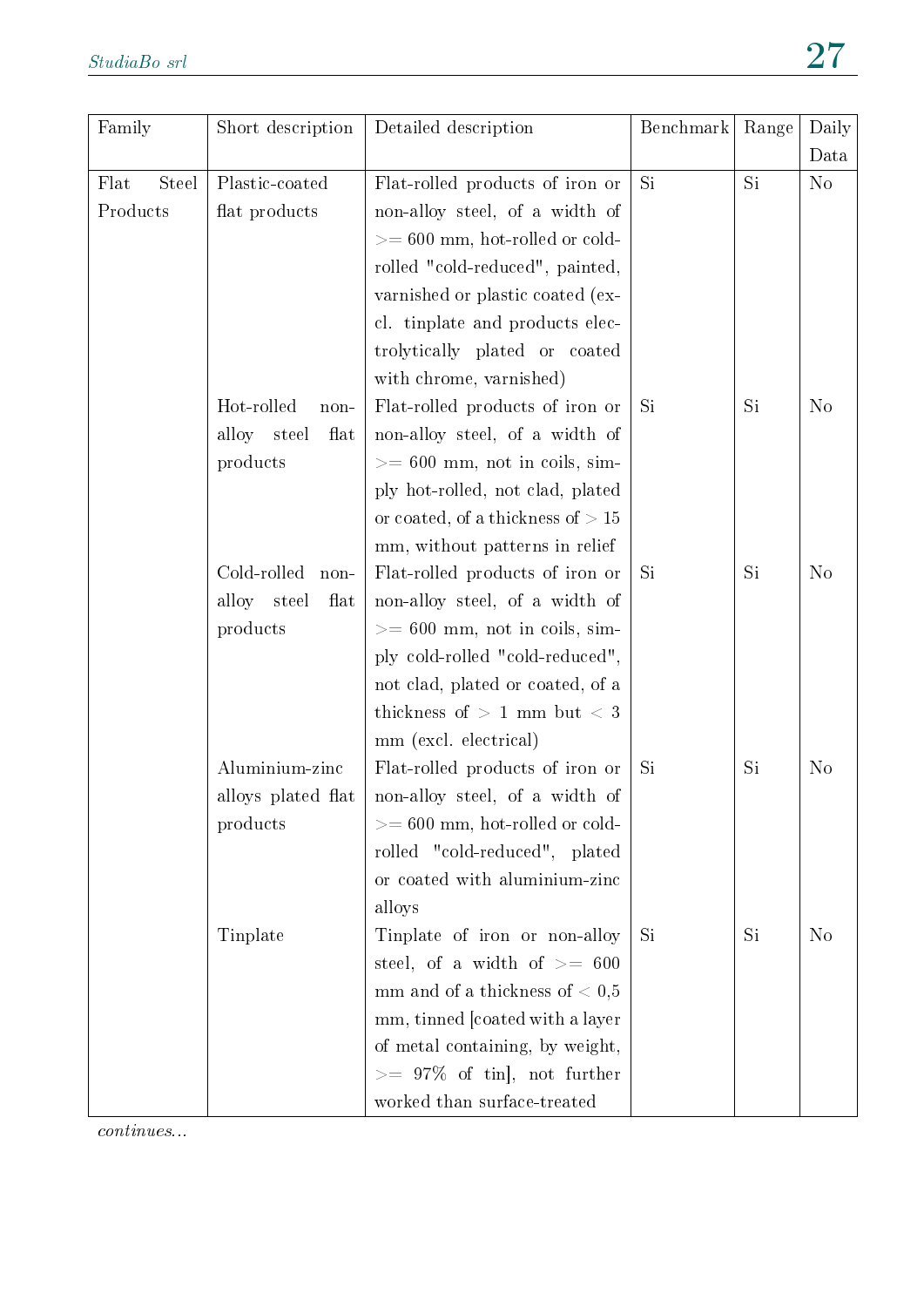| Family | Short description | Detailed description                | Benchmark      | Range     | Daily<br>Data  |
|--------|-------------------|-------------------------------------|----------------|-----------|----------------|
|        | Chromium plated   | Flat-rolled products of iron or     | <b>Si</b>      | Si.       | N <sub>o</sub> |
|        | flat products     | non-alloy steel, of a width of      |                |           |                |
|        |                   | $>= 600$ mm, hot-rolled or          |                |           |                |
|        |                   | cold-rolled "cold-reduced", pla-    |                |           |                |
|        |                   | ted or coated with chromium         |                |           |                |
|        |                   | oxides or with chromium and         |                |           |                |
|        |                   | chromium oxides                     |                |           |                |
|        | Clad flat produc- | Flat-rolled products of iron or     | N <sub>o</sub> | Si        | N <sub>o</sub> |
|        | ts                | non-alloy steel, of a width         |                |           |                |
|        |                   | of $\,>=\,$ 600 mm, $\,$ hot-rolled |                |           |                |
|        |                   | or cold-rolled "cold-reduced",      |                |           |                |
|        |                   | clad                                |                |           |                |
|        | Tinned and prin-  | Flat-rolled products of iron        | N <sub>o</sub> | Si        | N <sub>o</sub> |
|        | ted flat products | or non-alloy steel, tinned and      |                |           |                |
|        |                   | printed, of a width of $\geq$ 600   |                |           |                |
|        |                   | mm, hot-rolled or cold-rolled       |                |           |                |
|        |                   | "cold-reduced"                      |                |           |                |
|        | Coated tinplate   | Tinplate of a width of $\geq$ = 600 | N <sub>o</sub> | <b>Si</b> | N <sub>o</sub> |
|        |                   | mm and of a thickness of $\lt$      |                |           |                |
|        |                   | $0.5$ mm, tinned [coated with       |                |           |                |
|        |                   | a layer of metal containing,        |                |           |                |
|        |                   | by weight, $>= 97\%$ of tin],       |                |           |                |
|        |                   | not further worked than varni-      |                |           |                |
|        |                   | shed, and flat products plated      |                |           |                |
|        |                   | or coated with chromium oxi-        |                |           |                |
|        |                   | des or with chromium and chro-      |                |           |                |
|        |                   | mium oxides, of iron or non-        |                |           |                |
|        |                   | alloy steel, of a width of $>= 600$ |                |           |                |
|        |                   | mm, hot-rolled or cold-rolled       |                |           |                |
|        |                   | "cold-reduced", varnished           |                |           |                |
|        | Electro-zinc pla- | Flat-rolled products of iron or     | Si             | Si        | No             |
|        | ted flat products | non-alloy steel, of a width of      |                |           |                |
|        |                   | $>= 600$ mm, hot-rolled or cold-    |                |           |                |
|        |                   | rolled "cold-reduced", electro-     |                |           |                |
|        |                   | lytically plated or coated with     |                |           |                |
|        |                   | zinc                                |                |           |                |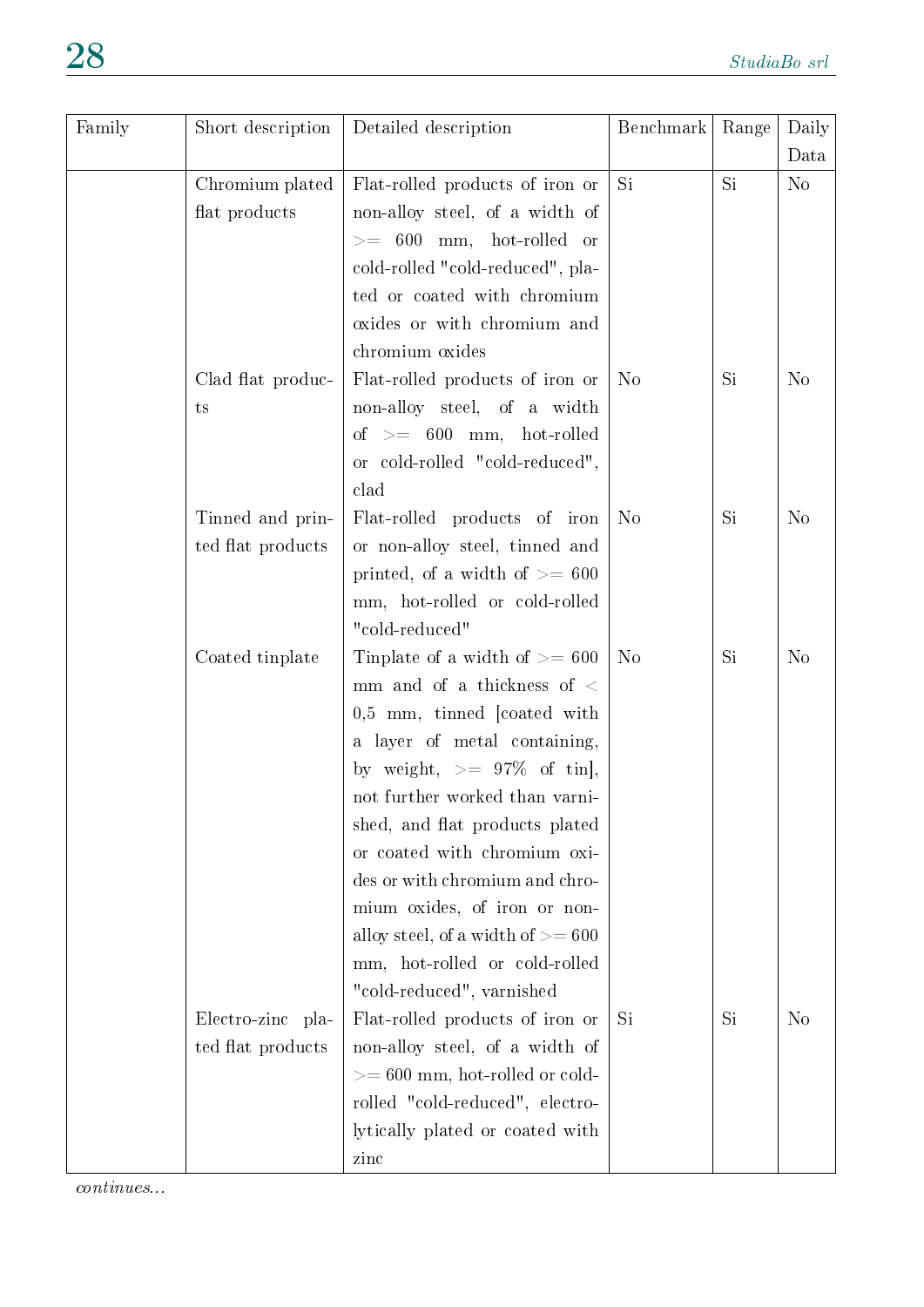| Family      | Short description    | Detailed description               | Benchmark | Range | Daily          |
|-------------|----------------------|------------------------------------|-----------|-------|----------------|
|             |                      |                                    |           |       | Data           |
|             | Non-corrugated       | Flat-rolled products of iron or    | Si        | Si    | N <sub>o</sub> |
|             | zinc plated flat     | non-alloy steel, of a width of     |           |       |                |
|             | products             | $>= 600$ mm, hot-rolled or         |           |       |                |
|             |                      | cold-rolled "cold-reduced", not    |           |       |                |
|             |                      | corrugated, plated or coated       |           |       |                |
|             |                      | with zinc (excl. electrolytically  |           |       |                |
|             |                      | plated or coated with zinc)        |           |       |                |
| Alloy Steel | Flat-rolled<br>pro-  | Flat-rolled products of alloy      | Si        | Si    | N <sub>o</sub> |
|             | ducts<br>of<br>alloy | steel other than stainless, of     |           |       |                |
|             | steel                | a width of $>= 600$ mm, not        |           |       |                |
|             |                      | further worked than hot-rolled,    |           |       |                |
|             |                      | not in coils, of a thickness       |           |       |                |
|             |                      | of $>=$ 4,75 mm but $<=$           |           |       |                |
|             |                      | mm (excl. products of<br>10        |           |       |                |
|             |                      | tool steel, high-speed steel or    |           |       |                |
|             |                      | silicon-electrical steel)          |           |       |                |
|             | Bars and rods of     | Bars and rods of alloy steel       | Si        | Si    | N <sub>o</sub> |
|             | alloy steel (circu-  | other than stainless steel, on-    |           |       |                |
|             | cross-section<br>lar | ly hot-rolled, hot-drawn or hot-   |           |       |                |
|             | of $>= 80$ mm)       | extruded, of circular cross-       |           |       |                |
|             |                      | section, of a diameter of $>=$     |           |       |                |
|             |                      | 80 mm (other than of high-         |           |       |                |
|             |                      | speed steel, silico-manganese      |           |       |                |
|             |                      | steel, tool steel, articles of su- |           |       |                |
|             |                      | bheading $7228.30.41$ and ex-      |           |       |                |
|             |                      | cl. semi-finished products, flat-  |           |       |                |
|             |                      | rolled products and hot-rolled     |           |       |                |
|             |                      | bars and rods in irregularly       |           |       |                |
|             |                      | wound coils)                       |           |       |                |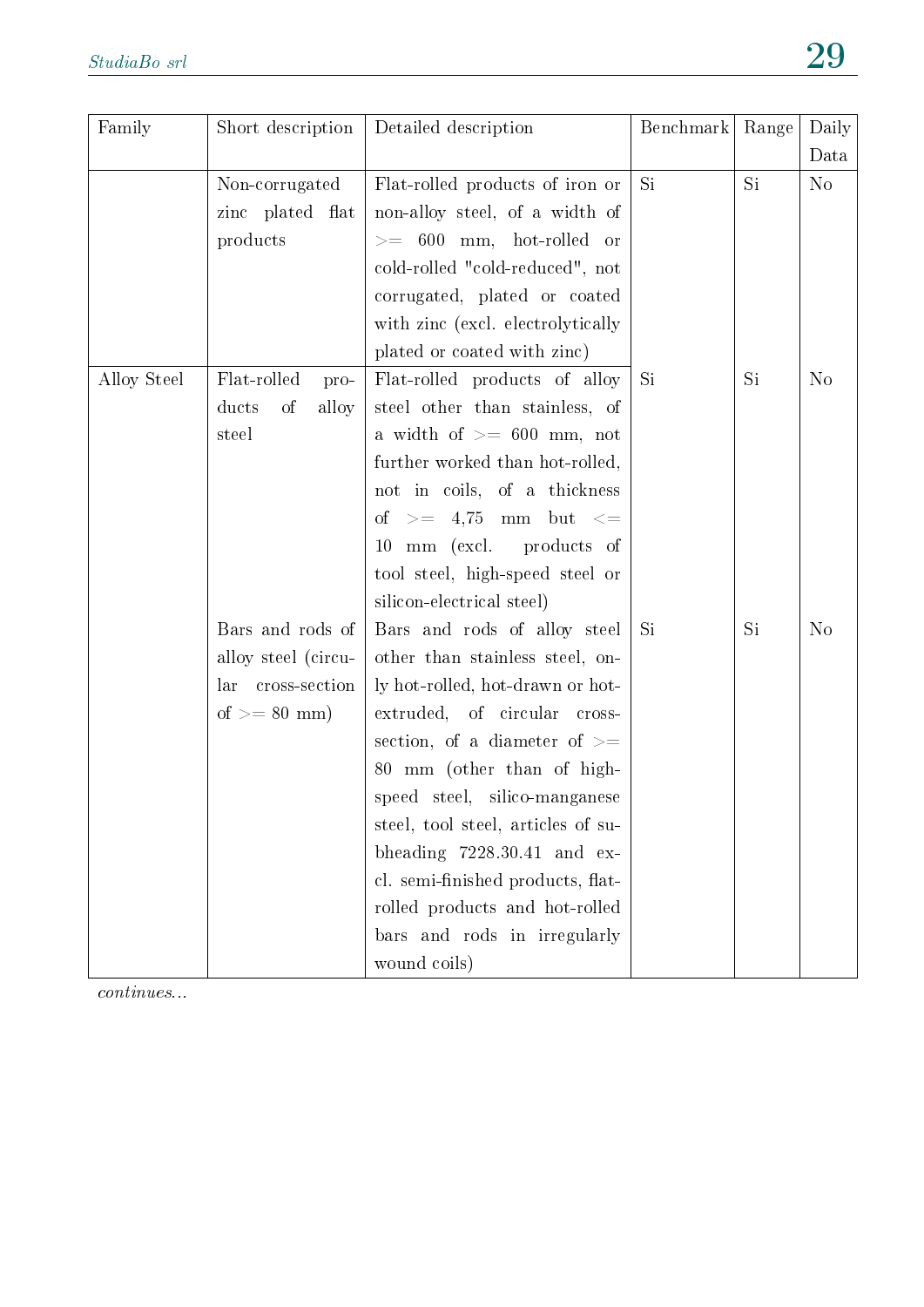| Family | Short description    | Detailed description                | Benchmark | Range | Daily          |
|--------|----------------------|-------------------------------------|-----------|-------|----------------|
|        |                      |                                     |           |       | Data           |
|        | Bars and rods of     | Bars and rods or alloy steel        | Si        | Si    | N <sub>o</sub> |
|        | alloy steel (circu-  | other than stainless steel, on-     |           |       |                |
|        | cross-section<br>lar | ly hot-rolled, hot-drawn or hot-    |           |       |                |
|        | of $< 80$ mm)        | extruded, of circular cross-        |           |       |                |
|        |                      | section, of a diameter of $\langle$ |           |       |                |
|        |                      | 80 mm (other than of high-          |           |       |                |
|        |                      | speed steel, silico-manganese       |           |       |                |
|        |                      | steel, tool steel and articles of   |           |       |                |
|        |                      | subheading $7228.30.49$ and ex-     |           |       |                |
|        |                      | cl. semi-finished products, flat-   |           |       |                |
|        |                      | rolled products and hot-rolled      |           |       |                |
|        |                      | bars and rods in irregularly        |           |       |                |
|        |                      | wound coils)                        |           |       |                |
|        | Alloy steel hot-     | Flat-rolled products of alloy       | Si        | Si    | N <sub>o</sub> |
|        | rolled coils         | steel other than stainless, of      |           |       |                |
|        |                      | a width of $\geq$ 600 mm, not       |           |       |                |
|        |                      | further worked than hot-rolled,     |           |       |                |
|        |                      | in coils (excl.<br>products of      |           |       |                |
|        |                      | tool steel, high-speed steel or     |           |       |                |
|        |                      | silicon-electrical steel)           |           |       |                |
|        | Alloy steel<br>zinc  | Flat-rolled products of alloy       | <b>Si</b> | Si    | $\rm No$       |
|        | coated coils         | steel other than stainless, of      |           |       |                |
|        |                      | width of $>=$ 600 mm,<br>a          |           |       |                |
|        |                      | hot-rolled or cold-rolled "cold-    |           |       |                |
|        |                      | reduced" and plated or coated       |           |       |                |
|        |                      | with zinc (excl. electrolytically   |           |       |                |
|        |                      | plated or coated and products       |           |       |                |
|        |                      | of silicon-electrical steel)        |           |       |                |
|        | Cold-rolled          | Flat-rolled products of silicon-    | Si        | Si    | N <sub>o</sub> |
|        | electrical<br>steel  | electrical steel, of a width of     |           |       |                |
|        | N.G.O.<br>(width)    | $>= 600$ mm, cold-rolled "cold-     |           |       |                |
|        | $>= 600$ mm          | reduced", non-grain-oriented        |           |       |                |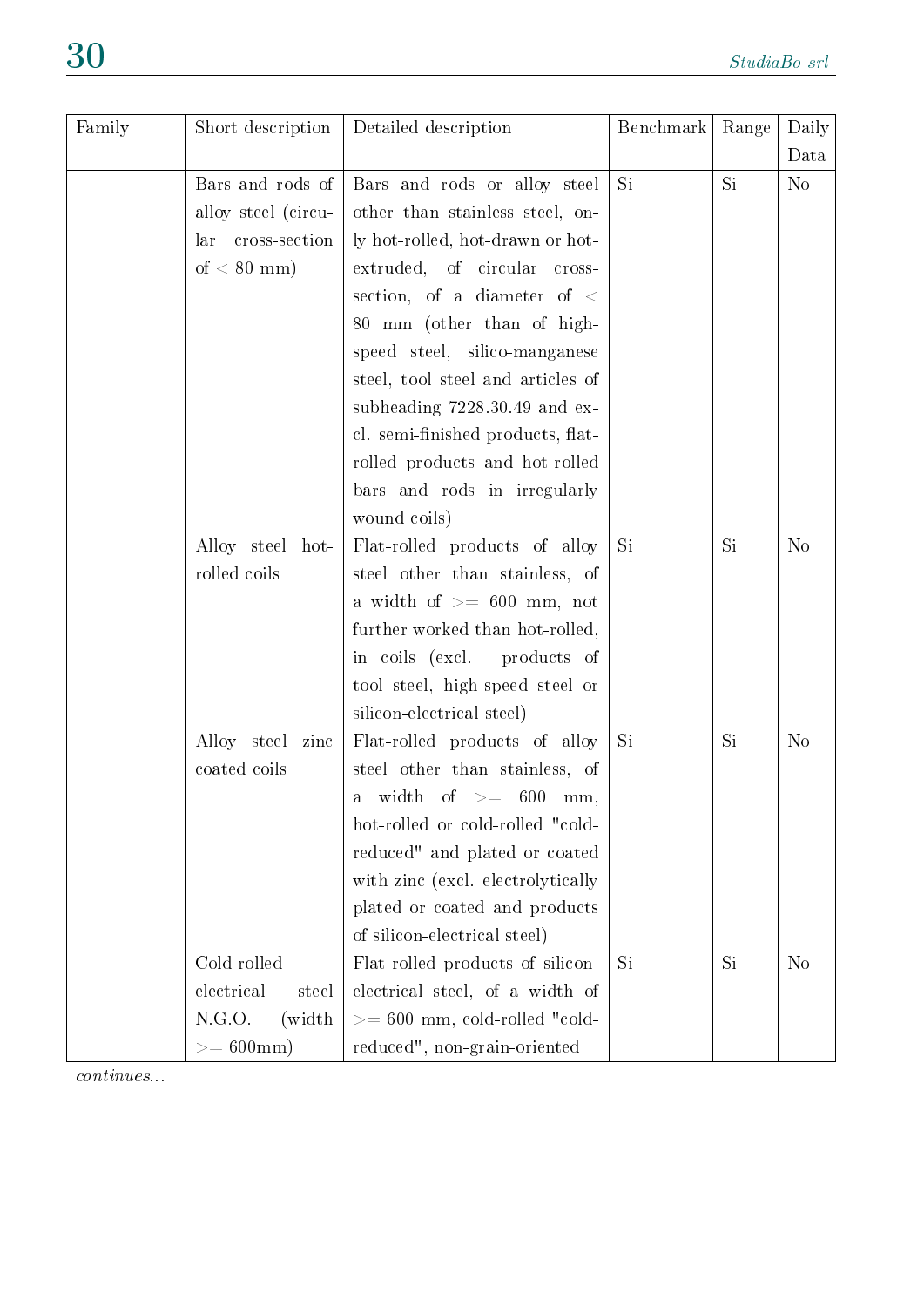| Family      | Short description       | Detailed description               | Benchmark      | Range | Daily          |
|-------------|-------------------------|------------------------------------|----------------|-------|----------------|
|             |                         |                                    |                |       | Data           |
|             | Electrical<br>steel     | Flat-rolled products of silicon-   | Si             | Si    | No             |
|             | $G.O.$ (width)<br>$\lt$ | electrical steel, of a width of    |                |       |                |
|             | $600 \text{mm}$ )       | $< 600$ mm, hot-rolled or cold-    |                |       |                |
|             |                         | rolled "cold-reduced", grain-      |                |       |                |
|             |                         | oriented                           |                |       |                |
|             | Electrical<br>steel     | Flat-rolled products of silicon-   | Si             | Si    | N <sub>o</sub> |
|             | G.O. (width $>=$        | electrical steel, of a width of    |                |       |                |
|             | 600mm)                  | $>= 600$ mm, grain-oriented        |                |       |                |
|             | Hot-rolled<br>elec-     | Flat-rolled products of silicon-   | N <sub>o</sub> | Si    | N <sub>o</sub> |
|             | trical<br>steel         | electrical steel, of a width of    |                |       |                |
|             | N.G.O.<br>(width)       | $>= 600$ mm, hot-rolled            |                |       |                |
|             | $>= 600$ mm             |                                    |                |       |                |
|             | Electrical<br>steel     | Flat-rolled products of silicon-   | N <sub>o</sub> | Si    | N <sub>o</sub> |
|             | N.G.O. (width $\langle$ | electrical steel, of a width       |                |       |                |
|             | $600 \text{mm}$ )       | of $< 600$ mm, cold-rolled         |                |       |                |
|             |                         | "cold-reduced", whether or not     |                |       |                |
|             |                         | further worked, or hot-rolled      |                |       |                |
|             |                         | and further worked, non-grain-     |                |       |                |
|             |                         | oriented                           |                |       |                |
| Cold Rolled | Cold-rolled elec-       | Flat-rolled products of iron or    | Si             | Si    | N <sub>o</sub> |
| Steel Coils | trical coils (thick.    | non-alloy steel, of a width of     |                |       |                |
|             | $0.5-1$ mm)             | $>= 600$ mm, in coils, simply      |                |       |                |
|             |                         | cold-rolled "cold-reduced", of a   |                |       |                |
|             |                         | thickness of $\geq$ 0.5 mm but     |                |       |                |
|             |                         | $\epsilon = 1$ mm "electrical"     |                |       |                |
|             | Cold-rolled coils       | Flat-rolled products of iron or    | Si             | Si    | N <sub>o</sub> |
|             | (thickness $0,5-1$ )    | non-alloy steel, of a width of     |                |       |                |
|             | mm)                     | $>= 600$ mm, in coils, simply      |                |       |                |
|             |                         | cold-rolled "cold-reduced", not    |                |       |                |
|             |                         | clad, plated or coated, of a thic- |                |       |                |
|             |                         | kness of $\geq$ 0.5 mm but $\lt$ 1 |                |       |                |
|             |                         | mm (excl. electrical)              |                |       |                |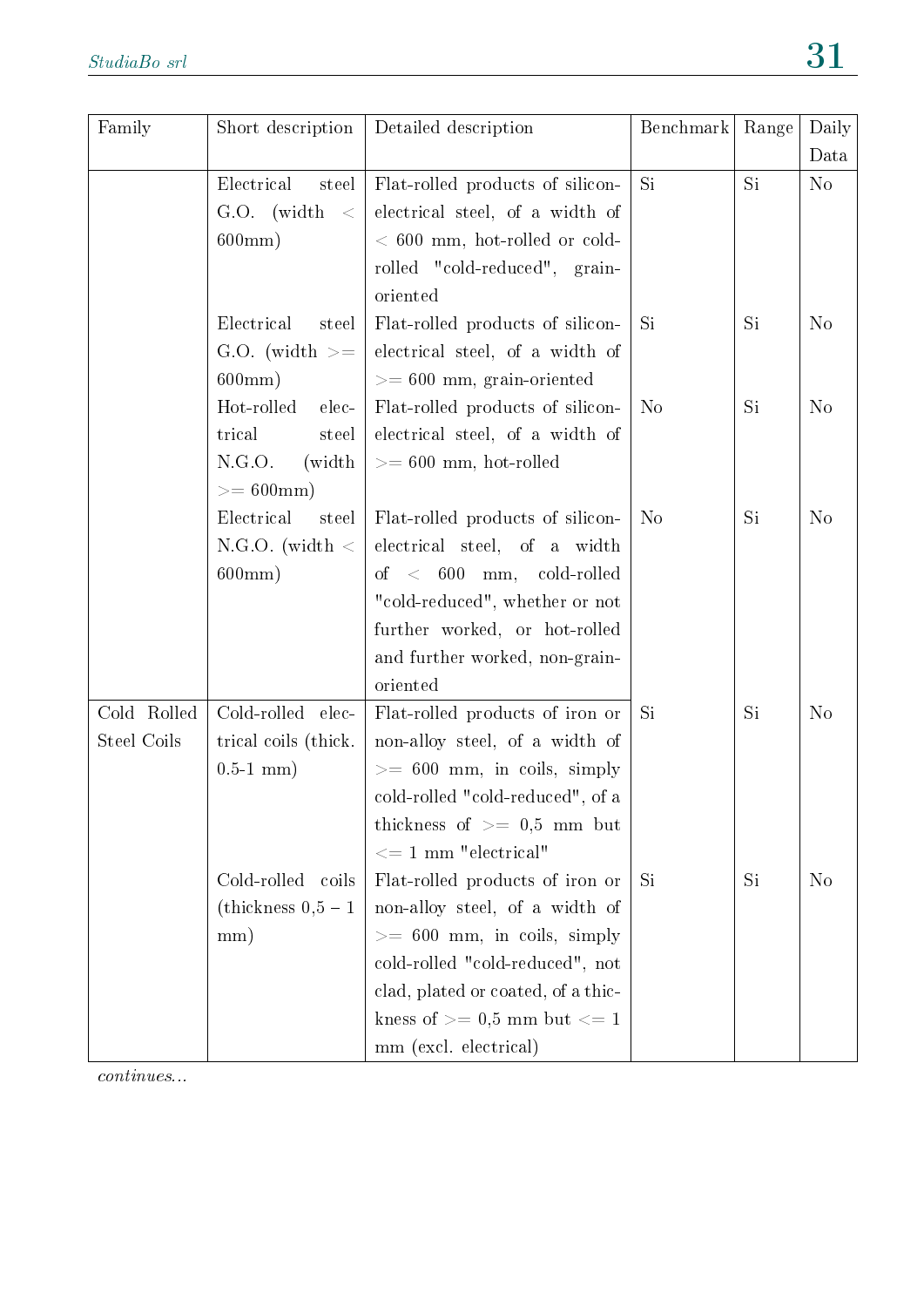| Family        | Short description              | Detailed description                          | Benchmark | Range | Daily          |
|---------------|--------------------------------|-----------------------------------------------|-----------|-------|----------------|
|               |                                |                                               |           |       | Data           |
|               | Cold-rolled coils              | Flat-rolled products of iron or               | Si        | Si    | N <sub>o</sub> |
|               | (thickness of $>1$ )           | non-alloy steel, of a width of                |           |       |                |
|               | $mm$ and $<$ 3 mm)             | $>= 600$ mm, in coils, simply                 |           |       |                |
|               |                                | cold-rolled "cold-reduced", not               |           |       |                |
|               |                                | clad, plated or coated, of a thic-            |           |       |                |
|               |                                | kness of $> 1$ mm but $< 3$ mm                |           |       |                |
|               |                                | (excl. electrical)                            |           |       |                |
|               | Cold-rolled coils              | Flat-rolled products of iron or               | Si        | Si    | N <sub>o</sub> |
|               | (thickness of $\Rightarrow$    | non-alloy steel, of a width of                |           |       |                |
|               | $3 \text{ mm}$ )               | $>= 600$ mm, in coils, simply                 |           |       |                |
|               |                                | cold-rolled "cold-reduced", not               |           |       |                |
|               |                                | clad, plated or coated, of a                  |           |       |                |
|               |                                | thickness of $>=$ 3 mm                        |           |       |                |
|               | Tinned<br>coils                | Flat-rolled products of iron or               | Si        | Si    | N <sub>o</sub> |
|               | (width of $< 600$              | non-alloy steel, of a width of                |           |       |                |
|               | mm)                            | $< 600$ mm, hot-rolled or cold-               |           |       |                |
|               |                                | rolled "cold-reduced", tinned                 |           |       |                |
|               |                                | (excl. electrolytically plated or             |           |       |                |
|               |                                | coated with zinc)                             |           |       |                |
| Rolled<br>Hot | Hot-rolled<br>coils            | Flat-rolled products of iron or               | Si        | Si    | N <sub>o</sub> |
| Steel Coils   | (thickness of $<$ 3            | non-alloy steel, of a width of                |           |       |                |
|               | mm)                            | $>= 600$ mm, in coils, sim-                   |           |       |                |
|               |                                | ply hot-rolled, not clad, pla-                |           |       |                |
|               |                                | ted or coated, of a thickness of              |           |       |                |
|               |                                | $<$ 3 mm, not pickled, without                |           |       |                |
|               |                                | patterns in relief                            |           |       |                |
|               | Hot-rolled<br>pic-             | Flat-rolled products of iron or               | Si        | Si    | N <sub>o</sub> |
|               | $_{\rm (thic-)}$<br>kled coils | non-alloy steel, of a width of                |           |       |                |
|               | of<br>$\,<$<br>kness<br>3      | $>= 600$ mm, in coils, simply                 |           |       |                |
|               | mm)                            | hot-rolled, not clad, plated or               |           |       |                |
|               |                                | coated, of a thickness of $\langle 3 \rangle$ |           |       |                |
|               |                                | mm, pickled, without patterns                 |           |       |                |
|               |                                | in relief                                     |           |       |                |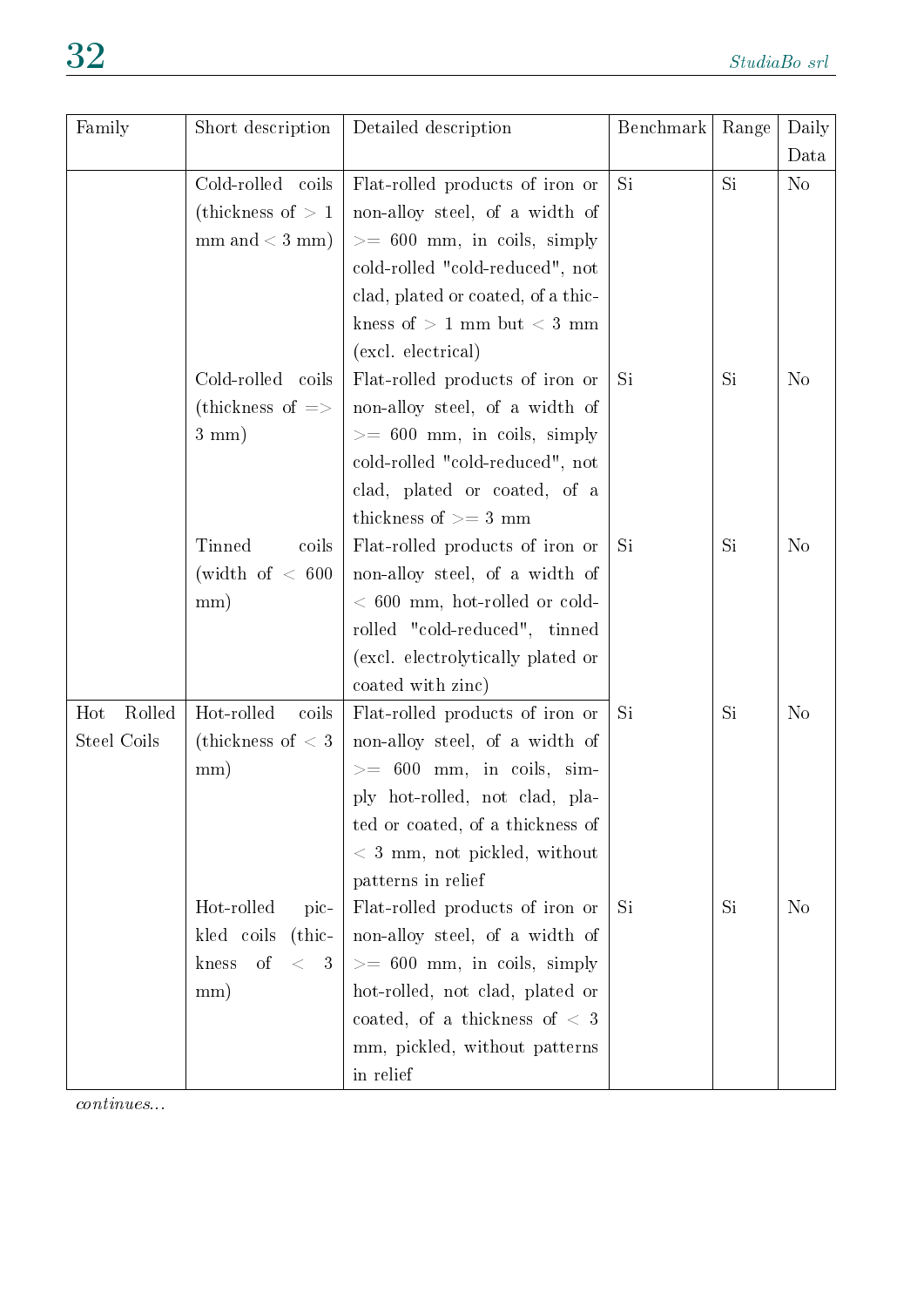| Family | Short description              | Detailed description                                                                           | Benchmark | Range | Daily          |
|--------|--------------------------------|------------------------------------------------------------------------------------------------|-----------|-------|----------------|
|        |                                |                                                                                                |           |       | Data           |
|        | Hot-rolled<br>pic-             | Flat-rolled products of iron or                                                                | Si        | Si    | $\rm No$       |
|        | kled coils<br>$_{\rm (thic-)}$ | non-alloy steel, of a width of                                                                 |           |       |                |
|        | kness $\Rightarrow$<br>4,75    | $>= 600$ mm, in coils, sim-                                                                    |           |       |                |
|        | mm)                            | ply hot-rolled, not clad, pla-                                                                 |           |       |                |
|        |                                | ted or coated, of a thickness of                                                               |           |       |                |
|        |                                | $>= 4,75$ mm, pickled, without                                                                 |           |       |                |
|        |                                | patterns in relief                                                                             |           |       |                |
|        | Hot-rolled<br>pic-             | Flat-rolled products of iron or                                                                | Si.       | Si    | N <sub>o</sub> |
|        | kled coils (thic-              | non-alloy steel, of a width of                                                                 |           |       |                |
|        | kness $\Rightarrow$ 3 mm       | $>= 600$ mm, in coils, simply                                                                  |           |       |                |
|        | and $< 4,75$ mm)               | hot-rolled, not clad, plated or                                                                |           |       |                |
|        |                                | coated, of a thickness of $\geq$ = 3                                                           |           |       |                |
|        |                                | mm but $\langle 4,75 \text{ mm}, \text{ pickled},$                                             |           |       |                |
|        |                                | without patterns in relief                                                                     |           |       |                |
|        | Hot-rolled<br>coils            | Flat-rolled products of iron or                                                                | Si.       | Si    | N <sub>o</sub> |
|        | (thickness)<br>$\equiv >$      | non-alloy steel, of a width of                                                                 |           |       |                |
|        | 4,75 mm and $\leq$             | $>= 600$ mm, in coils, sim-                                                                    |           |       |                |
|        | $10 \text{ mm}$ )              | ply hot-rolled, not clad, pla-                                                                 |           |       |                |
|        |                                | ted or coated, of a thickness of                                                               |           |       |                |
|        |                                | $>= 4,75$ mm but $< 10$ mm,                                                                    |           |       |                |
|        |                                | not pickled, without patterns in                                                               |           |       |                |
|        |                                | relief                                                                                         | Si        | Si    | N <sub>o</sub> |
|        | Hot-rolled<br>coils            | Flat-rolled products of iron or<br>(thickness $\Rightarrow$ 3   non-alloy steel, of a width of |           |       |                |
|        | and $< 4.75$ mm)               | $>= 600$ mm, in coils, sim-                                                                    |           |       |                |
|        |                                | ply hot-rolled, not clad, pla-                                                                 |           |       |                |
|        |                                | ted or coated, of a thickness                                                                  |           |       |                |
|        |                                | of $>= 3$ mm but $< 4.75$ mm,                                                                  |           |       |                |
|        |                                | not pickled, without patterns in                                                               |           |       |                |
|        |                                | relief                                                                                         |           |       |                |
|        | Tinned<br>coils                | Flat-rolled products of iron or                                                                | Si        | Si    | N <sub>o</sub> |
|        | (width of $< 600$              | non-alloy steel, of a width of                                                                 |           |       |                |
|        | mm)                            | $< 600$ mm, hot-rolled or cold-                                                                |           |       |                |
|        |                                | rolled "cold-reduced", tinned                                                                  |           |       |                |
|        |                                | (excl. electrolytically plated or                                                              |           |       |                |
|        |                                | coated with zinc)                                                                              |           |       |                |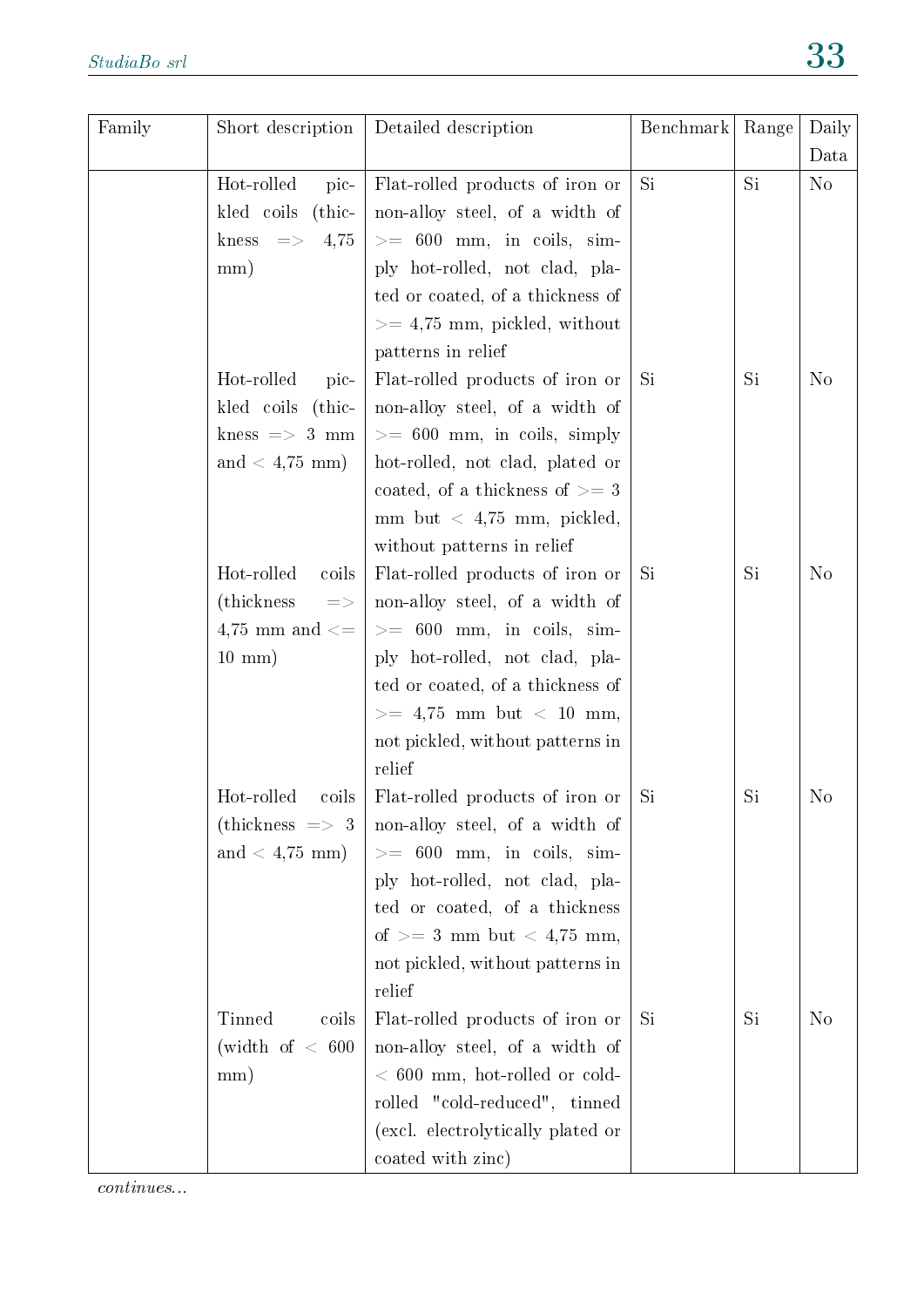| Family           | Short description          | Detailed description                 | Benchmark | Range     | Daily          |
|------------------|----------------------------|--------------------------------------|-----------|-----------|----------------|
|                  |                            |                                      |           |           | Data           |
| Iron<br>and      | Ferro-chromium             | Ferro-chromium, containing by        | Si        | <b>Si</b> | N <sub>o</sub> |
| Ferroalloy       |                            | weight $> 6\%$ carbon                |           |           |                |
|                  | Ferro-                     | Ferro-molybdenum                     | Si        | <b>Si</b> | N <sub>o</sub> |
|                  | molybdenum                 |                                      |           |           |                |
|                  | Ferro-manganese            | Ferro-manganese, containing          | Si.       | <b>Si</b> | N <sub>o</sub> |
|                  | $(C \le 2\%)$              | by weight $\langle 2 \rangle$ carbon |           |           |                |
|                  | Ferro-manganese            | Ferro-manganese, containing          | Si        | Si        | N <sub>o</sub> |
|                  | $(C > 2\%)$                | by weight $> 2\%$ carbon (excl.      |           |           |                |
|                  |                            | ferro-manganese with a gra-          |           |           |                |
|                  |                            | nulometry of $\leq$ 5 mm and         |           |           |                |
|                  |                            | containing by weight $> 65\%$        |           |           |                |
|                  |                            | manganese)                           |           |           |                |
|                  | Ferro-silicon              | Ferro-silicon, containing<br>by      | Si        | Si        | N <sub>o</sub> |
|                  |                            | weight $> 55\%$ of silicon           |           |           |                |
|                  | Iron ores                  | Non-agglomerated iron<br>ores        | Si.       | Si        | N <sub>o</sub> |
|                  |                            | and concentrates (excl. roasted      |           |           |                |
|                  |                            | iron pyrites)                        |           |           |                |
| <b>Stainless</b> | <b>Stainless</b><br>steel  | Bars and rods of stainless steel,    | Si        | Si        | N <sub>o</sub> |
| <b>Steel</b>     | circular<br>bars,          | not further worked than cold-        |           |           |                |
|                  | cross-section<br>$\lt$     | formed or cold-finished, of cir-     |           |           |                |
|                  | 25 mm (Ni $>=$             | cular cross-section measuring        |           |           |                |
|                  | $2,5\%)$                   | $\langle$ 25 mm and containing by    |           |           |                |
|                  |                            | weight $>= 2.5\%$ nickel             |           |           |                |
|                  | <b>Stainless</b><br>steel  | Bars and rods of stainless steel,    | Si        | Si        | N <sub>0</sub> |
|                  | circular<br>bars,          | not further worked than cold-        |           |           |                |
|                  | $\csc\text{-section}$ 25 – | formed or cold-finished, of cir-     |           |           |                |
|                  | 80 mm (Ni $>=$             | cular cross-section measuring        |           |           |                |
|                  | $2,5\%)$                   | $>= 25$ mm but $< 80$ mm and         |           |           |                |
|                  |                            | containing by weight $\geq$ 2.5%     |           |           |                |
|                  |                            | nickel                               |           |           |                |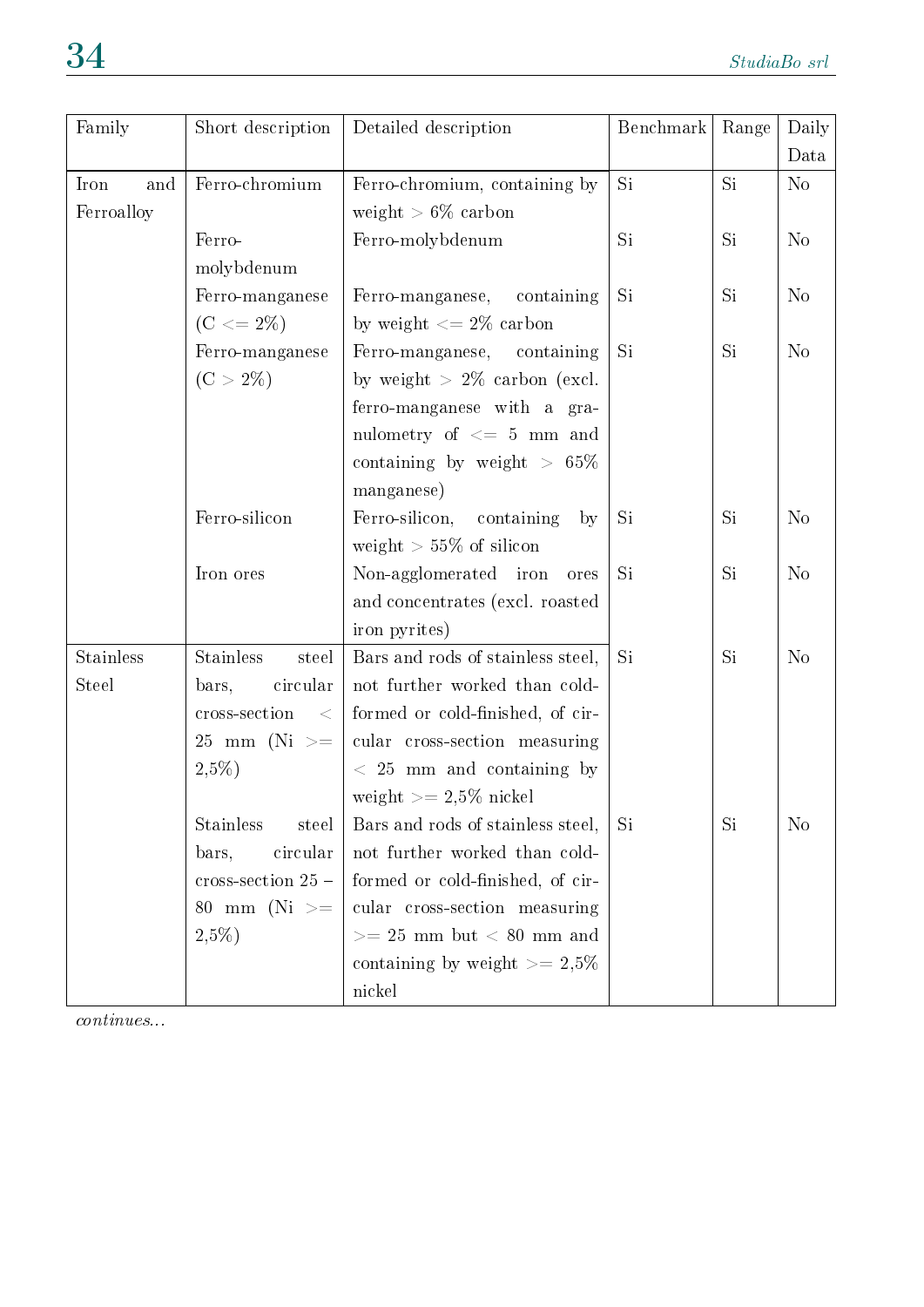| Family | Short description               | Detailed description                 | Benchmark      | Range | Daily          |
|--------|---------------------------------|--------------------------------------|----------------|-------|----------------|
|        |                                 |                                      |                |       | Data           |
|        | <b>Stainless</b><br>steel       | Bars and rods of stainless steel,    | Si             | Si    | N <sub>o</sub> |
|        | circular<br>bars,               | not further worked than cold-        |                |       |                |
|        | cross-section<br>25             | formed or cold-finished, of cir-     |                |       |                |
|        | $-80$ mm (Ni <                  | cular cross-section measuring        |                |       |                |
|        | $2,5\%$                         | $>= 25$ mm but $< 80$ mm and         |                |       |                |
|        |                                 | containing by weight $\langle 2.5\%$ |                |       |                |
|        |                                 | nickel                               |                |       |                |
|        | Hot-rolled<br>coils             | Flat-rolled products of stainless    | N <sub>o</sub> | Si.   | N <sub>o</sub> |
|        | (thickness)<br>$\,>$            | steel, of a width of $>= 600$ mm,    |                |       |                |
|        | 10mm)                           | not further worked than hot-         |                |       |                |
|        |                                 | rolled, in coils, of a thickness of  |                |       |                |
|        |                                 | $>10$ mm                             |                |       |                |
|        | Hot-rolled<br>coils             | Flat-rolled products of stainless    | N <sub>o</sub> | Si    | N <sub>o</sub> |
|        | (thick. $\Rightarrow$ 4,75      | steel, of a width of $\ge$ = 600 mm, |                |       |                |
|        | mm and $\leq$ 10                | not further worked than hot-         |                |       |                |
|        | mm)                             | rolled, in coils, of a thickness of  |                |       |                |
|        |                                 | $>= 4,75$ mm but $<= 10$ mm,         |                |       |                |
|        |                                 | containing by weight $\geq$ 2.5      |                |       |                |
|        |                                 | nickel                               |                |       |                |
|        | Hot-rolled<br>coils             | Flat-rolled products of stainless    | N <sub>o</sub> | Si    | N <sub>o</sub> |
|        | (thick. $\Rightarrow$ 3 and     | steel, of a width of $\geq$ 600      |                |       |                |
|        | $< 4,75 \text{ mm}$ )           | mm, not further worked than          |                |       |                |
|        |                                 | hot-rolled, in coils, of a thick-    |                |       |                |
|        |                                 | ness of $>=$ 3 mm but $<=$ 4,75      |                |       |                |
|        |                                 | mm, containing by weight $>=$        |                |       |                |
|        |                                 | $2,5$ nickel                         |                |       |                |
|        | Hot-rolled<br>coils             | Flat-rolled products of stainless    | N <sub>o</sub> | Si    | N <sub>o</sub> |
|        | $\rm (thick.$<br>of $\langle 3$ | steel, of a width of $>= 600$ mm,    |                |       |                |
|        | mm)                             | not further worked than hot-         |                |       |                |
|        |                                 | rolled, in coils, of a thickness of  |                |       |                |
|        |                                 | $< 3$ mm, containing by weight       |                |       |                |
|        |                                 | $>= 2.5$ nickel                      |                |       |                |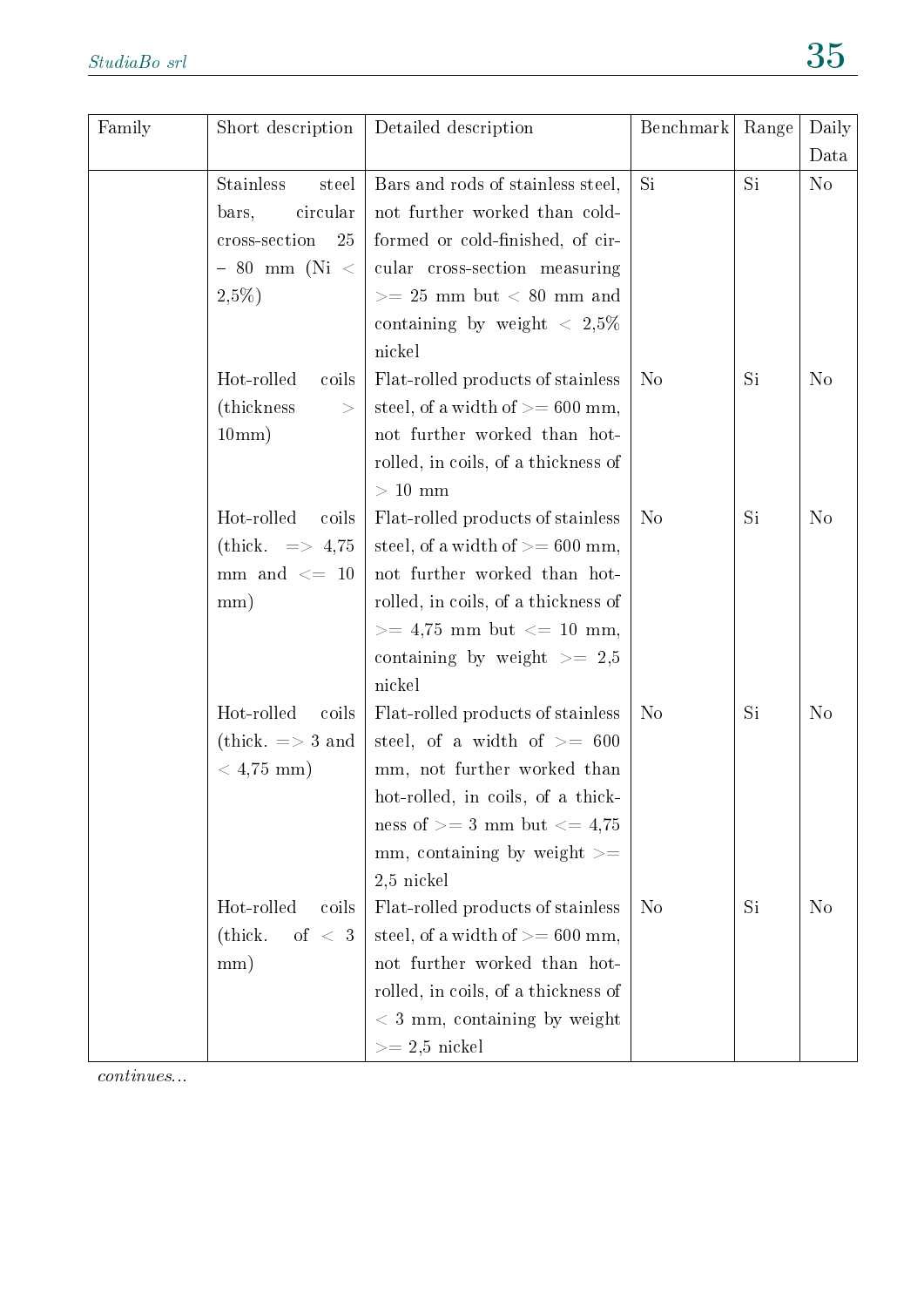| Family | Short description             | Detailed description                   | Benchmark      | Range          | Daily          |
|--------|-------------------------------|----------------------------------------|----------------|----------------|----------------|
|        |                               |                                        |                |                | Data           |
|        | Hot-rolled coils              | Flat-rolled products of stainless      | Si             | N <sub>o</sub> | N <sub>o</sub> |
|        |                               | steel, of a width of $>= 600$ mm,      |                |                |                |
|        |                               | not further worked than hot-           |                |                |                |
|        |                               | rolled, in coils, of a thickness of    |                |                |                |
|        |                               | $>10$ mm                               |                |                |                |
|        | Flat-rolled<br>pro-           | Flat-rolled products of stainless      | Si             | Si             | N <sub>o</sub> |
|        | ducts of stainless            | steel, of a width of $< 600$ mm,       |                |                |                |
|        | steel                         | not further worked than cold-          |                |                |                |
|        |                               | rolled "cold-reduced", of a thic-      |                |                |                |
|        |                               | kness of $> 0.35$ mm but $< 3$         |                |                |                |
|        |                               | mm, and containing by weight           |                |                |                |
|        |                               | $>= 2.5\%$ nickel                      |                |                |                |
|        | Cold-rolled<br>flat           | Flat-rolled products of stainless      | N <sub>o</sub> | Si             | N <sub>o</sub> |
|        | products (thick.              | steel, of a width of $>= 600$ mm,      |                |                |                |
|        | $\Rightarrow$ 0,5mm $\lt$ =   | not further worked than cold-          |                |                |                |
|        | 1mm)                          | rolled "cold-reduced", of a thic-      |                |                |                |
|        |                               | kness of $\geq$ = 0,5 mm but $\lt$ = 1 |                |                |                |
|        |                               | mm, containing by weight $>=$          |                |                |                |
|        |                               | $2,5\%$ nickel                         |                |                |                |
|        | Cold-rolled<br>flat           | Flat-rolled products of stainless      | N <sub>o</sub> | Si             | N <sub>o</sub> |
|        | products (thick.              | steel, of a width of $>= 600$ mm,      |                |                |                |
|        | $>1$ mm $< 3$ mm $)$          | not further worked than cold-          |                |                |                |
|        |                               | rolled "cold-reduced", of a thic-      |                |                |                |
|        |                               | kness of $> 1$ mm but $< 3$ mm,        |                |                |                |
|        |                               | containing by weight $\geq$ 2,5%       |                |                |                |
|        |                               | nickel                                 |                |                |                |
|        | Cold-rolled<br>flat           | Flat-rolled products of stainless      | N <sub>o</sub> | Si             | N <sub>o</sub> |
|        | (thick.<br>products           | steel, of a width of $>= 600$ mm,      |                |                |                |
|        | 3mm<br>$\lt$<br>$\Rightarrow$ | not further worked than cold-          |                |                |                |
|        | $4,75$ mm $)$                 | rolled "cold-reduced", of a thic-      |                |                |                |
|        |                               | kness of $>=$ 3 mm but $<=$ 4,75       |                |                |                |
|        |                               | mm, containing by weight $>=$          |                |                |                |
|        |                               | $2,5\%$ nickel                         |                |                |                |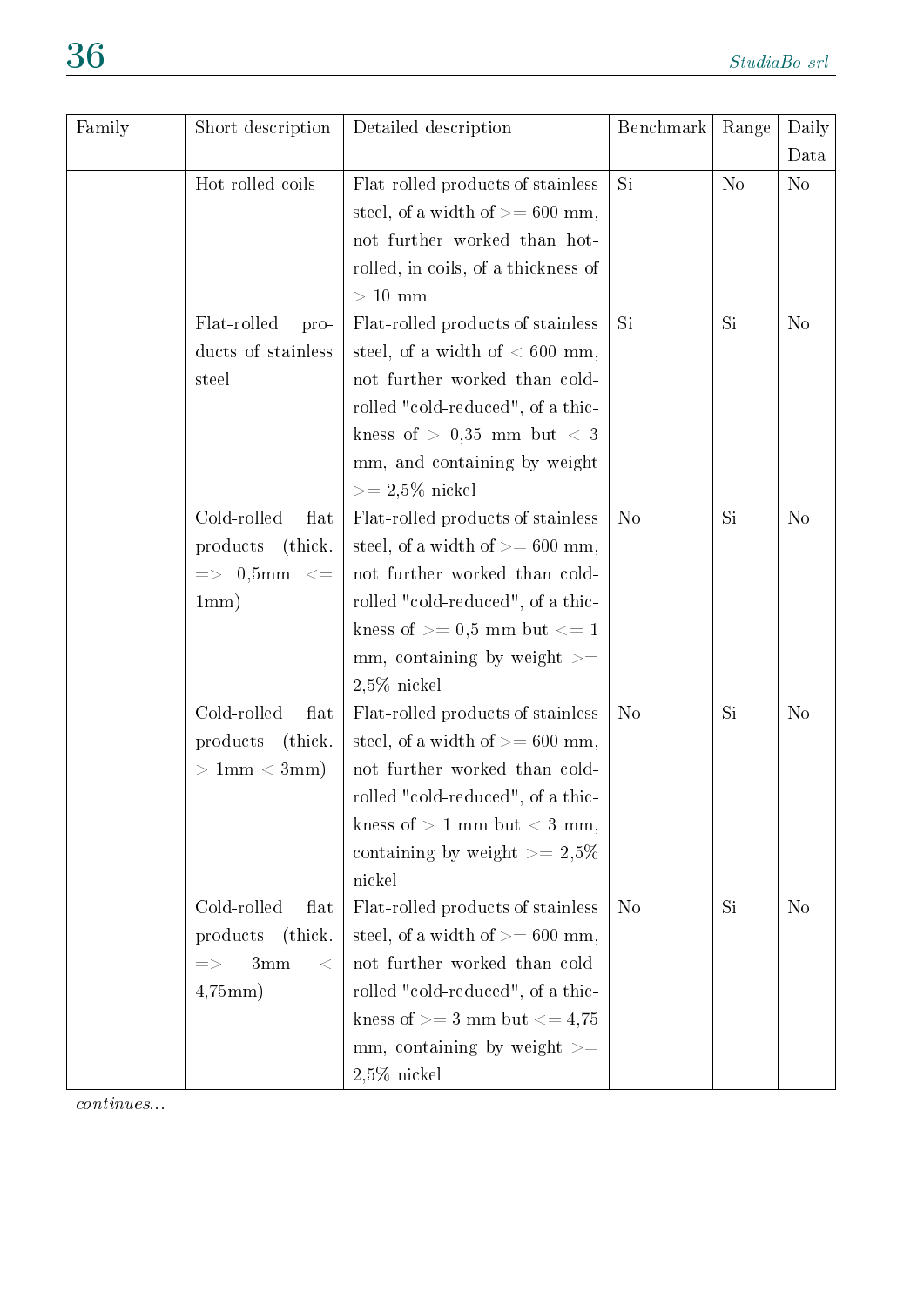| Family | Short description          | Detailed description               | Benchmark      | Range          | Daily          |
|--------|----------------------------|------------------------------------|----------------|----------------|----------------|
|        |                            |                                    |                |                | Data           |
|        | Hot-rolled<br>flat         | Flat-rolled products of stainless  | N <sub>o</sub> | Si             | N <sub>0</sub> |
|        | products<br>(thick.        | steel, of a width of $>= 600$ mm,  |                |                |                |
|        | $>10$ mm)                  | not further worked than hot-       |                |                |                |
|        |                            | rolled, not in coils, of a thick-  |                |                |                |
|        |                            | ness of $> 10$ mm, containing by   |                |                |                |
|        |                            | weight $>= 2.5$ nickel             |                |                |                |
|        | Hot-rolled<br>flat         | Flat-rolled products of stainless  | N <sub>o</sub> | Si             | N <sub>o</sub> |
|        | (thick.<br>products        | steel, of a width of $>= 600$ mm,  |                |                |                |
|        | $\Rightarrow$ 4,75mm $\lt$ | not further worked than hot-       |                |                |                |
|        | 10mm)                      | rolled, not in coils, of a thick-  |                |                |                |
|        |                            | ness of $>= 4.75$ mm but $<= 10$   |                |                |                |
|        |                            | mm, containing by weight $>=$      |                |                |                |
|        |                            | $2,5\%$ nickel                     |                |                |                |
|        | Hot-rolled<br>flat         | Flat-rolled products of stainless  | N <sub>o</sub> | Si             | N <sub>o</sub> |
|        | (thick.<br>products        | steel, of a width of $>= 600$ mm,  |                |                |                |
|        | 3mm<br>$\Rightarrow$<br><  | not further worked than hot-       |                |                |                |
|        | $4,75$ mm $)$              | rolled, not in coils, of a thick-  |                |                |                |
|        |                            | ness of $>=$ 3 mm and $<$ 4,75     |                |                |                |
|        |                            | mm                                 |                |                |                |
|        | Cold-rolled stain-         | Flat-rolled products of stainless  | Si             | N <sub>o</sub> | N <sub>o</sub> |
|        | less steel flat pro-       | steel, of a width of $>= 600$ mm,  |                |                |                |
|        | ducts                      | not further worked than cold-      |                |                |                |
|        |                            | rolled "cold-reduced", of a thic-  |                |                |                |
|        |                            | kness of $\geq$ 0.5 mm but $\lt$ 1 |                |                |                |
|        |                            | mm, containing by weight $>=$      |                |                |                |
|        |                            | $2,5\%$ nickel                     |                |                |                |
|        | Hot-rolled stain-          | Flat-rolled products of stainless  | Si             | N <sub>o</sub> | N <sub>o</sub> |
|        | less steel flat pro-       | steel, of a width of $>= 600$ mm,  |                |                |                |
|        | ducts                      | not further worked than hot-       |                |                |                |
|        |                            | rolled, not in coils, of a thick-  |                |                |                |
|        |                            | ness of $>=$ 3 mm and $<$ 4,75     |                |                |                |
|        |                            | mm                                 |                |                |                |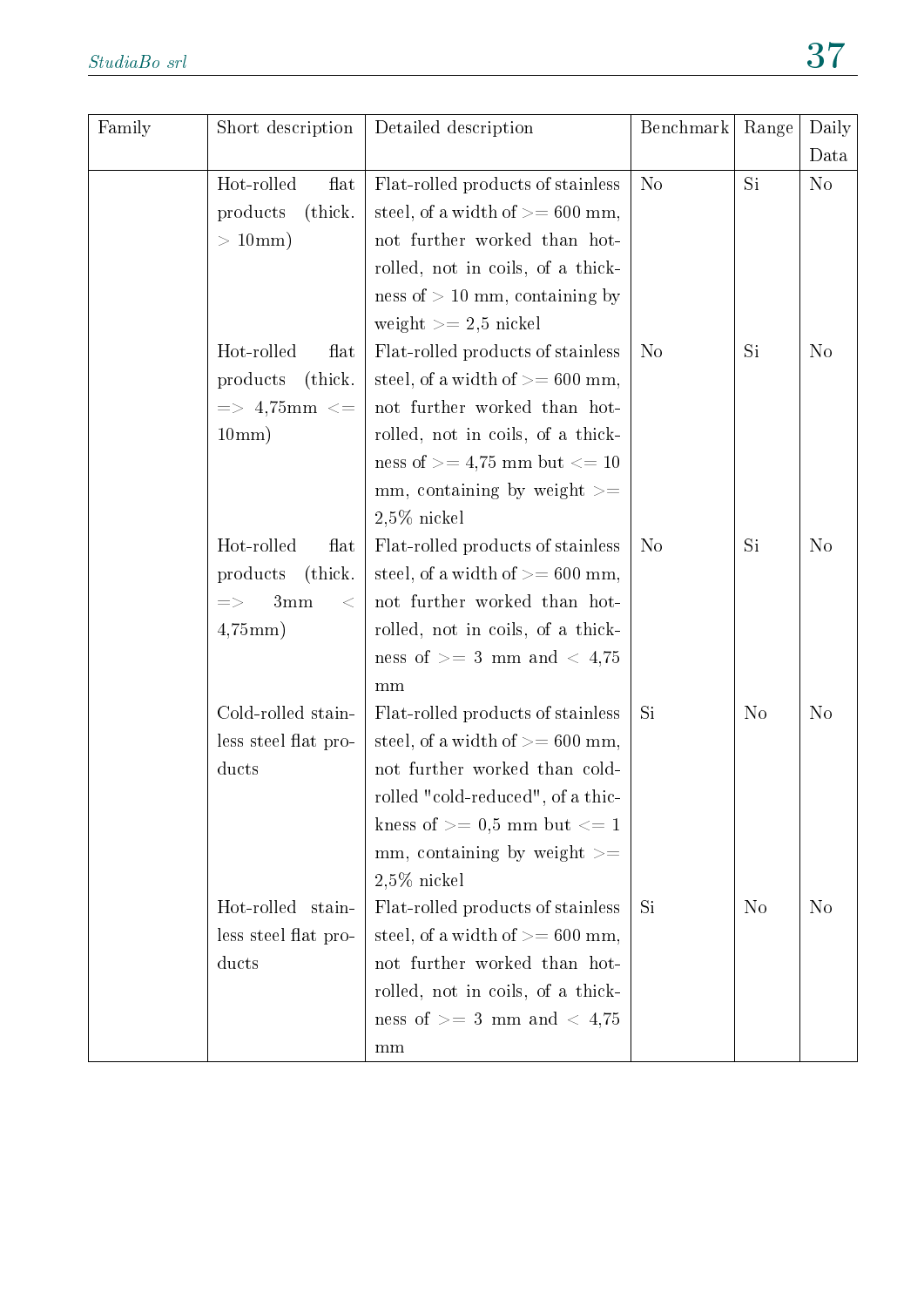### Typology "Energy"

| Family      | Short description    | Detailed description                                         | Benchmark | Range | Daily          |
|-------------|----------------------|--------------------------------------------------------------|-----------|-------|----------------|
|             |                      |                                                              |           |       | Data           |
| Coal        | Coal coke            | Coke and semi-coke of coal,                                  | Si        | Si    | N <sub>o</sub> |
|             |                      | whether or not agglomerated                                  |           |       |                |
|             | Coal                 | Coal, whether or not pulve-                                  | Si        | Si    | N <sub>o</sub> |
|             |                      | rised, non-agglomerated (ex-                                 |           |       |                |
|             |                      | cl. anthracite and bituminous                                |           |       |                |
|             |                      | coal)                                                        |           |       |                |
|             | Coking coal          | Coking coal, whether or not                                  | Si        | Si    | N <sub>o</sub> |
|             |                      | pulverised, non-agglomerated                                 |           |       |                |
| Fuels       | <b>Biodiesel</b>     | Fatty-acid mono-alkyl esters,                                | Si        | Si    | N <sub>o</sub> |
|             |                      | containing by volume $\approx 96,5$                          |           |       |                |
|             |                      | % of esters "FAMAE"                                          |           |       |                |
|             | Liquefied butane     | Liquefied butane of a purity of                              | Si        | Si    | N <sub>o</sub> |
|             | (purity of $\lt =$   | $\epsilon = 90\%$ (excl. for undergoing                      |           |       |                |
|             | $90\%$ )             | chemical transformation)                                     |           |       |                |
|             | Gas oils             | Gas oils of $\geq$ 70% of petro-                             | Si        | Si    | N <sub>o</sub> |
|             |                      | leum or bituminous minerals,                                 |           |       |                |
|             |                      | with a sulphur content of $\leq$                             |           |       |                |
|             |                      | $0,001\%$ by weight, containing                              |           |       |                |
|             |                      | biodiesel                                                    |           |       |                |
|             | Motor spirit         | Motor spirit, with a lead con-                               | Si        | Si    | N <sub>o</sub> |
|             |                      | tent $\langle 0.013 \text{ g/l}, \text{ with a re-} \rangle$ |           |       |                |
|             |                      | search octane number "RON"                                   |           |       |                |
|             |                      | of $>=$ 95 but $<$ 98 (excl.                                 |           |       |                |
|             |                      | containing biodiesel)                                        |           |       |                |
|             | Liquid<br>propane    | Liquid propane of a purity                                   | Si        | Si    | N <sub>o</sub> |
|             | (purity of $90 -$    | of > 90\%, but < 99\% (ex-                                   |           |       |                |
|             | 99%)                 | for undergoing chemical<br>cl.                               |           |       |                |
|             |                      | transformation)                                              |           |       |                |
|             | Liquefied propa-     | Propane of a purity of $>= 99\%,$                            | Si        | Si    | N <sub>o</sub> |
|             | $(purity \geq$<br>ne | for use as a power or heating                                |           |       |                |
|             | 99%)                 | fuel, liquefied                                              |           |       |                |
| Natural Gas | Natural gas          | Natural gas in gaseous state                                 | <b>Si</b> | Si    | N <sub>o</sub> |
|             | Liquefied natural    | Natural gas, liquefied                                       | Si.       | Si    | N <sub>o</sub> |
|             | gas                  |                                                              |           |       |                |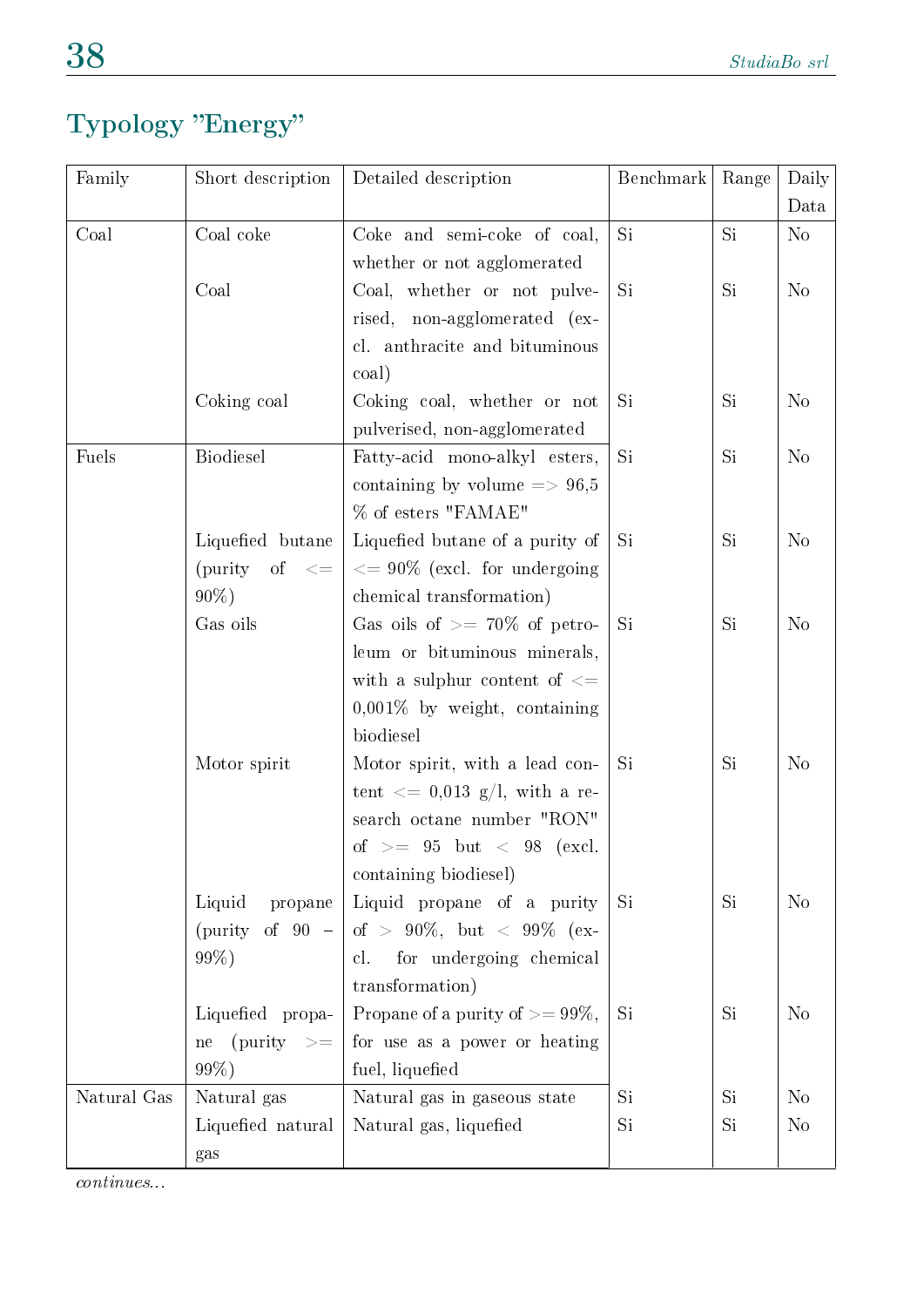| Family | Short description     | Detailed description             | Benchmark      | Range | Daily          |
|--------|-----------------------|----------------------------------|----------------|-------|----------------|
|        |                       |                                  |                |       | Data           |
| Oils   | Petroleum coke        | Petroleum coke, non-calcined     | Si             | Si    | N <sub>o</sub> |
|        | Fuel oils             | Fuel oils of petroleum or bitu-  | Si             | Si    | N <sub>o</sub> |
|        |                       | minous minerals for undergoing   |                |       |                |
|        |                       | a specific process as defined in |                |       |                |
|        |                       | Additional Note 5 to chapter 27  |                |       |                |
|        |                       | (excl. containing biodiesel)     |                |       |                |
|        | Fuel oils (sulphur    | Fuel oils obtained from bitumi-  | Si             | Si    | N <sub>o</sub> |
|        | content<br>of $\lt =$ | nous materials, with a sulphur   |                |       |                |
|        | $0,1\%)$              | content of $\leq$ 0.1% by weight |                |       |                |
|        |                       | (excl. for undergoing chemical   |                |       |                |
|        |                       | transformation, and containing   |                |       |                |
|        |                       | biodiesel)                       |                |       |                |
|        | Crude oil             | Petroleum oils and oils ob-      | Si             | Si    | N <sub>o</sub> |
|        |                       | tained from bituminous mine-     |                |       |                |
|        |                       | rals, crude (excl. natural gas   |                |       |                |
|        |                       | condensates)                     |                |       |                |
|        | Motor oils            | Motor oils, compressor lube oils | N <sub>o</sub> | Si    | N <sub>o</sub> |
|        |                       | and turbine lube oils contai-    |                |       |                |
|        |                       | ning by weight $\geq$ 70% of pe- |                |       |                |
|        |                       | troleum oils or of oils obtained |                |       |                |
|        |                       | from bituminous minerals, the-   |                |       |                |
|        |                       | se oils being the basic consti-  |                |       |                |
|        |                       | tuents of the preparations (ex-  |                |       |                |
|        |                       | for undergoing chemical<br>cl.   |                |       |                |
|        |                       | transformation)                  |                |       |                |
|        | Gear oils             | Gear oils and reductor oils con- | N <sub>o</sub> | Si    | N <sub>o</sub> |
|        |                       | taining by weight $\geq$ 70% of  |                |       |                |
|        |                       | petroleum oils or of oils ob-    |                |       |                |
|        |                       | tained from bituminous mine-     |                |       |                |
|        |                       | rals, these oils being the basic |                |       |                |
|        |                       | constituent of the preparations  |                |       |                |
|        |                       | (excl. for undergoing chemical   |                |       |                |
|        |                       | transformation)                  |                |       |                |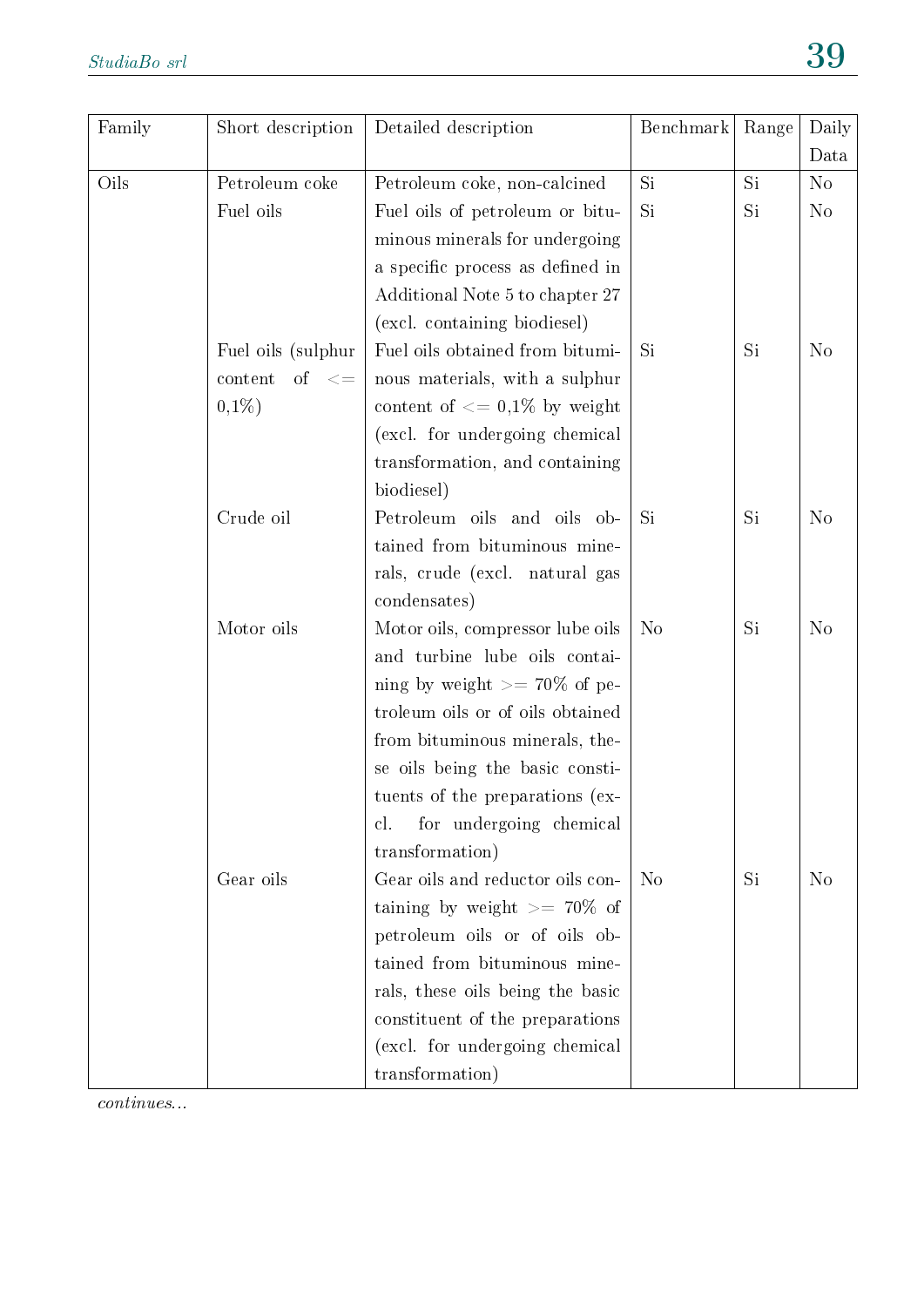| Family | Short description  | Detailed description             | Benchmark | Range | Daily          |
|--------|--------------------|----------------------------------|-----------|-------|----------------|
|        |                    |                                  |           |       | Data           |
|        | Lubricating oils   | Lubricating oils and other hea-  | Si        | Si    | N <sub>o</sub> |
|        |                    | vy oils and preparations n.e.s., |           |       |                |
|        |                    | containing by weight $\geq$ 70%  |           |       |                |
|        |                    | of petroleum oils or of oils ob- |           |       |                |
|        |                    | tained from bituminous mine-     |           |       |                |
|        |                    | rals, these oils being the ba-   |           |       |                |
|        |                    | sic constituents of the prepa-   |           |       |                |
|        |                    | rations (excl. for undergoing    |           |       |                |
|        |                    | chemical transformation)         |           |       |                |
|        | Petroleum<br>bitu- | Petroleum bitumen                | Si        | Si    | N <sub>o</sub> |
|        | men                |                                  |           |       |                |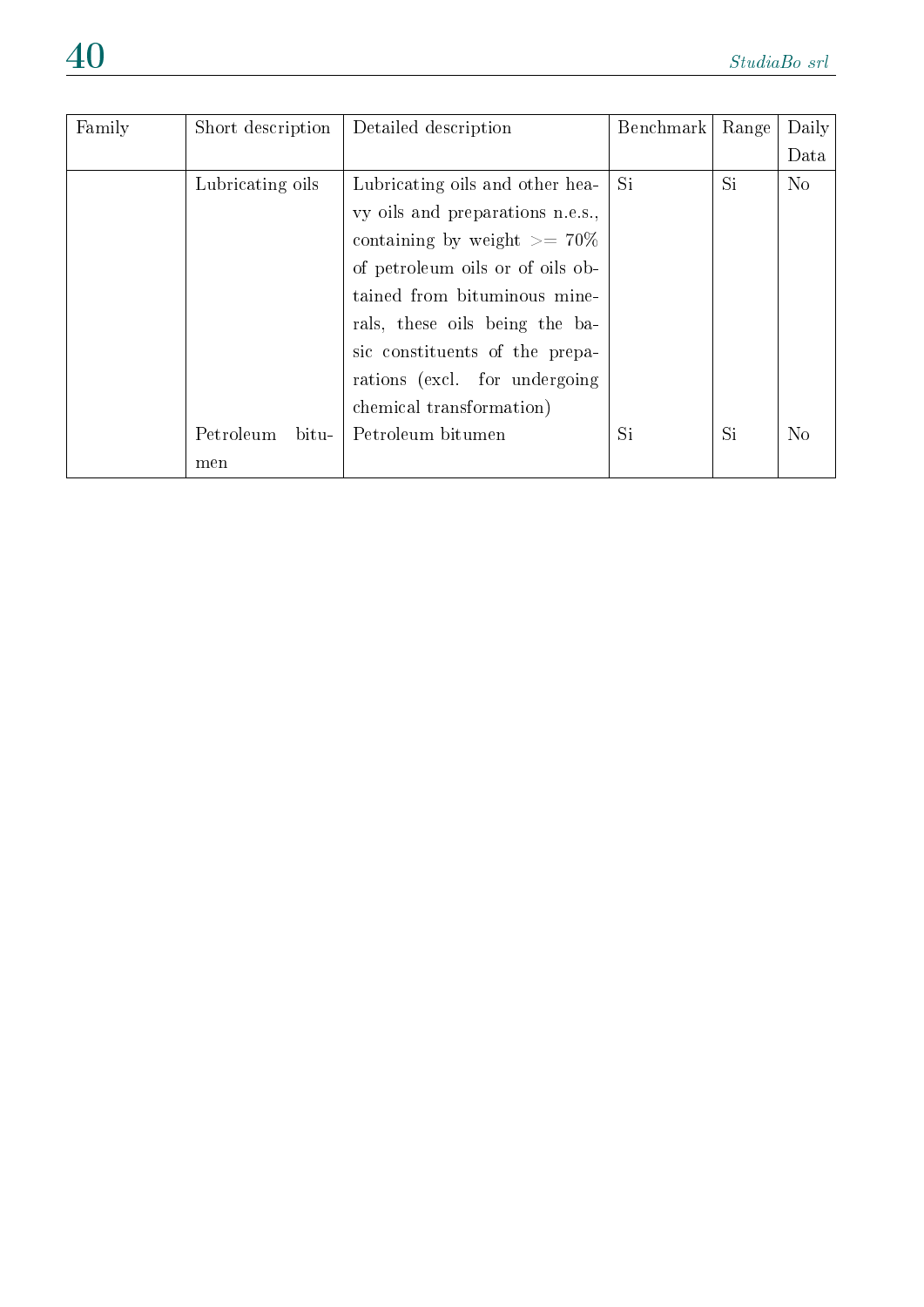### Typology "Electronic Components"

| Family        | Short description   | Detailed description                    | Benchmark      | Range     | Daily          |
|---------------|---------------------|-----------------------------------------|----------------|-----------|----------------|
|               |                     |                                         |                |           | Data           |
| Amplifiers    | Multi-component     | Electronic multi-component in-          | N <sub>o</sub> | Si        | No             |
|               | amplifiers          | tegrated circuits "MCOs" as             |                |           |                |
|               | (MCOs)              | amplifiers as specified in note 9       |                |           |                |
|               |                     | (b) $(4)$ to chapter 85                 |                |           |                |
|               | Amplifiers          | Electronic integrated circuits          | N <sub>o</sub> | Si        | N <sub>o</sub> |
|               |                     | amplifiers (excl.<br>multi-<br>$\rm as$ |                |           |                |
|               |                     | component integrated circuits)          |                |           |                |
| Capacitors    | Aluminium           | Fixed electrical capacitors, alu-       | N <sub>o</sub> | Si        | N <sub>o</sub> |
|               | electrolytic        | minium electrolytic (excl. po-          |                |           |                |
|               | capacitors          | wer capacitors)                         |                |           |                |
|               | Single layer cera-  | Fixed electrical capacitors, ce-        | N <sub>o</sub> | Si        | N <sub>o</sub> |
|               | mic dielectric ca-  | ramic dielectric, single layer          |                |           |                |
|               | pacitors            | (excl. power capacitors)                |                |           |                |
|               | Multilayer<br>cera- | Fixed electrical capacitors, ce-        | N <sub>o</sub> | <b>Si</b> | N <sub>o</sub> |
|               | mic dielectric ca-  | ramic dielectric, multilayer (ex-       |                |           |                |
|               | pacitors            | cl. power capacitors)                   |                |           |                |
|               | Fixed<br>electrical | Fixed electrical capacitors (ex-        | N <sub>o</sub> | Si        | N <sub>o</sub> |
|               | capacitors          | cl. tantalum, aluminium elec-           |                |           |                |
|               |                     | trolytic, ceramic, paper, plastic       |                |           |                |
|               |                     | and power capacitors)                   |                |           |                |
|               | Power capacitors    | Fixed capacitors designed for           | N <sub>o</sub> | Si        | N <sub>o</sub> |
|               |                     | use in $50/60$ Hz circuits and ha-      |                |           |                |
|               |                     | ving a reactive power-handling          |                |           |                |
|               |                     | capacity of $\geq$ = 0,5 kvar "power"   |                |           |                |
|               |                     | capacitors"                             |                |           |                |
|               | Pre-set             | Variable or adjustable<br>"pre-         | N <sub>o</sub> | Si        | N <sub>o</sub> |
|               | capacitors          | set" electrical capacitors              |                |           |                |
|               | Tantalum capaci-    | Fixed electrical capacitors, tan-       | N <sub>o</sub> | Si        | N <sub>o</sub> |
|               | tors                | talum (excl. power capacitors)          |                |           |                |
|               | Plastics dielectric | Fixed electrical capacitors, die-       | N <sub>o</sub> | Si        | N <sub>o</sub> |
|               | capacitors          | lectric of paper or plastics (excl.     |                |           |                |
|               |                     | power capacitors)                       |                |           |                |
| Diodes<br>and | Diodes              | Diodes (excl. photosensitive or         | N <sub>o</sub> | Si        | N <sub>o</sub> |
| Transistors   |                     | light emitting diodes)                  |                |           |                |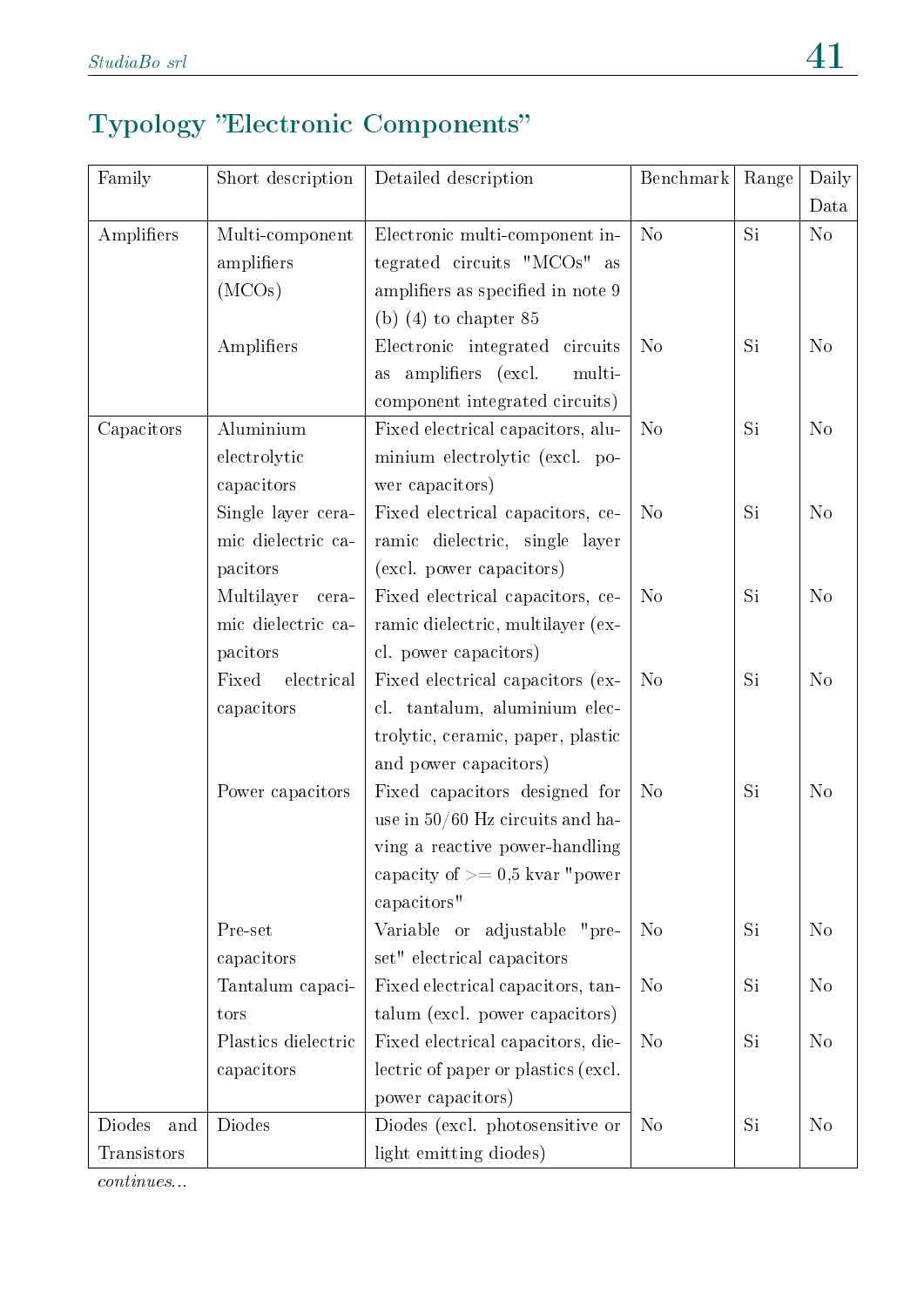| Family         | Short description             | Detailed description                      | Benchmark      | Range     | Daily          |
|----------------|-------------------------------|-------------------------------------------|----------------|-----------|----------------|
|                |                               |                                           |                |           | Data           |
|                | Thyristors, diacs             | Thyristors, diacs and triacs              | N <sub>o</sub> | <b>Si</b> | N <sub>o</sub> |
|                | and triacs                    | (excl. photosensitive semicon-            |                |           |                |
|                |                               | ductor devices)                           |                |           |                |
|                | Transistors<br>$(dis-$        | Transistors with a dissipation            | N <sub>o</sub> | Si.       | N <sub>o</sub> |
|                | sipation rate $\lt$           | rate $\leq 1$ W (excl. photosensiti-      |                |           |                |
|                | 1W)                           | ve transistors)                           |                |           |                |
|                | Transistors (dis-             | Transistors with a dissipation            | N <sub>o</sub> | Si.       | N <sub>o</sub> |
|                | sipation rate $>=$            | rate $>= 1$ W (excl. photosen-            |                |           |                |
|                | 1W)                           | sitive transistors)                       |                |           |                |
|                | Photosensitive Photosensitive | Photosensitive semiconductor              | N <sub>o</sub> | Si.       | N <sub>o</sub> |
| devices<br>and | semiconductor                 | devices, incl. photovoltaic cells         |                |           |                |
| <b>LED</b>     | devices                       |                                           |                |           |                |
|                | Light-emitting                | Light-emitting diodes, incl. la-          | N <sub>o</sub> | Si.       | N <sub>o</sub> |
|                | diodes (LED)                  | ser diodes                                |                |           |                |
| Memories       | D-RAMs storage                | Electronic integrated circuits as         | N <sub>o</sub> | Si        | N <sub>o</sub> |
|                | capacity<br>$< =$             | dynamic random-access memo-               |                |           |                |
|                | 512Mbit)                      | ries "D-RAMs", with a storage             |                |           |                |
|                |                               | capacity of $\leq$ 512 Mbit (ex-          |                |           |                |
|                |                               | cl. in the form of multichip              |                |           |                |
|                |                               | integrated circuits)                      |                |           |                |
|                | D-RAMs<br>$(\text{sto}$       | Electronic integrated circuits as         | N <sub>o</sub> | Si        | N <sub>o</sub> |
|                | rage capacity $>$             | dynamic random-access memo-               |                |           |                |
|                | 512Mbit)                      | ries "D-RAMs", with a stora-              |                |           |                |
|                |                               | ge capacity of $> 512$ Mbit (ex-          |                |           |                |
|                |                               | in the form of multichip<br>cl.           |                |           |                |
|                |                               | integrated circuits)                      |                |           |                |
|                | <b>EPROMs</b>                 | Electronic integrated circuits            | N <sub>o</sub> | Si        | N <sub>o</sub> |
|                |                               | UV.<br>erasable,<br>program-<br>$\rm{as}$ |                |           |                |
|                |                               | mable<br>read-only<br>memories            |                |           |                |
|                |                               | "EPROMs" (excl.<br>in the                 |                |           |                |
|                |                               | form of multichip integrated              |                |           |                |
|                |                               | circuits)                                 |                |           |                |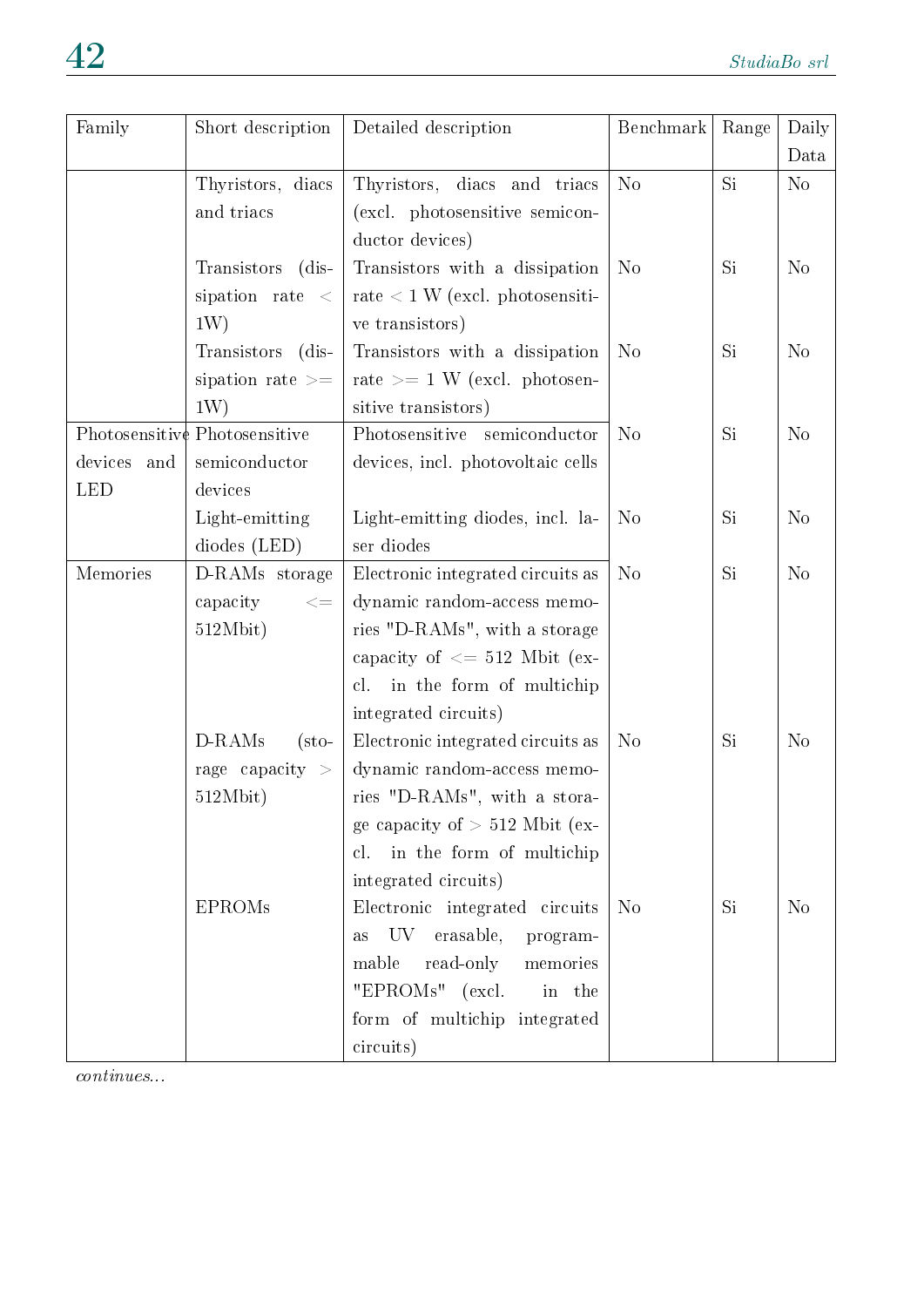| Family | Short description            | Detailed description                      | Benchmark      | Range | Daily          |
|--------|------------------------------|-------------------------------------------|----------------|-------|----------------|
|        |                              |                                           |                |       | Data           |
|        | E2PROMs                      | Electronic integrated circuits            | N <sub>o</sub> | Si    | N <sub>o</sub> |
|        |                              | as electrically erasable, pro-            |                |       |                |
|        |                              | grammable read-only memo-                 |                |       |                |
|        |                              | ries "E2PROMs" (excl. flash               |                |       |                |
|        |                              | $E^2$ PROMs and in the form of            |                |       |                |
|        |                              | multichip integrated circuits)            |                |       |                |
|        | Flash E2PROMs                | Electronic integrated circuits            | N <sub>o</sub> | Si    | N <sub>o</sub> |
|        | (storage capacity            | as electrically erasable, pro-            |                |       |                |
|        | $\epsilon = 512 \text{Mbit}$ | grammable read-only memories              |                |       |                |
|        |                              | "flash $E^2$ PROMs", with a sto-          |                |       |                |
|        |                              | rage capacity of $\leq$ 512 Mbit          |                |       |                |
|        |                              | (excl. in the form of multichip)          |                |       |                |
|        |                              | integrated circuits)                      |                |       |                |
|        | Flash E2PROMs                | Electronic integrated circuits            | N <sub>o</sub> | Si    | N <sub>o</sub> |
|        | (storage capacity)           | as electrically erasable, pro-            |                |       |                |
|        | $> 512Mbit$ )                | grammable read-only memories              |                |       |                |
|        |                              | "flash E <sup>2</sup> PROMs", with a sto- |                |       |                |
|        |                              | rage capacity of $> 512$ Mbit             |                |       |                |
|        |                              | (excl. in the form of multichip)          |                |       |                |
|        |                              | integrated circuits)                      |                |       |                |
|        | Multi-component              | Electronic multi-component in-            | N <sub>o</sub> | Si    | N <sub>o</sub> |
|        | integrated<br>cir-           | tegrated circuits "MCOs" as               |                |       |                |
|        | memories<br>cuits            | memories as specified in note 9           |                |       |                |
|        | (MCOs)                       | (b) $(4)$ to chapter 85                   |                |       |                |
|        | Multichip<br>inte-           | Electronic integrated circuits as         | N <sub>o</sub> | Si    | N <sub>o</sub> |
|        | circuits<br>grated           | memories in the form of mul-              |                |       |                |
|        | memories                     | tichip integrated circuits con-           |                |       |                |
|        |                              | sisting of two or more inter-             |                |       |                |
|        |                              | connected monolithic integra-             |                |       |                |
|        |                              | ted circuits as specified in note         |                |       |                |
|        |                              | $9$ (b) (3) to chapter 85                 |                |       |                |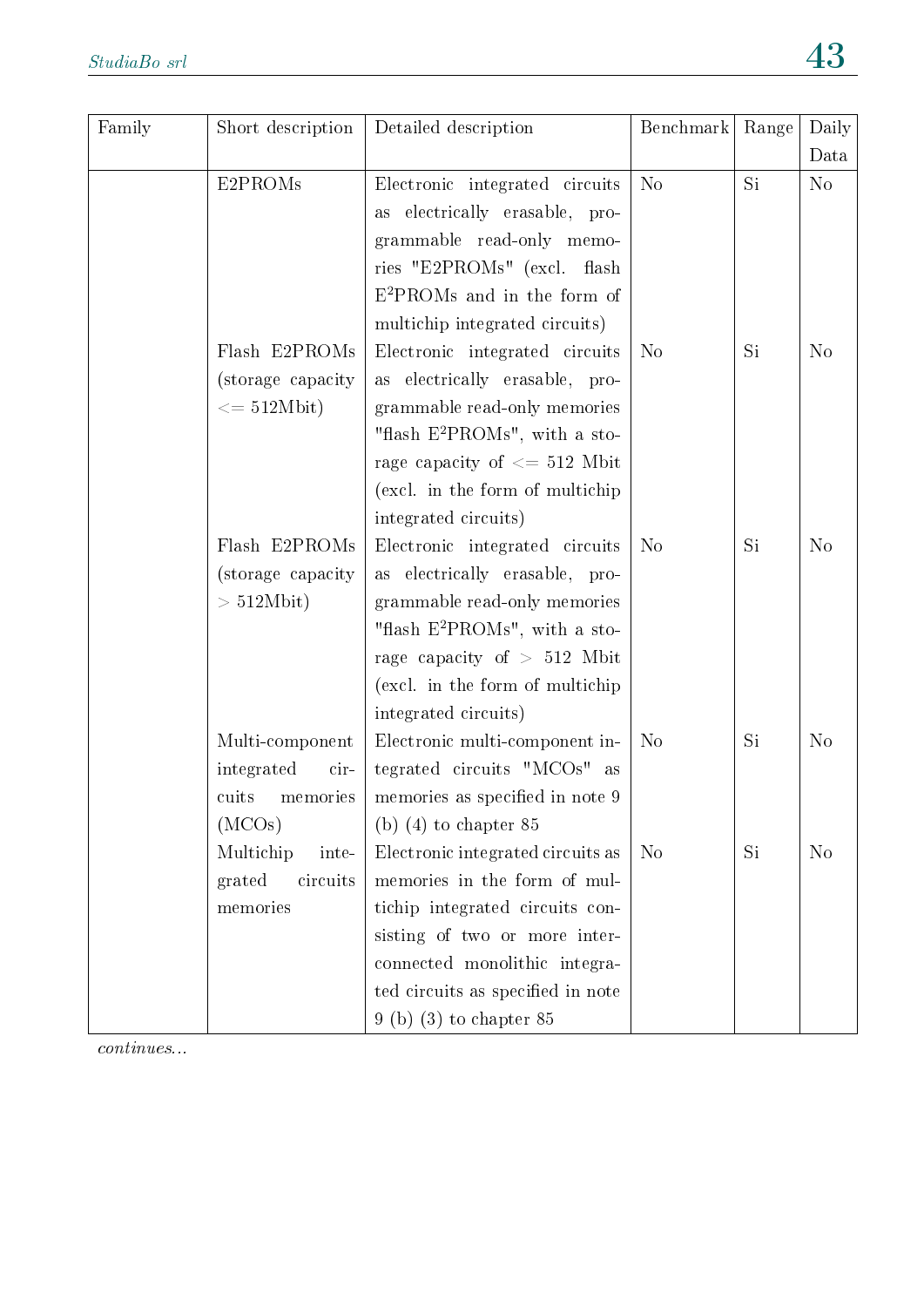| Family      | Short description  | Detailed description                | Benchmark      | Range     | Daily          |
|-------------|--------------------|-------------------------------------|----------------|-----------|----------------|
|             |                    |                                     |                |           | Data           |
|             | Static RAMs        | Electronic integrated circuits      | N <sub>o</sub> | Si        | No             |
|             |                    | as static random access me-         |                |           |                |
|             |                    | mories "static RAMs", incl.         |                |           |                |
|             |                    | cache random-access memories        |                |           |                |
|             |                    | "cache-RAMs" (excl. in the          |                |           |                |
|             |                    | form of multichip integrated        |                |           |                |
|             |                    | circuits)                           |                |           |                |
| Processors  | Multi-component    | Electronic multi-component in-      | N <sub>o</sub> | Si        | N <sub>o</sub> |
| and         | integrated         | tegrated circuits "MCOs" as         |                |           |                |
| Controllers | $circuits$ (MCOs)  | processors and controllers as       |                |           |                |
|             |                    | specified in note $9$ (b) (4) to    |                |           |                |
|             |                    | chapter 85, whether or not          |                |           |                |
|             |                    | combined with memories, con-        |                |           |                |
|             |                    | verters, logic circuits, ampli-     |                |           |                |
|             |                    | fiers, clock and timing circuits,   |                |           |                |
|             |                    | or other circuits                   |                |           |                |
|             | Multichip          | Electronic integrated circuits      | N <sub>o</sub> | <b>Si</b> | N <sub>o</sub> |
|             | integrated         | as processors and controllers,      |                |           |                |
|             | circuits           | whether or not combined with        |                |           |                |
|             |                    | memories, converters, logic cir-    |                |           |                |
|             |                    | cuits, amplifiers, clock and ti-    |                |           |                |
|             |                    | ming circuits, or other circuits    |                |           |                |
|             |                    | in the form of multichip inte-      |                |           |                |
|             |                    | grated circuits consisting of two   |                |           |                |
|             |                    | or more interconnected monoli-      |                |           |                |
|             |                    | thic integrated circuits as speci-  |                |           |                |
|             |                    | fied in note $9$ (b) (3) to chapter |                |           |                |
|             |                    | 85                                  |                |           |                |
|             | Chip<br>integrated | Electronic integrated circuits      | N <sub>o</sub> | Si        | N <sub>o</sub> |
|             | circuits           | as processors and controllers,      |                |           |                |
|             |                    | whether or not combined with        |                |           |                |
|             |                    | memories, converters, logic cir-    |                |           |                |
|             |                    | cuits, amplifiers, clock and ti-    |                |           |                |
|             |                    | ming circuits, or other circuits    |                |           |                |
|             |                    | (excl. in the form of multichip)    |                |           |                |
|             |                    | integrated circuits)                |                |           |                |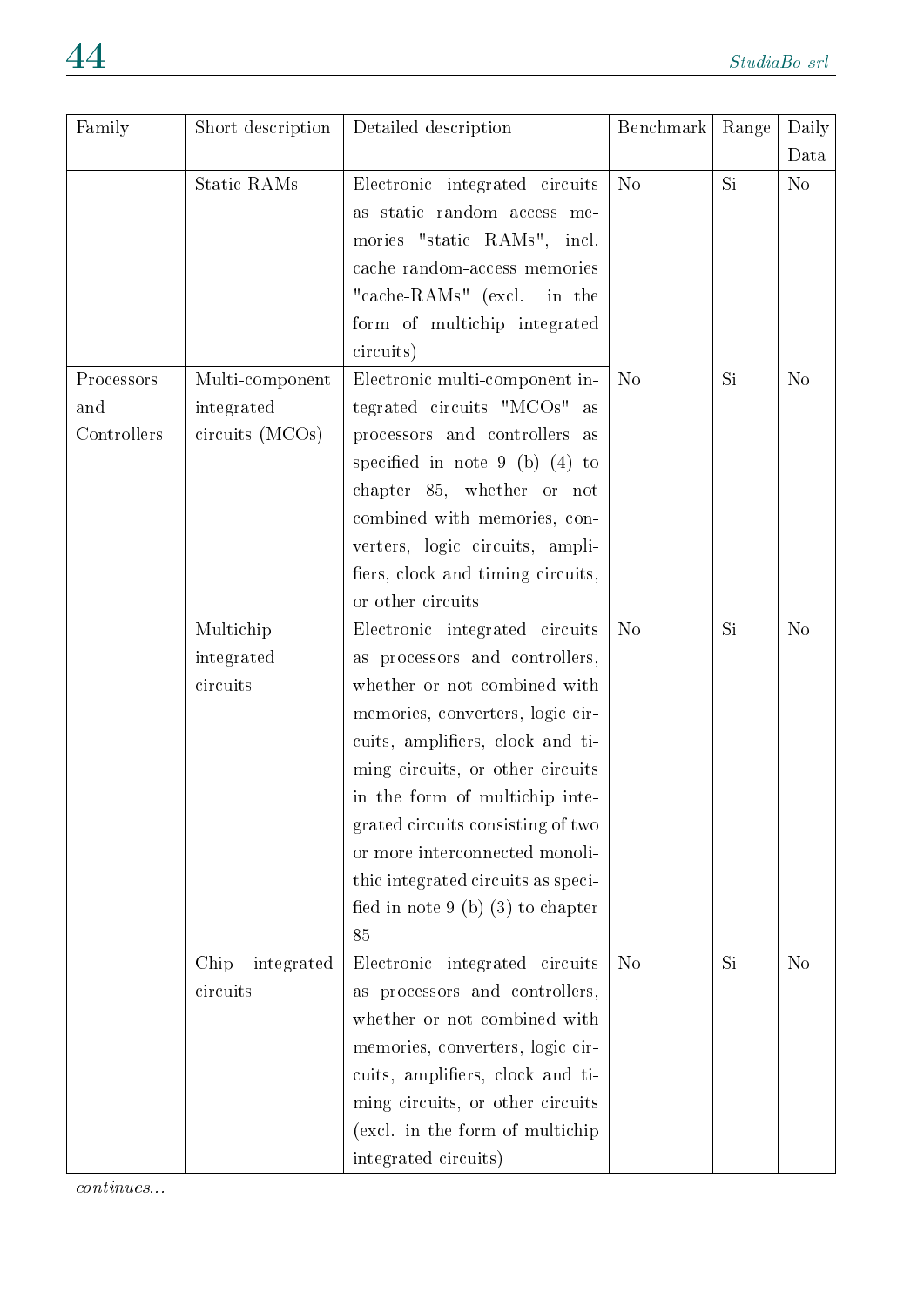| Family    | Short description                                                                     | Detailed description                                                                                                                                                                         | Benchmark      | Range     | Daily          |
|-----------|---------------------------------------------------------------------------------------|----------------------------------------------------------------------------------------------------------------------------------------------------------------------------------------------|----------------|-----------|----------------|
|           |                                                                                       |                                                                                                                                                                                              |                |           | Data           |
| Resistors | Fixed carbon re-<br>sistors                                                           | Fixed carbon resistors, com-<br>position or film types (excl.<br>heating resistors)                                                                                                          | N <sub>o</sub> | Si        | N <sub>o</sub> |
|           | electrical<br>Fixed<br>resistors<br>(power<br>$\epsilon = 20W$                        | Fixed electrical resistors for a<br>power handling capacity $\leq$ 20<br>W (excl. heating resistors)                                                                                         | N <sub>o</sub> | Si        | N <sub>o</sub> |
|           | electrical<br>Fixed<br>resistors<br>(power<br>>20W                                    | Fixed electrical resistors for a<br>power handling capacity $> 20$<br>W (excl. heating resistors)                                                                                            | N <sub>o</sub> | Si        | N <sub>o</sub> |
|           | Wirewound<br>$va-$<br>riable<br>electrical<br>resistors<br>(power<br>$\epsilon = 20W$ | Wirewound variable electrical<br>resistors, incl. rheostats and<br>potentiometers, for a power<br>handling capacity $\leq$ 20 W<br>(excl. heating resistors)                                 | N <sub>o</sub> | Si        | N <sub>o</sub> |
|           | Wirewound<br>va-<br>riable<br>electrical<br>resistors<br>(power<br>>20W               | Wirewound variable electrical<br>resistors, incl. rheostats and<br>potentiometers, for a power<br>handling capacity $> 20$ W<br>(excl. heating resistors)                                    | N <sub>o</sub> | Si        | N <sub>o</sub> |
|           | Electrical<br>varia-<br>ble resistors (po-<br>$\text{wer} \leq 20W$                   | Electrical variable resistors, in-<br>cl. rheostats and potentiome-<br>ters, for a power handling capa-<br>$city \leq 20$ W (excl. wirewound<br>variable resistors and heating<br>resistors) | N <sub>o</sub> | Si        | N <sub>o</sub> |
|           | Electrical<br>varia-<br>ble resistors (po-<br>wer > 20W)                              | Electrical variable resistors, in-<br>cl. rheostats and potentiome-<br>ters, for a power handling capa-<br>$city$ > 20 W (excl. wirewound<br>variable resistors and heating<br>resistors)    | N <sub>o</sub> | <b>Si</b> | N <sub>o</sub> |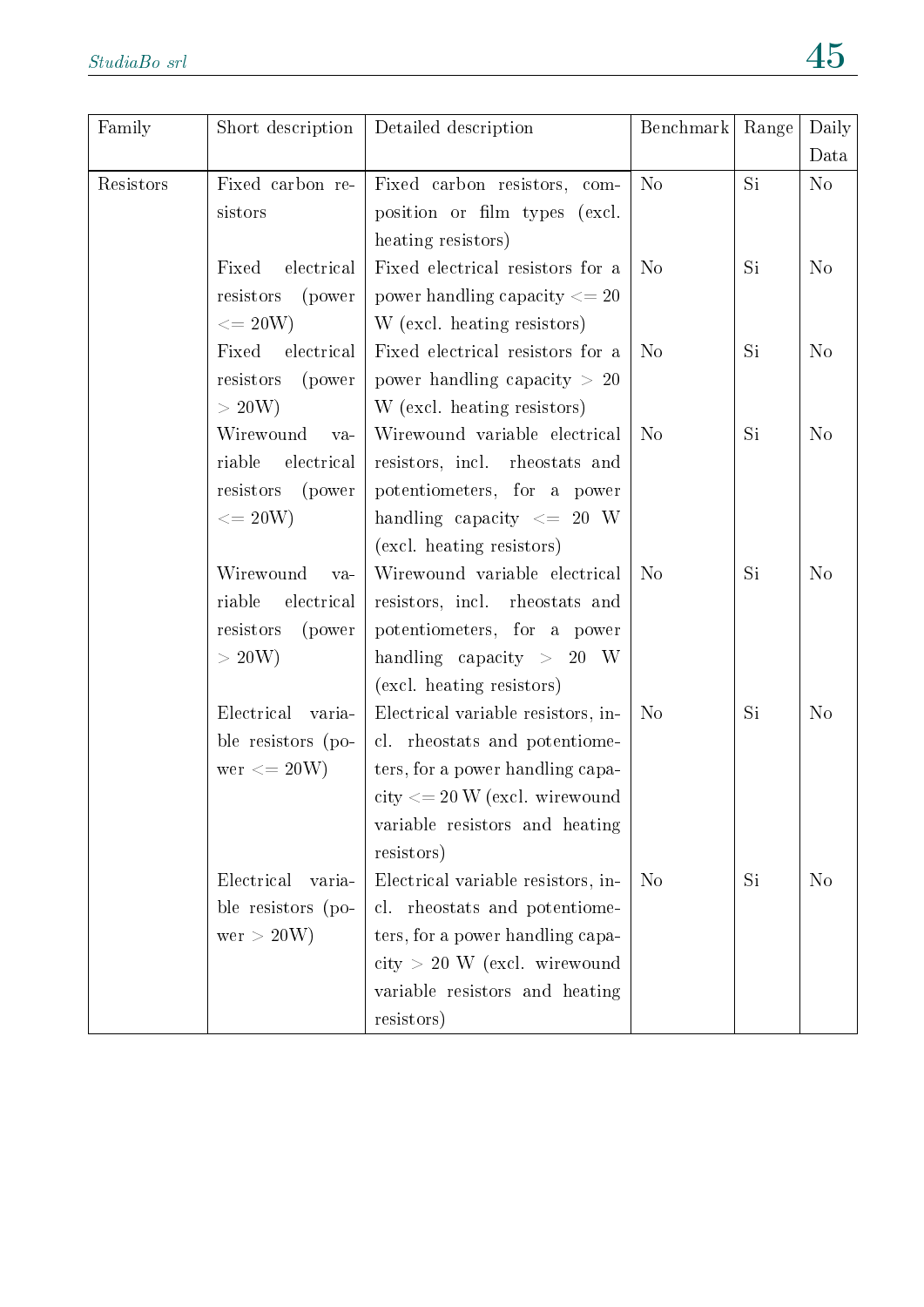# Typology "Textile Fibers"

| Family | Short description | Detailed description                  | Benchmark      | Range | Daily          |
|--------|-------------------|---------------------------------------|----------------|-------|----------------|
|        |                   |                                       |                |       | Data           |
| Cotton | Cotton waste      | Cotton waste (excl. yarn wa-          | Si             | Si    | N <sub>o</sub> |
|        |                   | ste, thread waste and garnetted       |                |       |                |
|        |                   | stock)                                |                |       |                |
|        | Single<br>cot-    | Single cotton yarn, of uncom-         | <b>Si</b>      | Si    | N <sub>o</sub> |
|        | οf<br>ton<br>yarn | bed fibres, containing $\geq$ = 85%   |                |       |                |
|        | uncombed fibres   | cotton by weight and with a li-       |                |       |                |
|        |                   | near density of 232,56 decitex        |                |       |                |
|        |                   | to $< 714,29$ decitex " $>$ MN 14     |                |       |                |
|        |                   | to MN 43" (excl. sewing thread        |                |       |                |
|        |                   | and yarn put up for retail sale)      |                |       |                |
|        | Single<br>cotton  | Single cotton yarn, of combed         | <b>Si</b>      | Si    | N <sub>o</sub> |
|        | yarn of combed    | fibres, containing $\geq$ = 85\% cot- |                |       |                |
|        | fibres            | ton by weight and with a li-          |                |       |                |
|        |                   | near density of 192,31 decitex        |                |       |                |
|        |                   | to $<$ 232,56 decitex " $>$ MN 43     |                |       |                |
|        |                   | to MN 52" (excl. sewing thread        |                |       |                |
|        |                   | and yarn put up for retail sale)      |                |       |                |
|        | Cotton            | Cotton, neither carded nor            | <b>Si</b>      | Si    | N <sub>o</sub> |
|        |                   | combed (excl. rendered absor-         |                |       |                |
|        |                   | bent or bleached)                     |                |       |                |
| Wool   | rabbit<br>Angora  | Hair of angora rabbit, neither        | N <sub>o</sub> | Si    | N <sub>o</sub> |
|        | hair              | carded nor combed                     |                |       |                |
|        | Unbleached yarn   | Yarn of combed wool contai-           | Si             | Si    | N <sub>o</sub> |
|        | of combed wool    | ning $\geq$ = 85% wool by weight,     |                |       |                |
|        |                   | unbleached (excl. that put up         |                |       |                |
|        |                   | for retail sale)                      |                |       |                |
|        | Yarn of combed    | Yarn of combed wool contai-           | N <sub>o</sub> | Si    | N <sub>o</sub> |
|        | wool              | ning $\geq$ 85% wool by weight        |                |       |                |
|        |                   | (excl. unbleached and that put        |                |       |                |
|        |                   | up for retail sale)                   |                |       |                |
|        | Greasy<br>shorn   | Greasy shorn wool, incl. fleece-      | N <sub>o</sub> | Si    | N <sub>o</sub> |
|        | wool              | washed wool, neither carded           |                |       |                |
|        |                   | nor combed                            |                |       |                |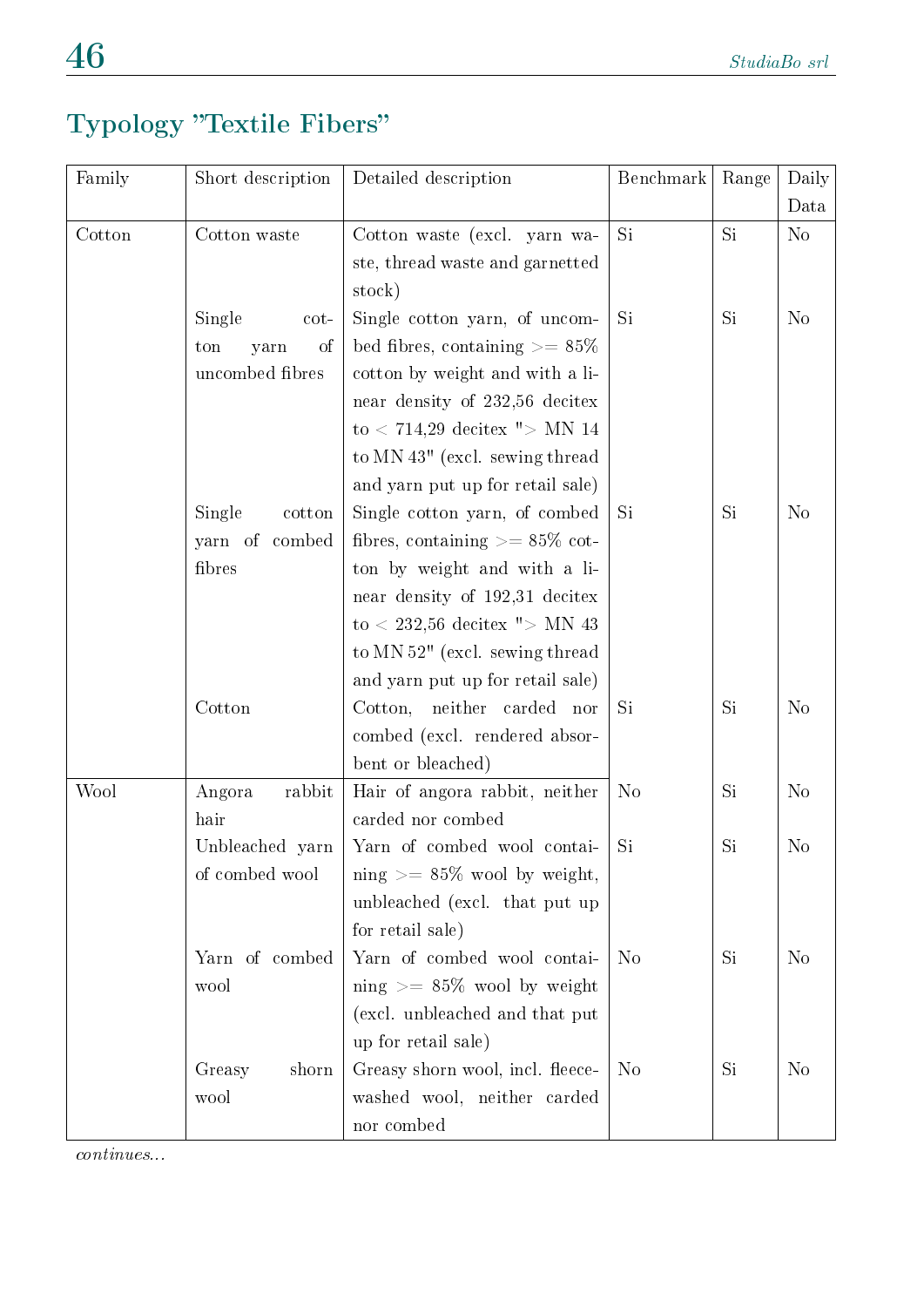| Family  | Short description | Detailed description                                                    | Benchmark      | Range          | Daily          |
|---------|-------------------|-------------------------------------------------------------------------|----------------|----------------|----------------|
|         |                   |                                                                         |                |                | Data           |
|         | Shorn wool        | Shorn wool, degreased, non-                                             | N <sub>o</sub> | Si             | No             |
|         |                   | carbonised, neither carded nor                                          |                |                |                |
|         |                   | combed                                                                  | Si             | N <sub>o</sub> | N <sub>o</sub> |
|         | Wool              | Shorn wool, degreased, non-<br>carbonised, neither carded nor           |                |                |                |
|         |                   | combed                                                                  |                |                |                |
|         | Kashmir<br>goats  | Hair of Kashmir "cashmere"                                              | Si             | Si             | N <sub>o</sub> |
|         | hair              | goats, neither carded nor com-                                          |                |                |                |
|         |                   | bed                                                                     |                |                |                |
|         | Cashmere<br>goats | Hair of Kashmir "cashmere"                                              | N <sub>o</sub> | Si             | N <sub>o</sub> |
|         | hair              | goats, carded or combed                                                 |                |                |                |
|         | Combed wool       | Wool, combed (excl. that in                                             | Si             | Si             | N <sub>o</sub> |
|         |                   | fragments "open tops")                                                  |                |                |                |
| Leather | Grain splits lea- | Grain<br>splits<br>leather<br>"incl.                                    | Si             | Si             | N <sub>o</sub> |
|         | ther              | parchment-dressed leather", of                                          |                |                |                |
|         |                   | the whole hides and skins of                                            |                |                |                |
|         |                   | bovine "incl. buffalo" animals,                                         |                |                |                |
|         |                   | further prepared after tanning                                          |                |                |                |
|         |                   | or crusting, without hair on                                            |                |                |                |
|         |                   | (excl. of bovine "incl. buffalo"                                        |                |                |                |
|         |                   | animals with a surface area of                                          |                |                |                |
|         |                   | $\, \text{m}^2 \, = \, 2.6 \, \text{ m}^2 \, \text{ "28 square feet",}$ |                |                |                |
|         |                   | chamois leather, patent leather                                         |                |                |                |
|         |                   | and patent laminated leather,                                           |                |                |                |
|         |                   | and metallised leather)                                                 |                |                |                |
|         | Bovine full grain | Full grains, unsplit and grain                                          | N <sub>o</sub> | Si             | N <sub>o</sub> |
|         | wet whole leather | splits, in the wet state "incl.                                         |                |                |                |
|         |                   | wet-blue", of the whole hides                                           |                |                |                |
|         |                   | and skins of bovine "incl. buf-                                         |                |                |                |
|         |                   | falo" animals, with a surface                                           |                |                |                |
|         |                   | area of $> 2.6$ m <sup>2</sup> , tanned, wi-                            |                |                |                |
|         |                   | thout hair on (excl.<br>further                                         |                |                |                |
|         |                   | prepared)                                                               |                |                |                |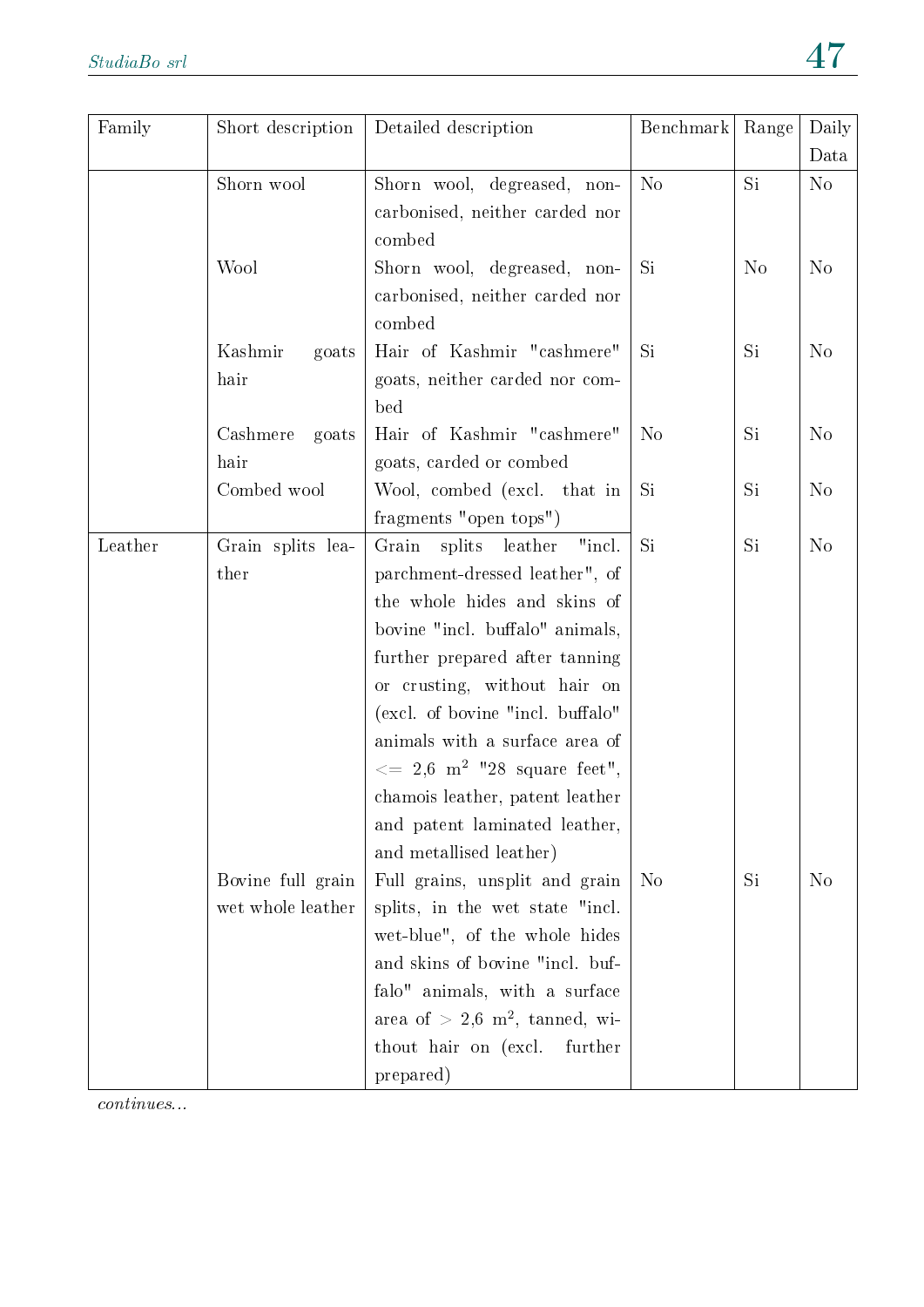| Family | Short description      | Detailed description                       | Benchmark      | Range          | Daily          |
|--------|------------------------|--------------------------------------------|----------------|----------------|----------------|
|        |                        |                                            |                |                | Data           |
|        | Bovine wet lea-        | Full grains, unsplit and grain             | N <sub>o</sub> | Si             | N <sub>o</sub> |
|        | ther                   | splits, in the wet state "incl.            |                |                |                |
|        |                        | wet-blue", of hides and skins              |                |                |                |
|        |                        | of bovine "incl. buffalo" ani-             |                |                |                |
|        |                        | mals, tanned, without hair on              |                |                |                |
|        |                        | (excl. further prepared and of             |                |                |                |
|        |                        | the whole hides and skins)                 |                |                |                |
|        | Bovine leather         | Full grains leather, unsplit and           | No             | Si             | N <sub>o</sub> |
|        |                        | grain splits leather, in the dry           |                |                |                |
|        |                        | state "crust", of hides and skins          |                |                |                |
|        |                        | of bovine "incl. buffalo" ani-             |                |                |                |
|        |                        | mals, with a surface area of $>$           |                |                |                |
|        |                        | 2,6 m <sup>2</sup> $"28$ square feet", wi- |                |                |                |
|        |                        | thout hair on (excl.<br>further            |                |                |                |
|        |                        | prepared and whole hides and               |                |                |                |
|        |                        | skins and East India kip of                |                |                |                |
|        |                        | subheading $4104.41.11$ )                  |                |                |                |
|        | Fresh<br><b>Bovine</b> | Whole raw hides and skins of               | No             | Si             | N <sub>o</sub> |
|        | Leather                | bovine "incl. buffalo" or equi-            |                |                |                |
|        |                        | ne animals, whether or not de-             |                |                |                |
|        |                        | haired or split, of a weight per           |                |                |                |
|        |                        | skin $> 16$ kg, fresh                      |                |                |                |
|        | Wet Salted Bovi-       | Whole raw hides and skins of               | N <sub>0</sub> | Si             | N <sub>o</sub> |
|        | ne Leather             | bovine "incl. buffalo" or equi-            |                |                |                |
|        |                        | ne animals, whether or not de-             |                |                |                |
|        |                        | haired or split, of a weight per           |                |                |                |
|        |                        | $\sin$ > 16 kg, wet-salted                 |                |                |                |
|        | Bovine raw hides       | Whole raw hides and skins of               | Si             | N <sub>o</sub> | No             |
|        | and skins              | bovine "incl. buffalo" or equi-            |                |                |                |
|        |                        | ne animals, whether or not de-             |                |                |                |
|        |                        | haired or split, of a weight per           |                |                |                |
|        |                        | $\sin$ > 16 kg, fresh                      |                |                |                |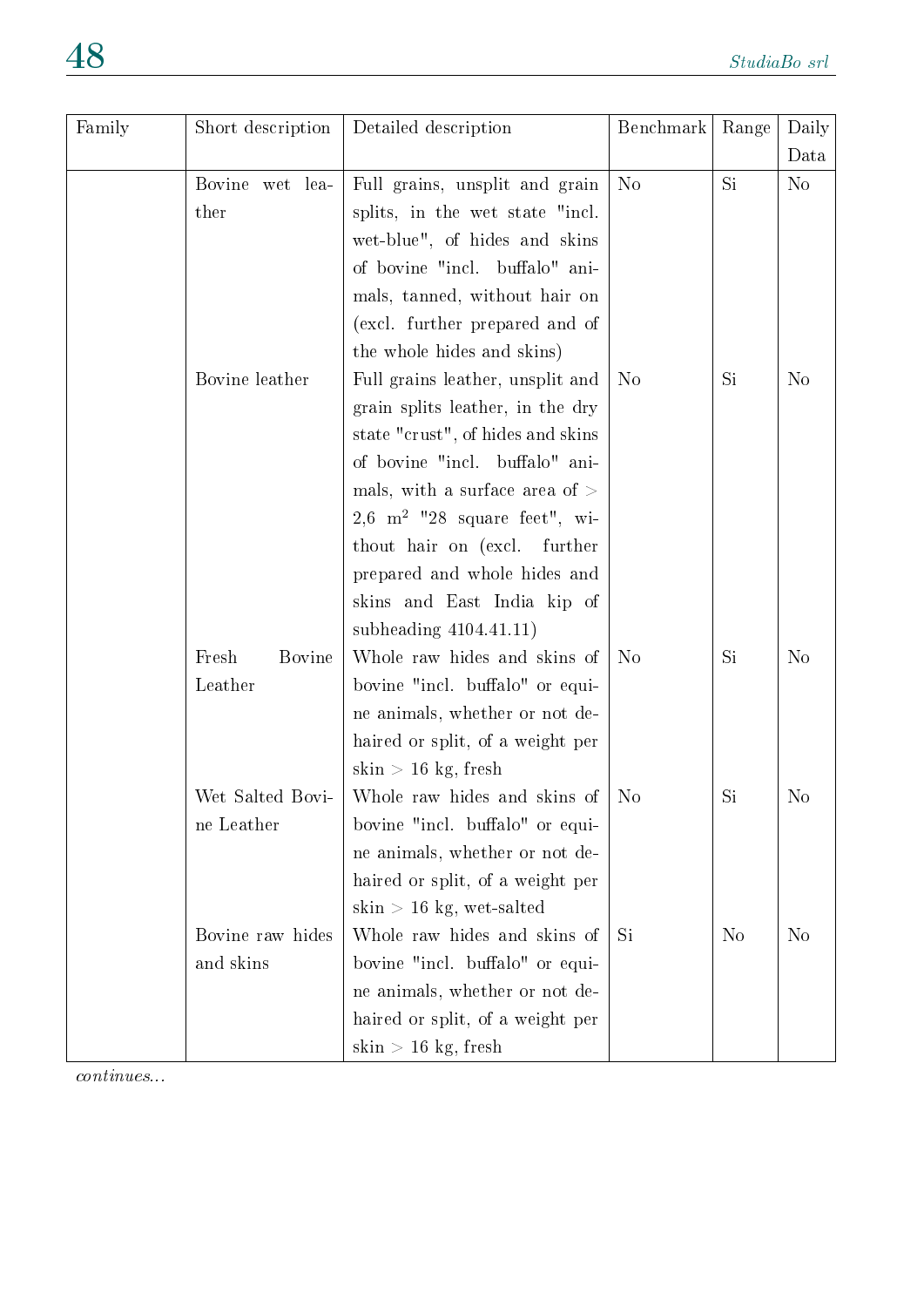| Family | Short description      | Detailed description                         | Benchmark      | Range          | Daily          |
|--------|------------------------|----------------------------------------------|----------------|----------------|----------------|
|        |                        |                                              |                |                | Data           |
|        | Bovine full grain      | Full grains, unsplit and grain               | <b>Si</b>      | N <sub>o</sub> | N <sub>o</sub> |
|        | wet leather            | splits, in the wet state "incl.              |                |                |                |
|        |                        | wet-blue", of the whole hides                |                |                |                |
|        |                        | and skins of bovine "incl. buf-              |                |                |                |
|        |                        | falo" animals, with a surface                |                |                |                |
|        |                        | area of $> 2.6$ m <sup>2</sup> , tanned, wi- |                |                |                |
|        |                        | thout hair on (excl. further                 |                |                |                |
|        |                        | prepared)                                    |                |                |                |
|        | Full<br>grains<br>lea- | Full grains leather, unsplit and             | Si             | Si             | N <sub>o</sub> |
|        | ther                   | grain splits leather, in the dry             |                |                |                |
|        |                        | state "crust", of whole hi-                  |                |                |                |
|        |                        | des and skins of bovine "in-                 |                |                |                |
|        |                        | buffalo" animals, with a<br>cl.              |                |                |                |
|        |                        | surface area of $> 2.6$ m <sup>2</sup> $"28$ |                |                |                |
|        |                        | square feet", without hair on                |                |                |                |
|        |                        | further prepared and<br>(excl.               |                |                |                |
|        |                        | East India kip of subheading                 |                |                |                |
|        |                        | 4104.41.11)                                  |                |                |                |
| Silk   | Silk waste             | Silk waste, incl. cocoons un-                | N <sub>o</sub> | Si             | N <sub>o</sub> |
|        |                        | suitable for reeling, yarn waste             |                |                |                |
|        |                        | and garnetted stock                          |                |                |                |
|        | silk<br>Raw<br>waste   | Yarn spun from silk waste, un-               | N <sub>o</sub> | Si             | N <sub>o</sub> |
|        | yarn spun              | bleached, scoured or bleached                |                |                |                |
|        |                        | that put up for retail<br>(excl.             |                |                |                |
|        |                        | sale)                                        |                |                |                |
|        | Silk<br>waste yarn     | Yarn spun from silk waste (ex-               | N <sub>o</sub> | Si             | N <sub>o</sub> |
|        | spun                   | unbleached, scoured or<br>cl.                |                |                |                |
|        |                        | bleached, or put up for retail               |                |                |                |
|        |                        | sale)                                        |                |                |                |
|        | Silk yarn              | Silk yarn (excl.<br>unbleached,              | N <sub>o</sub> | Si             | N <sub>o</sub> |
|        |                        | scoured or bleached, that spun               |                |                |                |
|        |                        | from silk waste and that put up              |                |                |                |
|        |                        | for retail sale)                             |                |                |                |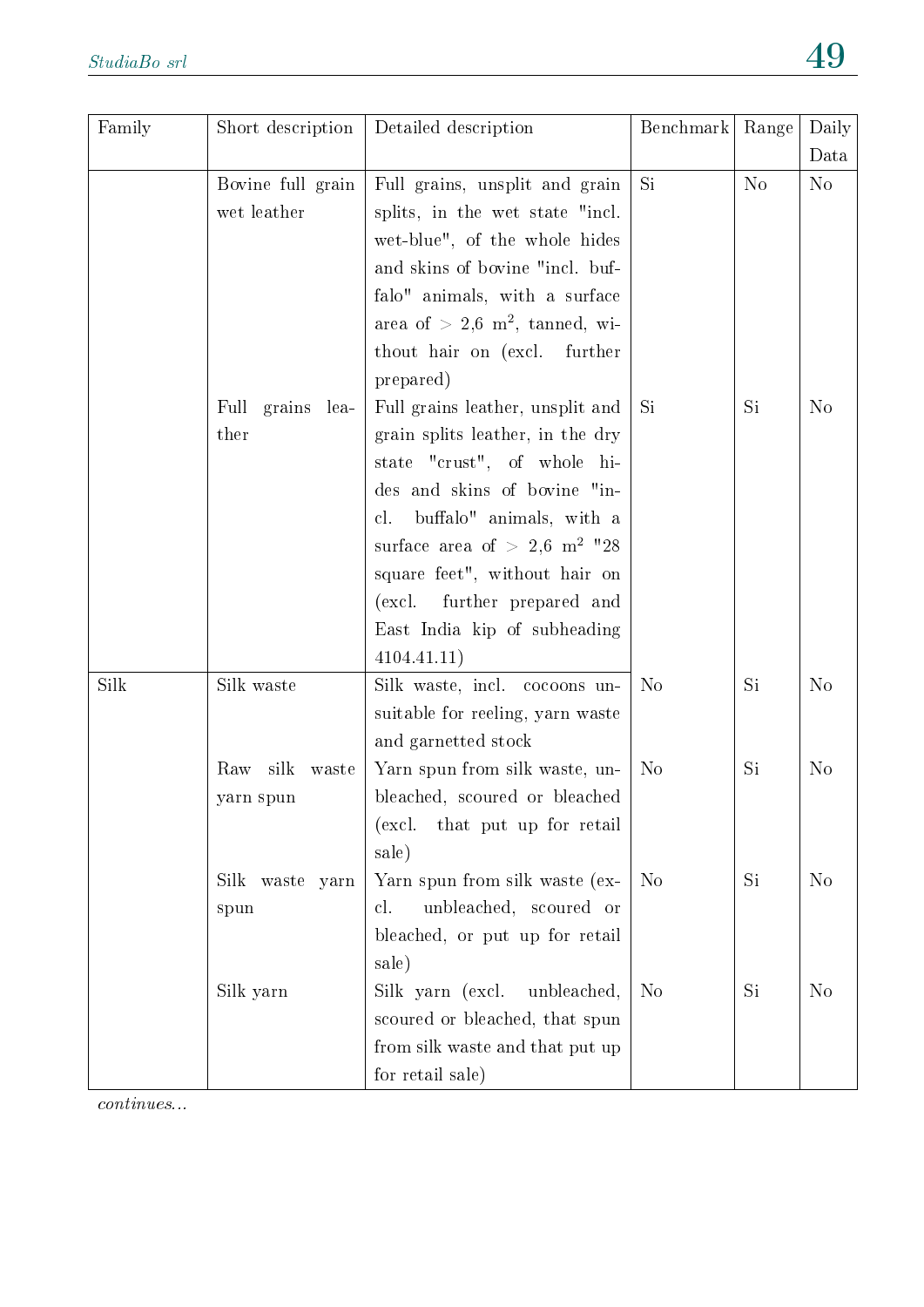| Family    | Short description             | Detailed description               | Benchmark | Range | Daily          |
|-----------|-------------------------------|------------------------------------|-----------|-------|----------------|
|           |                               |                                    |           |       | Data           |
|           | Raw silk yarn                 | Silk yarn, unbleached, scoured     | Si        | Si    | N <sub>o</sub> |
|           |                               | or bleached (excl. that spun       |           |       |                |
|           |                               | from silk waste and that put up    |           |       |                |
|           |                               | for retail sale)                   |           |       |                |
|           | Raw silk                      | Raw silk "non-thrown"              | Si        | Si    | $\rm No$       |
| Synthetic | High-tenacity<br>$fi-$        | High-tenacity filament yarn of     | Si        | Si    | N <sub>o</sub> |
| Fibers    | lament yarn<br>οf             | nylon or other polyamides (ex-     |           |       |                |
|           | nylon                         | cl. sewing thread, yarn put up     |           |       |                |
|           |                               | for retail sale and high-tenacity  |           |       |                |
|           |                               | filament yarn of aramids)          |           |       |                |
|           | fila-<br>Textured             | Textured filament yarn of nylon    | Si        | Si    | N <sub>o</sub> |
|           | ment<br>yarn<br>οf            | or other polyamides, with a li-    |           |       |                |
|           | $nylon \leq 50$ tex           | near density of $<= 50$ tex per    |           |       |                |
|           |                               | single yarn (excl. sewing thread   |           |       |                |
|           |                               | and yarn put up for retail sale)   |           |       |                |
|           | Textured<br>fila-             | Textured filament yarn of ny-      | Si        | Si    | N <sub>o</sub> |
|           | ment<br>οf<br>yarn            | lon or other polyamides, with      |           |       |                |
|           | $nylon > 50$ tex              | a linear density of $> 50$ tex per |           |       |                |
|           |                               | single yarn (excl. sewing thread   |           |       |                |
|           |                               | and yarn put up for retail sale)   |           |       |                |
|           | High-tenacity<br>$\mathbf{f}$ | High-tenacity filament yarn of     | Si        | Si    | N <sub>o</sub> |
|           | lament<br>yarn<br>οf          | polyesters (excl. that put up      |           |       |                |
|           | polyesters                    | for retail sale)                   |           |       |                |
|           | Textured<br>fila-             | Textured filament yarn of po-      | Si        | Si    | N <sub>o</sub> |
|           | ment<br>yarn<br>$\sigma$ f    | lyester (excl. that put up for     |           |       |                |
|           | polyester                     | retail sale)                       |           |       |                |
|           | Nylon staple fi-              | Staple fibres of nylon or other    | Si        | Si    | N <sub>o</sub> |
|           | bres                          | polyamides, not carded, com-       |           |       |                |
|           |                               | bed or otherwise processed         |           |       |                |
|           |                               | for spinning (excl.<br>those of    |           |       |                |
|           |                               | aramids)                           |           |       |                |
|           | Polyester                     | Poly"ethylene terephthalate",      | Si        | Si    | N <sub>o</sub> |
|           |                               | in primary forms, having a         |           |       |                |
|           |                               | viscosity number of $\geq$ 78      |           |       |                |
|           |                               | ml/g                               |           |       |                |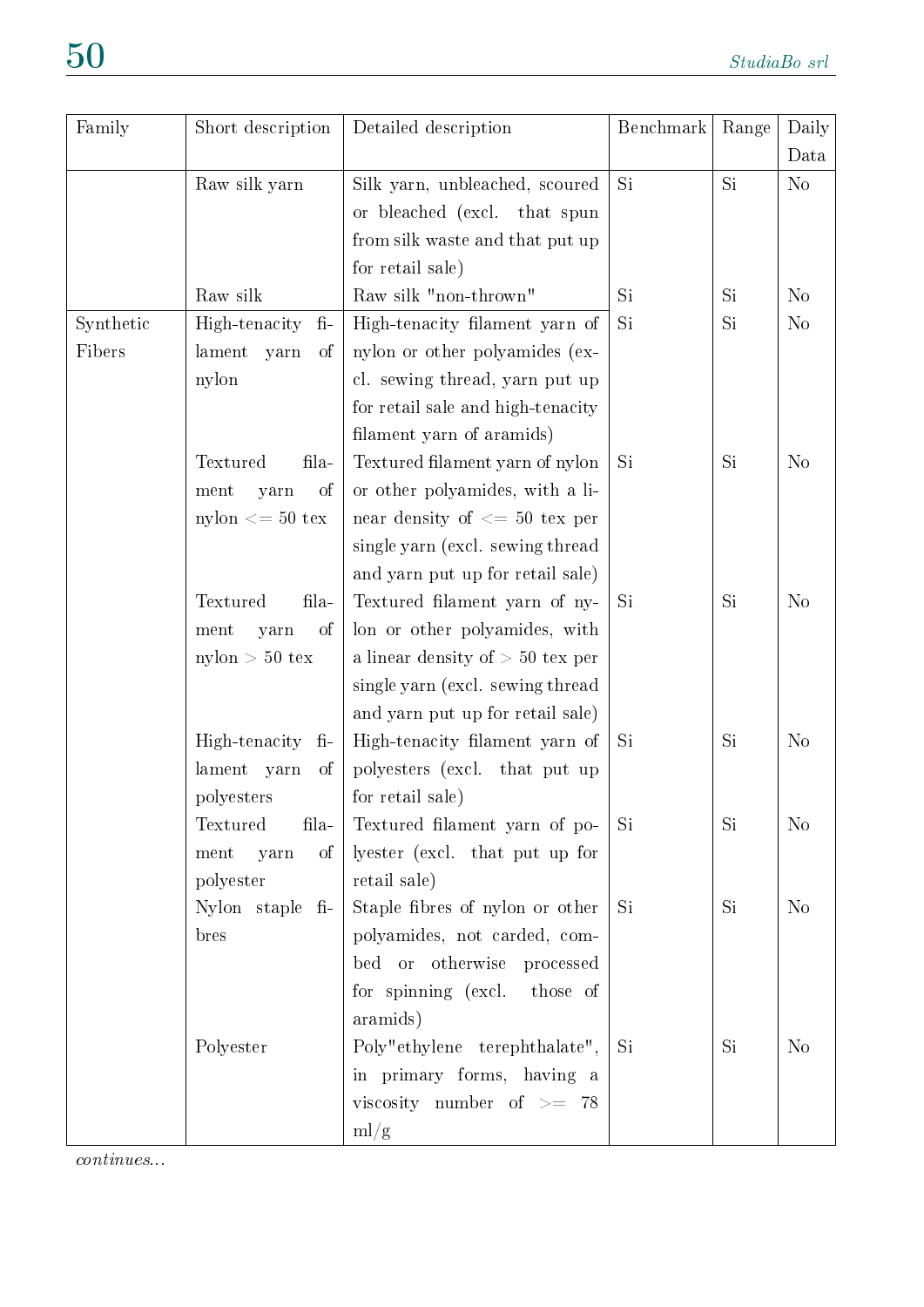| Family | Short description | Detailed description               | Benchmark      | Range | Daily          |
|--------|-------------------|------------------------------------|----------------|-------|----------------|
|        |                   |                                    |                |       | Data           |
|        | Polypropylene     | synthetic<br>filament<br>Textured  | N <sub>o</sub> | Si    | N <sub>o</sub> |
|        | textured filament | yarn of polypropylene<br>(excl.    |                |       |                |
|        | yarn              | sewing thread and yarn put up      |                |       |                |
|        |                   | for retail sale)                   |                |       |                |
|        | Polypropylene     | Polypropylene,<br>$\ln$<br>primary | Si             | Si    | N <sub>o</sub> |
|        |                   | forms                              |                |       |                |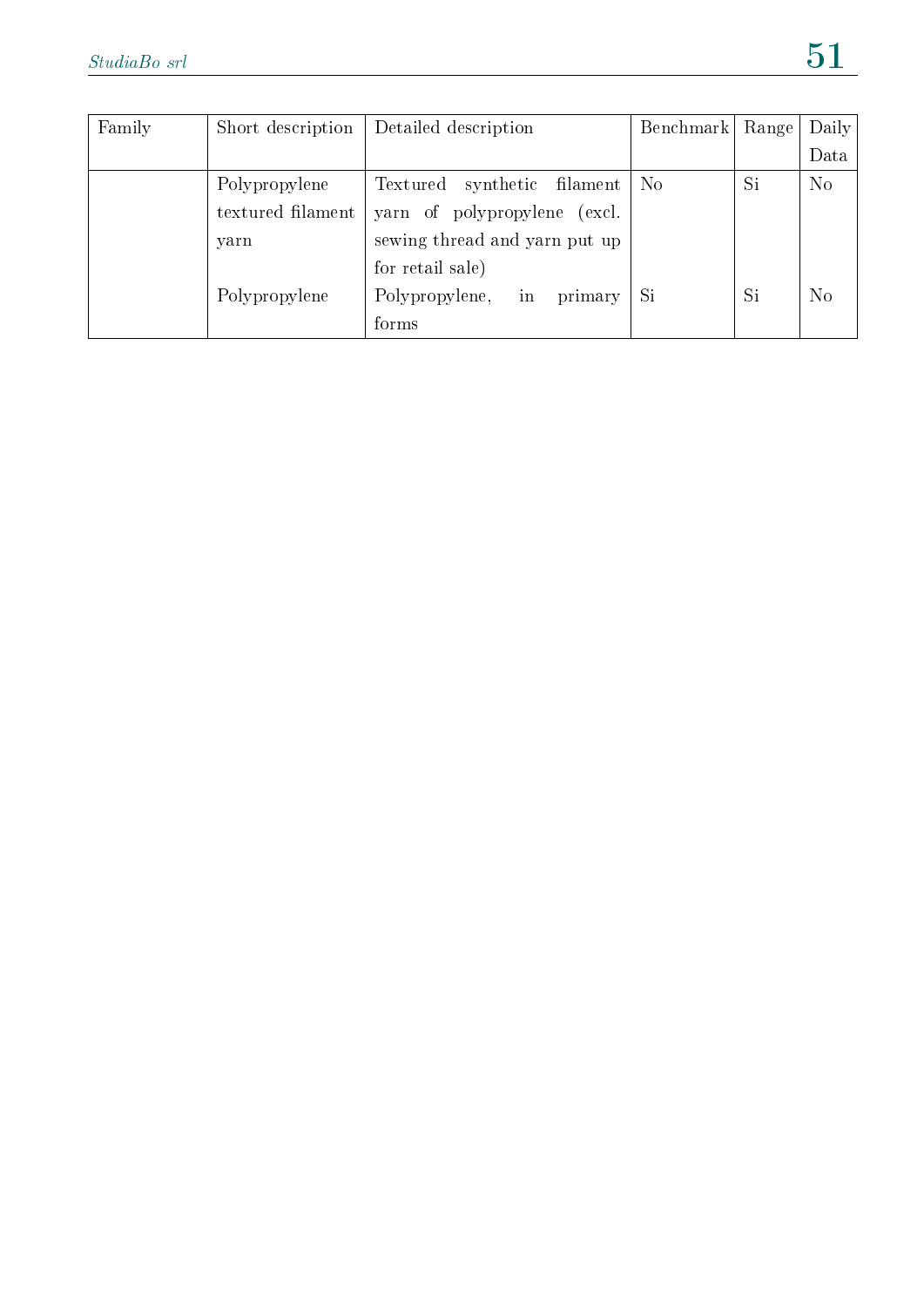# Typology "Industrial Chemicals"

| Family         | Short description | Detailed description               | Benchmark      | Range     | Daily          |
|----------------|-------------------|------------------------------------|----------------|-----------|----------------|
|                |                   |                                    |                |           | Data           |
| Other<br>$In-$ | Surface-active    | Surface-active<br>preparations     | Si             | Si        | No             |
| dustrial       | preparations      | (excl. those put up for retail     |                |           |                |
| Chemicals      |                   | organic<br>sale,<br>surface-active |                |           |                |
|                |                   | preparations in the form of        |                |           |                |
|                |                   | bars, cakes, moulded pieces        |                |           |                |
|                |                   | or shapes, and products and        |                |           |                |
|                |                   | preparations for washing the       |                |           |                |
|                |                   | skin in the form of liquid or      |                |           |                |
|                |                   | $c$ ream $)$                       |                |           |                |
| Dyes           | Synthetic organic | Synthetic organic acid dyes,       | Si             | Si        | N <sub>o</sub> |
|                | acid dyes         | whether<br>or not<br>metallised,   |                |           |                |
|                |                   | and synthetic organic mordant      |                |           |                |
|                |                   | dyes; preparations based on        |                |           |                |
|                |                   | synthetic organic acid or mor-     |                |           |                |
|                |                   | dant dyes of a kind used to dye    |                |           |                |
|                |                   | fabrics or produce colorant pre-   |                |           |                |
|                |                   | parations (excl. preparations of   |                |           |                |
|                |                   | heading 3207, 3208, 3209, 3210,    |                |           |                |
|                |                   | 3213 and 3215)                     |                |           |                |
|                | Animal<br>origin  | Dyes of animal origin, incl. dye   | N <sub>o</sub> | <b>Si</b> | N <sub>o</sub> |
|                | dyes              | extracts but excl. animal black,   |                |           |                |
|                |                   | whether or not chemically de-      |                |           |                |
|                |                   | fined; preparations based on       |                |           |                |
|                |                   | dyes of animal origin of a kind    |                |           |                |
|                |                   | used to dye fabrics or produ-      |                |           |                |
|                |                   | ce colorant preparations (excl.    |                |           |                |
|                |                   | preparations of heading 3207,      |                |           |                |
|                |                   | 3208, 3209, 3210, 3213 and         |                |           |                |
|                |                   | 3215)                              |                |           |                |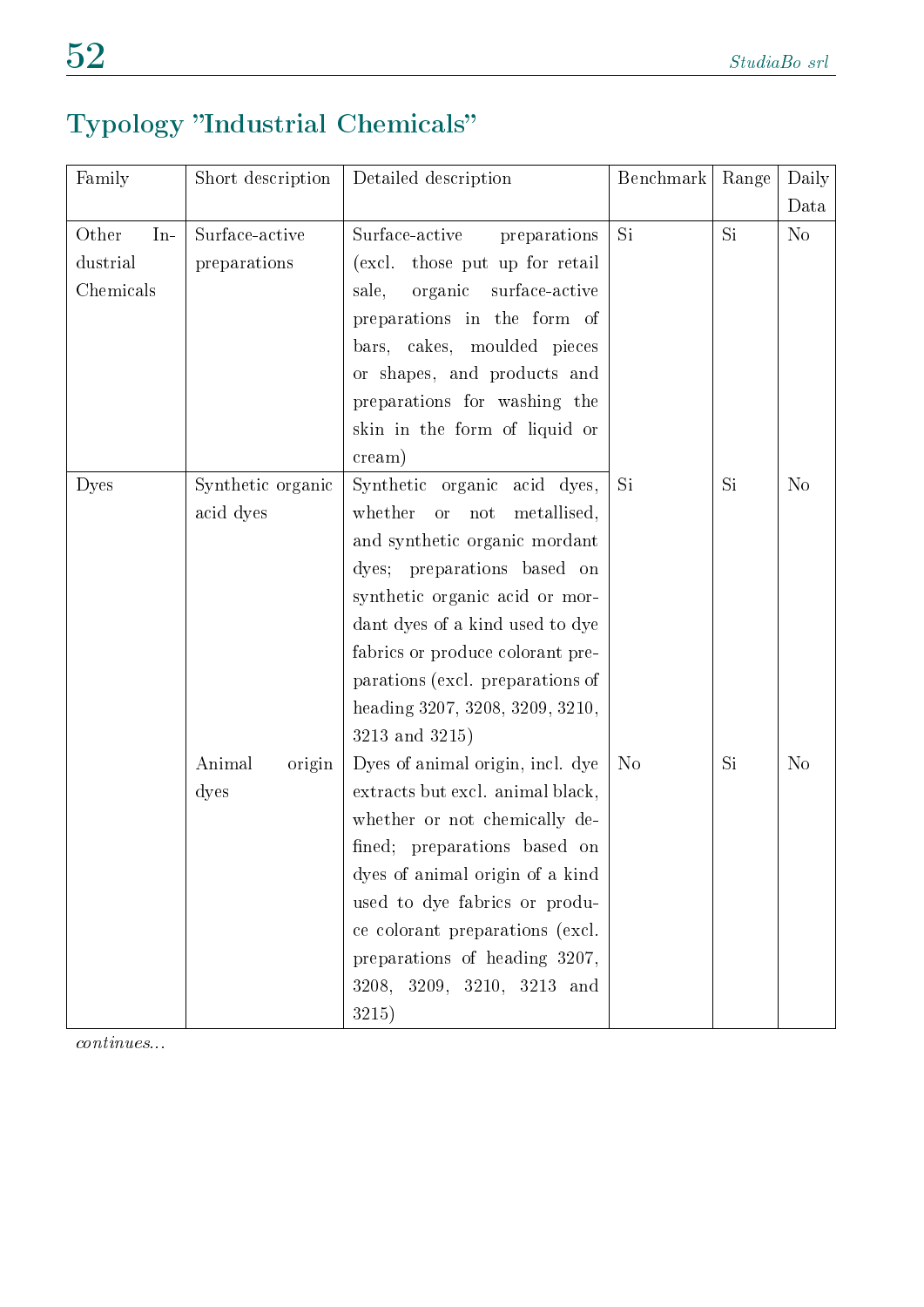| Family | Short description         | Detailed description              | Benchmark | Range | Daily          |
|--------|---------------------------|-----------------------------------|-----------|-------|----------------|
|        |                           |                                   |           |       | Data           |
|        | <b>Basic</b><br>synthetic | Basic synthetic organic dyes;     | Si        | Si    | N <sub>o</sub> |
|        | organic dyes              | preparations based on basic       |           |       |                |
|        |                           | synthetic organic dyes of a kind  |           |       |                |
|        |                           | used to dye fabrics or produ-     |           |       |                |
|        |                           | ce colorant preparations (excl.   |           |       |                |
|        |                           | preparations of heading 3207,     |           |       |                |
|        |                           | $3208, 3209, 3210, 3213$ and      |           |       |                |
|        |                           | 3215)                             |           |       |                |
|        | Synthetic organic         | Synthetic<br>organic<br>disperse  | Si        | Si    | N <sub>o</sub> |
|        | disperse dyes             | dyes; preparations based on       |           |       |                |
|        |                           | synthetic organic disperse dyes   |           |       |                |
|        |                           | of a kind used to dye fabrics or  |           |       |                |
|        |                           | produce colorant preparations     |           |       |                |
|        |                           | (excl. preparations of heading    |           |       |                |
|        |                           | 3207, 3208, 3209, 3210, 3213      |           |       |                |
|        |                           | and 3215)                         |           |       |                |
|        | Direct synthetic          | Direct synthetic organic dyes;    | Si        | Si    | N <sub>o</sub> |
|        | organic dyes              | preparations based on direct      |           |       |                |
|        |                           | synthetic organic dyes of a kind  |           |       |                |
|        |                           | used to dye fabrics or produ-     |           |       |                |
|        |                           | ce colorant preparations (excl.   |           |       |                |
|        |                           | preparations of heading 3207,     |           |       |                |
|        |                           | 3208, 3209, 3210, 3213 and        |           |       |                |
|        |                           | 3215)                             |           |       |                |
|        | Synthetic organic         | Synthetic<br>organic<br>pigments; | Si.       | Si    | N <sub>o</sub> |
|        | pigments                  | preparations based on synthe-     |           |       |                |
|        |                           | tic organic pigments of a kind    |           |       |                |
|        |                           | used to dye fabrics or produ-     |           |       |                |
|        |                           | ce colorant preparations (excl.   |           |       |                |
|        |                           | preparations of heading 3207,     |           |       |                |
|        |                           | 3208, 3209, 3210, 3213 and        |           |       |                |
|        |                           | 3215)                             |           |       |                |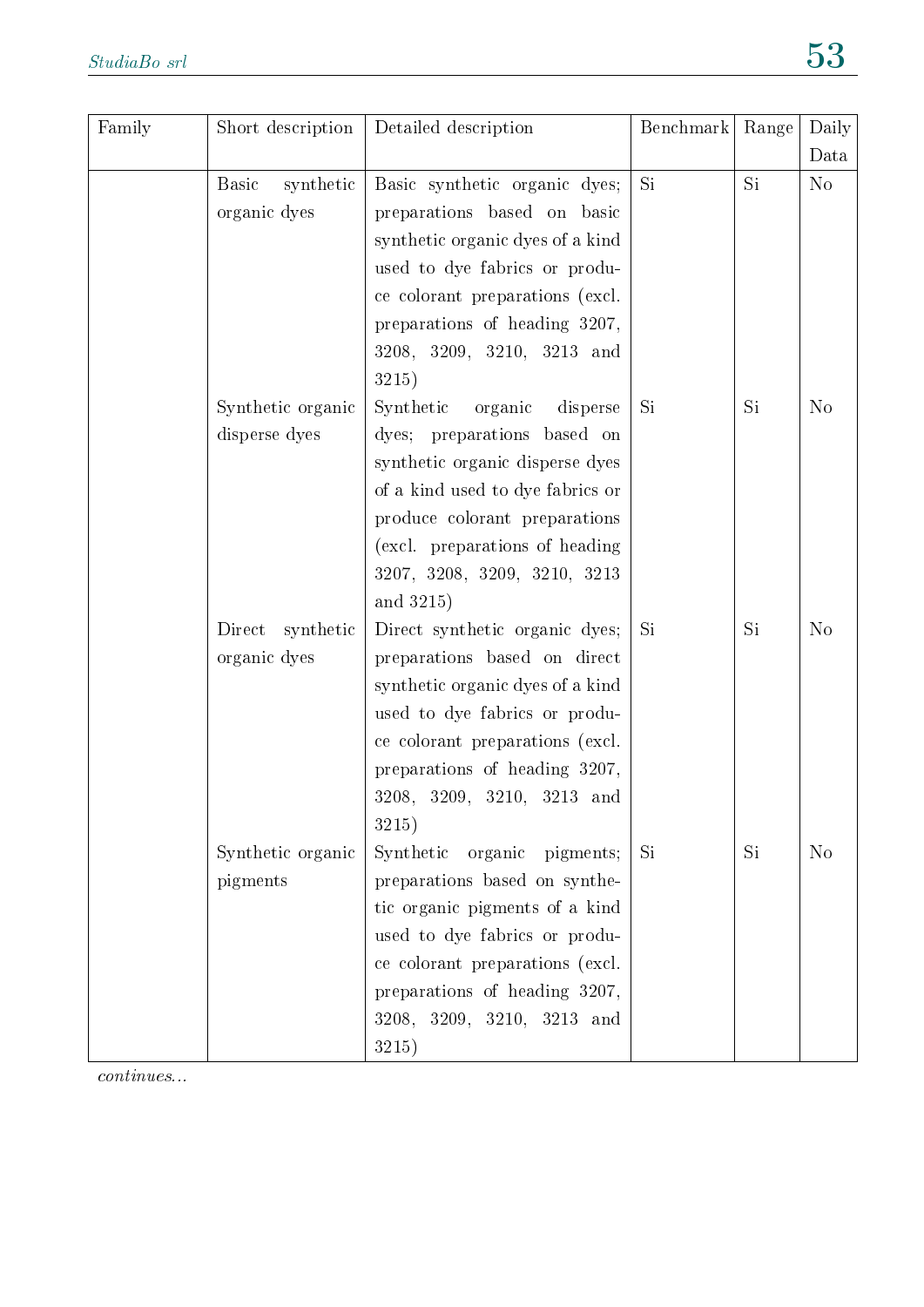| Family      | Short description   | Detailed description                         | Benchmark | Range | Daily          |
|-------------|---------------------|----------------------------------------------|-----------|-------|----------------|
|             |                     |                                              |           |       | Data           |
|             | Synthetic organic   | Synthetic organic reactive dyes;             | Si        | Si    | N <sub>o</sub> |
|             | reactive dyes       | preparations based on synthe-                |           |       |                |
|             |                     | tic organic reactive dyes of a               |           |       |                |
|             |                     | kind used to dye fabrics or pro-             |           |       |                |
|             |                     | duce colorant preparations (ex-              |           |       |                |
|             |                     | preparations of heading<br>cl.               |           |       |                |
|             |                     | 3207, 3208, 3209, 3210, 3213                 |           |       |                |
|             |                     | and 3215)                                    |           |       |                |
|             | Synthetic organic   | Synthetic organic vat dyes, in-              | <b>Si</b> | Si    | N <sub>o</sub> |
|             | vat dyes            | cl. those usable in that state               |           |       |                |
|             |                     | as pigments; preparations ba-                |           |       |                |
|             |                     | sed on synthetic organic vat                 |           |       |                |
|             |                     | dyes of a kind used to dye fa-               |           |       |                |
|             |                     | brics or produce colorant pre-               |           |       |                |
|             |                     | parations (excl. preparations of             |           |       |                |
|             |                     | heading 3207, 3208, 3209, 3210,              |           |       |                |
|             |                     | 3213 and 3215)                               |           |       |                |
|             | Vegetable<br>origin | Dyes of vegetable origin, in-                | Si        | Si    | N <sub>o</sub> |
|             | dyes                | dye extracts, whether or<br>cl.              |           |       |                |
|             |                     | not chemically defined; prepa-               |           |       |                |
|             |                     | rations based on dyes of vegeta-             |           |       |                |
|             |                     | ble origin of a kind used to dye             |           |       |                |
|             |                     | fabrics or produce colorant pre-             |           |       |                |
|             |                     | parations (excl. preparations of             |           |       |                |
|             |                     | heading 3207, 3208, 3209, 3210,              |           |       |                |
|             |                     | 3213 and 3215)                               |           |       |                |
| Fertilizers | Potassium chlori-   | Potassium chloride containing                | Si        | Si    | N <sub>o</sub> |
|             | $\rm{de}$           | $> 40\%$ but $\langle = 62\% \text{ potas-}$ |           |       |                |
|             |                     | sium monoxide in relation to                 |           |       |                |
|             |                     | the weight of the dry product                |           |       |                |
|             |                     | (excl. that in tablets or simi-              |           |       |                |
|             |                     | lar forms, or in packages with a             |           |       |                |
|             |                     | gross weight of $<= 10 \text{ kg}$ )         |           |       |                |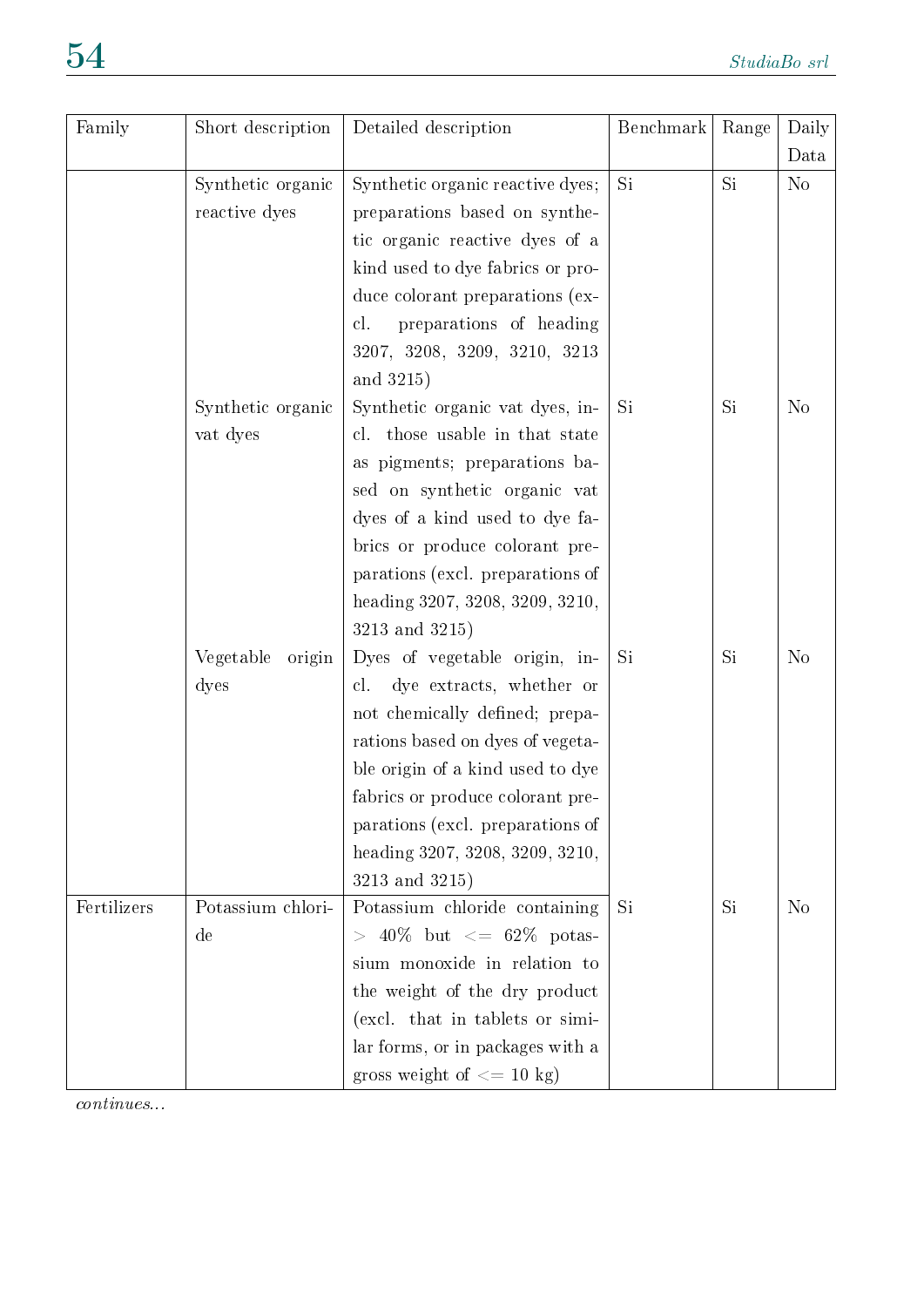| Family   | Short description | Detailed description                       | Benchmark | Range | Daily          |
|----------|-------------------|--------------------------------------------|-----------|-------|----------------|
|          |                   |                                            |           |       | Data           |
|          | Diammonium        | Diammonium hydrogenortho-                  | Si        | Si    | N <sub>o</sub> |
|          | phosphate         | phosphate "diammonium pho-                 |           |       |                |
|          |                   | sphate" (excl. that in tablets             |           |       |                |
|          |                   | or similar forms, or in packages           |           |       |                |
|          |                   | with a gross weight of $\leq$ 10           |           |       |                |
|          |                   | kg)                                        |           |       |                |
|          | Ammonium          | Ammonium nitrate (excl. that               | Si        | Si    | N <sub>o</sub> |
|          | nitrate           | in aqueous solution, in pellet             |           |       |                |
|          |                   | or similar forms, or in packages           |           |       |                |
|          |                   | with a gross weight of $\leq$ 10           |           |       |                |
|          |                   | kg)                                        |           |       |                |
|          | Ammonium<br>sul-  | sulphate<br>Ammonium<br>(excl.             | Si        | Si    | N <sub>o</sub> |
|          | phate             | that in pellet or similar forms,           |           |       |                |
|          |                   | or in packages with a gross                |           |       |                |
|          |                   | weight of $\leq$ 10 kg)                    |           |       |                |
|          | Urea              | whether<br>Urea,<br><b>or</b><br>not<br>in | Si        | Si    | N <sub>o</sub> |
|          |                   | aqueous solution, containing               |           |       |                |
|          |                   | $> 45\%$ nitrogen in relation to           |           |       |                |
|          |                   | the weight of the dry product              |           |       |                |
|          |                   | (excl. that in pellet or similar           |           |       |                |
|          |                   | forms, or in packages with a               |           |       |                |
|          |                   | gross weight of $\leq$ 10 kg)              |           |       |                |
| Pigments | Color Index Pig-  | Inorganic or mineral colouring             | Si        | Si    | N <sub>o</sub> |
|          | ment 27, 12       | matter, n.e.s.; preparations ba-           |           |       |                |
|          |                   | sed on inorganic or mineral co-            |           |       |                |
|          |                   | louring matter of a kind used              |           |       |                |
|          |                   | for colouring any material or              |           |       |                |
|          |                   | produce colorant preparations,             |           |       |                |
|          |                   | (excl.<br>preparations<br>n.e.s.           |           |       |                |
|          |                   | of heading 3207, 3208, 3209,               |           |       |                |
|          |                   | 3210, 3213 and 3215, inorga-               |           |       |                |
|          |                   | nic products of a kind used as             |           |       |                |
|          |                   | liminophores and magnetite)                |           |       |                |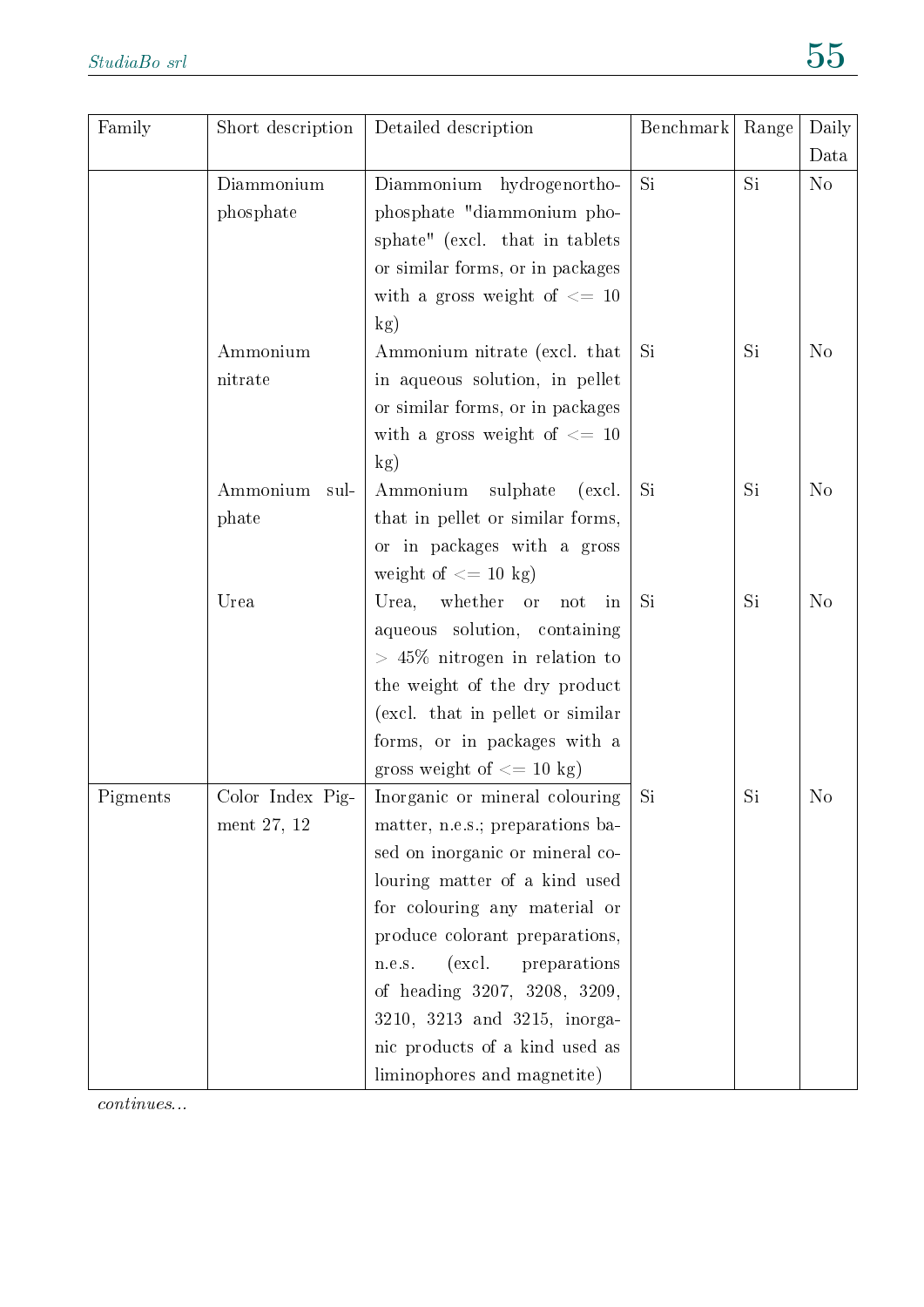| Family | Short description | Detailed description               | Benchmark | Range | Daily          |
|--------|-------------------|------------------------------------|-----------|-------|----------------|
|        |                   |                                    |           |       | Data           |
|        | Pigments<br>based | Pigments and preparations of       | Si        | Si    | $\rm No$       |
|        | chromium<br>on    | a kind used for colouring any      |           |       |                |
|        | compounds         | material or used as ingredients    |           |       |                |
|        |                   | in the manufacture of colouring    |           |       |                |
|        |                   | preparations based on chro-        |           |       |                |
|        |                   | mium compounds (excl. prepa-       |           |       |                |
|        |                   | rations of headings 3207, 3208,    |           |       |                |
|        |                   | 3209, 3210, 3212, 3213 and         |           |       |                |
|        |                   | 3215)                              |           |       |                |
|        | Titanium dioxide  | Pigments and preparations ba-      | Si        | Si    | N <sub>o</sub> |
|        | pigments          | sed on titanium dioxide of a       |           |       |                |
|        |                   | kind used for colouring any ma-    |           |       |                |
|        |                   | terial or produce colorant pre-    |           |       |                |
|        |                   | parations, containing $\geq$ = 80% |           |       |                |
|        |                   | by weight of titanium dioxide      |           |       |                |
|        |                   | calculated on the dry matter       |           |       |                |
|        |                   | (excl. preparations of heading     |           |       |                |
|        |                   | 3207, 3208, 3209, 3210, 3212,      |           |       |                |
|        |                   | 3213 and 3215)                     |           |       |                |
|        | Lithopone         | Lithopone and other pigmen-        | Si        | Si    | N <sub>o</sub> |
|        |                   | ts and preparations based on       |           |       |                |
|        |                   | zinc sulphide of a kind used       |           |       |                |
|        |                   | for colouring any material or      |           |       |                |
|        |                   | produce colorant preparations      |           |       |                |
|        |                   | (excl. preparations of heading     |           |       |                |
|        |                   | 3207, 3208, 3209, 3210, 3213       |           |       |                |
|        |                   | and 3215)                          |           |       |                |
|        | Ultramarine       | Ultramarine and preparations       | Si        | Si    | N <sub>o</sub> |
|        |                   | based thereon of a kind used       |           |       |                |
|        |                   | for colouring any material or      |           |       |                |
|        |                   | produce colorant preparations      |           |       |                |
|        |                   | (excl. preparations of heading     |           |       |                |
|        |                   | 3207, 3208, 3209, 3210, 3213       |           |       |                |
|        |                   | and 3215)                          |           |       |                |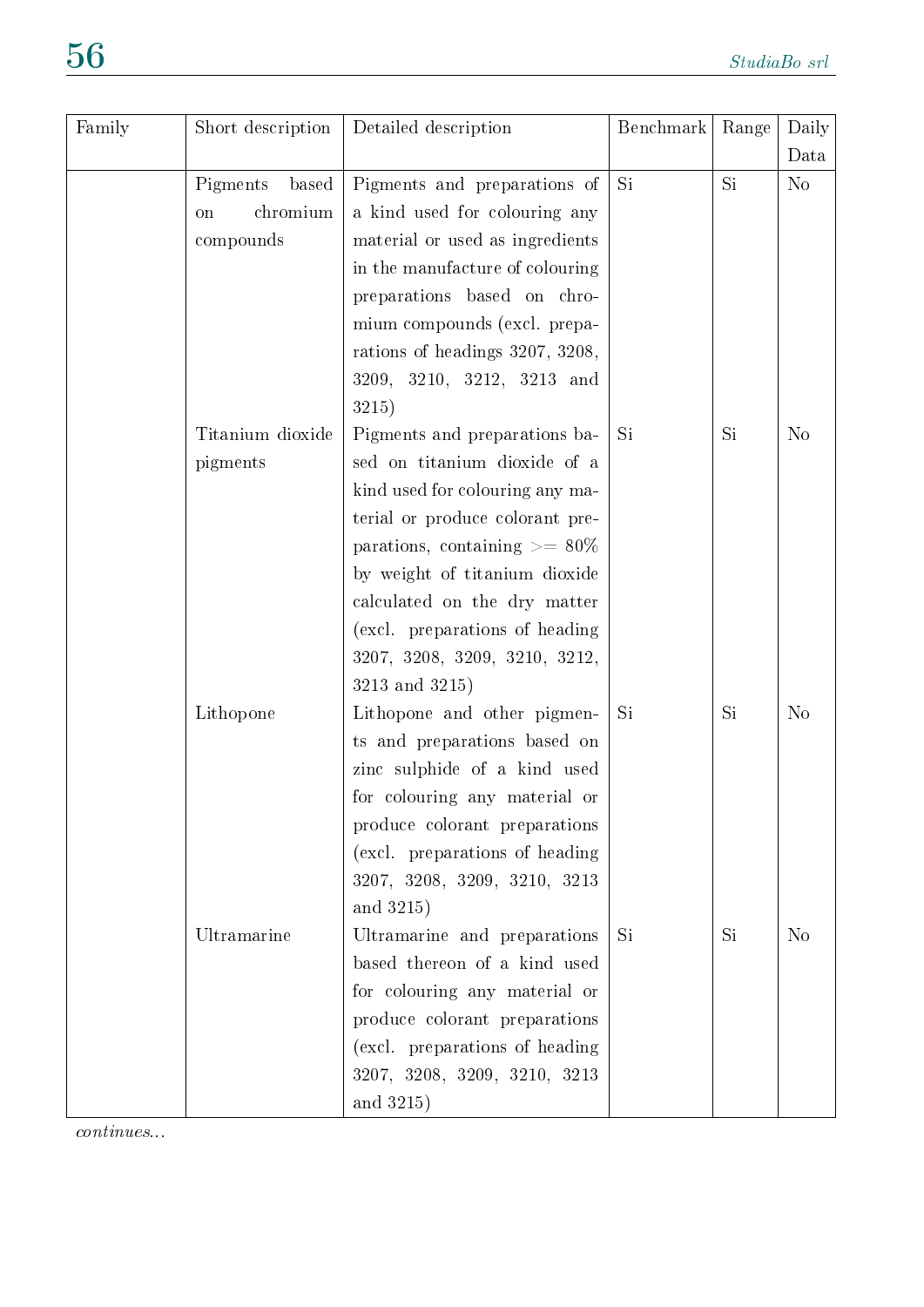| Family    | Short description          | Detailed description                             | Benchmark | Range | Daily          |
|-----------|----------------------------|--------------------------------------------------|-----------|-------|----------------|
|           |                            |                                                  |           |       | Data           |
|           | Opacifiers                 | Prepared pigments, prepared                      | Si        | Si    | No             |
|           |                            | opacifiers, prepared colours and                 |           |       |                |
|           |                            | similar preparations of a kind                   |           |       |                |
|           |                            | used in the ceramic, enamelling                  |           |       |                |
|           |                            | or glass industry                                |           |       |                |
| Varnishes | Solutions<br>based         | Solutions based on acrylic or vi-                | Si        | Si    | N <sub>o</sub> |
|           | acrylic<br>on<br><b>or</b> | nyl polymers in volatile orga-                   |           |       |                |
|           | vinyl polymers             | nic solvents, containing $>50\%$                 |           |       |                |
|           |                            | solvent by weight                                |           |       |                |
|           | Paints<br>and var-         | Paints and varnishes, incl. ena-                 | Si        | Si    | N <sub>o</sub> |
|           | nishes<br>based on         | mels and lacquers, based on                      |           |       |                |
|           | chemically modi-           | chemically modified natural po-                  |           |       |                |
|           | fied natural poly-         | lymers, dispersed or dissolved                   |           |       |                |
|           | mers                       | in a non-aqueous medium                          |           |       |                |
|           | Polyester-based            | Polyester-based solutions in vo-                 | Si        | Si    | N <sub>o</sub> |
|           | solutions                  | latile organic solvents,<br>$con-$               |           |       |                |
|           |                            | $\text{taining}$ > $50\%$ solvent<br>$-{\rm b}y$ |           |       |                |
|           |                            | weight                                           |           |       |                |
|           | Paints<br>and var-         | Paints and varnishes, incl. ena-                 | Si        | Si    | N <sub>o</sub> |
|           | nishes<br>based            | mels and lacquers, based on                      |           |       |                |
|           | synthetic<br>on            | synthetic polymers, dispersed                    |           |       |                |
|           | polymers                   | or dissolved in a non-aqueous                    |           |       |                |
|           |                            | medium (excl. those based on                     |           |       |                |
|           |                            | polyesters and acrylic or vinyl                  |           |       |                |
|           |                            | polymers)                                        |           |       |                |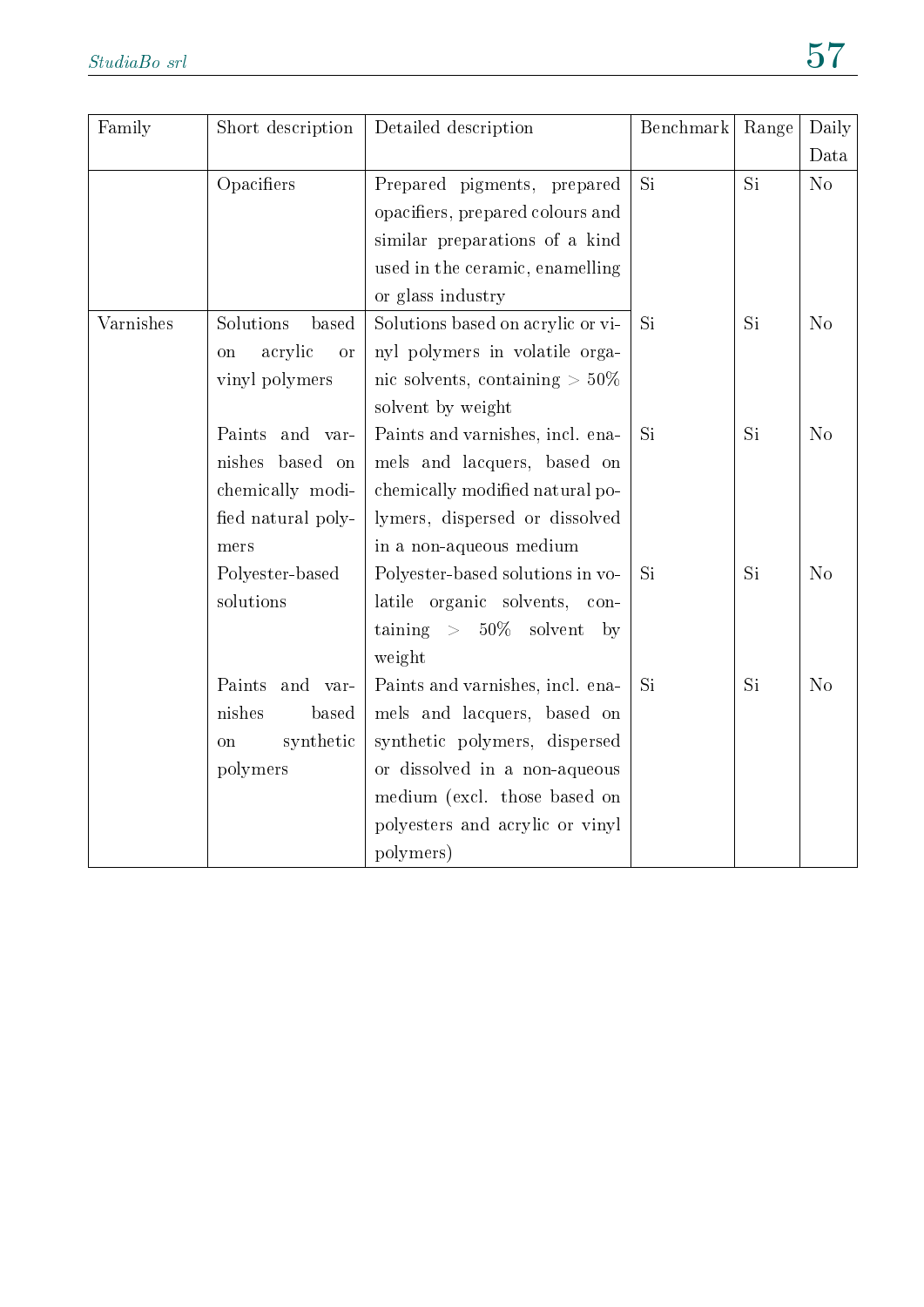# Typology Wood and Paper

| Family | Short description    | Detailed description                     | Benchmark      | Range | Daily          |
|--------|----------------------|------------------------------------------|----------------|-------|----------------|
|        |                      |                                          |                |       | Data           |
| Paper  | Paper                | Uncoated paper and paper-                | Si.            | Si.   | N <sub>o</sub> |
|        | $(A4$ -format)       | board, of a kind used for wri-           |                |       |                |
|        |                      | ting, printing or other graphic          |                |       |                |
|        |                      | purposes, and non-perforated             |                |       |                |
|        |                      | punchcards and punch-tape pa-            |                |       |                |
|        |                      | per, in rectangular sheets with          |                |       |                |
|        |                      | one side measuring 297 mm and            |                |       |                |
|        |                      | the other side 210 mm "A4-               |                |       |                |
|        |                      | format", not containing fibres           |                |       |                |
|        |                      | obtained by a mechanical or              |                |       |                |
|        |                      | chemi-mechanical process or of           |                |       |                |
|        |                      | which $\epsilon = 10\%$ by weight of the |                |       |                |
|        |                      | total fibre content consists of          |                |       |                |
|        |                      | such fibres, and weighing 40 g           |                |       |                |
|        |                      | to 150 $g/m^2$ , n.e.s.                  |                |       |                |
|        | Hand<br>towels<br>in | Hand towels of paper pulp, pa-           | N <sub>o</sub> | Si    | N <sub>o</sub> |
|        | rolls                | per, cellulose wadding or webs           |                |       |                |
|        |                      | of cellulose fibres, in rolls of a       |                |       |                |
|        |                      | width $<= 36$ cm                         |                |       |                |
|        | Hand towels          | Hand towels of paper pulp, pa-           | N <sub>o</sub> | Si    | N <sub>o</sub> |
|        |                      | per, cellulose wadding or webs           |                |       |                |
|        |                      | of cellulose fibres (excl. those         |                |       |                |
|        |                      | in rolls of a width $\leq$ 36 cm)        |                |       |                |
|        | Bleached<br>coni-    | Semi-bleached or bleached co-            | Si             | Si    | N <sub>o</sub> |
|        | ferous<br>chemical   | niferous chemical wood pulp,             |                |       |                |
|        | wood pulp            | soda or sulphate (excl. dissol-          |                |       |                |
|        |                      | ving grades)                             |                |       |                |
|        | Newsprint            | Newsprint as specified in Note           | Si             | Si    | N <sub>o</sub> |
|        |                      | 4 to chapter 48, in rolls of a           |                |       |                |
|        |                      | width $>$ 36 cm or in square or          |                |       |                |
|        |                      | rectangular sheets with one si-          |                |       |                |
|        |                      | $de > 36$ cm and the other side          |                |       |                |
|        |                      | $>$ 15 cm in the unfolded state          |                |       |                |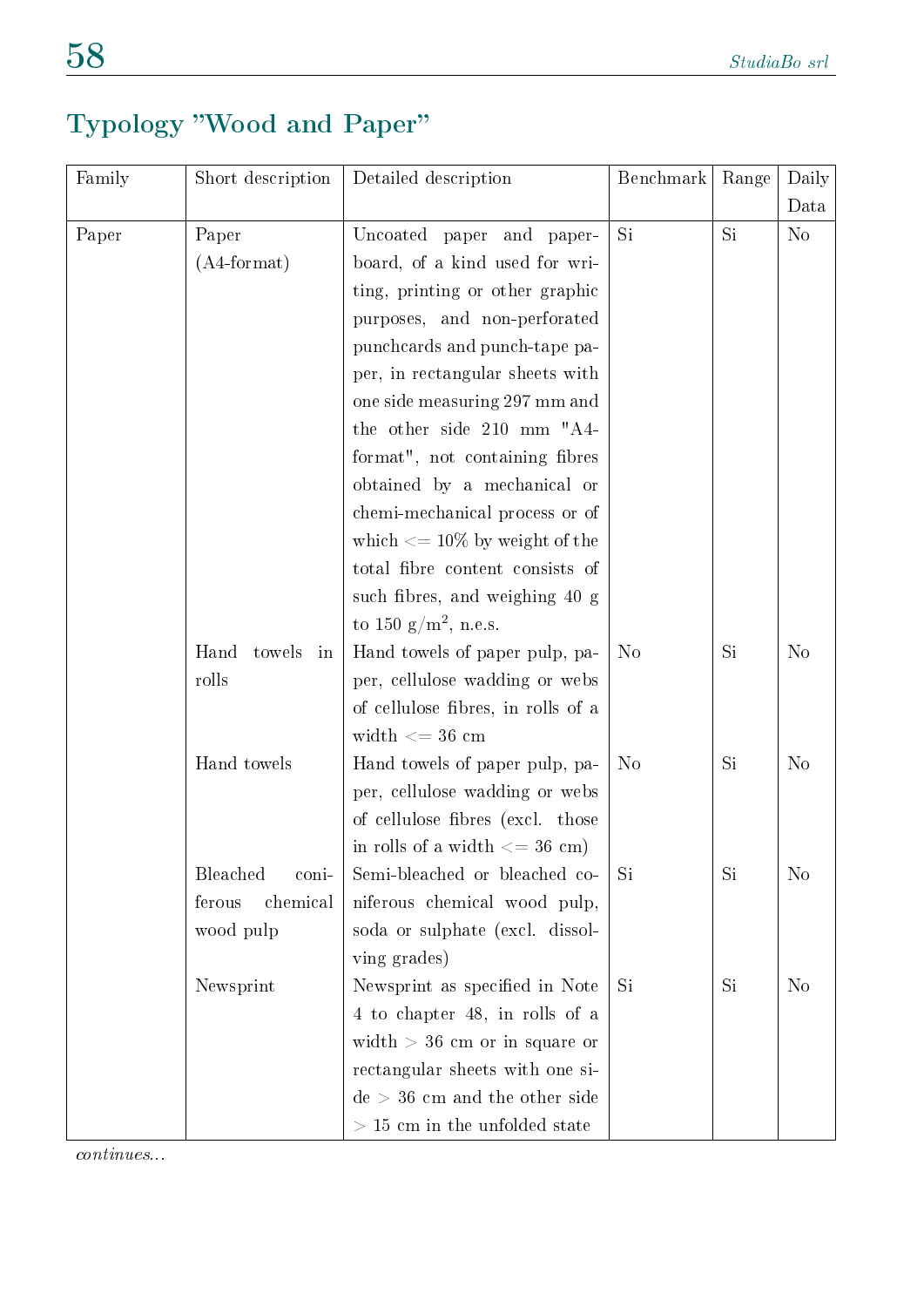| Family | Short description  | Detailed description                           | Benchmark      | Range | Daily          |
|--------|--------------------|------------------------------------------------|----------------|-------|----------------|
|        |                    |                                                |                |       | Data           |
|        | Toilet paper       | Toilet paper in rolls of a width               | Si             | Si    | N <sub>o</sub> |
|        |                    | of $\epsilon = 36$ cm, weighing per ply        |                |       |                |
|        |                    | $\epsilon = 25 \text{ g/m}^2$                  |                |       |                |
|        | Unbleached sack    | Unbleached sack kraft paper,                   | Si             | Si    | N <sub>o</sub> |
|        | kraft paper        | uncoated, in rolls of a width $>$              |                |       |                |
|        |                    | 36 cm, containing $>=80\%$ co-                 |                |       |                |
|        |                    | niferous wood sulphate or so-                  |                |       |                |
|        |                    | da pulp by weight in relation                  |                |       |                |
|        |                    | to the total fibre content (ex-                |                |       |                |
|        |                    | cl. goods of heading 4802, 4803                |                |       |                |
|        |                    | or 4808)                                       |                |       |                |
|        | Bleached<br>sack   | Sack kraft paper, uncoated, in                 | Si             | Si    | N <sub>o</sub> |
|        | kraft paper        | rolls of a width $> 36$ cm, contai-            |                |       |                |
|        |                    | $\text{ning} \geq 80\%$ coniferous wood        |                |       |                |
|        |                    | sulphate or soda pulp by weight                |                |       |                |
|        |                    | in relation to the total fibre                 |                |       |                |
|        |                    | content (excl. unbleached, and                 |                |       |                |
|        |                    | goods of heading 4802, 4803 or                 |                |       |                |
|        |                    | 4808)                                          |                |       |                |
|        | Kraft<br>paper     | Unbleached kraft paper and pa-                 | N <sub>o</sub> | Si    | N <sub>o</sub> |
|        | (weight $\leq$ 150 | perboard, uncoated, in rolls of                |                |       |                |
|        | $g/m^2$            | a width $> 36$ cm or in squa-                  |                |       |                |
|        |                    | re or rectangular sheets with                  |                |       |                |
|        |                    | one side $> 36$ cm and the other               |                |       |                |
|        |                    | $side$ > 15 cm in the unfolded                 |                |       |                |
|        |                    | state, weighing $\langle = 150 \text{ g/m}^2,$ |                |       |                |
|        |                    | containing $\geq$ = 80% coniferous             |                |       |                |
|        |                    | wood sulphate or soda pulp by                  |                |       |                |
|        |                    | weight of total fibre content                  |                |       |                |
|        |                    | kraft insulating paper<br>(excl.               |                |       |                |
|        |                    | for electro-technical purposes;                |                |       |                |
|        |                    | goods of heading 4802, 4803 or                 |                |       |                |
|        |                    | 4808)                                          |                |       |                |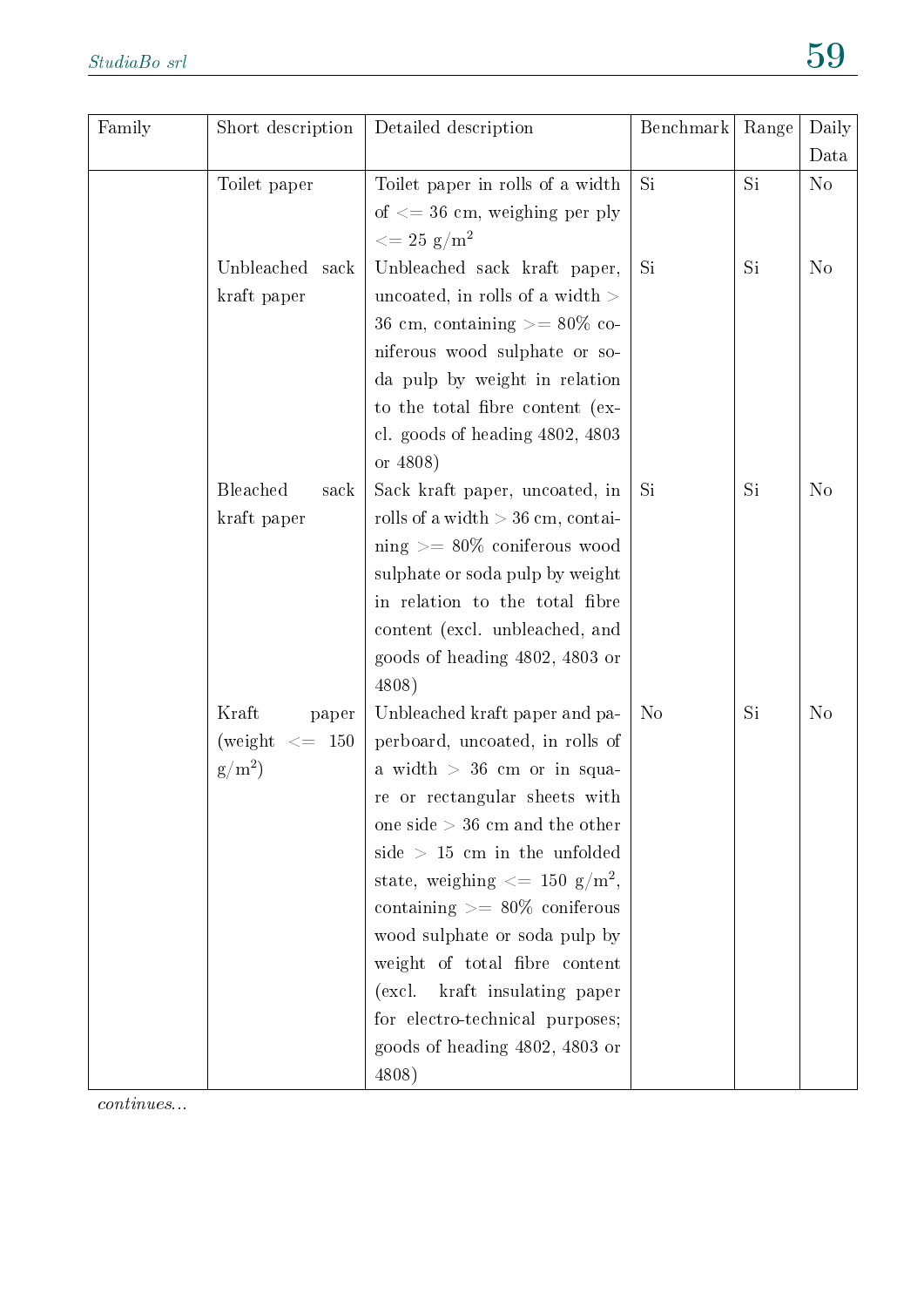| Family | Short description  | Detailed description              | Benchmark | Range | Daily          |
|--------|--------------------|-----------------------------------|-----------|-------|----------------|
|        |                    |                                   |           |       | Data           |
|        | Wood<br>pulp       | Wood pulp obtained by a com-      | No        | Si    | N <sub>o</sub> |
|        | chemical-<br>from  | bination of mechanical and        |           |       |                |
|        | mechanical         | chemical pulping processes        |           |       |                |
|        | processes          |                                   |           |       |                |
|        | Corrugated         | Corrugated paper and paper-       | Si        | Si    | N <sub>o</sub> |
|        | paper<br>and       | board "with or without glued      |           |       |                |
|        | paperboard         | flat surface sheets", whether or  |           |       |                |
|        |                    | not perforated, in rolls of a     |           |       |                |
|        |                    | width $>$ 36 cm or in square or   |           |       |                |
|        |                    | rectangular sheets with one si-   |           |       |                |
|        |                    | $de > 36$ cm and the other side   |           |       |                |
|        |                    | $>$ 15 cm in the unfolded state   |           |       |                |
|        | Multi-ply<br>paper | Multi-ply paper and paper-        | Si        | Si    | N <sub>o</sub> |
|        | and paperboard     | board, with only one outer        |           |       |                |
|        |                    | layer bleached, coated on one or  |           |       |                |
|        |                    | both sides with kaolin or other   |           |       |                |
|        |                    | inorganic substances, in rolls or |           |       |                |
|        |                    | in square or rectangular shee-    |           |       |                |
|        |                    | ts, of any size (excl. that for   |           |       |                |
|        |                    | writing, printing or other gra-   |           |       |                |
|        |                    | phic purposes, kraft paper and    |           |       |                |
|        |                    | paperboard)                       |           |       |                |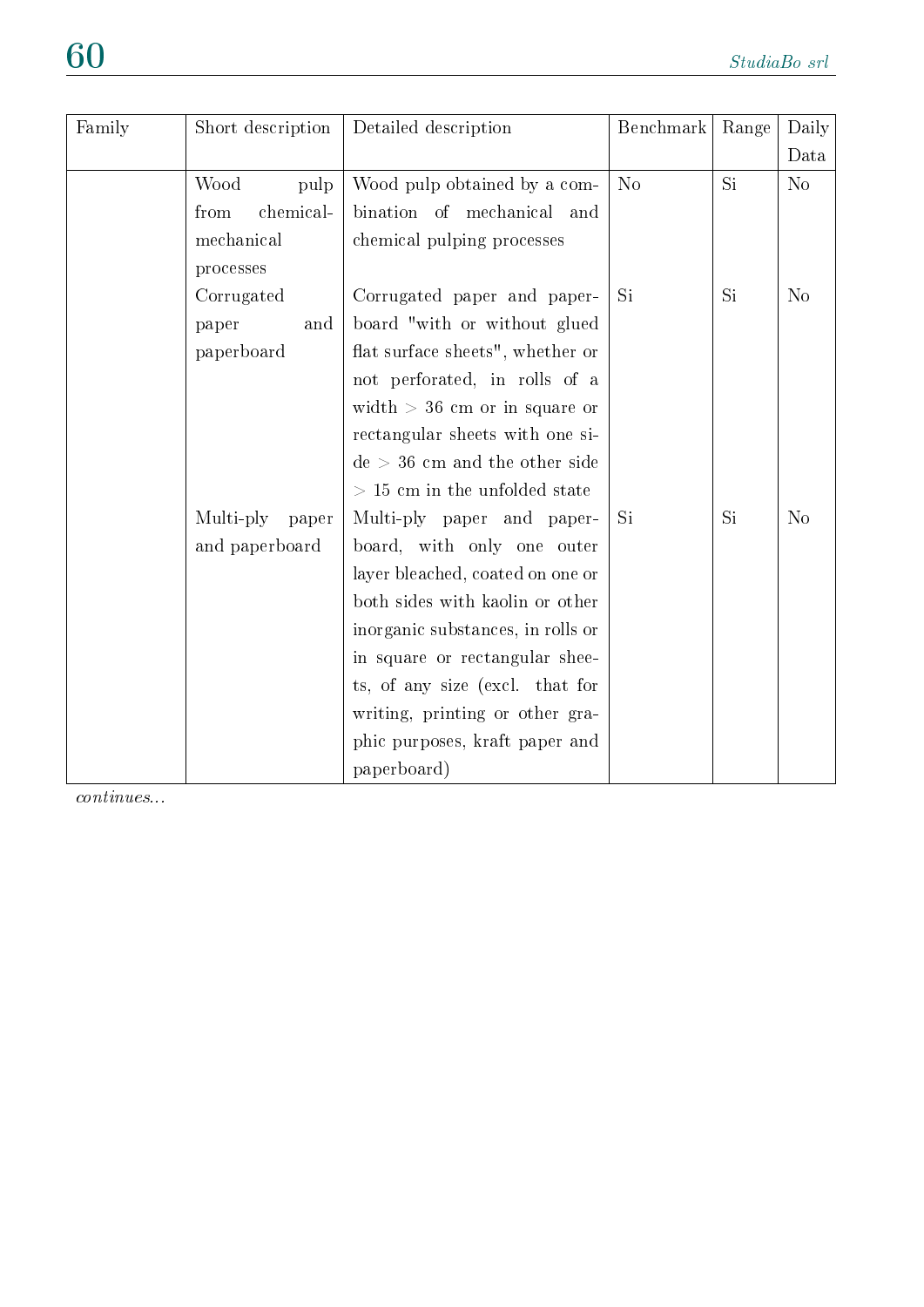| Family | Short description             | Detailed description                      | Benchmark      | Range | Daily          |
|--------|-------------------------------|-------------------------------------------|----------------|-------|----------------|
|        |                               |                                           |                |       | Data           |
|        | Toilet<br>facial<br><b>or</b> | Toilet or facial tissue stock,            | N <sub>o</sub> | Si    | No             |
|        | tissue paper                  | towel or napkin stock and                 |                |       |                |
|        |                               | similar paper for household               |                |       |                |
|        |                               | sanitary purposes,<br>whe-<br>or          |                |       |                |
|        |                               | ther or not creped, crinkled,             |                |       |                |
|        |                               | embossed, perforated, surface-            |                |       |                |
|        |                               | coloured, surface-decorated or            |                |       |                |
|        |                               | printed, in rolls of a width $>$          |                |       |                |
|        |                               | 36 cm or in square or rectan-             |                |       |                |
|        |                               | gular sheets with one side $>$            |                |       |                |
|        |                               | $36 \text{ cm}$ and the other side $> 15$ |                |       |                |
|        |                               | cm in the unfolded state (excl.           |                |       |                |
|        |                               | cellulose wadding, creped pa-             |                |       |                |
|        |                               | per and webs of cellulose fibres          |                |       |                |
|        |                               | "tissues")                                |                |       |                |
|        | Chemical<br>wood              | Chemical wood pulp, dissolving            | N <sub>o</sub> | Si    | N <sub>o</sub> |
|        | pulp                          | grades                                    |                |       |                |
|        | Handkerchiefs                 | Handkerchiefs, cleansing or fa-           | N <sub>o</sub> | Si    | N <sub>o</sub> |
|        |                               | cial tissues and towels, of paper         |                |       |                |
|        |                               | pulp, paper, cellulose wadding            |                |       |                |
|        |                               | or webs of cellulose fibres               |                |       |                |
|        | Fluting                       | Semi-chemical fluting paper,              | Si             | Si    | N <sub>o</sub> |
|        |                               | uncoated, in rolls of a width $>$         |                |       |                |
|        |                               | $36 \text{ cm}$                           |                |       |                |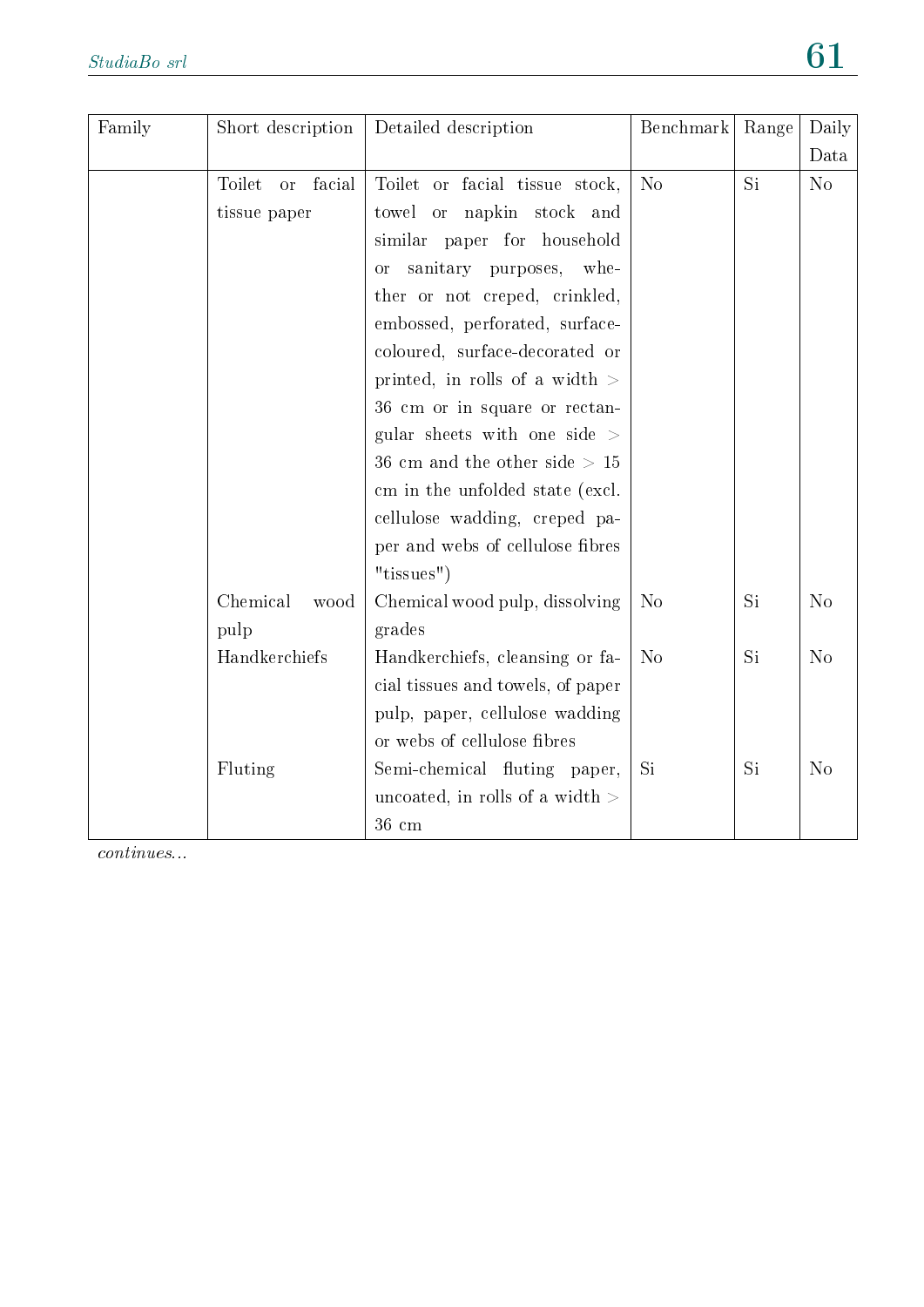| Family | Short description                                       | Detailed description                      | Benchmark      | Range | Daily          |
|--------|---------------------------------------------------------|-------------------------------------------|----------------|-------|----------------|
|        |                                                         |                                           |                |       | Data           |
|        | Uncoated<br>paper                                       | Uncoated paper and paper-                 | No             | Si    | No             |
|        | (weight $75$ g - $80$                                   | board, of a kind used for wri-            |                |       |                |
|        | g)                                                      | ting, printing or other graphic           |                |       |                |
|        |                                                         | purposes, and non-perforated              |                |       |                |
|        |                                                         | punchcards and punch-tape pa-             |                |       |                |
|        |                                                         | per, in rolls of any size, not con-       |                |       |                |
|        |                                                         | taining fibres obtained by a me-          |                |       |                |
|        |                                                         | chanical or chemi-mechanical              |                |       |                |
|        |                                                         | process or of which $<=10\%$ by           |                |       |                |
|        |                                                         | weight of the total fibre content         |                |       |                |
|        |                                                         | consists of such fibres, and wei-         |                |       |                |
|        |                                                         | ghing >= 75 g but < 80 g/m <sup>2</sup> , |                |       |                |
|        |                                                         | n.e.s.                                    |                |       |                |
|        | Uncoated<br>paper                                       | Uncoated paper and paper-                 | N <sub>o</sub> | Si    | N <sub>o</sub> |
|        | (weight)<br>80 <sub>g</sub><br>$\overline{\phantom{a}}$ | board, of a kind used for wri-            |                |       |                |
|        | $150g$ )                                                | ting, printing or other graphic           |                |       |                |
|        |                                                         | purposes, and non-perforated              |                |       |                |
|        |                                                         | punchcards and punch-tape pa-             |                |       |                |
|        |                                                         | per, in rolls of any size, not con-       |                |       |                |
|        |                                                         | taining fibres obtained by a me-          |                |       |                |
|        |                                                         | chanical or chemi-mechanical              |                |       |                |
|        |                                                         | process or of which $\epsilon = 10\%$ by  |                |       |                |
|        |                                                         | weight of the total fibre con-            |                |       |                |
|        |                                                         | tent consists of such fibres, and         |                |       |                |
|        |                                                         | weighing $>= 80$ g but $<= 150$           |                |       |                |
|        |                                                         | $g/m^2$ , n.e.s.                          |                |       |                |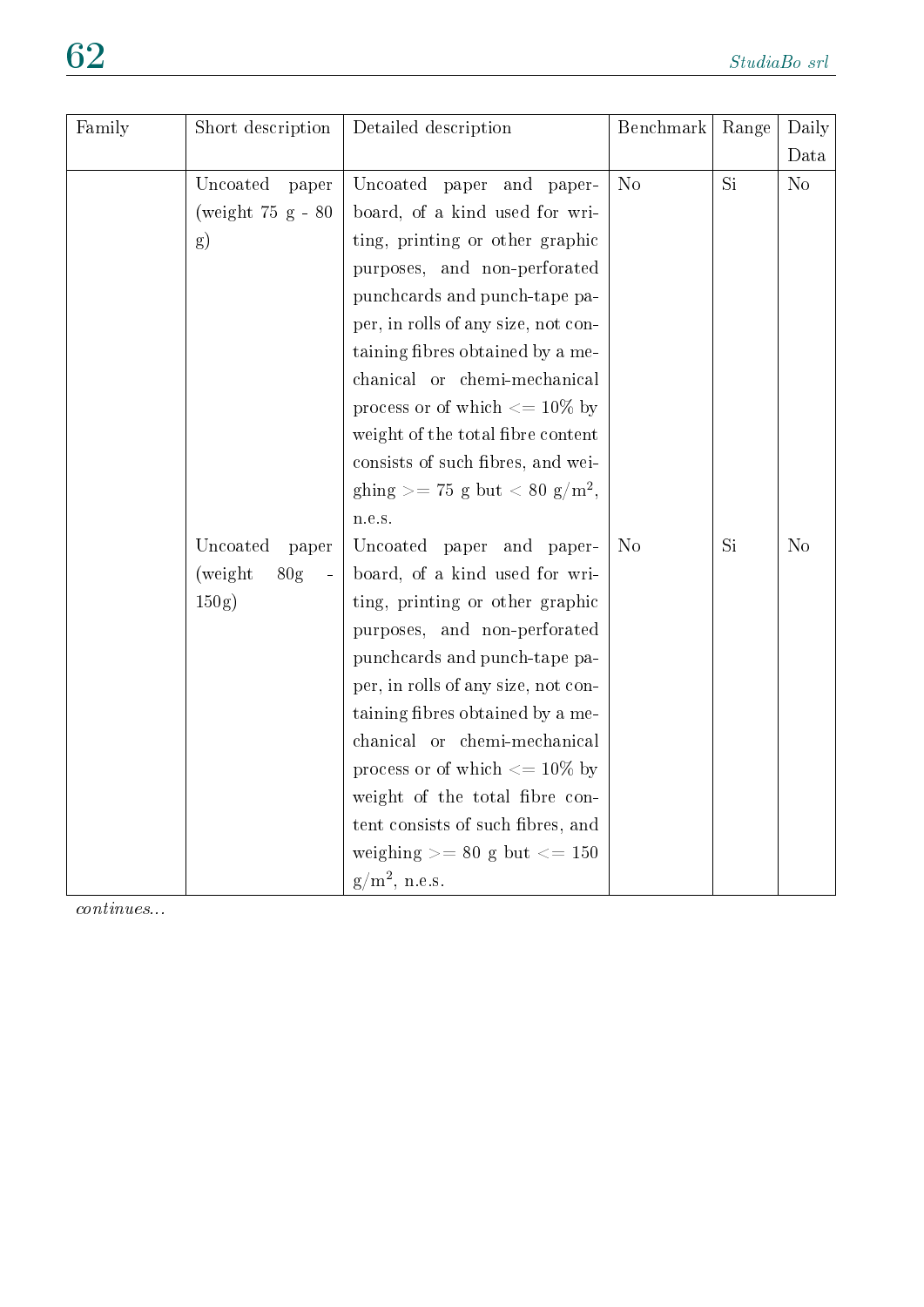| Family | Short description                                                                        | Detailed description                                                                                                                                                                                                                                                                                                                                    | Benchmark | Range | Daily<br>Data  |
|--------|------------------------------------------------------------------------------------------|---------------------------------------------------------------------------------------------------------------------------------------------------------------------------------------------------------------------------------------------------------------------------------------------------------------------------------------------------------|-----------|-------|----------------|
|        | Uncoated<br>paper<br>in rolls                                                            | Uncoated paper and paper-<br>board, of a kind used for wri-<br>ting, printing or other graphic<br>purposes, and non-perforated<br>punchcards and punch-tape pa-<br>per, in rolls of any size, wei-<br>ghing $< 72$ g/m <sup>2</sup> and of which<br>$> 50\%$ by weight of the to-<br>tal fibre content consists of fi-<br>bres obtained by a mechanical | Si        | Si    | $\rm No$       |
|        | Kraftliner<br>(weight)<br>$\,<$<br>150<br>$g/m^2$                                        | process, n.e.s.<br>Unbleached kraftliner, uncoa-<br>ted, in rolls of a width $>$ 36 cm,<br>containing $\geq$ 80% coniferous<br>wood sulphate or soda pulp by<br>weight in relation to the total fi-<br>bre content and weighing $< 150$<br>$g/m^2$ (excl. goods of heading<br>4802 and 4803)                                                            | Si        | Si    | N <sub>o</sub> |
|        | Kraftliner<br>(weight)<br>$\Rightarrow$<br>$g/m^2$<br>150<br>and<br>$<=175~{\rm g/m^2})$ | Unbleached kraftliner, uncoa-<br>ted, in rolls of a width $> 36$<br>cm, containing $\geq$ 80\% coni-<br>ferous wood sulphate or soda<br>pulp by weight in relation to<br>the total fibre content and wei-<br>ghing >= 150 g to < 175 g/m <sup>2</sup><br>(excl. goods of heading 4802                                                                   | Si        | Si    | N <sub>o</sub> |
|        | Kraftliner<br>(weight)<br>$\Rightarrow$<br>$175 \text{ g/m}^2$                           | and 4803)<br>Unbleached kraftliner, uncoa-<br>ted, in rolls of a width $>$ 36 cm,<br>containing $\geq$ = 80% coniferous<br>wood sulphate or soda pulp by<br>weight in relation to the to-<br>tal fibre content and weighing<br>$\gamma = 175$ g/m <sup>2</sup> (excl. goods of<br>heading $4802$ and $4803$ )                                           | Si        | Si    | N <sub>o</sub> |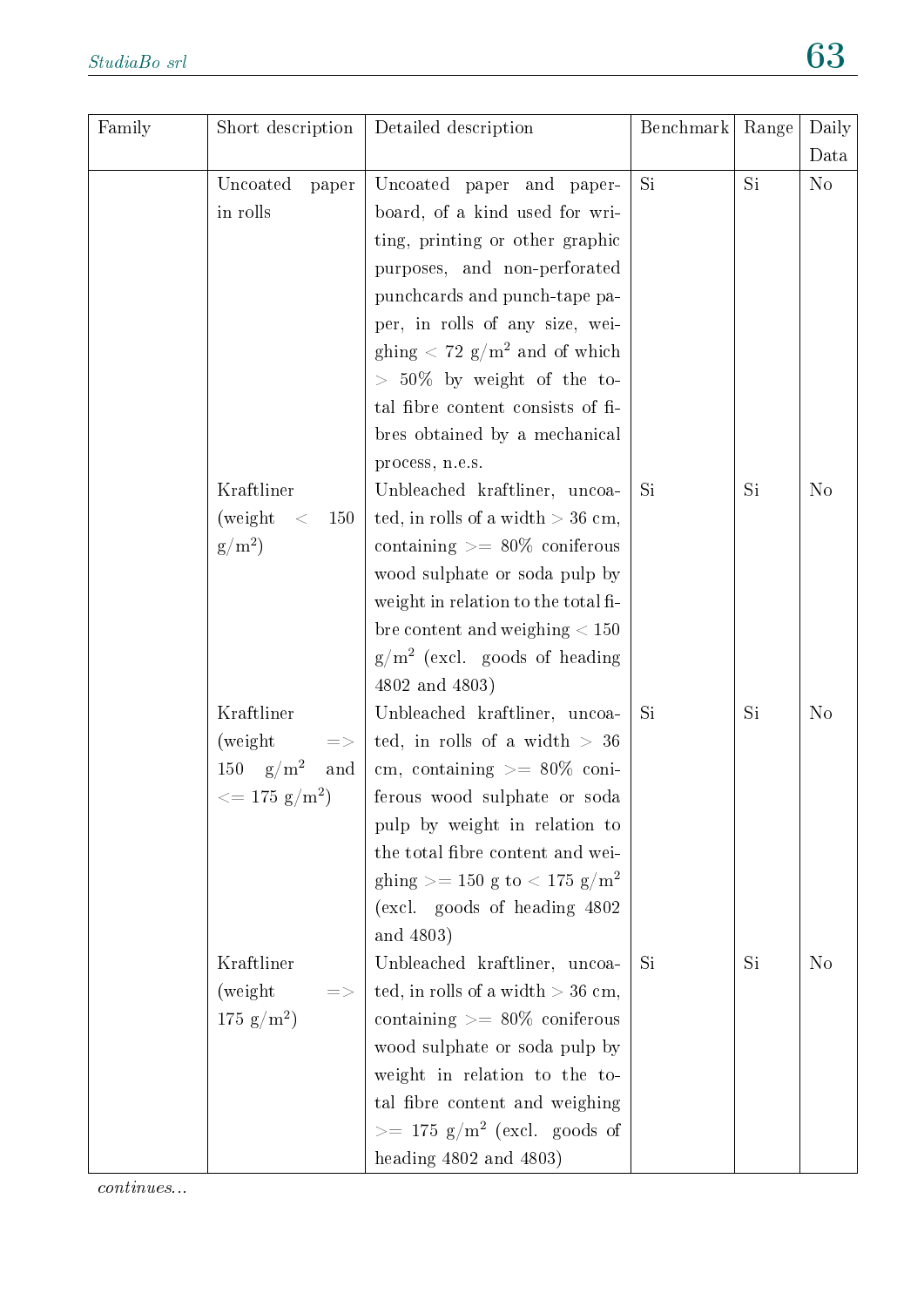| Family | Short description          | Detailed description                              | Benchmark      | Range     | Daily          |
|--------|----------------------------|---------------------------------------------------|----------------|-----------|----------------|
|        |                            |                                                   |                |           | Data           |
|        | Other Kraftliner           | Unbleached kraftliner, uncoa-                     | N <sub>o</sub> | Si        | N <sub>o</sub> |
|        |                            | ted, in rolls of a width $> 36$                   |                |           |                |
|        |                            | cm (excl. that containing $>$                     |                |           |                |
|        |                            | 80% coniferous wood sulphate                      |                |           |                |
|        |                            | or soda pulp by weight in rela-                   |                |           |                |
|        |                            | tion to the total fibre content                   |                |           |                |
|        |                            | and goods of heading 4802 and                     |                |           |                |
|        |                            | 4803)                                             |                |           |                |
|        | Corrugated<br>pa-          | Cartons, boxes and cases, of                      | Si             | Si        | N <sub>o</sub> |
|        | boxes<br>per<br>and        | corrugated paper or paper-                        |                |           |                |
|        | cases                      | board                                             |                |           |                |
|        | Coniferous<br>che-         | Unbleached coniferous chemi-                      | N <sub>o</sub> | <b>Si</b> | N <sub>o</sub> |
|        | mical<br>wood              | cal wood pulp, soda or sulphate                   |                |           |                |
|        | pulp                       | (excl. dissolving grades)                         |                |           |                |
|        | Bleached<br>non-           | Semi-bleached or bleached non-                    | Si             | Si        | N <sub>o</sub> |
|        | coniferous<br>che-         | coniferous chemical wood pulp,                    |                |           |                |
|        | mical<br>wood              | soda or sulphate (excl. dissol-                   |                |           |                |
|        | pulp                       | ving grades)                                      |                |           |                |
|        | Testliner                  | Testliner<br>"recycled<br>liner                   | Si             | Si        | N <sub>o</sub> |
|        |                            | board", uncoated, in rolls of                     |                |           |                |
|        |                            | a width $>$ 36 cm or in square                    |                |           |                |
|        |                            | or rectangular sheets with one                    |                |           |                |
|        |                            | side $> 36$ cm and the other                      |                |           |                |
|        |                            | side $> 15$ cm in the unfolded                    |                |           |                |
|        |                            | state, weighing $\epsilon = 150$ g/m <sup>2</sup> |                |           |                |
|        | (weight)<br><b>Tissues</b> | Creped paper for household                        | N <sub>o</sub> | Si        | N <sub>o</sub> |
|        | $\epsilon = 25 g/m^2$      | or sanitary purposes and webs                     |                |           |                |
|        |                            | of cellulose fibres "tissues", in                 |                |           |                |
|        |                            | rolls of a width $> 36$ cm or                     |                |           |                |
|        |                            | in square or rectangular shee-                    |                |           |                |
|        |                            | ts with one side $> 36$ cm and                    |                |           |                |
|        |                            | the other side $> 15$ cm in the                   |                |           |                |
|        |                            | unfolded state, weighing $\epsilon = 25$          |                |           |                |
|        |                            | $g/m^2$ per ply                                   |                |           |                |
|        |                            |                                                   |                |           |                |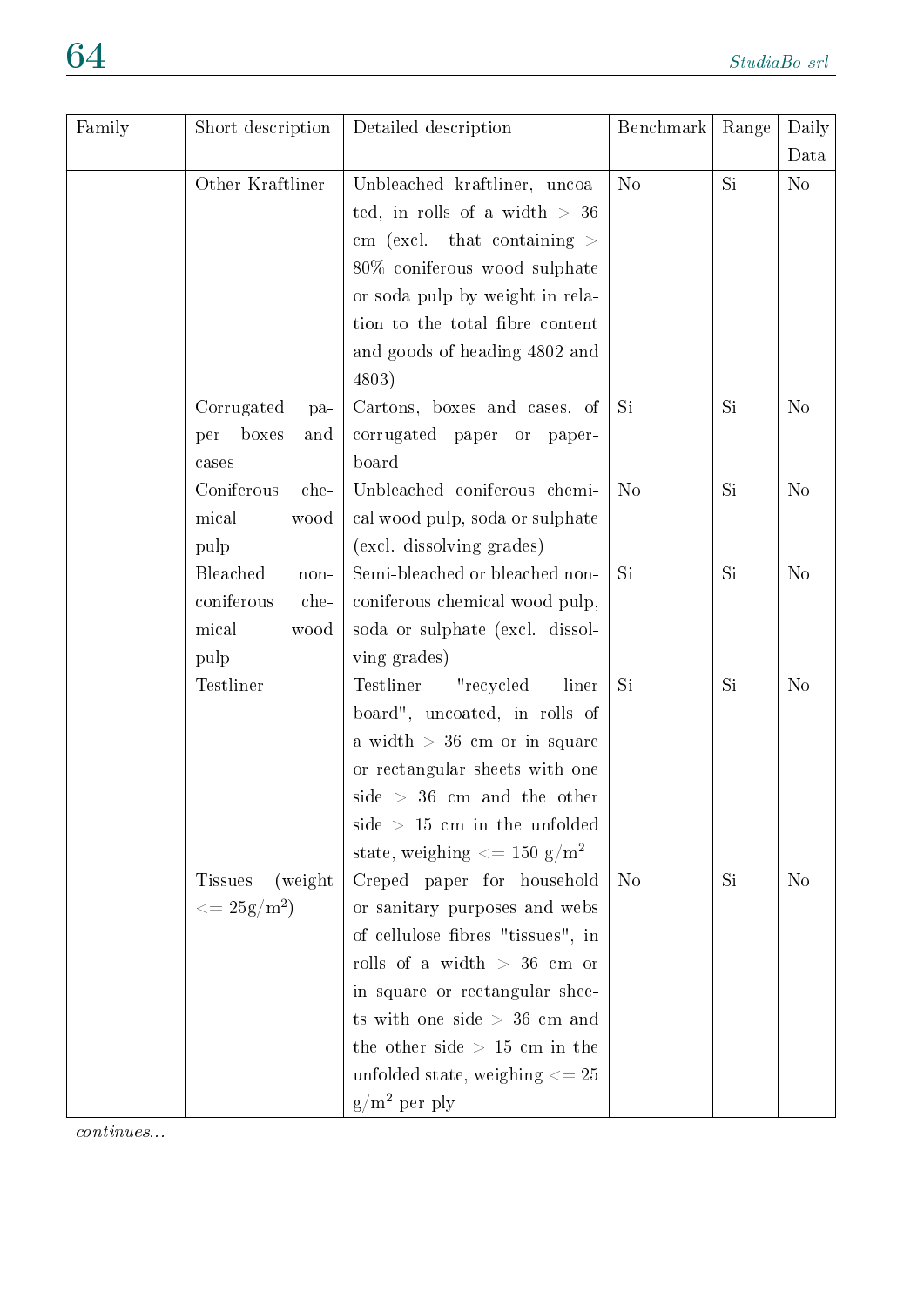| Family    | Short description    | Detailed description              | Benchmark      | Range | Daily<br>Data  |
|-----------|----------------------|-----------------------------------|----------------|-------|----------------|
|           | Tablecloths<br>and   | Tablecloths and serviettes of     | N <sub>o</sub> | Si    | N <sub>o</sub> |
|           | serviettes           | paper pulp, paper, cellulose      |                |       |                |
|           |                      | wadding or webs of cellulose      |                |       |                |
|           |                      | fibres                            |                |       |                |
| Recycling | Recovered waste      | Recovered "waste and scrap"       | Si             | Si    | N <sub>o</sub> |
| paper     | and scrap paper      | paper or paperboard of un-        |                |       |                |
|           |                      | bleached kraft paper, corruga-    |                |       |                |
|           |                      | ted paper or corrugated paper-    |                |       |                |
|           |                      | board                             |                |       |                |
|           | Printed paper        | Old and unsold newspapers and     | Si             | Si    | N <sub>o</sub> |
|           |                      | magazines, telephone directo-     |                |       |                |
|           |                      | brochures and printed<br>ries,    |                |       |                |
|           |                      | advertising material              |                |       |                |
|           | Unsorted<br>waste    | Unsorted, recovered "waste and    | N <sub>o</sub> | Si    | N <sub>o</sub> |
|           | and scrap paper      | scrap" paper or paperboard        |                |       |                |
|           |                      | (excl. paper wool)                |                |       |                |
|           | Sorted waste and     | Sorted, recovered "waste and      | N <sub>o</sub> | Si    | N <sub>o</sub> |
|           | scrap paper          | scrap" paper or paperboard        |                |       |                |
|           |                      | (excl. waste and scrap of un-     |                |       |                |
|           |                      | bleached kraft paper or kraft     |                |       |                |
|           |                      | paperboard, or of corrugated      |                |       |                |
|           |                      | paper or corrugated paper-        |                |       |                |
|           |                      | board, that of paper or pa-       |                |       |                |
|           |                      | perboard made mainly of blea-     |                |       |                |
|           |                      | ched chemical pulp not colu-      |                |       |                |
|           |                      | red in the mass, that of pa-      |                |       |                |
|           |                      | per or paperboard made mainly     |                |       |                |
|           |                      | of mechanical pulp, and paper     |                |       |                |
|           |                      | wool)                             |                |       |                |
| Lumber    | Fir<br>and<br>spruce | Sawlogs of fir "Abies spp." and   | Si             | Si    | N <sub>o</sub> |
|           | sawlogs              | spruce "Picea spp.", of which     |                |       |                |
|           |                      | any cross-sectional dimension is  |                |       |                |
|           |                      | $=$ >15 cm, whether or not strip- |                |       |                |
|           |                      | ped of bark or sapwood, or        |                |       |                |
|           |                      | roughly squared                   |                |       |                |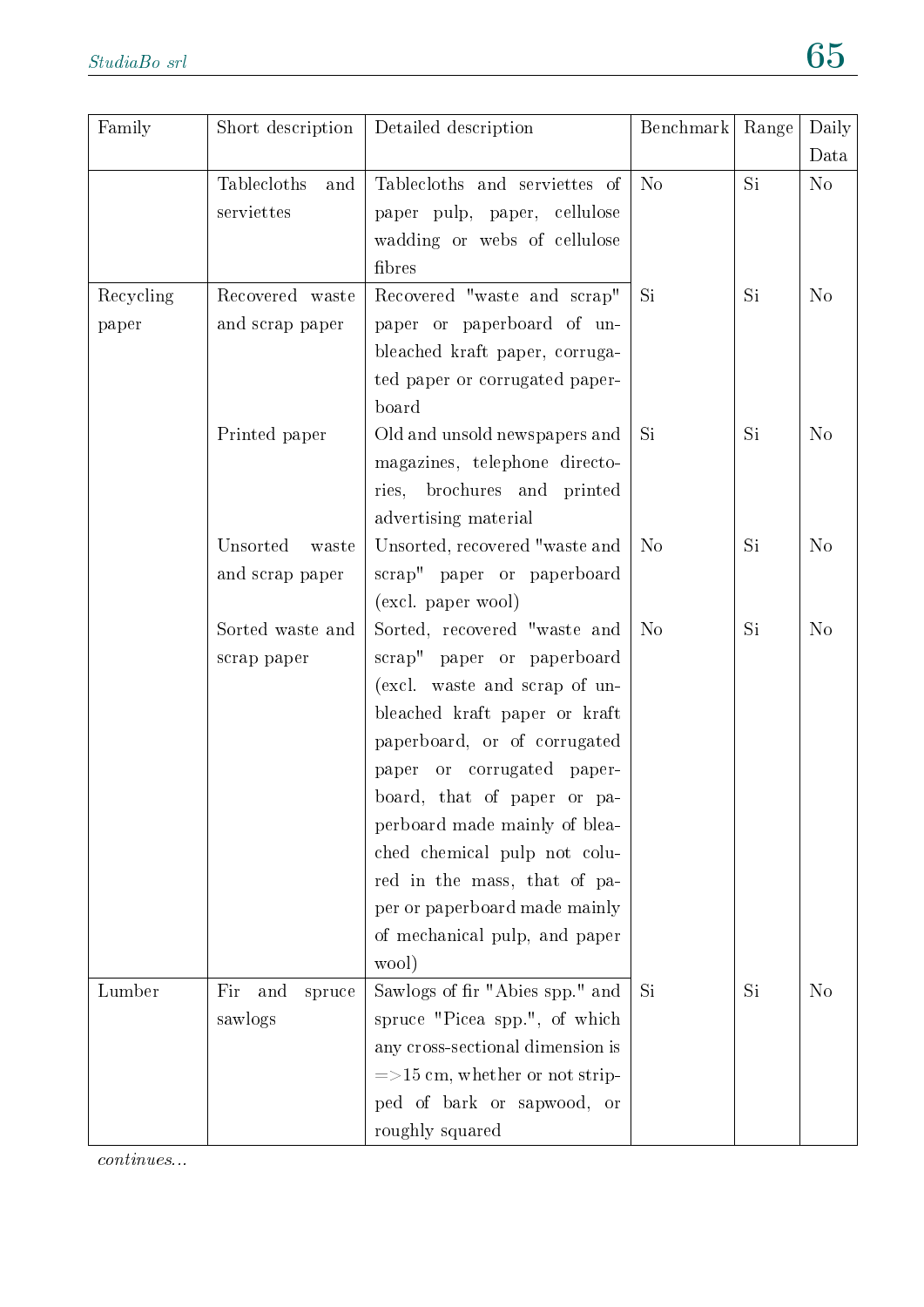| Family | Short description | Detailed description             | Benchmark      | Range     | Daily          |
|--------|-------------------|----------------------------------|----------------|-----------|----------------|
|        |                   |                                  |                |           | Data           |
|        | Fir<br>and spruce | Fir "Abies spp." and spruce      | Si             | Si        | N <sub>o</sub> |
|        | sawn wood         | "Picea spp." sawn or chipped     |                |           |                |
|        |                   | lengthwise, sliced or peeled, of |                |           |                |
|        |                   | a thickness of $> 6$ mm (excl.   |                |           |                |
|        |                   | end-jointed and planed)          |                |           |                |
|        | Eucalyptus in the | Eucalyptus "Eucalyptus spp."     | N <sub>o</sub> | Si        | N <sub>o</sub> |
|        | rough             | in the rough, whether or not     |                |           |                |
|        |                   | stripped of bark or sapwood, or  |                |           |                |
|        |                   | roughly squared (excl. rough-    |                |           |                |
|        |                   | cut wood for walking sticks,     |                |           |                |
|        |                   | umbrellas, tool shafts and the   |                |           |                |
|        |                   | like; wood in the form of rail-  |                |           |                |
|        |                   | way sleepers; wood cut into      |                |           |                |
|        |                   | boards or beams, etc.; wood      |                |           |                |
|        |                   | treated with paint, stains,      |                |           |                |
|        |                   | creosote or other preservatives) |                |           |                |
|        | Beech sawn wood   | Beech "Fagus spp.", sawn or      | Si             | <b>Si</b> | N <sub>o</sub> |
|        |                   | chipped lengthwise, sliced or    |                |           |                |
|        |                   | peeled, whether or not pla-      |                |           |                |
|        |                   | ned, sanded or end-jointed, of   |                |           |                |
|        |                   | a thickness of $> 6$ mm          |                |           |                |
|        | Ash sawn wood     | Ash "Fraxinus spp.", sawn or     | Si             | Si        | N <sub>o</sub> |
|        |                   | chipped lengthwise, sliced or    |                |           |                |
|        |                   | peeled, of a thickness of $> 6$  |                |           |                |
|        |                   | mm (excl. planed, sanded or      |                |           |                |
|        |                   | end-jointed)                     |                |           |                |
|        | Pine sawn wood    | Pine "Pinus spp." sawn or chip-  | Si             | Si        | N <sub>o</sub> |
|        |                   | ped lengthwise, sliced or pee-   |                |           |                |
|        |                   | led, of a thickness of $> 6$ mm  |                |           |                |
|        |                   | (excl. end-jointed and planed)   |                |           |                |
|        | Oak sawn wood     | Oak "Quercus spp.", sawn or      | Si             | Si        | N <sub>o</sub> |
|        |                   | chipped lengthwise, sliced or    |                |           |                |
|        |                   | peeled, of a thickness of $> 6$  |                |           |                |
|        |                   | mm (excl. planed, sanded or      |                |           |                |
|        |                   | end-jointed)                     |                |           |                |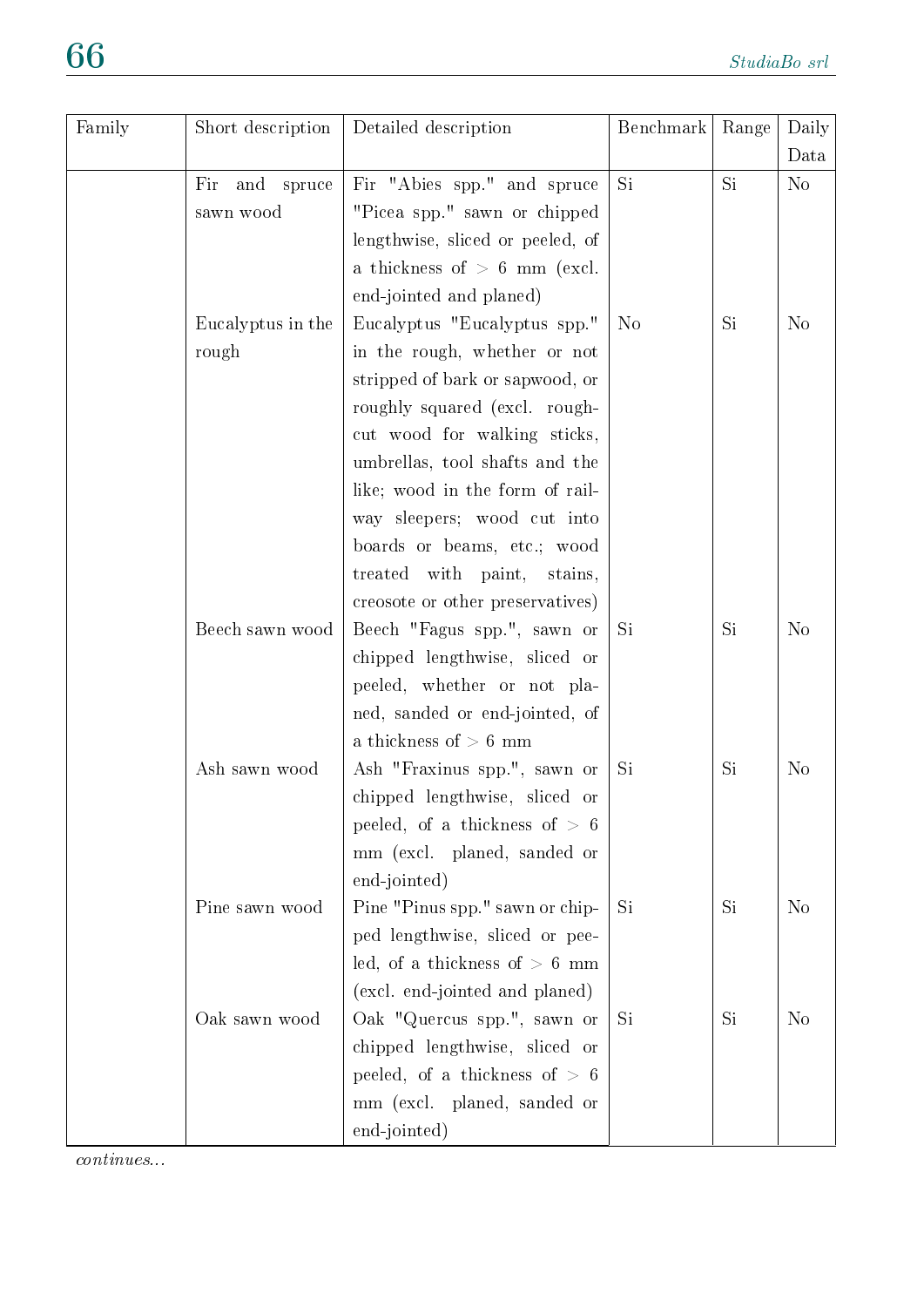| Family |        | Short description  | Detailed description             | Benchmark | Range | Daily          |
|--------|--------|--------------------|----------------------------------|-----------|-------|----------------|
|        |        |                    |                                  |           |       | Data           |
| Wood   | $Pro-$ | Plywood            | Plywood consisting solely of     | Si        | Si    | N <sub>o</sub> |
| ducts  |        |                    | sheets of wood $\leq$ 6 mm       |           |       |                |
|        |        |                    | thick (excl. of bamboo, ply-     |           |       |                |
|        |        |                    | wood of subheadings 4412.31      |           |       |                |
|        |        |                    | and 4412.32; sheets of compres-  |           |       |                |
|        |        |                    | sed wood, cellular wood panels,  |           |       |                |
|        |        |                    | inlaid wood and sheets identi-   |           |       |                |
|        |        |                    | fiable as furniture components)  |           |       |                |
|        |        | Plywood<br>$(non-$ | Plywood consisting solely of     | Si        | Si    | N <sub>o</sub> |
|        |        | coniferous         | sheets of wood $<= 6$ mm thick,  |           |       |                |
|        |        | wood)              | with at least one outer ply of   |           |       |                |
|        |        |                    | non-coniferous wood of the spe-  |           |       |                |
|        |        |                    | cies alder, ash, beech, birch,   |           |       |                |
|        |        |                    | cherry, chestnut, elm, euca-     |           |       |                |
|        |        |                    | lyptus, hickory, horse chest-    |           |       |                |
|        |        |                    | nut, lime, maple, oak, pla-      |           |       |                |
|        |        |                    | ne tree, poplar, aspen, robi-    |           |       |                |
|        |        |                    | nia, tulipwood or walnut (ex-    |           |       |                |
|        |        |                    | cl. of bamboo, with an outer     |           |       |                |
|        |        |                    | ply of tropical wood, and shee-  |           |       |                |
|        |        |                    | ts of compressed wood, cellular  |           |       |                |
|        |        |                    | wood panels, inlaid wood and     |           |       |                |
|        |        |                    | sheets identifiable as furniture |           |       |                |
|        |        |                    | components)                      |           |       |                |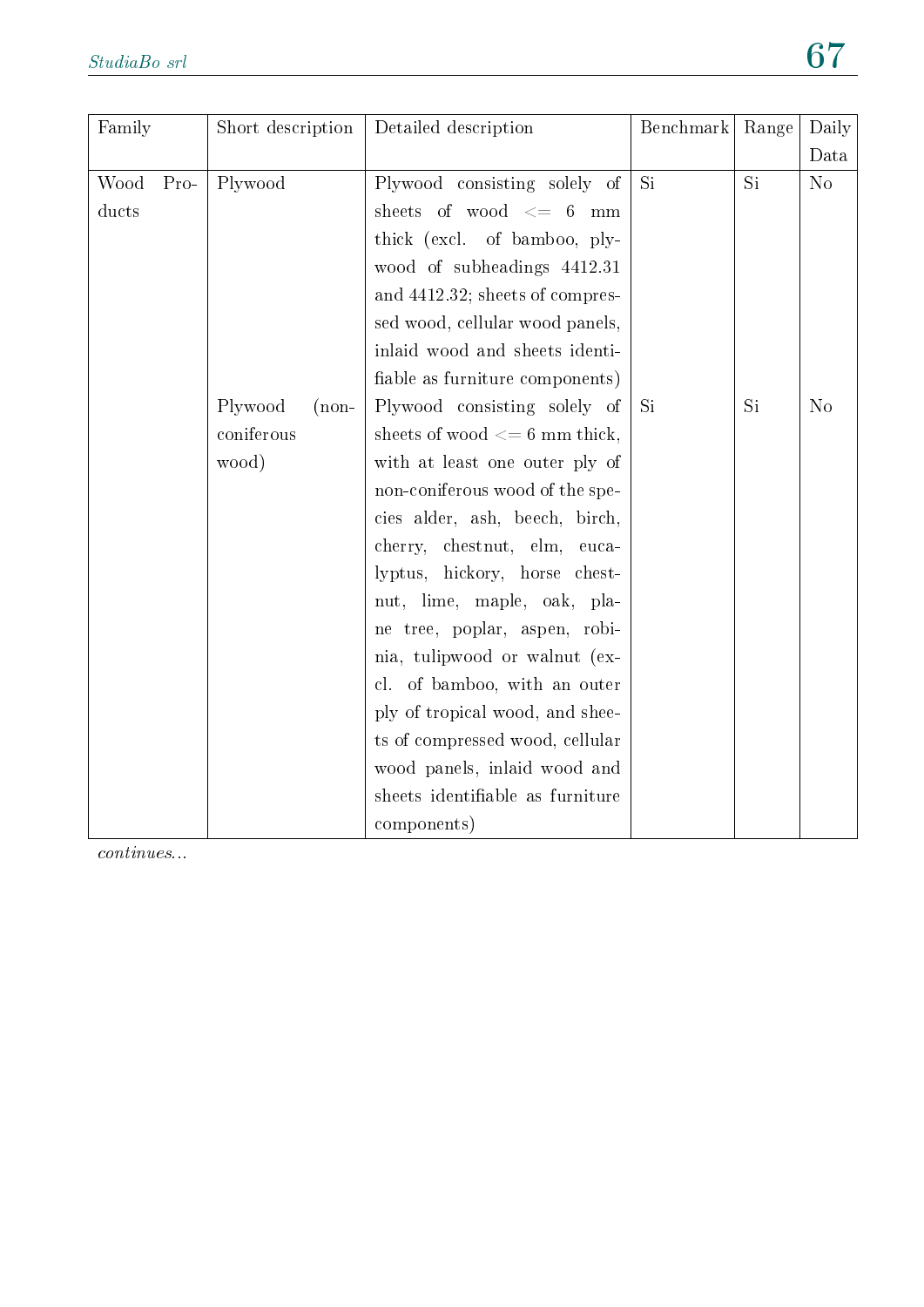| Family | Short description     | Detailed description             | Benchmark      | Range | Daily          |
|--------|-----------------------|----------------------------------|----------------|-------|----------------|
|        |                       |                                  |                |       | Data           |
|        | Plywood<br>$(tropi-)$ | Plywood consisting solely of     | Si.            | Si.   | N <sub>o</sub> |
|        | cal wood)             | sheets of wood $<= 6$ mm thick,  |                |       |                |
|        |                       | with at least one outer ply of a |                |       |                |
|        |                       | tropical wood specified in Sub-  |                |       |                |
|        |                       | heading Note 1 to this chapter   |                |       |                |
|        |                       | (excl. okoumé, dark red me-      |                |       |                |
|        |                       | ranti, light red meranti, whi-   |                |       |                |
|        |                       | te lauan, sipo, limba, obeche,   |                |       |                |
|        |                       | acajou d'Afrique, sapelli, viro- |                |       |                |
|        |                       | la, mahogany "Swietenia spp.",   |                |       |                |
|        |                       | palissandre de Rio, palissandre  |                |       |                |
|        |                       | de Para or palissandre de ro-    |                |       |                |
|        |                       | se, sheets of compressed wood,   |                |       |                |
|        |                       | cellular wood panels, inlaid     |                |       |                |
|        |                       | wood and sheets identifiable as  |                |       |                |
|        |                       | furniture components)            |                |       |                |
|        | Laminated wood        | Laminated wood<br>block-<br>as   | Si             | Si    | N <sub>o</sub> |
|        |                       | board, laminboard or batten-     |                |       |                |
|        |                       | board (excl. of bamboo, such     |                |       |                |
|        |                       | with at least one outer ply of   |                |       |                |
|        |                       | non-coniferous wood, plywood     |                |       |                |
|        |                       | consisting solely of sheets of   |                |       |                |
|        |                       | wood $\leq$ 6 mm thick, shee-    |                |       |                |
|        |                       | ts of compressed wood, cellular  |                |       |                |
|        |                       | wood panels, inlaid wood and     |                |       |                |
|        |                       | sheets identifiable as furniture |                |       |                |
|        |                       | components)                      |                |       |                |
|        | Coniferous wood       | Coniferous wood in chips or      | N <sub>o</sub> | Si    | N <sub>o</sub> |
|        | in chips              | particles (excl. those of a kind |                |       |                |
|        |                       | used principally for dying or    |                |       |                |
|        |                       | tanning purposes)                |                |       |                |
|        | MDF (thick. $\leq$    | Medium<br>density<br>fibreboard  | N <sub>o</sub> | Si    | N <sub>o</sub> |
|        | $5 \text{ mm}$ )      | "MDF" of wood, of a thickness    |                |       |                |
|        |                       | $<= 5$ mm, not mechanically      |                |       |                |
|        |                       | worked or surface-covered        |                |       |                |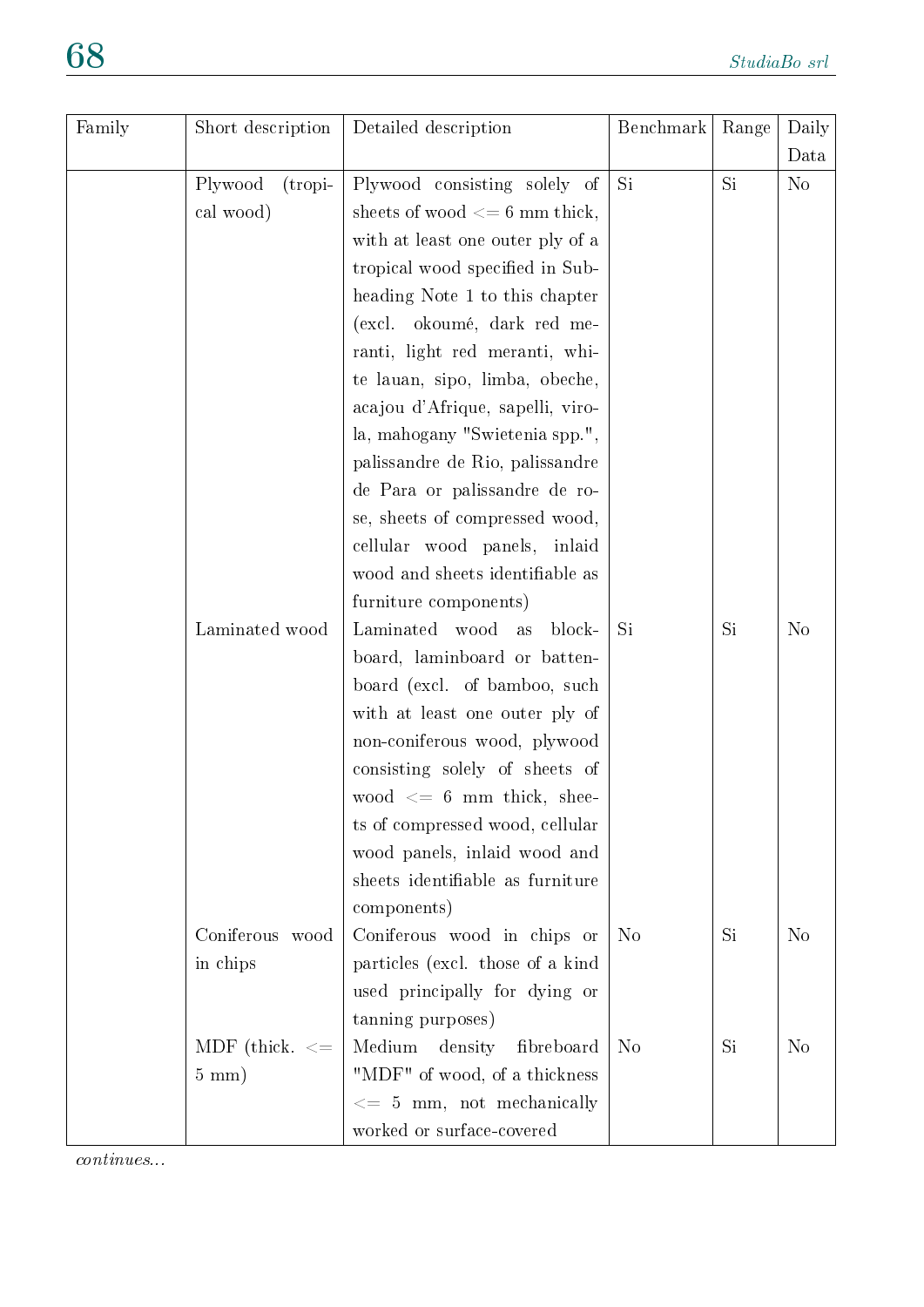| Family | Short description   | Detailed description            | Benchmark      | Range | Daily          |
|--------|---------------------|---------------------------------|----------------|-------|----------------|
|        |                     |                                 |                |       | Data           |
|        | MDF (thick. $> 5$ ) | Medium<br>density<br>fibreboard | N <sub>o</sub> | Si    | $\rm No$       |
|        | and $\leq$ 9 mm)    | "MDF" of wood, of a thick-      |                |       |                |
|        |                     | ness > 5 mm but $\lt$ = 9 mm,   |                |       |                |
|        |                     | not mechanically worked or      |                |       |                |
|        |                     | surface-covered                 |                |       |                |
|        | MDF (thick. $> 9$ ) | Medium density fibreboard       | N <sub>o</sub> | Si    | N <sub>o</sub> |
|        | mm)                 | "MDF" of wood, of a thickness   |                |       |                |
|        |                     | $> 9$ mm, not mechanically      |                |       |                |
|        |                     | worked or surface-covered       |                |       |                |
|        | <b>OSB</b>          | Oriented strand "OSB",<br>of    | Si             | Si    | N <sub>o</sub> |
|        |                     | wood, unworked or not further   |                |       |                |
|        |                     | worked than sanded              |                |       |                |
|        | Pallets             | Pallets and pallet collars, of  | Si             | Si    | N <sub>o</sub> |
|        |                     | wood                            |                |       |                |
|        | Wood pellets        | Wood pellets                    | $\rm No$       | Si    | N <sub>o</sub> |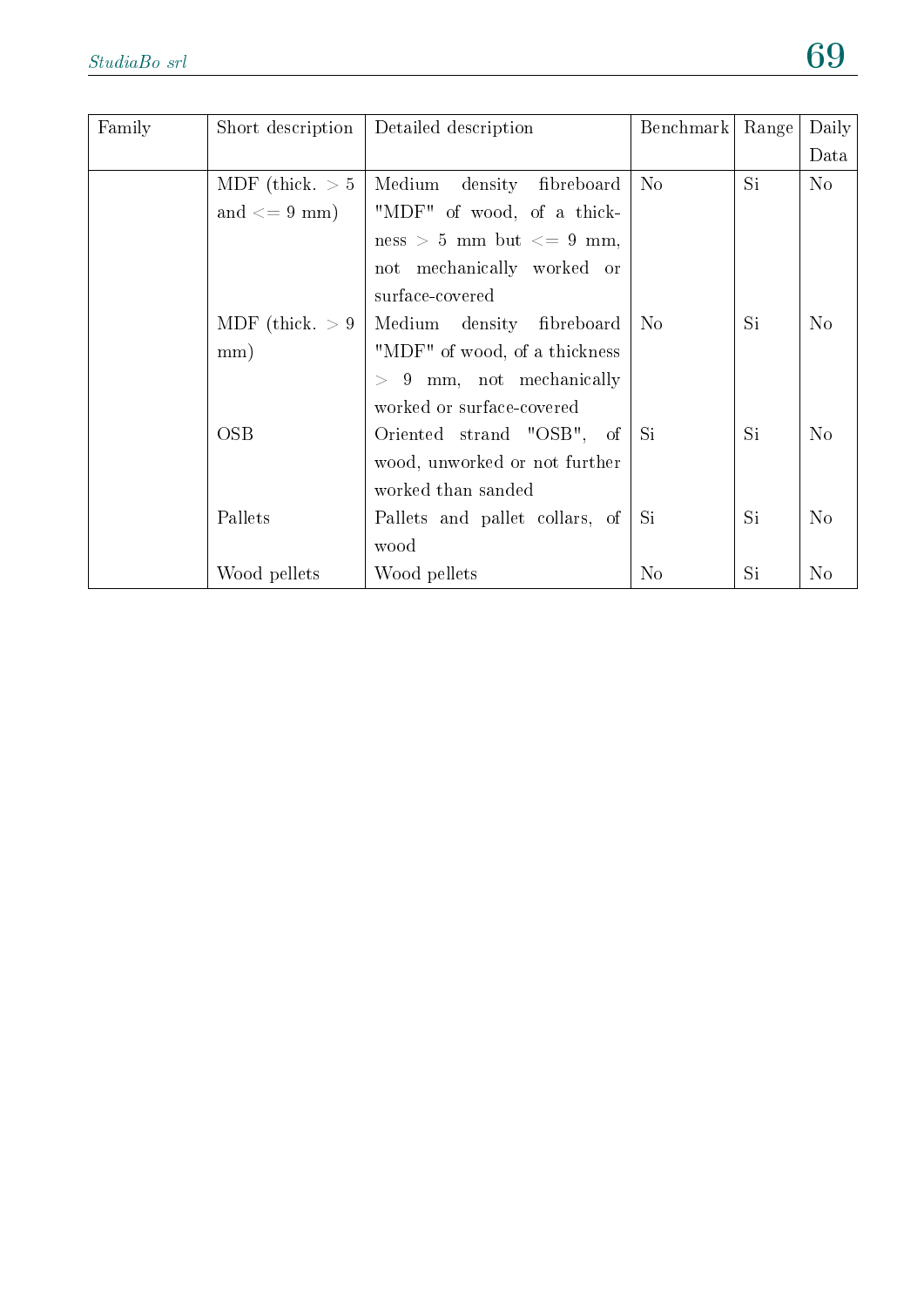# Typology "Mechanical Components"

| Family       | Short description        | Detailed description                   | Benchmark      | Range | Daily          |
|--------------|--------------------------|----------------------------------------|----------------|-------|----------------|
|              |                          |                                        |                |       | Data           |
| <b>Bolts</b> | Stainless steel he-      | Hexagon screws and bolts, of           | N <sub>o</sub> | Si    | $\rm No$       |
|              | xagon screws and         | stainless steel "whether or not        |                |       |                |
|              | bolts                    | with their nuts and washers"           |                |       |                |
|              |                          | (excl. with socket head, wood          |                |       |                |
|              |                          | screws, self-tapping screws and        |                |       |                |
|              |                          | screws and bolts for fixing rail-      |                |       |                |
|              |                          | way track construction mate-           |                |       |                |
|              |                          | rial)                                  |                |       |                |
|              | Hexagon<br>screws        | Hexagon screws and bolts, of           | N <sub>o</sub> | Si    | N <sub>o</sub> |
|              | and<br>bolts             | iron or steel other than stain-        |                |       |                |
|              | (strength)<br>$\leq$     | less "whether or not with their        |                |       |                |
|              | 800MPa)                  | nuts and washers", with a ten-         |                |       |                |
|              |                          | sile strength of $< 800$ MPa (ex-      |                |       |                |
|              |                          | with socket head, wood<br>cl.          |                |       |                |
|              |                          | screws, self-tapping screws and        |                |       |                |
|              |                          | screws and bolts for fixing rail-      |                |       |                |
|              |                          | way track construction mate-           |                |       |                |
|              |                          | rial)                                  |                |       |                |
|              | Hexagon<br>screws        | Hexagon screws and bolts, of           | N <sub>o</sub> | Si    | N <sub>o</sub> |
|              | and<br>bolts             | iron or steel other than stain-        |                |       |                |
|              | (strength)<br>$\equiv >$ | less "whether or not with their        |                |       |                |
|              | 800MPa)                  | nuts and washers", with a ten-         |                |       |                |
|              |                          | sile strength of $\Rightarrow$ 800 MPa |                |       |                |
|              |                          | (excl. with socket head, wood          |                |       |                |
|              |                          | screws, self-tapping screws and        |                |       |                |
|              |                          | screws and bolts for fixing rail-      |                |       |                |
|              |                          | way track construction mate-           |                |       |                |
|              |                          | rial)                                  |                |       |                |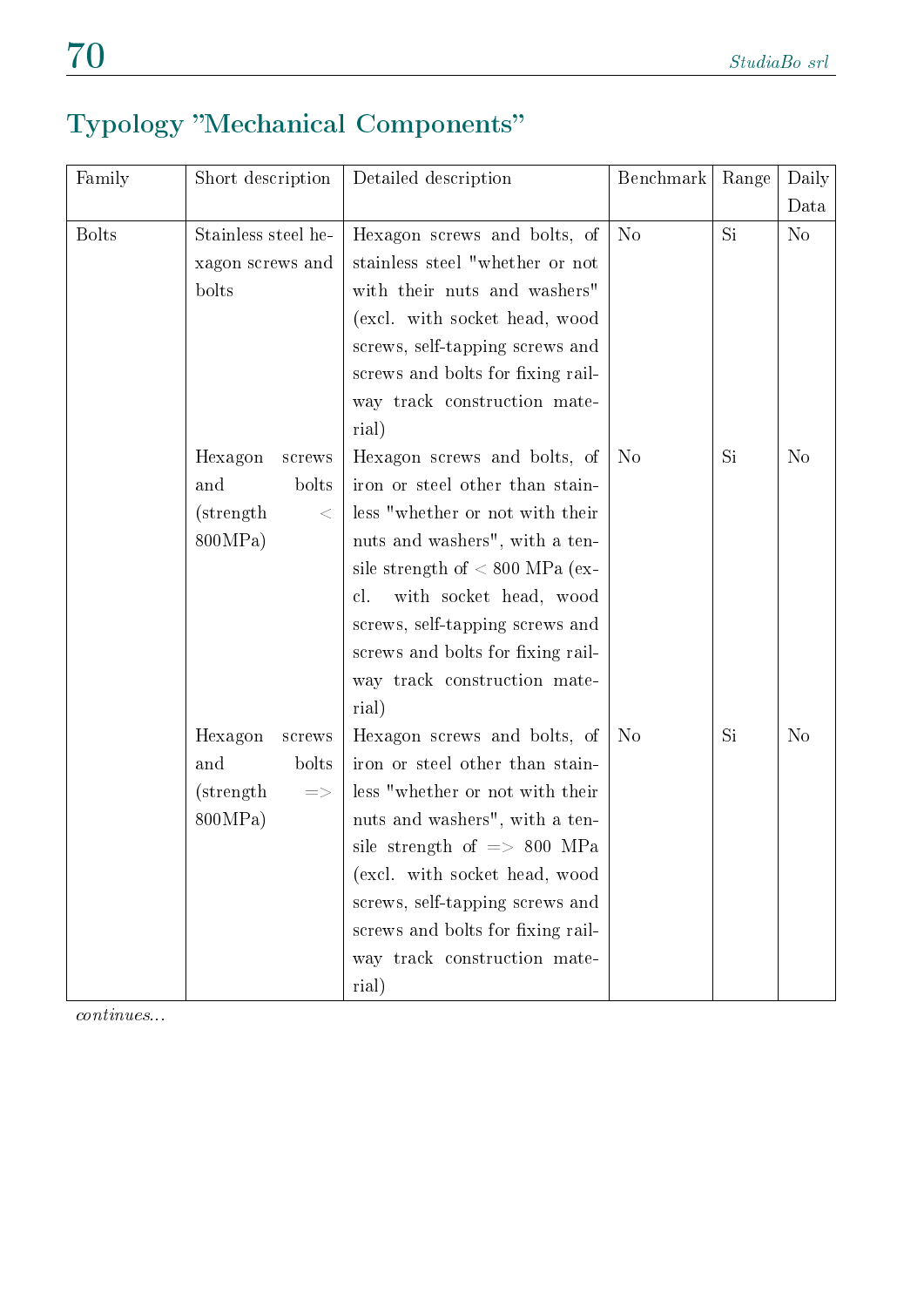| Family          | Short description         | Detailed description              | Benchmark      | Range | Daily<br>Data  |
|-----------------|---------------------------|-----------------------------------|----------------|-------|----------------|
|                 | <b>Stainless</b><br>steel | Hexagonal-socket head screws      | N <sub>o</sub> | Si    | N <sub>o</sub> |
|                 | hexagonal-socket          | and bolts, of stainless steel     |                |       |                |
|                 | head screws and           | "whether or not with their nu-    |                |       |                |
|                 | bolts                     |                                   |                |       |                |
|                 |                           | ts and washers" (excl. wood       |                |       |                |
|                 |                           | screws, self-tapping screws and   |                |       |                |
|                 |                           | screws and bolts for fixing rail- |                |       |                |
|                 |                           | way track construction mate-      |                |       |                |
|                 |                           | rial)                             |                |       |                |
|                 | Hexagonal-socket          | Hexagonal-socket head screws      | N <sub>o</sub> | Si    | N <sub>o</sub> |
|                 | head screws and           | and bolts, of iron or steel       |                |       |                |
|                 | bolts                     | other than stainless "whether     |                |       |                |
|                 |                           | or not with their nuts and wa-    |                |       |                |
|                 |                           | shers" (excl. wood screws, self-  |                |       |                |
|                 |                           | tapping screws and screws and     |                |       |                |
|                 |                           | bolts for fixing railway track    |                |       |                |
|                 |                           | construction material)            |                |       |                |
|                 | Stainless<br>steel        | Screws and bolts, of stainless    | N <sub>o</sub> | Si    | N <sub>o</sub> |
|                 | screws and bolts          | steel "whether or not with their  |                |       |                |
|                 |                           | nuts and washers", with slotted   |                |       |                |
|                 |                           | or cross-recessed heads (excl.    |                |       |                |
|                 |                           | wood screws and self-tapping      |                |       |                |
|                 |                           | screws)                           |                |       |                |
|                 | Screws and bolts          | Screws and bolts, of iron or      | N <sub>o</sub> | Si    | N <sub>o</sub> |
|                 |                           | steel other than stainless "whe-  |                |       |                |
|                 |                           | ther or not with their nuts and   |                |       |                |
|                 |                           | washers", with slotted or cross-  |                |       |                |
|                 |                           | recessed heads (excl.<br>wood     |                |       |                |
|                 |                           | screws and self-tapping screws)   |                |       |                |
| <b>Bearings</b> | Plain shaft bea-          | Plain shaft bearings for machi-   | N <sub>o</sub> | Si    | N <sub>o</sub> |
|                 | rings for machi-          | nery                              |                |       |                |
|                 | nery                      |                                   |                |       |                |
|                 | Needle roller bea-        | Needle roller bearings            | N <sub>o</sub> | Si    | N <sub>o</sub> |
|                 | rings                     |                                   |                |       |                |
|                 | Spherical<br>roller       | Spherical roller bearings         | N <sub>o</sub> | Si    | N <sub>o</sub> |
|                 | bearings                  |                                   |                |       |                |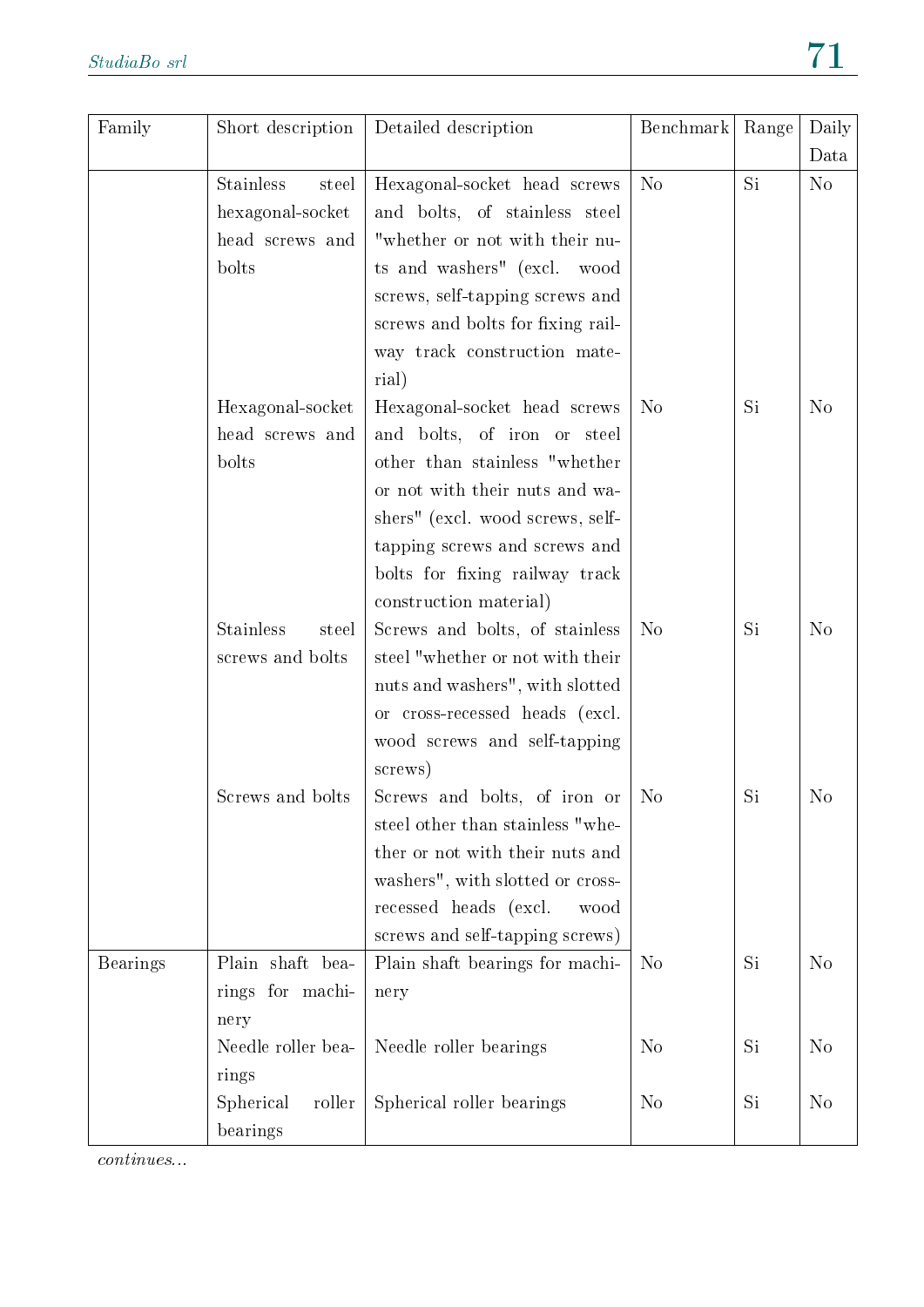| Family        | Short description                                           | Detailed description                                                                                            | Benchmark      | Range | Daily<br>Data  |
|---------------|-------------------------------------------------------------|-----------------------------------------------------------------------------------------------------------------|----------------|-------|----------------|
|               | Tapered<br>$_{\rm roller}$<br>bearings                      | Tapered roller bearings,<br>in-<br>cl.<br>cone and tapered roller<br>assemblies                                 | N <sub>o</sub> | Si    | No             |
|               | Cylindrical roller<br>bearings                              | Cylindrical roller bearings (ex-<br>cl. needle roller bearings)                                                 | N <sub>o</sub> | Si    | N <sub>o</sub> |
|               | Ball<br>bearings<br>(diameter<br>$< \equiv$<br>30mm)        | Ball bearings with greatest<br>external diameter $<= 30$ mm                                                     | N <sub>o</sub> | Si    | N <sub>o</sub> |
|               | Ball<br>bearings<br>(diameter<br>$\geq$<br>$30 \text{mm}$ ) | Ball bearings with greatest<br>external diameter $> 30$ mm                                                      | N <sub>o</sub> | Si    | N <sub>o</sub> |
| <b>Screws</b> | Spaced-thread<br>self-tapping<br>screws                     | Self-tapping screws, of iron or<br>steel other than stainless (excl.<br>wook screws)                            | N <sub>o</sub> | Si    | N <sub>o</sub> |
|               | Self-tapping<br>screws                                      | Self-tapping screws of iron or<br>steel other than stainless (excl.<br>spaced-thread screws and wood<br>screws) | N <sub>o</sub> | Si    | N <sub>o</sub> |
|               | Spaced-thread<br>screws                                     | Spaced-thread screws of iron or<br>steel other than stainless                                                   | N <sub>o</sub> | Si    | N <sub>o</sub> |
|               | <b>Stainless</b><br>steel<br>wood screws                    | Wood screws of stainless steel<br>(excl. coach screws)                                                          | N <sub>o</sub> | Si    | N <sub>o</sub> |
|               | Wood screws                                                 | Wood screws of iron or steel<br>other<br>$_{\rm than}$<br>stainless<br>(excl.                                   | N <sub>o</sub> | Si    | No             |

coach screws)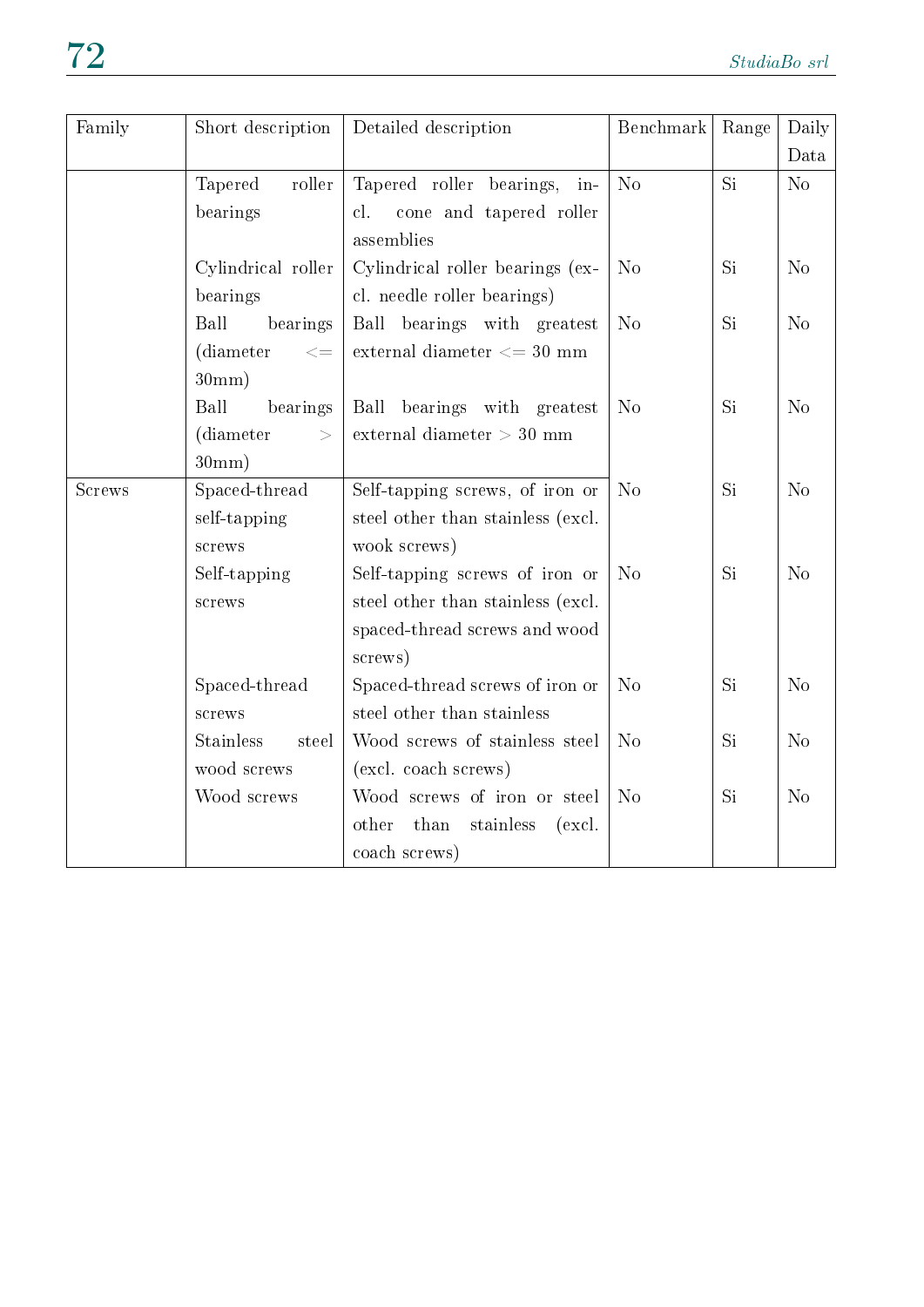### Typology "Non Ferrous Metals"

| Family    | Short description  | Detailed description              | Benchmark | Range | Daily          |
|-----------|--------------------|-----------------------------------|-----------|-------|----------------|
|           |                    |                                   |           |       | Data           |
| Aluminium | Aluminium alloys   | Bars and rods of aluminium        | Si        | Si    | N <sub>o</sub> |
| Alloy     | bars               | alloys                            |           |       |                |
|           | Aluminium alloys   | Unwrought aluminium alloys in     | Si        | Si.   | N <sub>o</sub> |
|           | billets            | the form of slabs or billets      |           |       |                |
|           | Aluminium alloys   | Plates, sheets and strip, of alu- | Si        | Si    | N <sub>o</sub> |
|           | plates (thickness  | minium alloys, of a thickness of  |           |       |                |
|           | of $0,2 - 3$ mm)   | $> 0.2$ mm but $< 3$ mm, square   |           |       |                |
|           |                    | or rectangular (excl. painted,    |           |       |                |
|           |                    | varnished or coated with pla-     |           |       |                |
|           |                    | stics, expanded plates, sheets    |           |       |                |
|           |                    | and strip)                        |           |       |                |
|           | Aluminium alloys   | Plates, sheets and strip, of alu- | Si        | Si    | N <sub>o</sub> |
|           | plates (thickness  | minium alloys, of a thickness of  |           |       |                |
|           | of $3-6$ mm)       | $>= 3$ mm but $< 6$ mm, squa-     |           |       |                |
|           |                    | re or rectangular (excl. such     |           |       |                |
|           |                    | products painted, varnished or    |           |       |                |
|           |                    | coated with plastics)             |           |       |                |
|           | Unwrought          | Unwrought aluminium alloys        | Si        | Si    | N <sub>o</sub> |
|           | aluminium alloys   | (excl. slabs and billets)         |           |       |                |
|           | Hollow profiles of | Hollow profiles of aluminium      | Si        | Si    | N <sub>o</sub> |
|           | aluminium alloys   | alloys, n.e.s.                    |           |       |                |
|           | Aluminium alloys   | Solid profiles, of aluminium      | Si        | Si    | N <sub>o</sub> |
|           | profiles           | alloys, n.e.s.                    |           |       |                |
| Other     | Lithium<br>oxide   | Lithium oxide and hydroxide       | Si        | Si    | N <sub>o</sub> |
| Metals    | and hydroxide      |                                   |           |       |                |
|           | Lithium carbona-   | Lithium carbonates                | <b>Si</b> | Si    | N <sub>o</sub> |
|           | tes                |                                   |           |       |                |
|           | Cobalt mattes      | Cobalt mattes and other in-       | Si        | Si    | N <sub>o</sub> |
|           |                    | termediate products of cobalt     |           |       |                |
|           |                    | metallurgy; unwrought cobalt;     |           |       |                |
|           |                    | cobalt powders                    |           |       |                |
|           | Unwrought<br>ma-   | Unwrought magnesium, contai-      | <b>Si</b> | Si    | N <sub>o</sub> |
|           | gnesium (weight    | ning $\geq$ 99,8% by weight of    |           |       |                |
|           | $>=99,8\%)$        | magnesium                         |           |       |                |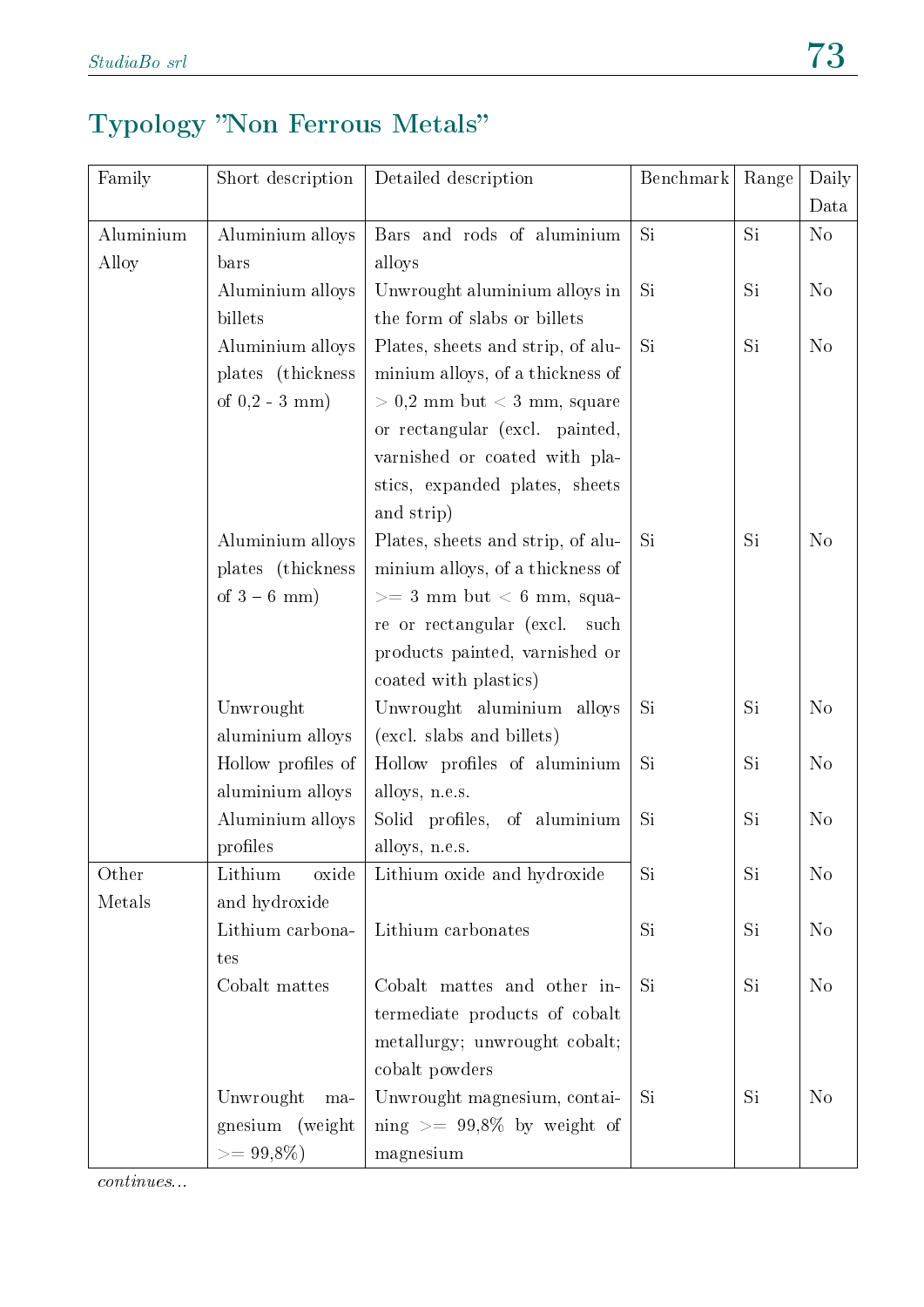| Family    | Short description  | Detailed description                         | Benchmark      | Range | Daily          |
|-----------|--------------------|----------------------------------------------|----------------|-------|----------------|
|           |                    |                                              |                |       | Data           |
|           | Unwrought<br>$ma-$ | Unwrought magnesium, contai-                 | Si             | Si    | N <sub>o</sub> |
|           | gnesium (weight    | ning $\langle 99,8\% 0 \rangle$ by weight of |                |       |                |
|           | $< 99,8\%$         | magnesium                                    |                |       |                |
|           | Unwrought tin      | Unwrought tin, not alloyed                   | Si             | Si    | N <sub>o</sub> |
|           | Unwrought<br>tita- | Unwrought titanium; titanium                 | Si             | Si    | N <sub>o</sub> |
|           | nium               | powders                                      |                |       |                |
| Nickel    | Unwrought nickel   | Nickel, not alloyed, unwrought               | Si             | Si    | N <sub>o</sub> |
|           | Nickel scrap       | Waste and scrap, of non-alloy                | Si             | Si    | N <sub>o</sub> |
|           |                    | nickel (excl. ingots or other si-            |                |       |                |
|           |                    | milar unwrought shapes, of re-               |                |       |                |
|           |                    | melted non-alloy nickel waste                |                |       |                |
|           |                    | and scrap, ashes and residues                |                |       |                |
|           |                    | containing non-alloy nickel, wa-             |                |       |                |
|           |                    | ste and scrap of primary cells,              |                |       |                |
|           |                    | primary batteries and electric               |                |       |                |
|           |                    | accumulators)                                |                |       |                |
| Aluminium | Aluminium oxide    | Aluminium oxide (excl. artifi-               | Si             | Si    | N <sub>o</sub> |
|           |                    | cial corundum)                               |                |       |                |
|           | Aluminium ores     | Aluminium ores and concentra-                | N <sub>o</sub> | Si    | N <sub>o</sub> |
|           |                    | tes                                          |                |       |                |
|           | Aluminium wire     | Wire of non-alloy aluminium,                 | <b>Si</b>      | Si    | N <sub>o</sub> |
|           |                    | with<br>maximum<br>$\mathbf{a}$<br>cross-    |                |       |                |
|           |                    | sectional dimension of $>$ 7 mm              |                |       |                |
|           |                    | stranded wire, cables,<br>(excl.             |                |       |                |
|           |                    | plaited bands and the like                   |                |       |                |
|           |                    | and other articles of heading                |                |       |                |
|           |                    | 7614, and electrically insulated             |                |       |                |
|           |                    | wires)                                       |                |       |                |
|           | Unwrought          | Aluminium, not alloyed, unw-                 | Si             | Si    | N <sub>o</sub> |
|           | aluminium          | rought                                       |                |       |                |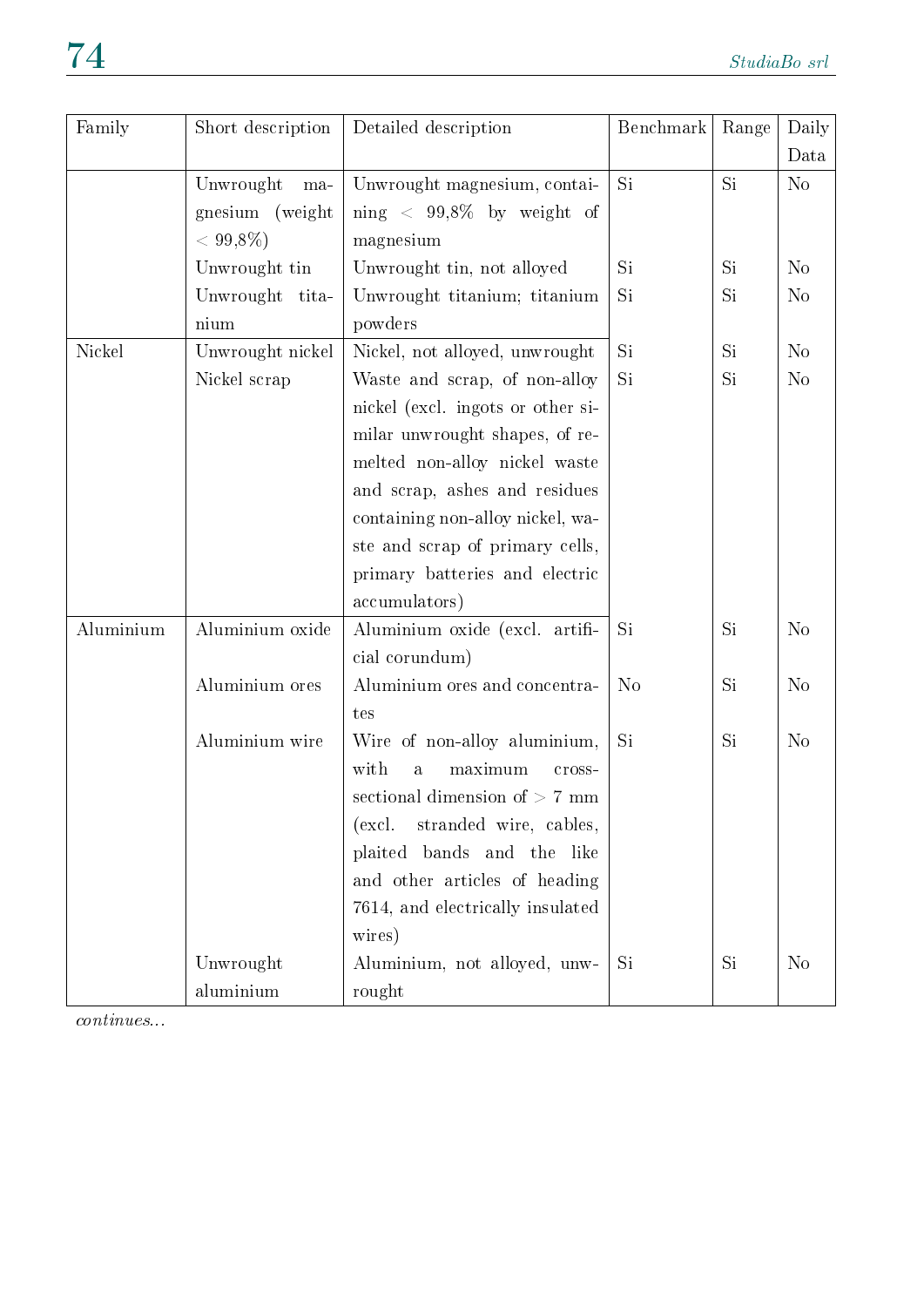| Family    | Short description | Detailed description              | Benchmark | Range | Daily          |
|-----------|-------------------|-----------------------------------|-----------|-------|----------------|
|           |                   |                                   |           |       | Data           |
|           | Aluminium<br>pla- | Plates, sheets and strip, of non- | Si        | Si    | N <sub>o</sub> |
|           | tes               | alloy aluminium, of a thick-      |           |       |                |
|           |                   | ness of $>$ 0,2 mm but $<$ 3      |           |       |                |
|           |                   | mm, square or rectangular (ex-    |           |       |                |
|           |                   | cl. such products painted, var-   |           |       |                |
|           |                   | nished or coated with plastics,   |           |       |                |
|           |                   | and expanded plates, sheets       |           |       |                |
|           |                   | and strip)                        |           |       |                |
|           | Aluminium profi-  | Profiles of non-alloy alumi-      | Si        | Si    | N <sub>o</sub> |
|           | les               | nium, n.e.s.                      |           |       |                |
| Secondary | Aluminium<br>sha- | Turnings, shavings, chips, mil-   | Si        | Si    | N <sub>o</sub> |
| Aluminium | vings             | ling waste, sawdust and filings,  |           |       |                |
|           |                   | of aluminium; waste of colou-     |           |       |                |
|           |                   | red, coated or bonded sheets      |           |       |                |
|           |                   | and foil, of a thickness "excl.   |           |       |                |
|           |                   | any backing" of $<= 0.2$ mm, of   |           |       |                |
|           |                   | aluminium                         |           |       |                |
|           | Aluminium waste   | Waste of aluminium, incl. faul-   | Si        | Si    | N <sub>o</sub> |
|           |                   | ty workpieces and workpieces      |           |       |                |
|           |                   | which have become unusable in     |           |       |                |
|           |                   | the course of production or pro-  |           |       |                |
|           |                   | cessing (excl. slag, scale and    |           |       |                |
|           |                   | other waste from the produc-      |           |       |                |
|           |                   | tion of iron or steel, contai-    |           |       |                |
|           |                   | ning recyclable aluminium in      |           |       |                |
|           |                   | the form of silicates, ingots and |           |       |                |
|           |                   | other primary forms, of smel-     |           |       |                |
|           |                   | ted waste or scrap, of alumi-     |           |       |                |
|           |                   | nium, ash or the residues of the  |           |       |                |
|           |                   | production of aluminium, and      |           |       |                |
|           |                   | waste in heading $7602.00.11$ )   |           |       |                |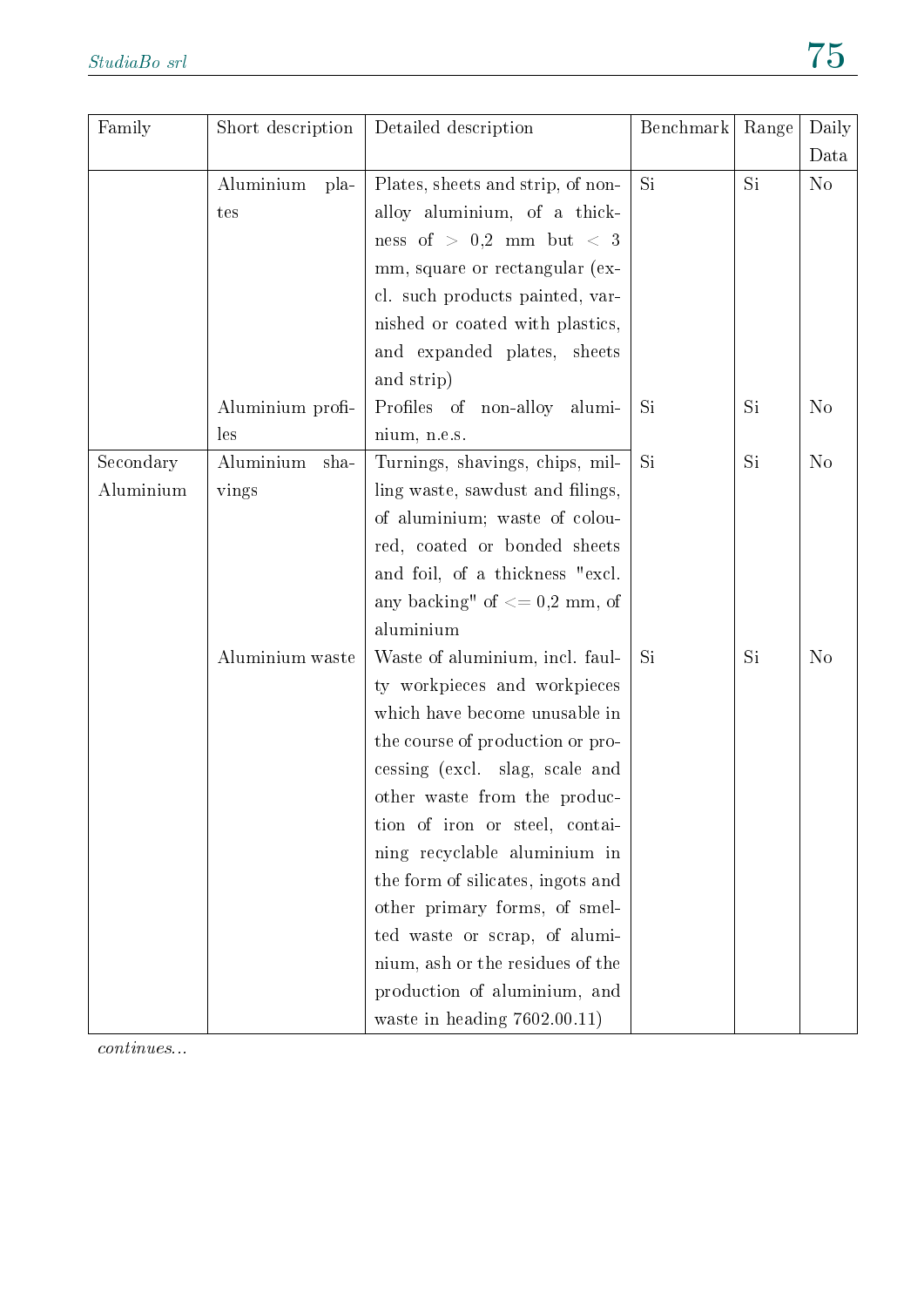| Family        | Short description | Detailed description                 | Benchmark | Range     | Daily          |
|---------------|-------------------|--------------------------------------|-----------|-----------|----------------|
|               |                   |                                      |           |           | Data           |
|               | Aluminium scrap   | aluminium<br>of<br>Scrap<br>(excl.   | Si        | Si.       | No             |
|               |                   | slags, scale and the like from       |           |           |                |
|               |                   | iron and steel production, con-      |           |           |                |
|               |                   | taining recoverable aluminium        |           |           |                |
|               |                   | in the form of silicates, ingots     |           |           |                |
|               |                   | other similar unwrought<br><b>or</b> |           |           |                |
|               |                   | shapes, of remelted waste and        |           |           |                |
|               |                   | scrap, of aluminium, and ashes       |           |           |                |
|               |                   | and residues from aluminium          |           |           |                |
|               |                   | production)                          |           |           |                |
| <b>Bronze</b> | Bronze plates     | Plates, sheets and strip, of         | Si        | Si        | N <sub>o</sub> |
|               |                   | copper-tin base alloys "bron-        |           |           |                |
|               |                   | ze", of a thickness of $> 0.15$      |           |           |                |
|               |                   | mm, in coils (excl. expanded         |           |           |                |
|               |                   | sheet and strip and electrically     |           |           |                |
|               |                   | insulated strip)                     |           |           |                |
|               | Unwrought bron-   | Copper-tin base alloys "bron-        | Si        | <b>Si</b> | N <sub>o</sub> |
|               | ze                | ze" unwrought                        |           |           |                |
|               | Bronze scrap      | Waste and scrap, of copper al-       | <b>Si</b> | Si        | N <sub>o</sub> |
|               |                   | loys (excl. of copper-zinc al-       |           |           |                |
|               |                   | loys, ingots or other similar        |           |           |                |
|               |                   | unwrought shapes, of remelted        |           |           |                |
|               |                   | waste and scrap of copper al-        |           |           |                |
|               |                   | loys, ashes and residues con-        |           |           |                |
|               |                   | taining copper alloys, and wa-       |           |           |                |
|               |                   | ste and scrap of primary cells,      |           |           |                |
|               |                   | primary batteries and electric       |           |           |                |
|               |                   | accumulators)                        |           |           |                |
| <b>Brass</b>  | Brass bars        | Bars and rods, of copper-zinc        | Si        | Si        | N <sub>o</sub> |
|               |                   | base alloys "brass", n.e.s.          |           |           |                |
|               | Brass plates      | Plates, sheets and strip, of         | Si        | Si        | N <sub>o</sub> |
|               |                   | copper-zinc base alloys "brass",     |           |           |                |
|               |                   | of a thickness of $> 0,15$ mm, in    |           |           |                |
|               |                   | coils (excl. expanded sheet and      |           |           |                |
|               |                   | strip and electrically insulated     |           |           |                |
|               |                   | strip)                               |           |           |                |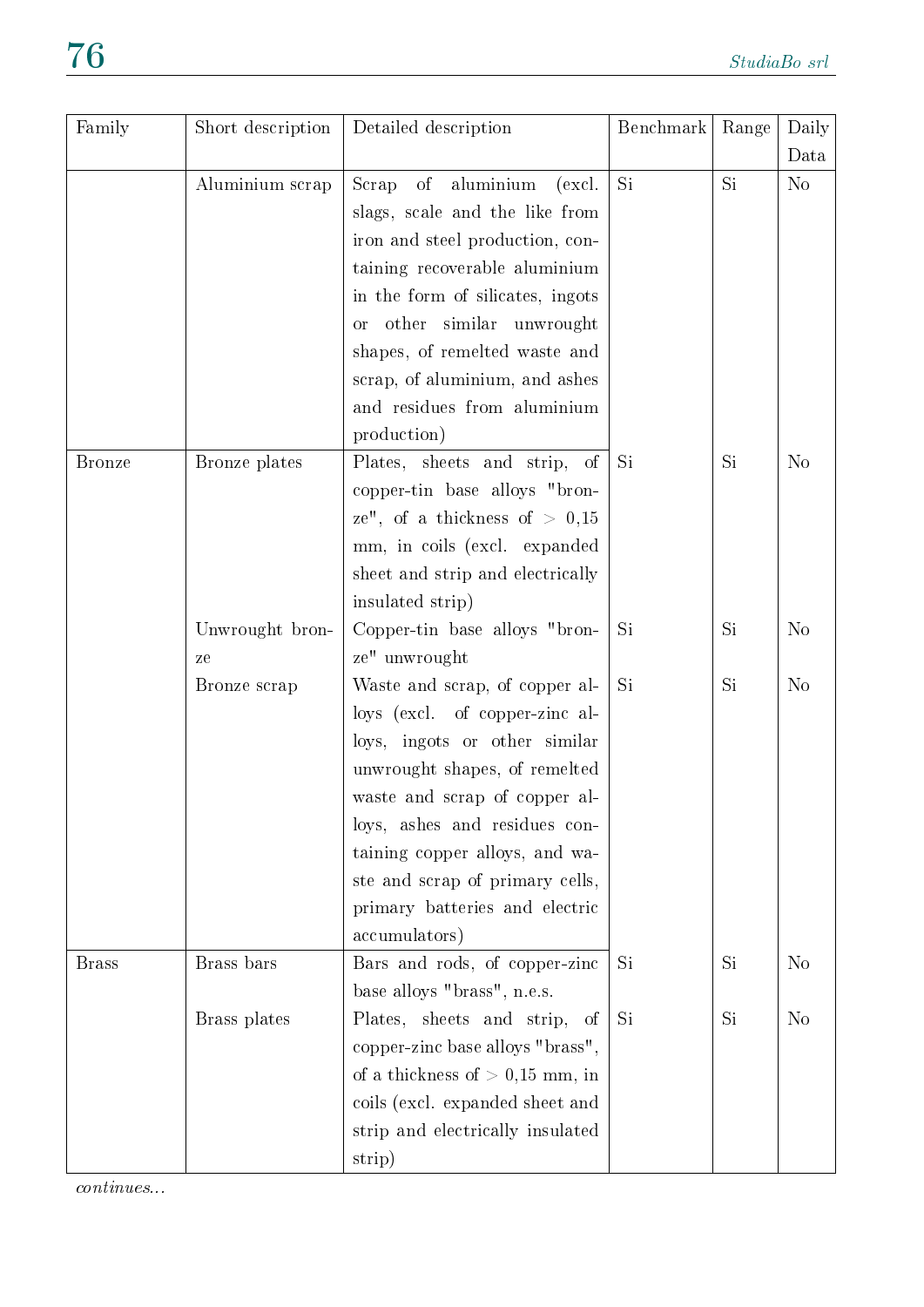| Family | Short description                                                              | Detailed description                                                                                                                                                                                                                                                                                                                | Benchmark | Range | Daily<br>Data  |
|--------|--------------------------------------------------------------------------------|-------------------------------------------------------------------------------------------------------------------------------------------------------------------------------------------------------------------------------------------------------------------------------------------------------------------------------------|-----------|-------|----------------|
|        | Brass wire                                                                     | Wire of copper-zinc base alloys<br>"brass"                                                                                                                                                                                                                                                                                          | Si        | Si    | N <sub>o</sub> |
|        | Brass scrap                                                                    | Waste and scrap, of copper-<br>zinc base alloys "brass" (ex-<br>cl. ingots or other similar unw-<br>rought shapes, of remelted wa-<br>ste and scrap of copper-zinc al-<br>loys, ashes and residues contai-<br>ning copper-zinc alloys and wa-<br>ste and scrap of primary cells,<br>primary batteries and electric<br>accumulators) | Si        | Si    | N <sub>o</sub> |
|        | Brass tubes                                                                    | Tubes and pipes of copper-zinc<br>base alloys "brass", straight                                                                                                                                                                                                                                                                     | Si        | Si    | N <sub>o</sub> |
| Lead   | Lead scrap                                                                     | Lead waste and scrap (excl.<br>ashes and residues from lead<br>production "heading No 2620",<br>and ingots or other similar<br>unwrought shapes, of remel-<br>ted waste and scrap, of lead<br>"heading No 7801" and wa-<br>ste and scrap of primary cells,<br>primary batteries et electric<br>accumulators)                        | <b>Si</b> | Si    | N <sub>o</sub> |
|        | Lead plates                                                                    | Lead plates; lead sheets, strip<br>and foil, of a thickness "excl.<br>any backing" of $> 0.2$ mm                                                                                                                                                                                                                                    | Si        | Si    | N <sub>o</sub> |
|        | Unwrought<br>refi-<br>ned lead                                                 | Unwrought lead, refined                                                                                                                                                                                                                                                                                                             | Si        | Si    | N <sub>o</sub> |
| Copper | Copper cathodes                                                                | Copper, refined, in the form<br>of cathodes and sections of<br>cathodes                                                                                                                                                                                                                                                             | Si        | Si    | N <sub>o</sub> |
|        | winding<br>Copper<br>for<br>elec-<br>wire<br>purposes<br>trical<br>(enamelled) | Winding wire for electrical pur-<br>poses, of copper, lacquered or<br>enamelled                                                                                                                                                                                                                                                     | Si        | Si    | N <sub>o</sub> |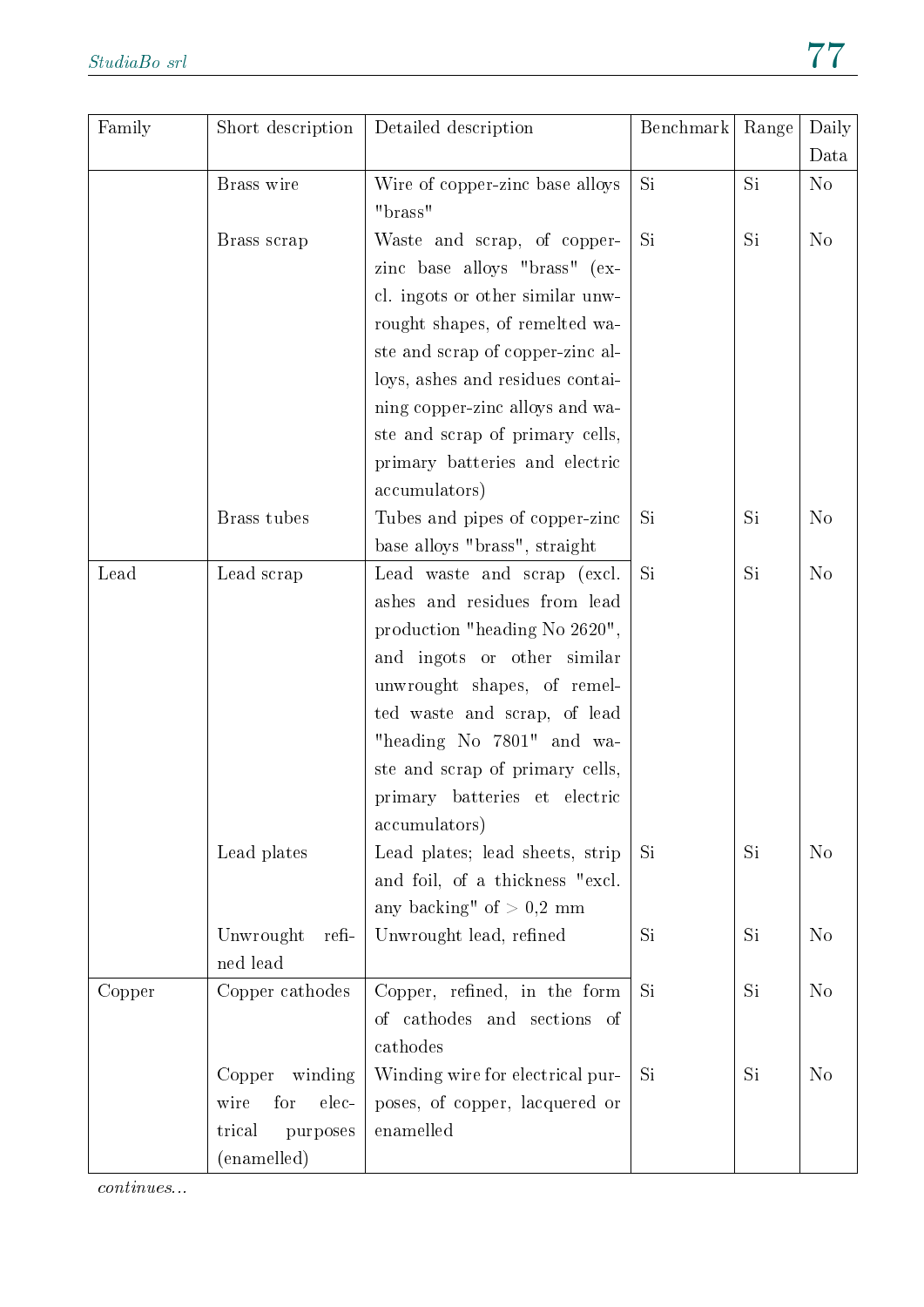| Family     | Short description               | Detailed description             | Benchmark      | Range | Daily<br>Data  |
|------------|---------------------------------|----------------------------------|----------------|-------|----------------|
|            | winding<br>Copper               | Winding wire for electrical pur- | Si             | Si    | No             |
|            | wire for electrical             | poses, of copper,<br>insulated   |                |       |                |
|            | purposes                        | (excl. lacquered or enamelled)   |                |       |                |
|            | Copper<br>wire,                 | Wire of refined copper, with     | Si             | Si    | N <sub>o</sub> |
|            | (cross-sectional)               | a maximum cross-sectional di-    |                |       |                |
|            | dimension of $> 6$              | mension of $> 6$ mm              |                |       |                |
|            | mm)                             |                                  |                |       |                |
|            | Copper ores and<br>concentrates | Copper ores and concentrates     | Si             | Si    | N <sub>o</sub> |
|            | Copper scrap                    | Waste and scrap, of refined cop- | Si.            | Si    | N <sub>o</sub> |
|            |                                 | per (excl. ingots or other simi- |                |       |                |
|            |                                 | lar unwrought shapes, of remel-  |                |       |                |
|            |                                 | ted refined copper waste and     |                |       |                |
|            |                                 | scrap, ashes and residues con-   |                |       |                |
|            |                                 | taining refined copper, and wa-  |                |       |                |
|            |                                 | ste and scrap of primary cells,  |                |       |                |
|            |                                 | primary batteries and electric   |                |       |                |
|            |                                 | accumulators)                    |                |       |                |
|            | Copper tubes                    | Tubes and pipes of refined       | Si             | Si    | N <sub>o</sub> |
|            |                                 | copper, straight                 |                |       |                |
| Rare Earth | Cerium                          | Cerium compounds                 | Si             | Si    | N <sub>o</sub> |
|            | compounds                       |                                  |                |       |                |
|            | Lanthanum com-                  | Compounds of lanthanum, pra-     | Si             | Si    | N <sub>o</sub> |
|            | pounds                          | seodymium, neodymium or sa-      |                |       |                |
|            |                                 | marium, inorganic or organic     |                |       |                |
|            | Lanthanum com-                  | Compounds of europium, gado-     | N <sub>o</sub> | Si.   | N <sub>o</sub> |
|            | pounds II                       | linium, terbium, dysprosium,     |                |       |                |
|            |                                 | holmium, erbium, thulium, yt-    |                |       |                |
|            |                                 | terbium, lutetium or yttrium,    |                |       |                |
|            |                                 | inorganic or organic             |                |       |                |
|            | Scandium and yt-                | Intermixtures or interalloys of  | Si             | Si.   | N <sub>o</sub> |
|            | trium                           | rare-earth metals,<br>scandium   |                |       |                |
|            |                                 | and yttrium                      |                |       |                |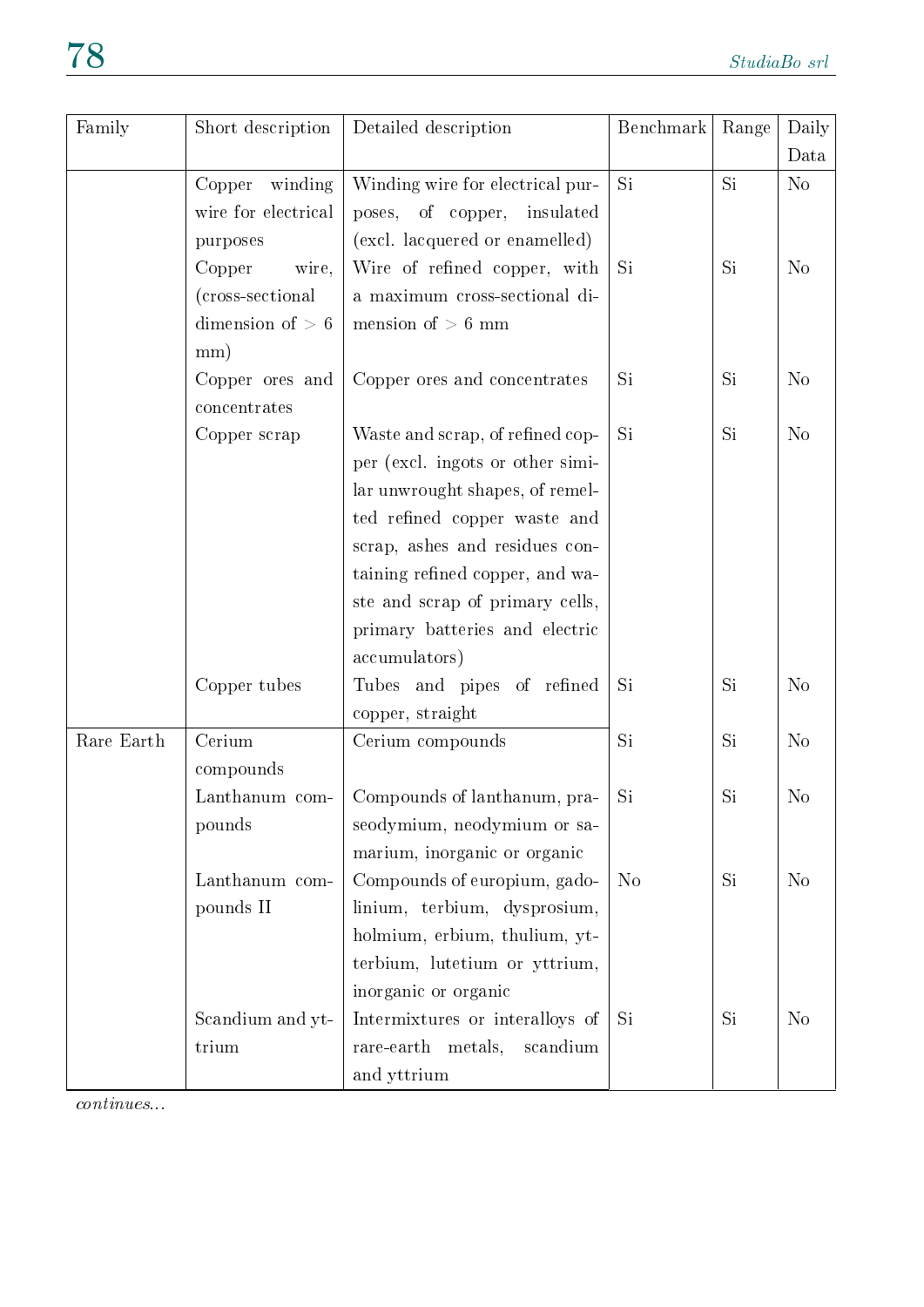| Family | Short description         | Detailed description                              | Benchmark      | Range          | Daily          |
|--------|---------------------------|---------------------------------------------------|----------------|----------------|----------------|
|        |                           |                                                   |                |                | Data           |
| Zinc   | Zinc scrap                | Zinc waste and scrap (excl. ash                   | Si.            | Si             | No             |
|        |                           | and residues from zinc pro-                       |                |                |                |
|        |                           | duction "heading 2620", ingo-                     |                |                |                |
|        |                           | ts and other similar unwrought                    |                |                |                |
|        |                           | shapes, of remelted waste and                     |                |                |                |
|        |                           | scrap, of zinc "heading 7901"                     |                |                |                |
|        |                           | and waste and scrap of prima-                     |                |                |                |
|        |                           | ry cells, primary batteries and                   |                |                |                |
|        |                           | electric accumulators)                            |                |                |                |
|        | Hard zinc spelter         | Hard zinc spelter                                 | Si             | Si             | No             |
|        | Unwrought<br>zinc         | Unwrought zinc, not alloyed,                      | N <sub>o</sub> | Si             | N <sub>o</sub> |
|        | (weight)<br>$> =$         | containing by<br>weight<br>$\Rightarrow$          |                |                |                |
|        | 99,99%)                   | 99,99% of zinc                                    |                |                |                |
|        | Unwrought<br>zinc         | Unwrought zinc, not alloyed,                      | N <sub>o</sub> | Si             | No             |
|        | (weight)<br>$\Rightarrow$ | containing by weight $>= 98.5\%$                  |                |                |                |
|        | $98.5\%$ and $\leq$       | but < 99,95% of zinc                              |                |                |                |
|        | 99.95%)                   |                                                   |                |                |                |
|        | Unwrought zinc            | Unwrought zinc, not alloyed,                      | <b>Si</b>      | N <sub>o</sub> | N <sub>o</sub> |
|        |                           | containing by<br>weight<br>$\Rightarrow$ $\equiv$ |                |                |                |
|        |                           | 99,99% of zinc                                    |                |                |                |
|        | Zinc<br>ores<br>and       | Zinc ores and concentrates                        | Si             | Si             | N <sub>o</sub> |
|        | concentrates              |                                                   |                |                |                |
|        | Zinc dust                 | Zinc dust                                         | Si             | Si             | N <sub>o</sub> |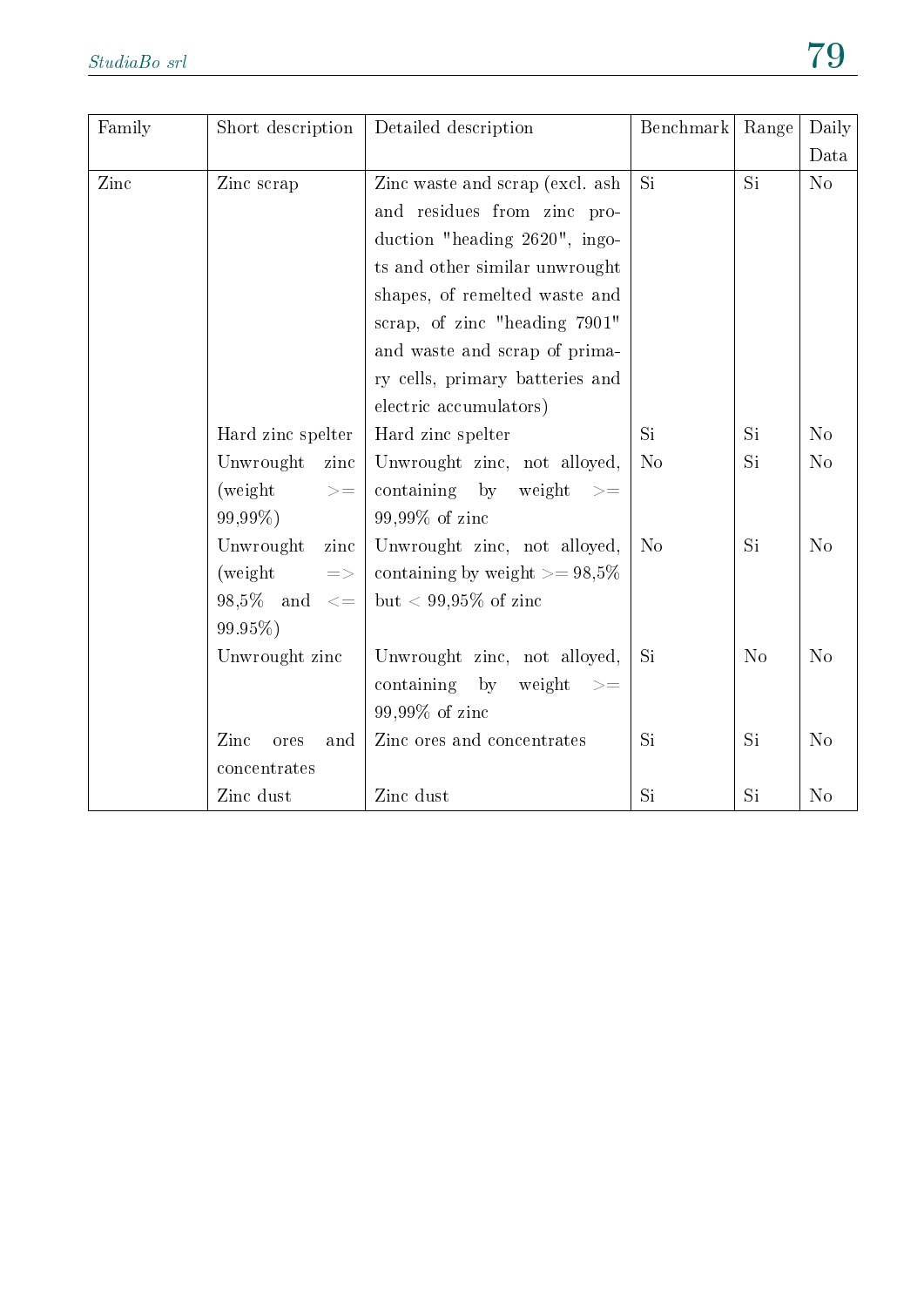### Typology "Construction Raw Materials"

| Family       | Short description                   | Detailed description               | Benchmark      | Range | Daily          |
|--------------|-------------------------------------|------------------------------------|----------------|-------|----------------|
|              |                                     |                                    |                |       | Data           |
| Copper Pro-  | Copper tubes                        | Tubes and pipes of refined         | Si.            | Si.   | No             |
| ducts        |                                     | copper, straight                   |                |       |                |
|              | Wire<br>of<br>re-                   | Wire of refined copper, with       | Si.            | Si    | N <sub>o</sub> |
|              | fined<br>copper                     | a maximum cross-sectional di-      |                |       |                |
|              | (cross-sectional)                   | mension of $> 0.5$ mm but $\lt =$  |                |       |                |
|              | dimension                           | $6 \text{ mm}$                     |                |       |                |
|              | $0.5-6mm)$                          |                                    |                |       |                |
|              | Wire<br>of<br>re-                   | Wire of refined copper, with       | Si             | Si    | N <sub>o</sub> |
|              | fined<br>copper                     | a maximum cross-sectional di-      |                |       |                |
|              | (cross-sectional                    | mension of $<= 0.5$ mm             |                |       |                |
|              | dimension<br>$< =$                  |                                    |                |       |                |
|              | 0.5mm)                              |                                    |                |       |                |
|              | Refined<br>copper                   | Refined copper foil, not bac-      | N <sub>o</sub> | Si    | N <sub>o</sub> |
|              | foil<br>(thickness)                 | ked, of a thickness of $\leq$ 0,15 |                |       |                |
|              | $\epsilon = 0.15$ mm)               | mm (excl. stamping foils of        |                |       |                |
|              |                                     | heading 3212, metal yarns and      |                |       |                |
|              |                                     | metallised yarns and foil made     |                |       |                |
|              |                                     | up as christmas tree decorating    |                |       |                |
|              |                                     | material)                          |                |       |                |
|              | Refined<br>copper                   | Tubes and pipes of refined         | Si             | Si    | N <sub>o</sub> |
|              | tubes and pipes                     | copper, in coils or otherwise      |                |       |                |
|              |                                     | bent                               |                |       |                |
| Raw<br>Other | Sawn<br>$\operatorname{fir}$<br>and | Fir "Abies spp." and spruce        | Si             | Si    | N <sub>o</sub> |
| Materials    | spruce                              | "Picea spp." sawn or chipped       |                |       |                |
|              |                                     | lengthwise, sliced or peeled, of   |                |       |                |
|              |                                     | a thickness of $> 6$ mm, end-      |                |       |                |
|              |                                     | jointed, whether or not planed     |                |       |                |
|              |                                     | or sanded                          |                |       |                |
|              | Petroleum<br>bitu-                  | Petroleum bitumen                  | Si             | Si.   | N <sub>o</sub> |
|              | men                                 |                                    |                |       |                |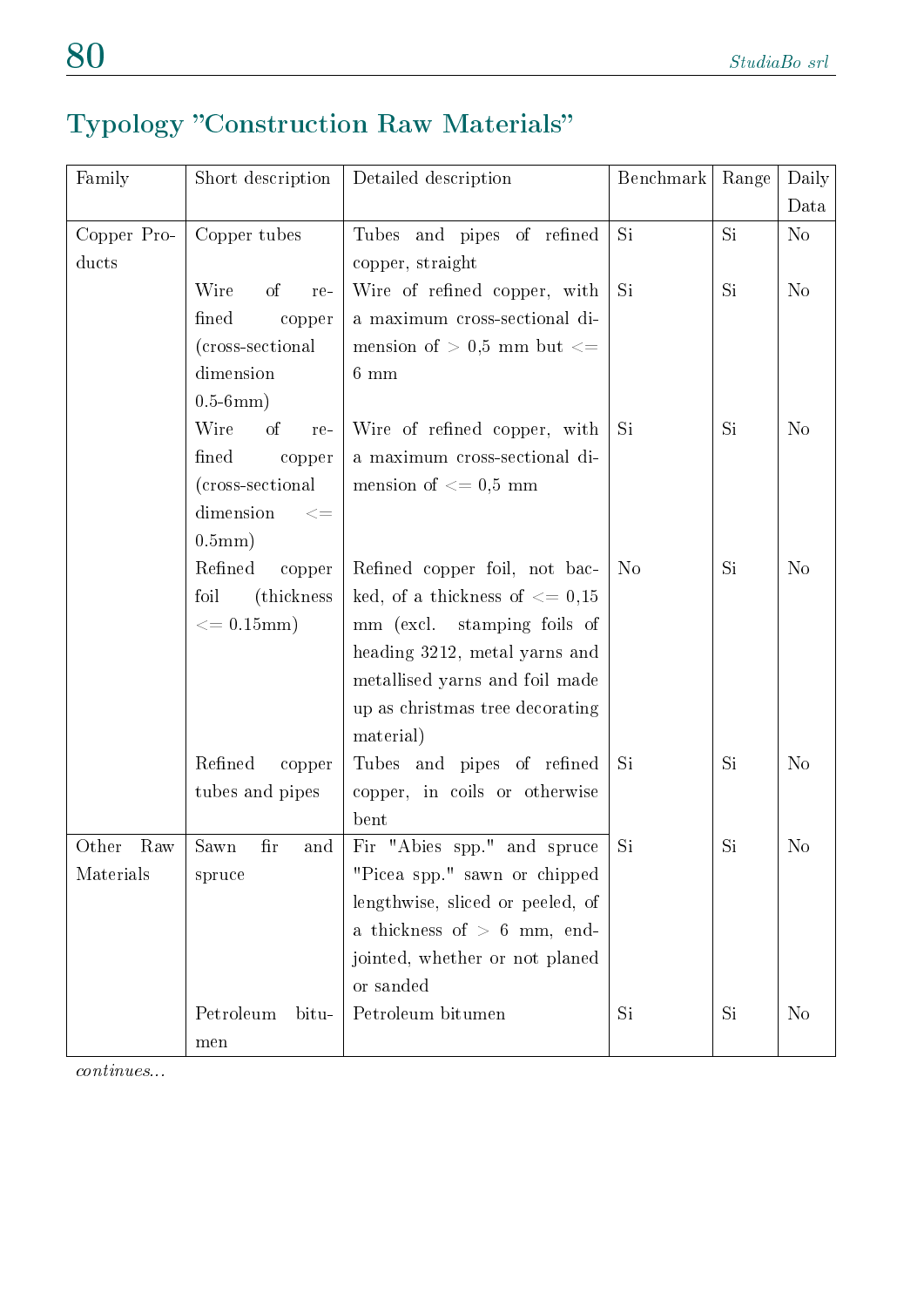| Family     | Short description                   | Detailed description                                             | Benchmark      | Range | Daily          |
|------------|-------------------------------------|------------------------------------------------------------------|----------------|-------|----------------|
|            |                                     |                                                                  |                |       | Data           |
|            | Polypropylene ri-<br>gid tubes      | Rigid tubes, pipes and hoses,<br>of polymers of propylene, seam- | N <sub>o</sub> | Si    | N <sub>o</sub> |
|            |                                     | less and of a length $>$ the maxi-                               |                |       |                |
|            |                                     | mum cross-sectional dimension,                                   |                |       |                |
|            |                                     | whether or not surface-worked,                                   |                |       |                |
|            |                                     | but not otherwise worked                                         |                |       |                |
|            | $\operatorname{Cast}$ iron<br>tubes | Tubes and pipes of a kind used                                   | <b>Si</b>      | Si    | N <sub>o</sub> |
|            | and pipes                           | in pressure systems, of cast iron                                |                |       |                |
|            | Plaster based pa-                   | Boards, sheets, panels, tiles                                    | N <sub>o</sub> | Si    | N <sub>o</sub> |
|            | nels                                | and similar articles, of plaster                                 |                |       |                |
|            |                                     | or compositions based on pla-                                    |                |       |                |
|            |                                     | ster (excl. ornamented, faced                                    |                |       |                |
|            |                                     | or reinforced with paper or pa-                                  |                |       |                |
|            |                                     | perboard only, and with plaster                                  |                |       |                |
|            |                                     | agglomerated articles for heat-                                  |                |       |                |
|            |                                     | insulation, sound-insulation or                                  |                |       |                |
|            |                                     | sound absorption)                                                |                |       |                |
|            | Plaster<br>based                    | Boards, sheets, panels, tiles                                    | N <sub>o</sub> | Si    | N <sub>o</sub> |
|            | panels reinforced                   | and similar articles, of plaster                                 |                |       |                |
|            | with paper                          | or compositions based on pla-                                    |                |       |                |
|            |                                     | ster, faced or reinforced with                                   |                |       |                |
|            |                                     | paper or paperboard only (excl.                                  |                |       |                |
|            |                                     | ornamented and with plaster                                      |                |       |                |
|            |                                     | agglomerated articles for heat-                                  |                |       |                |
|            |                                     | insulation, sound-insulation or                                  |                |       |                |
|            |                                     | sound absorption)                                                |                |       |                |
| Iron-Steel | Steel angles, sha-                  | Angles, shapes and sections, of                                  | N <sub>o</sub> | Si    | N <sub>o</sub> |
| Products   | pes and sections                    | iron or non-alloy steel, cold-                                   |                |       |                |
|            |                                     | formed or cold-finished from                                     |                |       |                |
|            |                                     | flat-rolled products and further                                 |                |       |                |
|            |                                     | worked (excl. profiled sheet)                                    |                |       |                |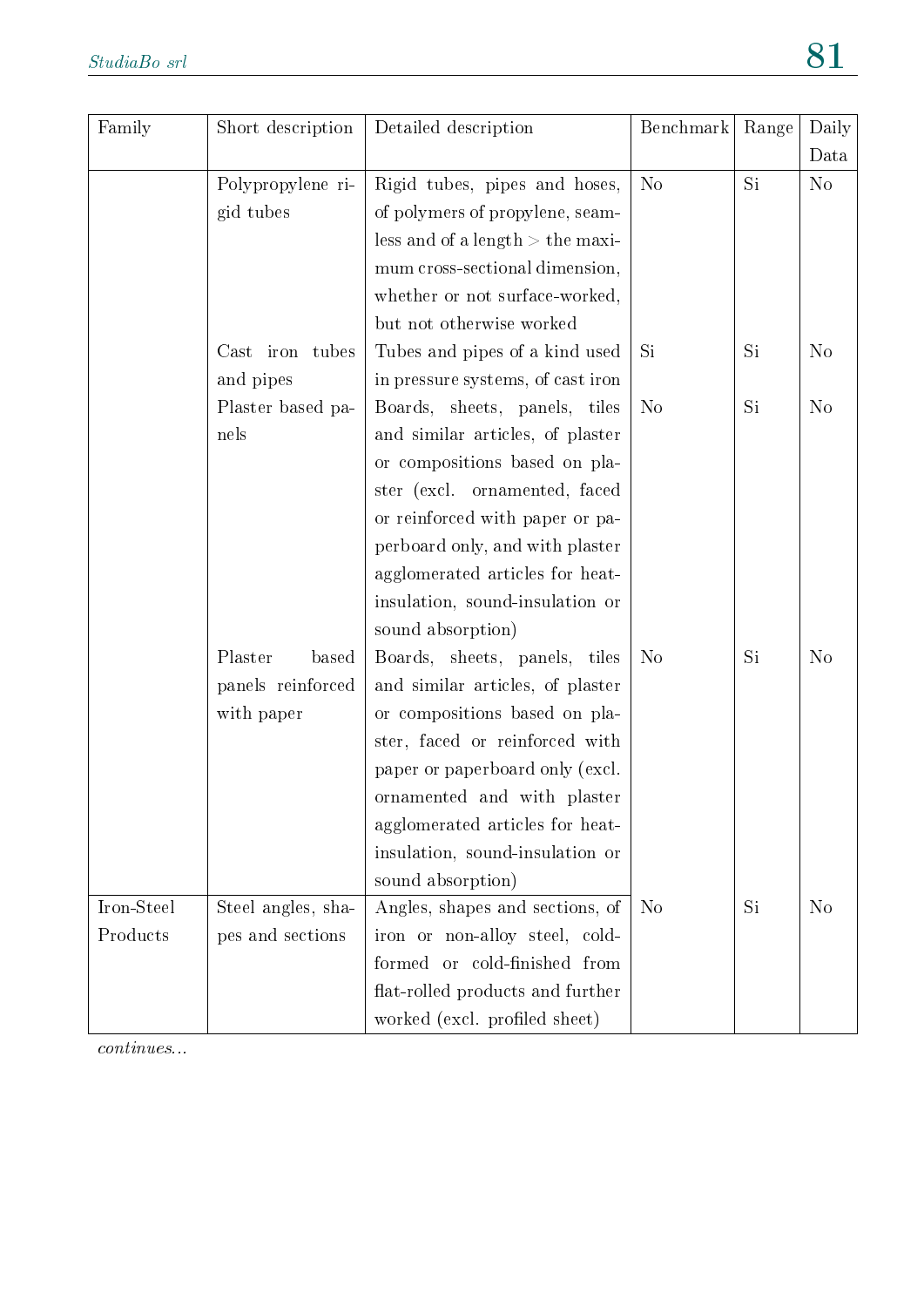| Family | Short description           | Detailed description                                  | Benchmark      | Range | Daily          |
|--------|-----------------------------|-------------------------------------------------------|----------------|-------|----------------|
|        |                             |                                                       |                |       | Data           |
|        | stranded<br><b>Steel</b>    | Stranded wire, of iron or steel                       | Si             | Si    | N <sub>o</sub> |
|        | wire                        | other than stainless, uncoa-                          |                |       |                |
|        |                             | ted, with a maximum cross-                            |                |       |                |
|        |                             | sectional dimension of $> 3$ mm                       |                |       |                |
|        |                             | electrically insulated<br>$\left(\text{excl.}\right)$ |                |       |                |
|        |                             | products and twisted fencing                          |                |       |                |
|        |                             | wire and barbed wire)                                 |                |       |                |
|        | <b>Steel</b><br>ropes       | Ropes and cables, incl. locked-                       | N <sub>o</sub> | Si    | N <sub>o</sub> |
|        | cables<br>and               | coil ropes, of iron or steel                          |                |       |                |
|        | (cross-sectional)           | other than stainless steel, with                      |                |       |                |
|        | dimension                   | a maximum cross-sectional di-                         |                |       |                |
|        | $12-24mm)$                  | mension of $> 12$ mm but                              |                |       |                |
|        |                             | $\epsilon = 24$ mm, uncoated or on-                   |                |       |                |
|        |                             | ly zinc-plated or zinc-coated                         |                |       |                |
|        |                             | (other than electrically insula-                      |                |       |                |
|        |                             | ted, twisted fencing and barbed                       |                |       |                |
|        |                             | wire)                                                 |                |       |                |
|        | Bars and rods for           | Bars and rods, hot-rolled, of                         | Si             | Si    | N <sub>o</sub> |
|        | concrete reinfor-           | the type used for concrete rein-                      |                |       |                |
|        | cement                      | forcement, smooth, of iron or                         |                |       |                |
|        |                             | non-alloy steel, in irregularly                       |                |       |                |
|        |                             | wound coils, of circular cross-                       |                |       |                |
|        |                             | section measuring $< 14$ mm in                        |                |       |                |
|        |                             | diameter                                              |                |       |                |
|        | flat-rolled<br><b>Steel</b> | Flat-rolled products of iron or                       | N <sub>o</sub> | Si    | N <sub>o</sub> |
|        | (width)<br>products         | non-alloy steel, of a width of                        |                |       |                |
|        | $< 600 \text{mm}$ )         | $< 600$ mm, hot-rolled or cold-                       |                |       |                |
|        |                             | rolled "cold-reduced", electro-                       |                |       |                |
|        |                             | lytically plated or coated with                       |                |       |                |
|        |                             | zinc                                                  |                |       |                |
|        | profiled<br><b>Steel</b>    | Sheets sheets of iron or non-                         | N <sub>o</sub> | Si    | N <sub>o</sub> |
|        | sheets                      | alloy steel, cold-formed or cold                      |                |       |                |
|        |                             | finished, profiled "ribbed"                           |                |       |                |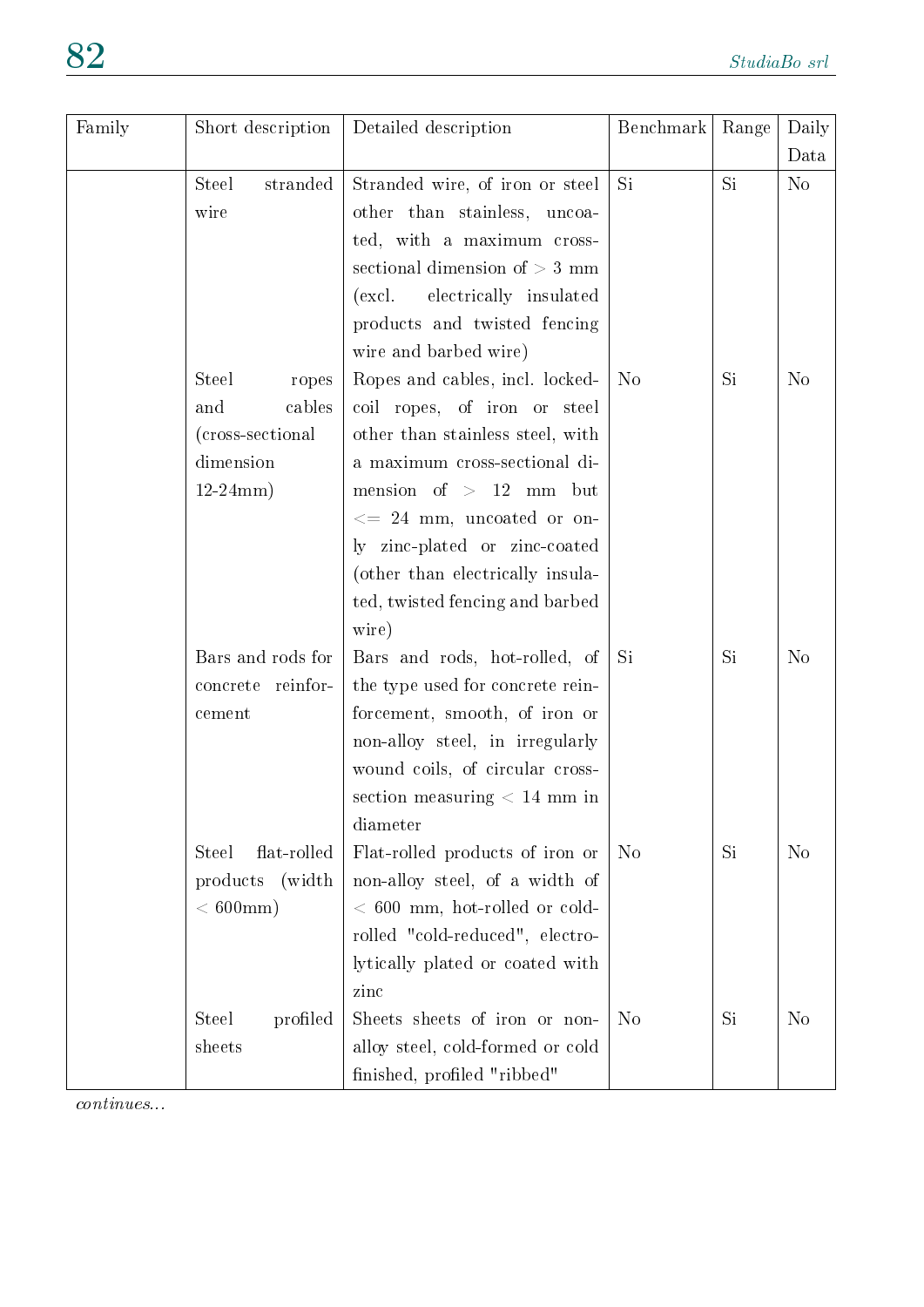| Family               | Short description    | Detailed description               | Benchmark      | Range | Daily          |
|----------------------|----------------------|------------------------------------|----------------|-------|----------------|
|                      |                      |                                    |                |       | Data           |
|                      | U, I or H steel      | U, I or H sections of iron or      | N <sub>o</sub> | Si    | N <sub>o</sub> |
|                      | sections<br>(height) | non-alloy steel, not further wor-  |                |       |                |
|                      | of $< 80$ mm)        | ked than hot-rolled, hot-drawn     |                |       |                |
|                      |                      | or extruded, of a height of $< 80$ |                |       |                |
|                      |                      | mm                                 |                |       |                |
|                      | Steel U sections     | U sections of iron or non-alloy    | Si             | Si    | N <sub>o</sub> |
|                      |                      | steel, simply hot-rolled, hot-     |                |       |                |
|                      |                      | drawn or extruded, of a height     |                |       |                |
|                      |                      | $>=80$ mm but $<=220$ mm           |                |       |                |
| <b>Binders</b>       | Aluminous            | Aluminous cement                   | N <sub>o</sub> | Si    | N <sub>o</sub> |
|                      | cement               |                                    |                |       |                |
|                      | Hydraulic lime       | Hydraulic lime (excl.<br>pu-       | N <sub>o</sub> | Si    | N <sub>o</sub> |
|                      |                      | re calcium oxide and calcium       |                |       |                |
|                      |                      | hydroxide)                         |                |       |                |
|                      | White<br>portland    | White portland cement, whe-        | N <sub>o</sub> | Si    | N <sub>o</sub> |
|                      | cement               | ther or not artificially coloured  |                |       |                |
|                      | Portland cement      | Portland cement (excl. whi-        | N <sub>o</sub> | Si    | N <sub>o</sub> |
|                      |                      | te, whether or not artificially    |                |       |                |
|                      |                      | coloured)                          |                |       |                |
|                      | Slaked lime          | Slaked lime                        | N <sub>o</sub> | Si    | N <sub>o</sub> |
|                      | Quicklime            | Quicklime                          | Si             | Si    | N <sub>o</sub> |
|                      | Limestones           | Limestone flux; limestone and      | N <sub>o</sub> | Si    | N <sub>o</sub> |
|                      |                      | other calcareous stone, of a       |                |       |                |
|                      |                      | kind used for the manufacture      |                |       |                |
|                      |                      | of lime or cement                  |                |       |                |
| <b>Bricks</b><br>and | Roofing and wall     | Roofing and wall slates, worked    | N <sub>o</sub> | Si    | N <sub>o</sub> |
| Aggregates           | slates               |                                    |                |       |                |
|                      | Light<br>concrete    | Building blocks and bricks, of     | N <sub>o</sub> | Si    | N <sub>o</sub> |
|                      | building blocks      | light concrete with a basis        |                |       |                |
|                      |                      | of crushed pumice, granulated      |                |       |                |
|                      |                      | slag, etc.                         |                |       |                |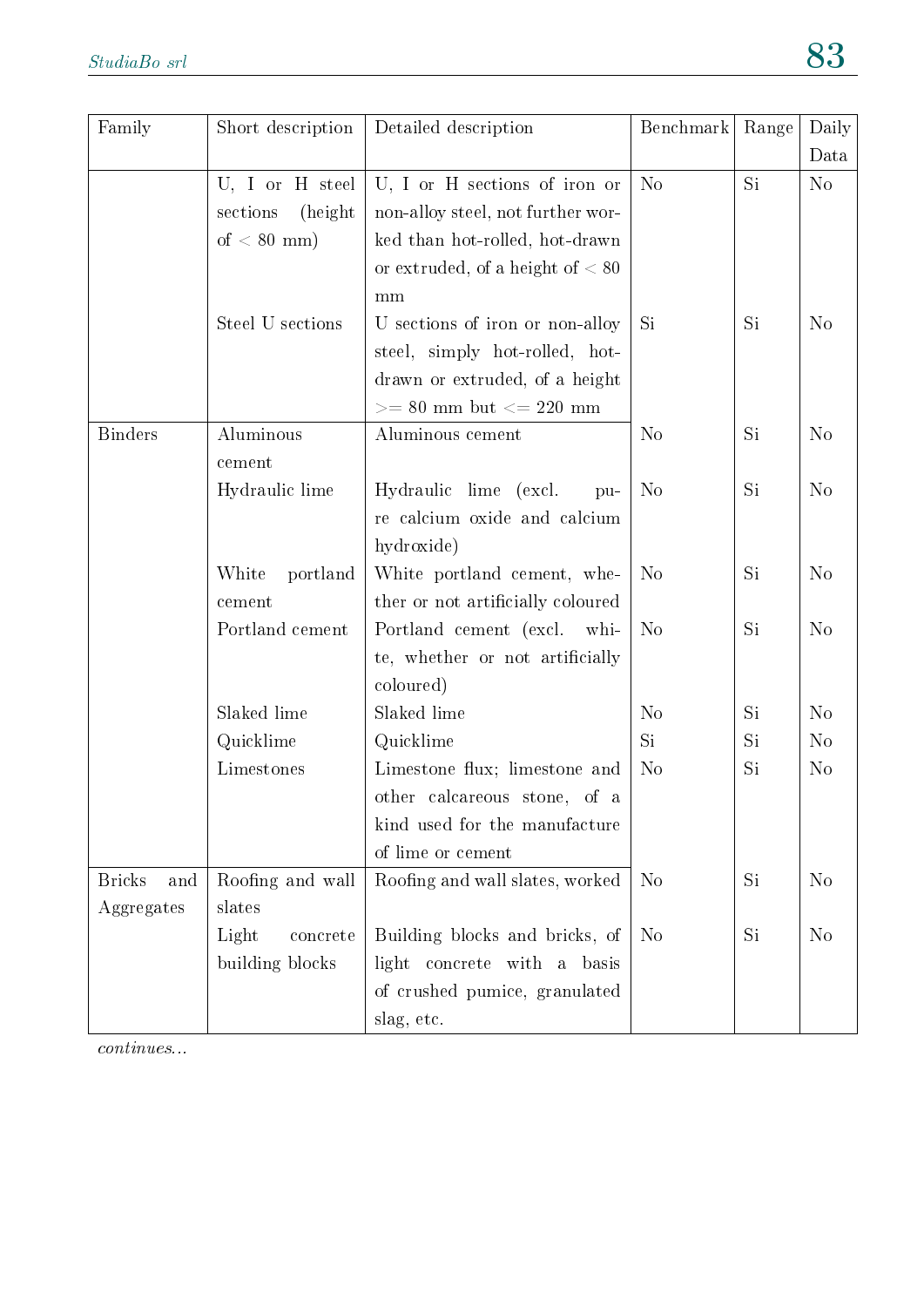| Family | Short description | Detailed description              | Benchmark      | Range     | Daily          |
|--------|-------------------|-----------------------------------|----------------|-----------|----------------|
|        |                   |                                   |                |           | Data           |
|        | Cement building   | Building blocks and bricks of     | N <sub>o</sub> | Si        | N <sub>o</sub> |
|        | bricks            | cement, concrete or artificial    |                |           |                |
|        |                   | stone, whether or not reinfor-    |                |           |                |
|        |                   | ced (excl.<br>of light concrete   |                |           |                |
|        |                   | with a basis of crushed pumice,   |                |           |                |
|        |                   | granulated slag, etc.)            |                |           |                |
|        | Pebbles and gra-  | Pebbles and gravel for concre-    | N <sub>o</sub> | Si        | N <sub>o</sub> |
|        | vel for concrete  | te aggregates, for road metal-    |                |           |                |
|        | aggregates        | ling or for railway or other bal- |                |           |                |
|        |                   | last, shingle and flint, whether  |                |           |                |
|        |                   | or not heat-treated               |                |           |                |
|        | Building bricks   | Building bricks (excl. those of   | N <sub>o</sub> | Si        | N <sub>o</sub> |
|        |                   | siliceous fossil meals or similar |                |           |                |
|        |                   | siliceous earths, and refractory  |                |           |                |
|        |                   | bricks of heading 6902)           |                |           |                |
|        | Crushed stone for | Broken or crushed stone, for      | N <sub>o</sub> | <b>Si</b> | N <sub>o</sub> |
|        | concrete aggrega- | concrete aggregates, for road     |                |           |                |
|        | tes               | metalling or for railway or other |                |           |                |
|        |                   | ballast, whether or not heat-     |                |           |                |
|        |                   | treated (excl.<br>pebbles, gra-   |                |           |                |
|        |                   | vel, flint and shingle, broken or |                |           |                |
|        |                   | crushed dolomite and limestone    |                |           |                |
|        |                   | flux)                             |                |           |                |
|        | Roofing tiles     | Roofing tiles                     | N <sub>o</sub> | Si        | N <sub>o</sub> |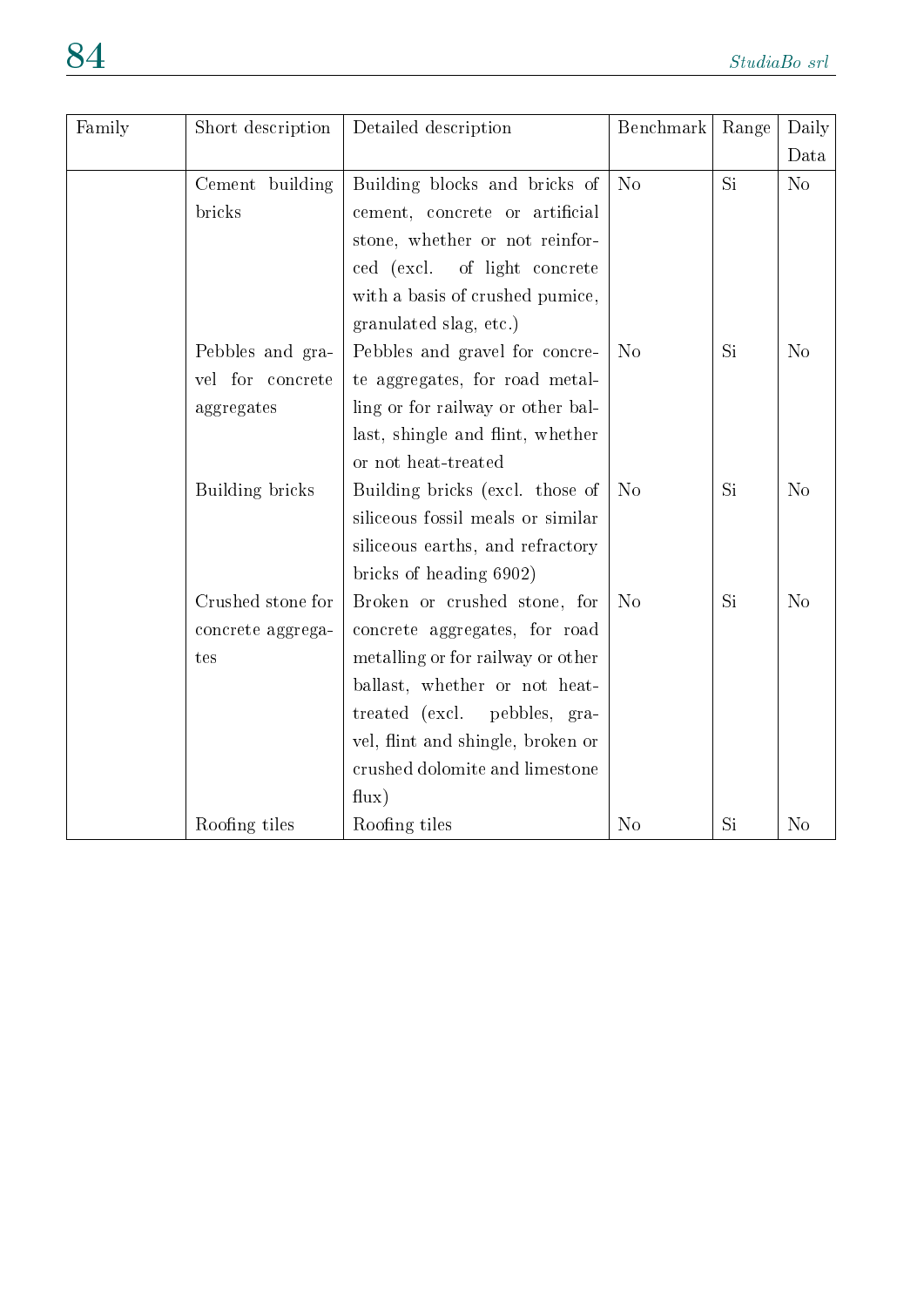#### Typology "Plastics and Elastomers"

| Family     | Short description        | Detailed description              | Benchmark      | Range | Daily          |
|------------|--------------------------|-----------------------------------|----------------|-------|----------------|
|            |                          |                                   |                |       | Data           |
| Elastomers | NBR rubber               | Acrylonitrile-butadiene rubber    | N <sub>o</sub> | Si    | N <sub>o</sub> |
| and Rubber |                          | "NBR", in primary forms or        |                |       |                |
|            |                          | in plates, sheets or strip (excl. |                |       |                |
|            |                          | latex)                            |                |       |                |
|            | Fluoroelastomers         | Fluoroelastomers FKM, in pri-     | N <sub>o</sub> | Si    | N <sub>o</sub> |
|            | <b>FKM</b>               | mary forms                        |                |       |                |
|            | EPDM rubber              | Ethylene-propylene diene rub-     | Si             | Si    | N <sub>o</sub> |
|            |                          | ber "EPDM", non-conjugated,       |                |       |                |
|            |                          | in primary forms or in plates,    |                |       |                |
|            |                          | sheets or strip                   |                |       |                |
|            | BR rubber                | Butadiene rubber "BR", in pri-    | Si             | Si    | N <sub>o</sub> |
|            |                          | mary forms or in plates, sheets   |                |       |                |
|            |                          | or strip                          |                |       |                |
|            | Chloroprene rub-         | Chloroprene "chlorobutadiene      | Si             | Si    | N <sub>o</sub> |
|            | ber                      | rubber, CR", in primary forms     |                |       |                |
|            |                          | or in plates, sheets or strip     |                |       |                |
|            |                          | $(excl. \text{ latex})$           |                |       |                |
|            | Polyisobutylene          | Polyisobutylene,<br>in primary    | Si             | Si    | N <sub>o</sub> |
|            |                          | forms                             |                |       |                |
|            | thermopla-<br><b>SBS</b> | Styrene-butadiene-styrene         | Si             | Si    | N <sub>o</sub> |
|            | stic elastomers          | block copolymers produced by      |                |       |                |
|            |                          | solution polymerisation "SBS,     |                |       |                |
|            |                          | thermoplastic elastomers", in     |                |       |                |
|            |                          | granules, crumbs or powders       |                |       |                |
|            | Smoked sheets of         | Smoked sheets of natural rub-     | Si             | Si    | N <sub>o</sub> |
|            | natural rubber           | ber                               |                |       |                |
|            | Natural<br>rubber        | Technically specified natural     | Si             | Si    | N <sub>o</sub> |
|            | (TSNR)                   | rubber "TSNR"                     |                |       |                |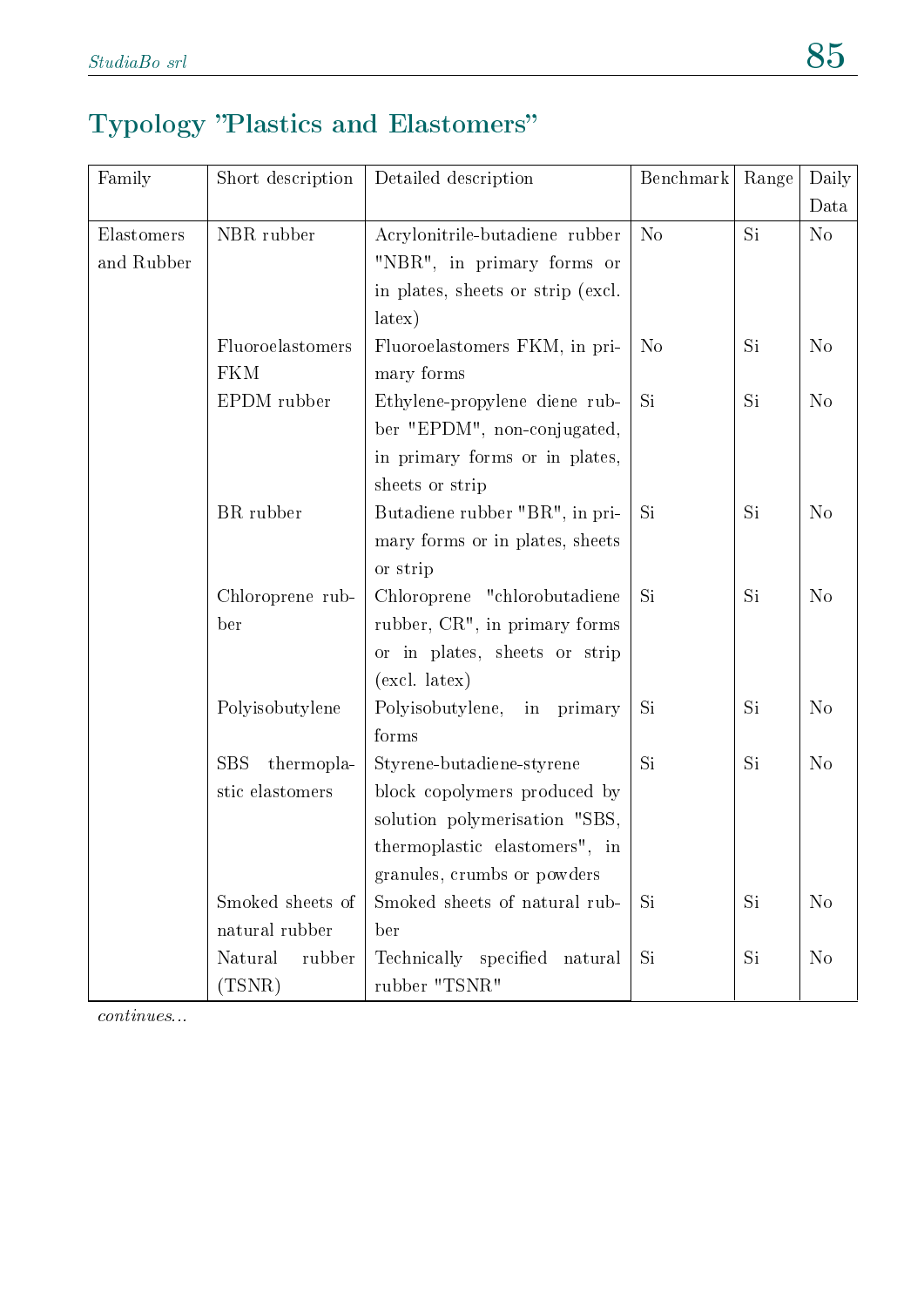| Family   | Short description            | Detailed description                     | Benchmark | Range           | Daily          |
|----------|------------------------------|------------------------------------------|-----------|-----------------|----------------|
|          |                              |                                          |           |                 | Data           |
|          | Thermosetting Polyurethane   | Polyurethane of $2,2'$ -"tert-           | Si        | Si <sup>-</sup> | N <sub>o</sub> |
| Polymers |                              | butylimino" diethanol<br>and             |           |                 |                |
|          |                              | $4,4'$ -methylenedicyclohexyl            |           |                 |                |
|          |                              | disocyanate, in the<br>form              |           |                 |                |
|          |                              | a solution in<br><sub>of</sub><br>$N.N-$ |           |                 |                |
|          |                              | dimethylacetamide, containing            |           |                 |                |
|          |                              | by weight $\geq$ 50% of polymer          |           |                 |                |
|          | Epoxide resins               | Epoxide resins, in primary               | Si        | Si              | N <sub>o</sub> |
|          |                              | forms                                    |           |                 |                |
|          | ThermoplasticsABS copolymers | Acrylonitrile-butadiene-styrene          | Si.       | Si              | N <sub>o</sub> |
|          |                              | copolymers "ABS", in primary             |           |                 |                |
|          |                              | forms                                    |           |                 |                |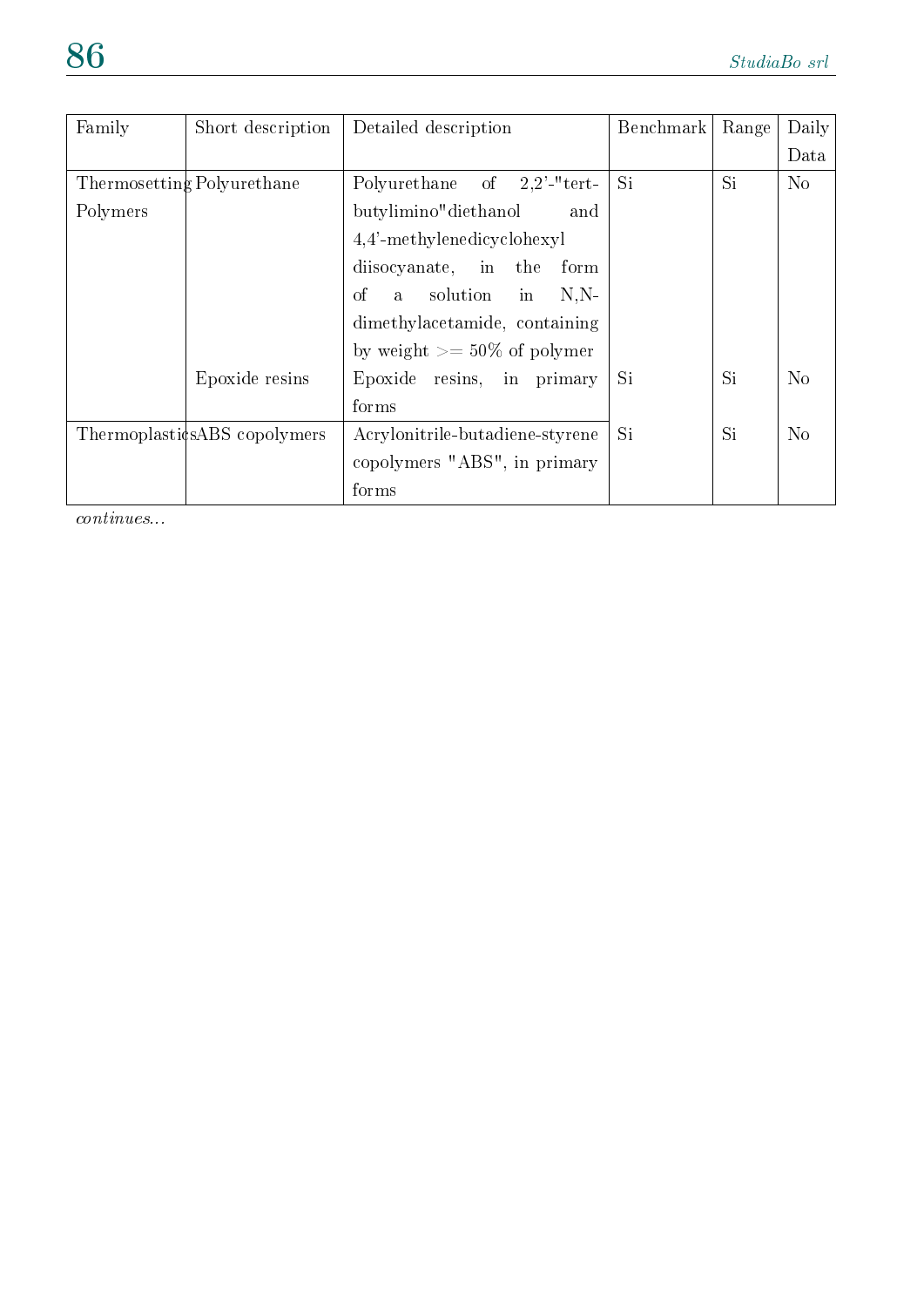| Family | Short description | Detailed description              | Benchmark | Range | Daily          |
|--------|-------------------|-----------------------------------|-----------|-------|----------------|
|        |                   |                                   |           |       | Data           |
|        | Acrylic polymers  | Acrylic<br>polymers<br>in<br>pri- | Si        | Si    | N <sub>o</sub> |
|        |                   | mary forms<br>(excl.<br>po-       |           |       |                |
|        |                   | ly"methyl methacrylate",          |           |       |                |
|        |                   | poly[N-"3-hydroxyimino-1,1-       |           |       |                |
|        |                   | dimethylbutyl"acrylamide],        |           |       |                |
|        |                   | copolymer<br>of<br>$2 -$          |           |       |                |
|        |                   | diisopropylaminoethyl metha-      |           |       |                |
|        |                   | crylate with decyl methacrylate   |           |       |                |
|        |                   | in the form of a solution in      |           |       |                |
|        |                   | N,N-dimethylacetamide, con-       |           |       |                |
|        |                   | taining by weight $>= 55\%$       |           |       |                |
|        |                   | of copolymer, copolymer of        |           |       |                |
|        |                   | acrylic acid with 2-ethylhexyl    |           |       |                |
|        |                   | acrylate containing by weight     |           |       |                |
|        |                   | $>= 10\%$ but $<= 11\%$ of        |           |       |                |
|        |                   | 2-ethylhexyl acrylate, copo-      |           |       |                |
|        |                   | lymer of acrylonitrile with       |           |       |                |
|        |                   | methyl acrylate modified with     |           |       |                |
|        |                   | polybutadiene-acrylonitrile       |           |       |                |
|        |                   | "NBR", polymerization pro-        |           |       |                |
|        |                   | duct of acrylic acid<br>with      |           |       |                |
|        |                   | alkyl methacrylate and small      |           |       |                |
|        |                   | quantities of other monomers      |           |       |                |
|        |                   | for use as a thickener in the     |           |       |                |
|        |                   | manufacture of textile prin-      |           |       |                |
|        |                   | ting pastes and copolymer of      |           |       |                |
|        |                   | methyl acrylate with ethylene     |           |       |                |
|        |                   | and a monomer containing a        |           |       |                |
|        |                   | non-terminal carboxy group        |           |       |                |
|        |                   | as a substituent, containing      |           |       |                |
|        |                   | by weight $\geq$ 50% of me-       |           |       |                |
|        |                   | thyl acrylate, whether or not     |           |       |                |
|        |                   | compounded with silica)           |           |       |                |
|        | Lactic acid       | Lactic acid, its salts and esters | Si        | Si    | N <sub>o</sub> |
|        |                   | inorganic or organic<br>(excl.    |           |       |                |
|        |                   | compounds of mercury)             |           |       |                |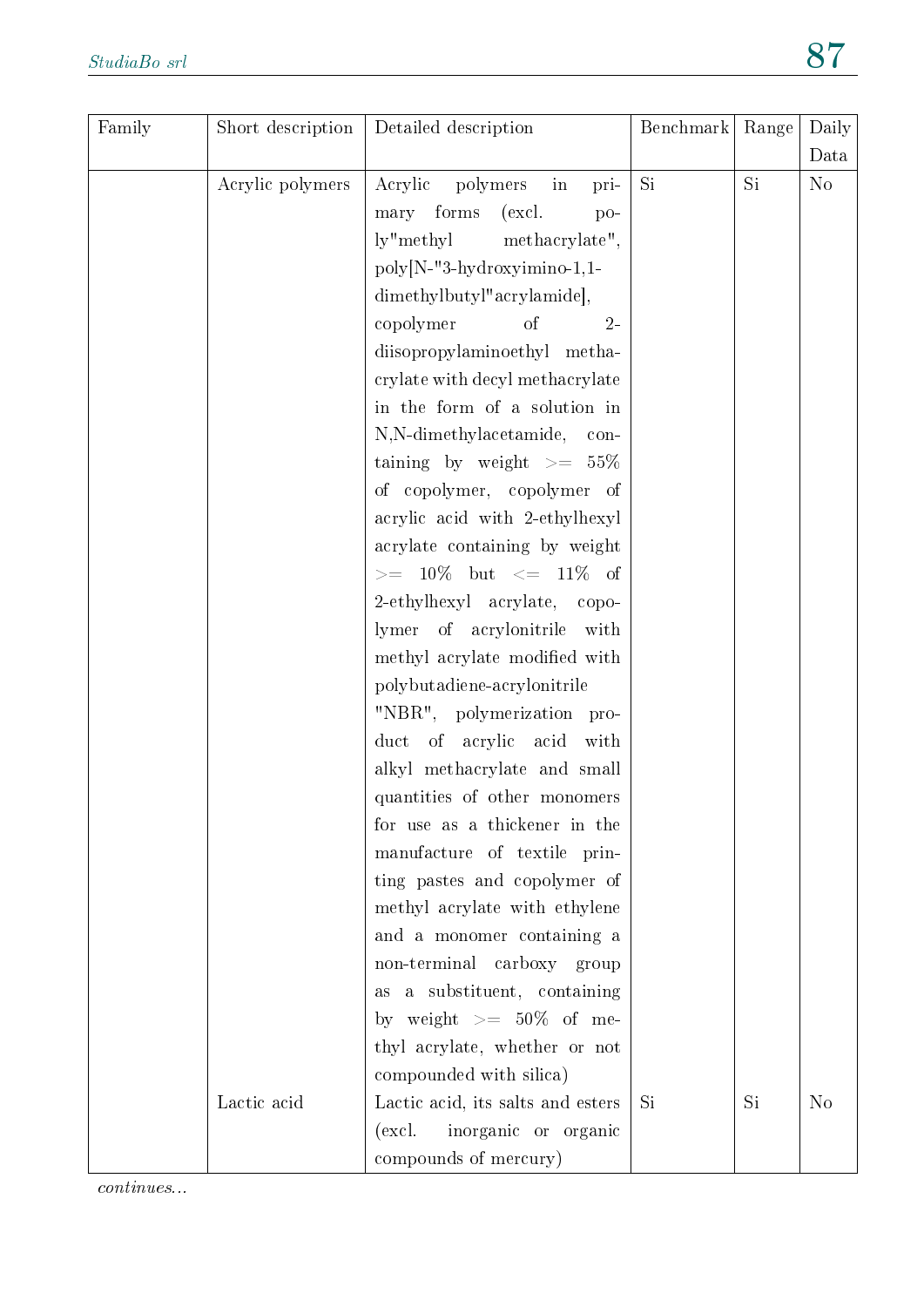| Family | Short description | Detailed description                 | Benchmark | Range | Daily          |
|--------|-------------------|--------------------------------------|-----------|-------|----------------|
|        |                   |                                      |           |       | Data           |
|        | Polylactic acid   | Poly"lactic acid", in primary        | <b>Si</b> | Si    | N <sub>o</sub> |
|        |                   | forms                                |           |       |                |
|        | Polyacetals       | Polyacetals, in primary forms        | Si        | Si    | No             |
|        | Saturated polye-  | Polyesters, saturated, in prima-     | Si        | Si    | N <sub>o</sub> |
|        | sters             | ry forms (excl. polycarbonates,      |           |       |                |
|        |                   | alkyd resins, poly"ethylene te-      |           |       |                |
|        |                   | rephthalate", poly"lactic acid",     |           |       |                |
|        |                   | poly"ethylene naphthalene-2,6-       |           |       |                |
|        |                   | dicarboxylate" and thermopla-        |           |       |                |
|        |                   | stic liquid crystal<br>aromatic      |           |       |                |
|        |                   | polyester copolymers)                |           |       |                |
|        | Plasticised poly- | Plasticised poly"vinyl chlori-       | Si        | Si    | N <sub>o</sub> |
|        | vinyl chloride    | de", in primary forms, mixed         |           |       |                |
|        |                   | with other substances                |           |       |                |
|        | Polyamides        | Polyamides-6, -11, -12, -6,6, -      | Si        | Si    | N <sub>o</sub> |
|        |                   | 6,9, $-6,10$ or $-6,12$ , in primary |           |       |                |
|        |                   | forms                                |           |       |                |
|        | Polycarbonates    | Polycarbonates,<br>primary<br>in     | <b>Si</b> | Si    | N <sub>o</sub> |
|        |                   | forms                                |           |       |                |
|        | Polyethylene      | Poly"ethylene terephthalate",        | Si        | Si    | N <sub>o</sub> |
|        | terephthalate     | in primary forms, having a           |           |       |                |
|        | (PET)             | viscosity number of $\geq$ 78        |           |       |                |
|        |                   | ml/g                                 |           |       |                |
|        | Polymethyl        | Poly"methyl methacrylate", in        | Si        | Si    | N <sub>o</sub> |
|        | methacrylate      | primary forms                        |           |       |                |
|        | (PMMA)            |                                      |           |       |                |
|        | Ethylene          | Ethylene                             | Si        | Si    | N <sub>o</sub> |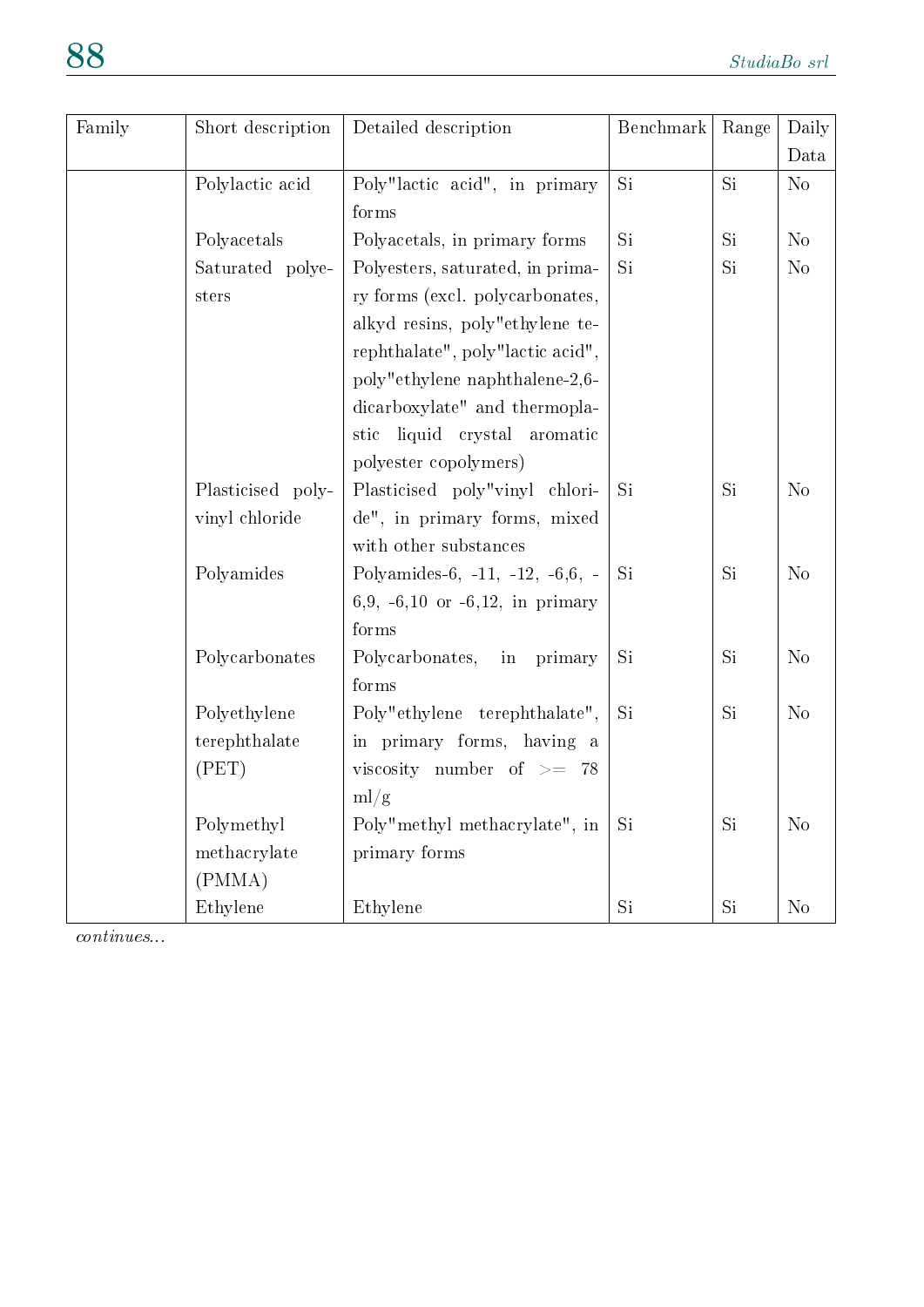| Family | Short description | Detailed description                                | Benchmark | Range | Daily          |
|--------|-------------------|-----------------------------------------------------|-----------|-------|----------------|
|        |                   |                                                     |           |       | Data           |
|        | Polyethylene      | Polyethylene with a specific                        | Si        | Si    | N <sub>o</sub> |
|        | (HDPE)            | gravity of $\geq$ 0,94, in pri-                     |           |       |                |
|        |                   | mary forms (excl. polyethyle-                       |           |       |                |
|        |                   | ne in blocks of irregular sha-                      |           |       |                |
|        |                   | pe, lumps, powders, granules,                       |           |       |                |
|        |                   | flakes and similar bulk forms,                      |           |       |                |
|        |                   | of a specific gravity of $\geq$                     |           |       |                |
|        |                   | 0,958 at 23C, containing $\leq$                     |           |       |                |
|        |                   | 50 mg/kg of aluminium, $\lt=$                       |           |       |                |
|        |                   | 2 mg/kg of calcium, of chro-                        |           |       |                |
|        |                   | mium, of iron, of nickel and of                     |           |       |                |
|        |                   | titanium each and $\langle 8 \text{ mg/kg} \rangle$ |           |       |                |
|        |                   | of vanadium, for the manu-                          |           |       |                |
|        |                   | facture of chlorosulphonated                        |           |       |                |
|        |                   | polyethylene)                                       |           |       |                |
|        | Polyethylene      | Polyethylene with a specific                        | Si        | Si    | N <sub>o</sub> |
|        | (LDPE)            | gravity of $\langle 0,94,$ in pri-                  |           |       |                |
|        |                   | mary forms (excl.<br>linear                         |           |       |                |
|        |                   | polyethylene)                                       |           |       |                |
|        | Polyethylene      | Linear polyethylene with a spe-                     | Si        | Si    | N <sub>o</sub> |
|        | (LIDPE)           | cific gravity of $\langle 0,94, \text{ in} \rangle$ |           |       |                |
|        |                   | primary forms                                       |           |       |                |
|        | Propylene         | Propene "propylene"                                 | Si        | Si    | No             |
|        | Polypropylene     | Polypropylene,<br>primary<br>in                     | Si        | Si    | N <sub>o</sub> |
|        |                   | forms                                               |           |       |                |
|        | Expansible poly-  | Expansible polystyrene, in pri-                     | Si        | Si    | $\rm No$       |
|        | styrene (EPS)     | mary forms                                          |           |       |                |
|        | Polystyrene       | Polystyrene, in primary forms                       | Si        | Si    | N <sub>o</sub> |
|        |                   | (excl. expansible)                                  |           |       |                |
|        | Polyvinyl chlori- | Poly"vinyl chloride", in prima-                     | Si        | Si    | N <sub>o</sub> |
|        | de(PVC)           | ry forms, not mixed with any                        |           |       |                |
|        |                   | other substances                                    |           |       |                |
|        | Phenolic resins   | Phenolic resins,<br>in primary                      | Si        | Si    | N <sub>o</sub> |
|        |                   | forms                                               |           |       |                |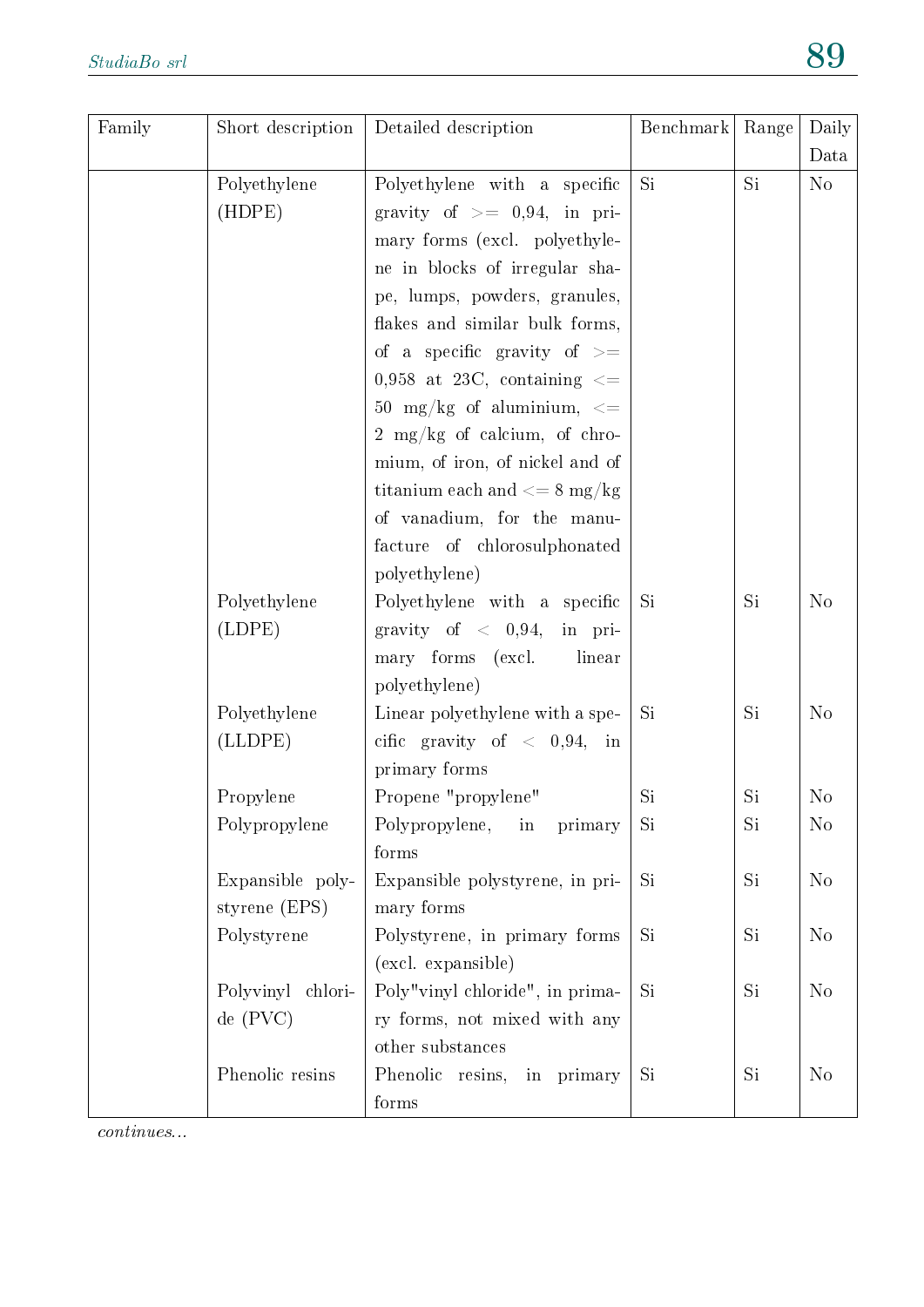| Family | Short description | Detailed description                 | Benchmark      | Range | Daily          |
|--------|-------------------|--------------------------------------|----------------|-------|----------------|
|        |                   |                                      |                |       | Data           |
|        | Unsaturated       | Unsaturated liquid polyesters,       | <b>Si</b>      | Si    | N <sub>o</sub> |
|        | liquid polyesters | in primary forms (excl.<br>$po-$     |                |       |                |
|        |                   | lycarbonates, alkyd resins, po-      |                |       |                |
|        |                   | ly"ethylene terephthalate" and       |                |       |                |
|        |                   | poly"lactic acid")                   |                |       |                |
|        | SAN copolymers    | Styrene-acrylonitrile<br>$\rm{copo}$ | Si.            | Si    | N <sub>o</sub> |
|        |                   | lymers "SAN", in primary             |                |       |                |
|        |                   | forms                                |                |       |                |
|        | <b>XLPE</b>       | Articles of plastics and articles    | N <sub>o</sub> | Si    | N <sub>o</sub> |
|        |                   | of other materials of heading        |                |       |                |
|        |                   | 3901 to 3914, n.e.s.                 |                |       |                |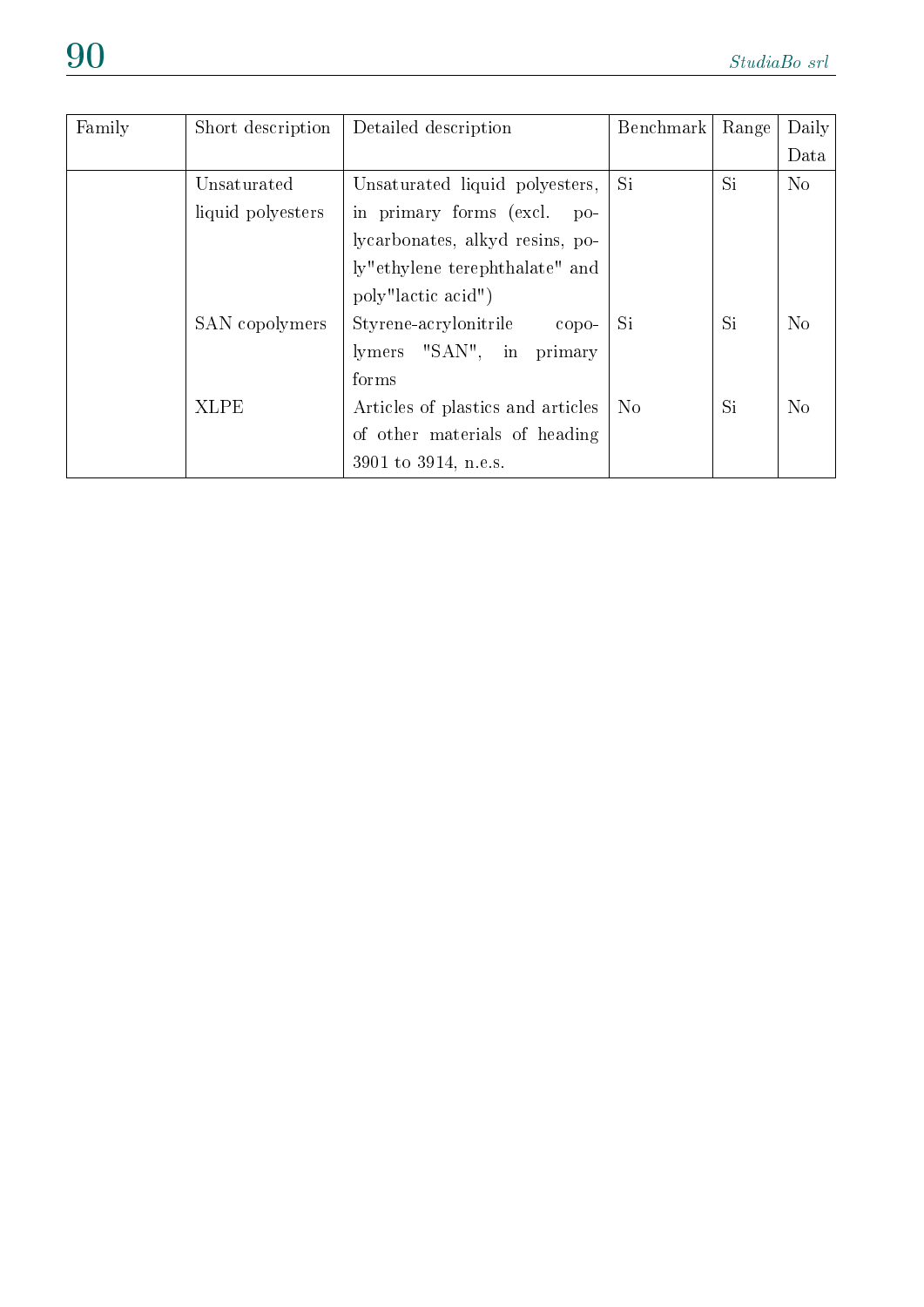# Typology "Precious Metals"

| Family   | Short description | Detailed description             | Benchmark | Range | Daily          |
|----------|-------------------|----------------------------------|-----------|-------|----------------|
|          |                   |                                  |           |       | Data           |
| Common   | Silver            | Silver, incl. silver plated with | Si        | Si    | $\rm No$       |
| Precious |                   | gold or platinum, unwrought      |           |       |                |
| Metals   |                   | (excl. silver in powder form)    |           |       |                |
|          | Gold              | Gold, incl. gold plated with     | Si        | Si    | No             |
|          |                   | platinum, unwrought, for non-    |           |       |                |
|          |                   | monetary purposes (excl. gold    |           |       |                |
|          |                   | in powder form)                  |           |       |                |
| Rare     | Palladium         | Palladium, unwrought or in       | Si        | Si    | N <sub>o</sub> |
| Precious |                   | powder form                      |           |       |                |
| Metals   |                   |                                  |           |       |                |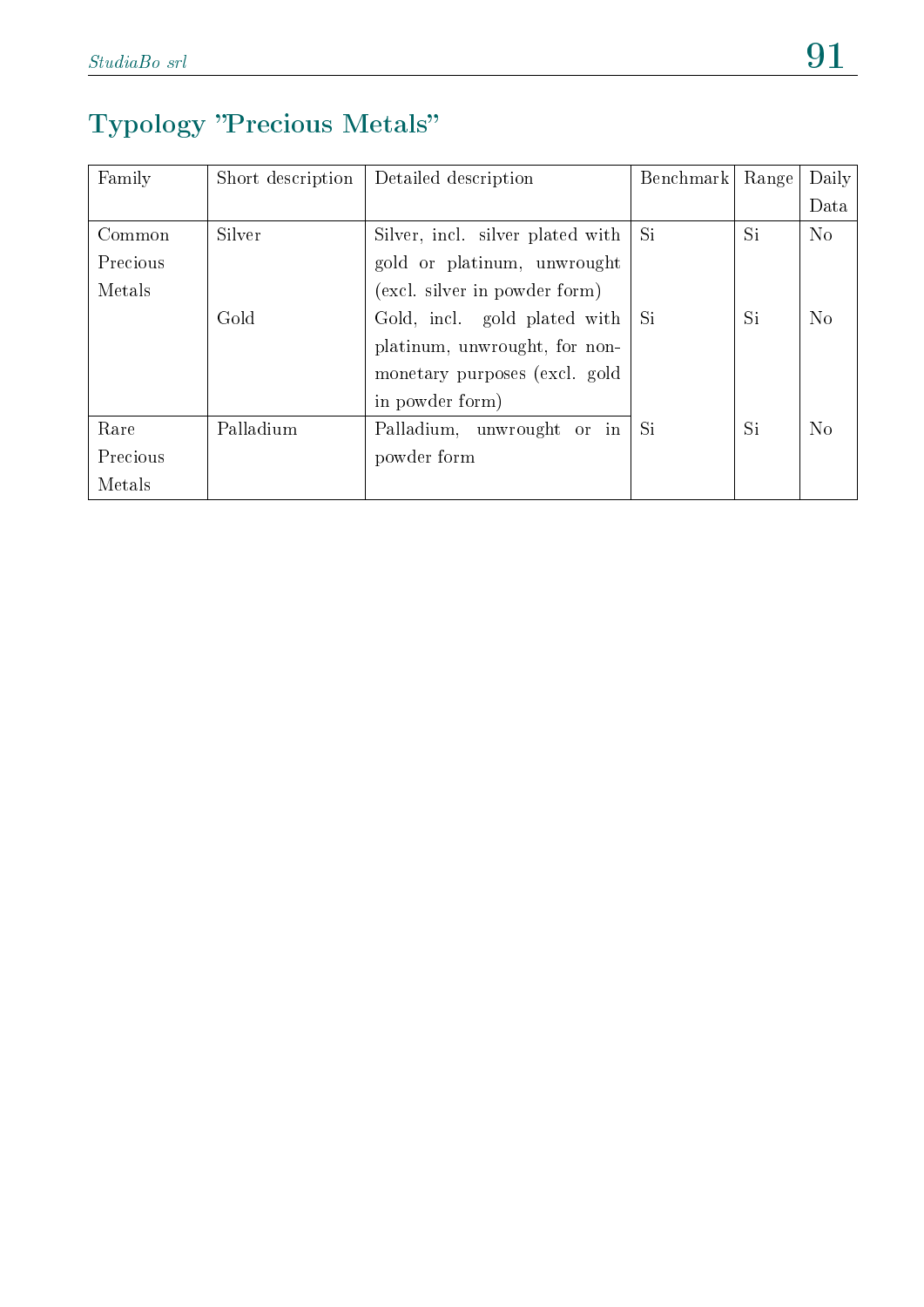# Product Classification Finanziari

#### Typology "Food"

| Family     | Short description | Detailed description                         | Benchmark | Range          | Daily |
|------------|-------------------|----------------------------------------------|-----------|----------------|-------|
|            |                   |                                              |           |                | Data  |
| Other      | Oats<br>Spot      | Oats Futures, Continuous Con-                | Si        | N <sub>o</sub> | Si.   |
| Cereals    | (CME)             | tract $\# 1$ (O1) (Front Month)              |           |                |       |
|            | Oats<br>3-Month   | Oats Futures, Continuous Con-                | Si        | N <sub>o</sub> | Si    |
|            | (CME)             | tract $\#3$ (O3)                             |           |                |       |
|            | Corn<br>Spot      | Corn Futures, Continuous Con-                | Si        | N <sub>o</sub> | Si    |
|            | (CME)             | tract $\# 1$ (C1) (Front Month)              |           |                |       |
|            | Corn<br>6-Month   | Corn Futures, Continuous Con-                | Si        | N <sub>o</sub> | Si    |
|            | (CME)             | tract $\# 6$ (C6)                            |           |                |       |
|            | Rough rice Spot   | Rough Rice Futures, Conti-                   | Si        | N <sub>o</sub> | Si    |
|            | (CME)             | nuous Contract $\#$ 1 (RR1)                  |           |                |       |
|            |                   | (Front Month)                                |           |                |       |
|            | Rough<br>rice     | Rough Rice Futures, Conti-                   | Si        | N <sub>o</sub> | Si    |
|            | 3-Month (CME)     | nuous Contract $\# 3$ (RR3)                  |           |                |       |
| Other Food | Milk Spot (CME)   | Class III Milk Futures, Con-                 | Si        | N <sub>o</sub> | Si    |
| Products   |                   | tinuous Contract $\#$ 1 (DA1)                |           |                |       |
|            |                   | (Front Month)                                |           |                |       |
|            | Milk<br>10-Month  | Class III Milk Futures, Conti-               | Si        | N <sub>o</sub> | Si    |
|            | (CME)             | nuous Contract $\#$ 10 (DA10)                |           |                |       |
| Meat       | Lean hog Spot     | Lean Hog Futures, Continuous                 | Si        | N <sub>o</sub> | Si    |
|            | (CME)             | Contract $\#$ 1 (LN1) (Front                 |           |                |       |
|            |                   | Month)                                       |           |                |       |
|            | Lean<br>hog       | Lean Hog Futures, Continuous                 | Si        | N <sub>o</sub> | Si    |
|            | 5-Month (CME)     | Contract $\# 5$ (LN5)                        |           |                |       |
|            |                   | Live cattle Spot Live Cattle Futures, Conti- | Si        | N <sub>o</sub> | Si    |
|            | (CME)             | nuous Contract $\#$ 1 (LC1)                  |           |                |       |
|            |                   | (Front Month)                                |           |                |       |
|            | Live<br>cattle    | Live Cattle Futures, Conti-                  | Si        | N <sub>0</sub> | Si.   |
|            | 7-Month (CME)     | nuous Contract $# 7$                         |           |                |       |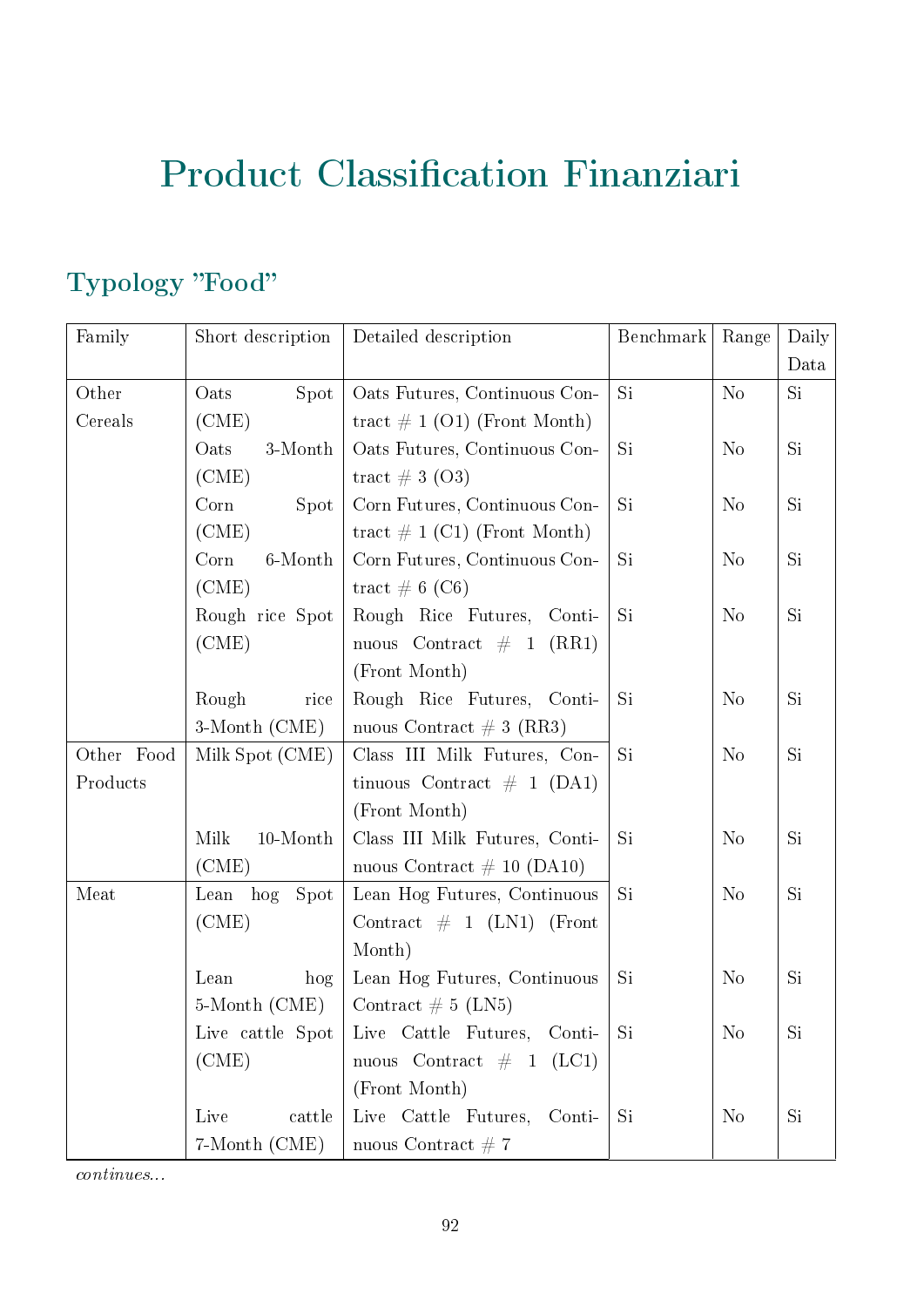| Family       | Short description                 | Detailed description           | Benchmark | Range          | Daily     |
|--------------|-----------------------------------|--------------------------------|-----------|----------------|-----------|
|              |                                   |                                |           |                | Data      |
| Colonial     | $\mathcal{C}^-$<br>Coffee<br>Spot | Coffee C Futures, Continuous   | <b>Si</b> | N <sub>o</sub> | Si        |
| goods        | (ICE)                             | Contract $\#$ 1 (KC1) (Front   |           |                |           |
|              |                                   | Month)                         |           |                |           |
|              | Coffee C 6-Month                  | Coffee C Futures, Continuous   | Si        | $\rm No$       | Si        |
|              | (ICE)                             | Contract $\# 6$ (KC6)          |           |                |           |
|              | Robusta<br>coffee                 | Robusta Coffee Future, Con-    | Si        | N <sub>o</sub> | Si        |
|              | Spot (ICE)                        | tinuous Contract $\#$ 1 (RC1)  |           |                |           |
|              |                                   | (Front Month)                  |           |                |           |
|              | Robusta coffee 6-                 | Robusta Coffee Future, Conti-  | Si        | N <sub>o</sub> | Si        |
|              | Month (ICE)                       | nuous Contract $\# 6$ (RC6)    |           |                |           |
|              | Cocoa<br><b>Spot</b>              | Cocoa<br>Futures,<br>Conti-    | <b>Si</b> | N <sub>o</sub> | Si        |
|              | (ICE)                             | nuous Contract $\#$ 1. Non-    |           |                |           |
|              |                                   | adjusted price based on spot-  |           |                |           |
|              |                                   | month continuous<br>contract   |           |                |           |
|              |                                   | calculations                   |           |                |           |
|              | $5$ -Month<br>Cocoa               | Cocoa Futures, Continuous      | Si        | N <sub>o</sub> | Si        |
|              | (ICE)                             | Contract $# 5$ . Non-adjusted  |           |                |           |
|              |                                   | based on continuous<br>price   |           |                |           |
|              |                                   | contract calculations          |           |                |           |
| Wheat        | Wheat<br>Spot                     | Wheat Futures, Continuous      | Si        | N <sub>o</sub> | <b>Si</b> |
|              | (CME)                             | Contract $\#$ 1 (W1) (Front    |           |                |           |
|              |                                   | Month)                         |           |                |           |
|              | Wheat<br>6-Month                  | Wheat Futures, Continuous      | Si        | N <sub>o</sub> | Si        |
|              | (CME)                             | Contract $\# 6$ (W6)           |           |                |           |
| Oils and Fa- | Canola oil Spot                   | Canola Futures,<br>Continuous  | Si        | N <sub>o</sub> | <b>Si</b> |
| ts           | (ICE)                             | Contract $\# 1$                |           |                |           |
|              | Canola<br>oil                     | Canola Futures,<br>Continuous  | Si        | N <sub>o</sub> | Si        |
|              | 4-Month (ICE)                     | Contract $#4$                  |           |                |           |
|              | Crude palm oil                    | Crude Palm Oil Futures, Con-   | Si        | N <sub>o</sub> | Si        |
|              | Spot (CME)                        | tinuous Contract $\#$ 1 (CPO1) |           |                |           |
|              |                                   | (Front Month)                  |           |                |           |
|              | Crude palm oil 2-                 | Crude Palm Oil Futures, Con-   | Si        | N <sub>o</sub> | Si        |
|              | Month (CME)                       | tinuous Contract $\#$ 2 (CPO2) |           |                |           |
|              | Soybean oil Spot                  | Soybean Oil Futures, Conti-    | Si        | N <sub>o</sub> | Si        |
|              | (CME)                             | nuous Contract $\#$ 1 (BO1)    |           |                |           |
|              |                                   | (Front Month)                  |           |                |           |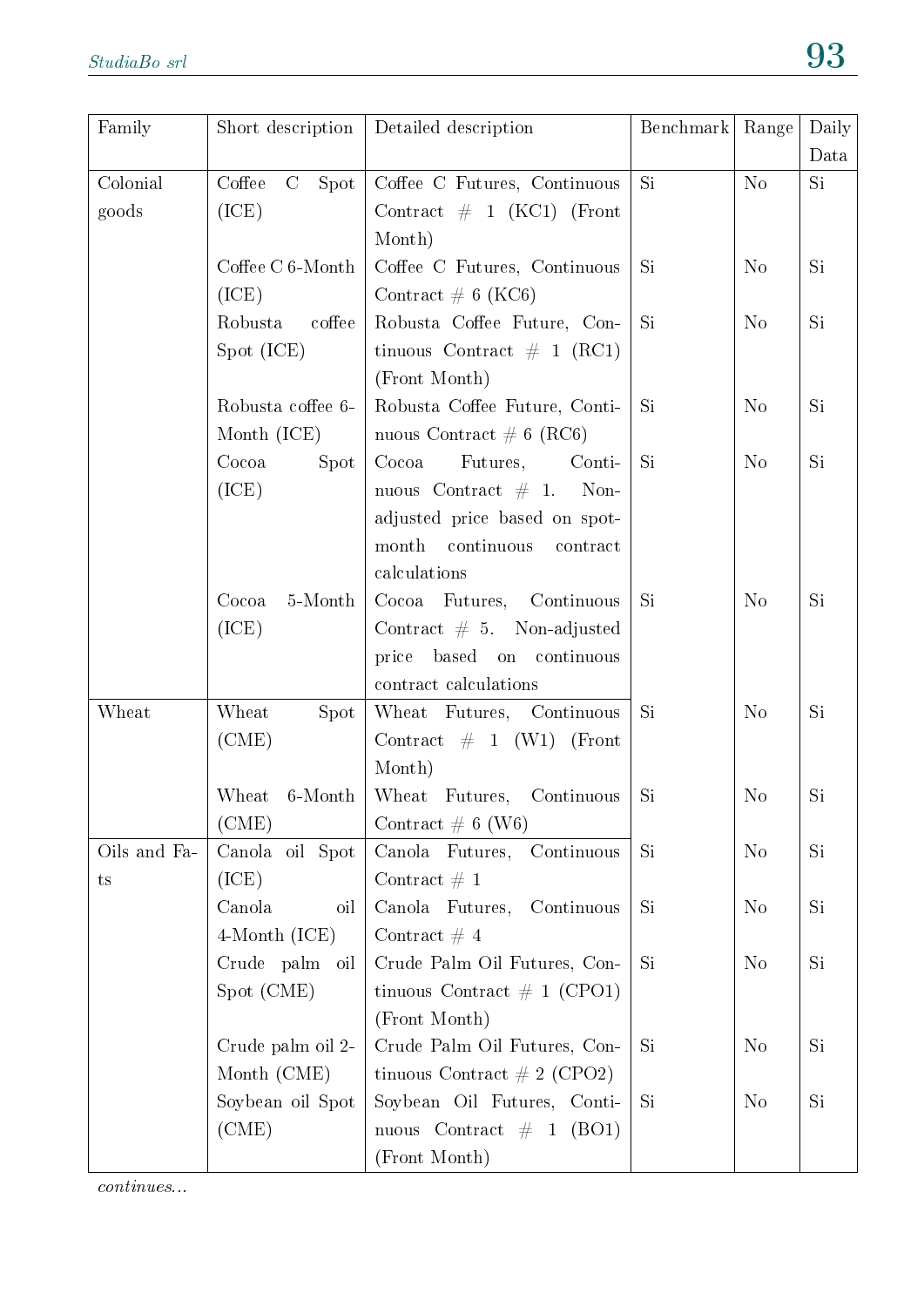| Family | Short description        | Detailed description                        | Benchmark | Range          | Daily         |
|--------|--------------------------|---------------------------------------------|-----------|----------------|---------------|
|        |                          |                                             |           |                | Data          |
|        | oil<br>Soybean<br>$9-$   | Soybean Oil Futures, Conti-                 | Si        | No             | Si            |
|        | Month (CME)              | nuous Contract $\# 9$ (BO9)                 |           |                |               |
|        | <b>Butter</b><br>Spot    | Cash-settled Butter Futures,                | Si        | N <sub>o</sub> | Si            |
|        | (CME)                    | Continuous<br>Contract<br>#<br>$\mathbf{1}$ |           |                |               |
|        |                          | (CB1) (Front Month)                         |           |                |               |
|        | 6-Month<br><b>Butter</b> | Cash-settled Butter Futures,                | Si        | N <sub>o</sub> | Si            |
|        | (CME)                    | Contract<br>Continuous<br>#<br>-6           |           |                |               |
|        |                          | (CB6)                                       |           |                |               |
| Soy    | Soybean<br>meal          | Soybean Meal Futures, Con-                  | Si        | N <sub>o</sub> | Si            |
|        | Spot (CME)               | tinuous Contract $\#$ 1 (SM1)               |           |                |               |
|        |                          | (Front Month)                               |           |                |               |
|        | Soybean meal 9-          | Soybean Meal Futures, Conti-                | Si        | N <sub>0</sub> | Si            |
|        | Month (CME)              | nuous Contract $\# 9$ (SM9)                 |           |                |               |
|        | Soybean<br>Spot          | Soybean Futures, Continuous                 | <b>Si</b> | N <sub>o</sub> | Si            |
|        | (CME)                    | Contract $\#$ 1 (S1)<br>(Front)             |           |                |               |
|        |                          | Month)                                      |           |                |               |
|        | Soybean 7-Month          | Soybean Futures, Continuous                 | Si        | $\rm No$       | Si            |
|        | (CME)                    | Contract $\# 7$ (S7)                        |           |                |               |
| Sugar  | Sugar No.<br>16          | Sugar No. 16 Futures, Conti-                | Si        | $\rm No$       | Si            |
|        | Spot (ICE)               | nuous Contract $\# 1$                       |           |                |               |
|        | Sugar No. 16 5-          | Sugar No. 16 Futures, Conti-                | Si        | No             | Si            |
|        | Month (ICE)              | nuous Contract $\# 5$                       |           |                |               |
|        | Sugar No.<br>11          | Sugar No. 11 Futures, Con-                  | Si        | N <sub>o</sub> | Si            |
|        | Spot (ICE)               | tinuous Contract $\#$ 1 (SB1)               |           |                |               |
|        |                          | (Front Month)                               |           |                |               |
|        | Sugar No. 11 4-          | Sugar No. 11 Futures, Conti-                | Si        | N <sub>o</sub> | Si            |
|        | Month (ICE)              | nuous Contract $\#$ 4 (SB4)                 |           |                |               |
|        | White sugar Spot         | White Sugar Futures, Con-                   | Si        | N <sub>0</sub> | Si            |
|        | (ICE)                    | tinuous Contract $\#$ 1 (W1)                |           |                |               |
|        |                          | (Front Month)                               |           |                |               |
|        | White<br>sugar<br>$6 -$  | White Sugar Futures, Conti-                 | Si        | N <sub>o</sub> | $\mathrm{Si}$ |
|        | Month (ICE)              | nuous Contract $\# 6$ (W6)                  |           |                |               |

Typology "Energy"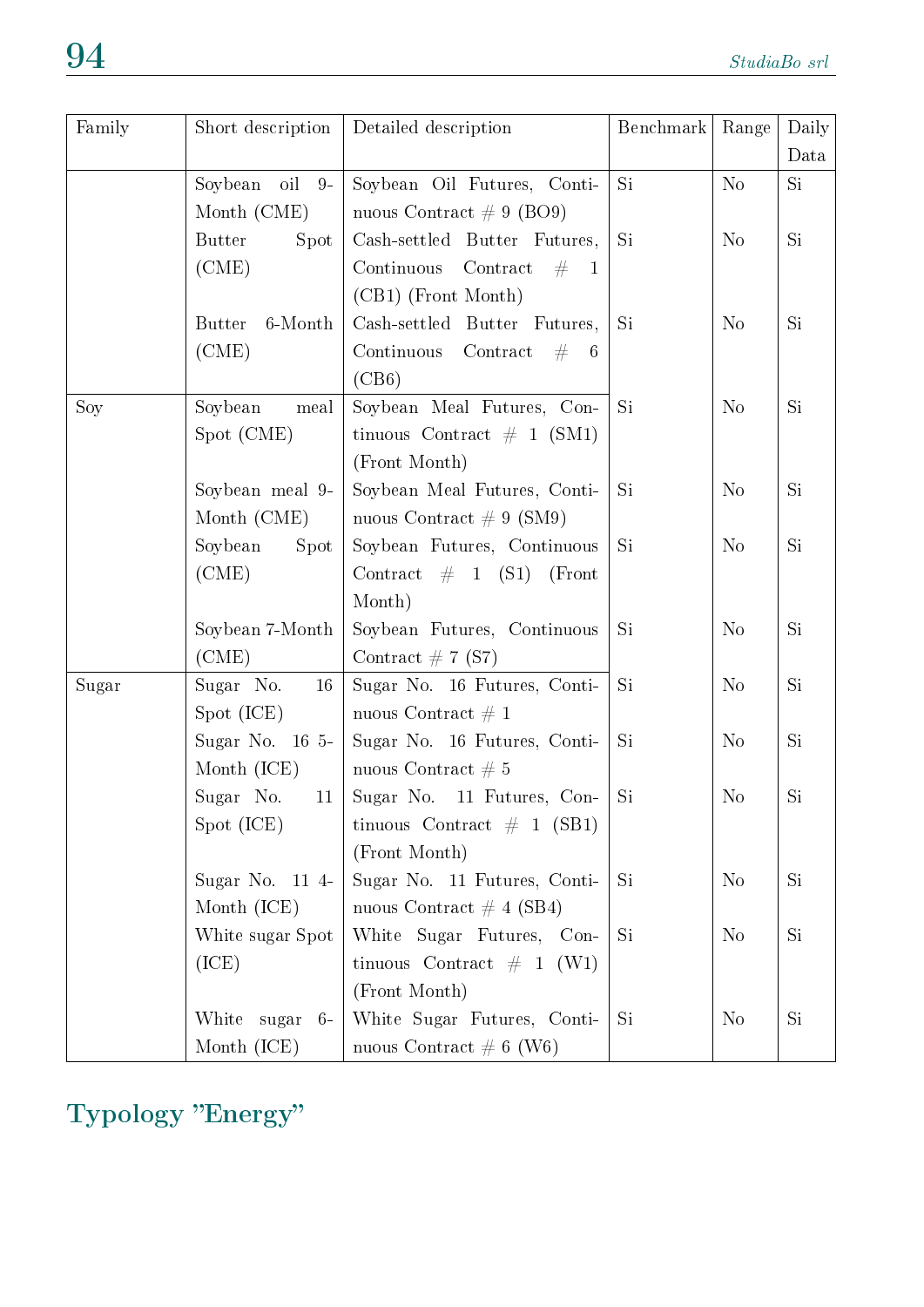| Family       | Short description              | Detailed description              | Benchmark | Range          | Daily          |
|--------------|--------------------------------|-----------------------------------|-----------|----------------|----------------|
|              |                                |                                   |           |                | Data           |
| Fuels        | <b>Butane</b><br>Spot          | Mont Belvieu Normal Buta-         | Si        | No             | Si             |
|              | (CME)                          | ne (OPIS) Futures, Continuous     |           |                |                |
|              |                                | Contract $\#$ 1 (D01) (Front      |           |                |                |
|              |                                | Month)                            |           |                |                |
|              | Butane 10-Month                | Mont Belvieu Normal Buta-         | <b>Si</b> | N <sub>o</sub> | N <sub>o</sub> |
|              | (CME)                          | ne (OPIS) Futures, Continuous     |           |                |                |
|              |                                | Contract $\#$ 10 (D010)           |           |                |                |
|              | NY Harbor UL-                  | NY Harbor ULSD Futures,           | Si        | N <sub>o</sub> | Si.            |
|              | SD Spot (CME)                  | Continuous Contract $\#$ 1        |           |                |                |
|              |                                | (HO1) (Front Month)               |           |                |                |
|              | NY Harbor UL-                  | NY Harbor ULSD Futures,           | <b>Si</b> | N <sub>o</sub> | Si.            |
|              | <b>SD</b><br>12-Month          | Continuous Contract $\#$ 12       |           |                |                |
|              | (CME)                          | (HO12)                            |           |                |                |
|              | RBOB<br>Gasoline               | RBOB Gasoline Physical Futu-      | Si        | N <sub>o</sub> | Si             |
|              | Spot (CME)                     | res, Continuous Contract $\#$ 1   |           |                |                |
|              |                                | (Front Month)                     |           |                |                |
|              | <b>RBOB</b><br>Gasoline        | RBOB Gasoline Physical Fu-        | <b>Si</b> | N <sub>o</sub> | Si             |
|              | 24-Month (CME)                 | tures, Continuous Contract $#$    |           |                |                |
|              |                                | 24                                |           |                |                |
|              | <b>LDH</b><br>Propane          | Mont Belvieu LDH Propane          | Si        | N <sub>o</sub> | Si             |
|              | Spot (CME)                     | (OPIS) Futures, Continuous        |           |                |                |
|              |                                | Contract $\#$ 1 (B01) (Front      |           |                |                |
|              |                                | Month)                            |           |                |                |
|              | LDH Propane 9-                 | Mont Belvieu LDH Propane          | Si        | N <sub>o</sub> | Si             |
|              | Month (CME)                    | (OPIS) Futures, Continuous        |           |                |                |
|              |                                | Contract $\# 9$ (B09)             |           |                |                |
| CO2 Certifi- | CO <sub>2</sub><br>EU<br>Allo- | Dioxide<br>Carbon<br>European     | Si        | N <sub>o</sub> | Si             |
| cates        | wances $(ICE)$                 | Union<br>Allowance<br>Futures,    |           |                |                |
|              |                                | Continuous Contract $\#$ 1        |           |                |                |
| Power        | PUN energy F1                  | Energy Price (Italy) F1, from     | Si        | $\rm No$       | N <sub>o</sub> |
|              |                                | 8:00 till 19:00, from monday till |           |                |                |
|              |                                | friday                            |           |                |                |
|              | PUN energy F2                  | Energy Price (Italy) F2 from      | <b>Si</b> | No             | N <sub>o</sub> |
|              |                                | 7:00 till 8:00, from 19:00 till   |           |                |                |
|              |                                | 23:00, from monday till friday    |           |                |                |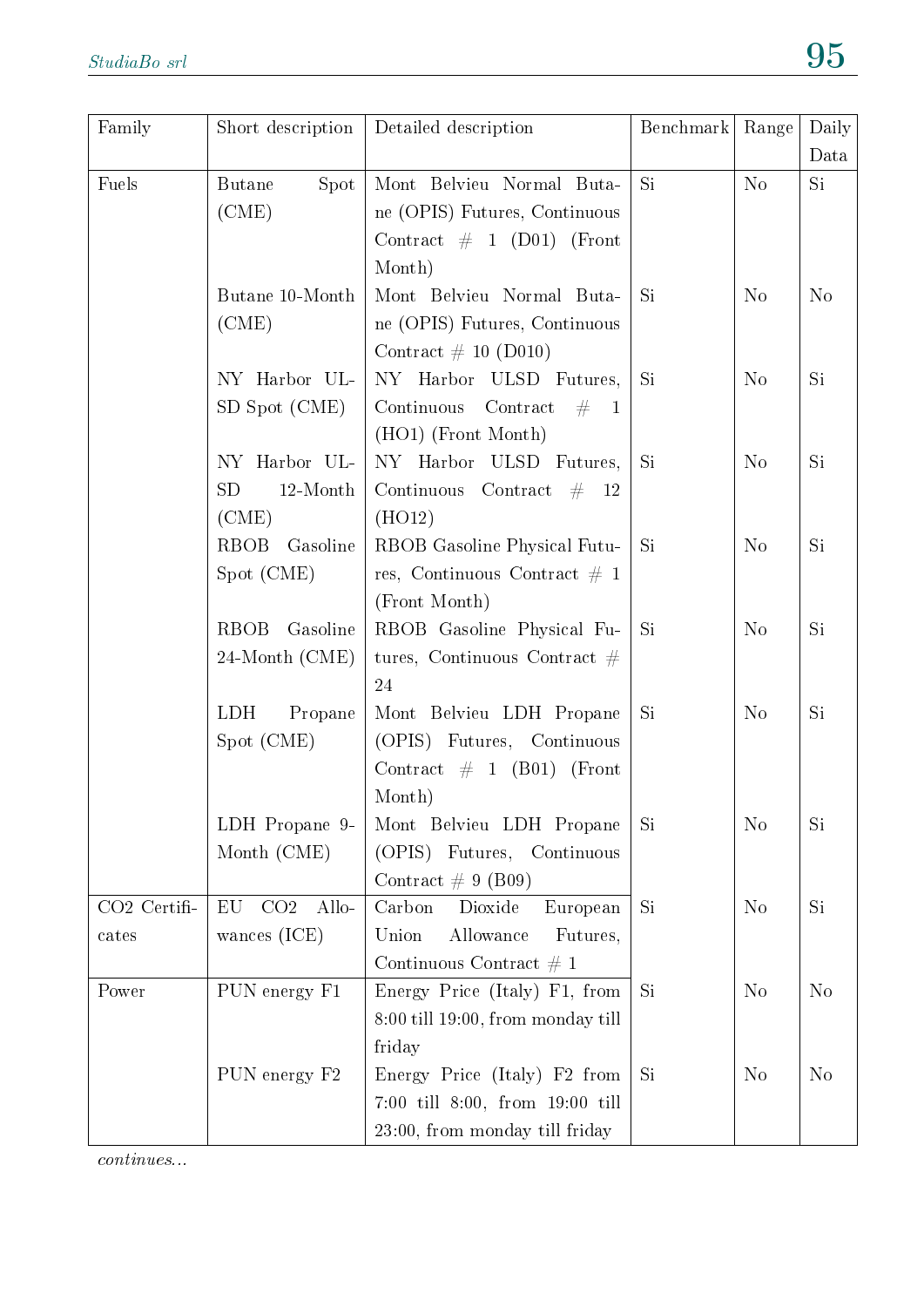| Family      | Short description   | Detailed description           | Benchmark      | Range          | Daily          |
|-------------|---------------------|--------------------------------|----------------|----------------|----------------|
|             |                     |                                |                |                | Data           |
|             | PUN energy F3       | Energy Price (Italy) F3 from   | Si.            | No             | N <sub>o</sub> |
|             |                     | 00.00 till 7.00 and from 23.00 |                |                |                |
|             |                     | till 24.00, from monday till   |                |                |                |
|             |                     | saturday, sunday 24h           |                |                |                |
|             | PUN energy Italy    | Energy Price (Italy)           | Si.            | N <sub>o</sub> | Si.            |
|             | (GME)               |                                |                |                |                |
| Coal        | Thermal<br>coal     | Newcastle Coal Futures, Con-   | Si.            | N <sub>o</sub> | Si             |
|             | Australia<br>Spot   | tinuous Contract $\#$ 1 (NCF1) |                |                |                |
|             | (ICE)               | (Front Month)                  |                |                |                |
|             | Thermal<br>coal     | Rotterdam Coal Futures, Con-   | Si.            | N <sub>o</sub> | Si.            |
|             | Rotterdam<br>Spot   | tinuous Contract $\#$ 1 (Front |                |                |                |
|             | (ICE)               | Month)                         |                |                |                |
|             | Thermal<br>coal     | Rotterdam Coal Futures, Con-   | Si.            | N <sub>o</sub> | Si.            |
|             | Rotterdam           | tinuous Contract $# 5$         |                |                |                |
|             | 5-Month (ICE)       |                                |                |                |                |
| Natural Gas | Natural Gas PSV     | Natural Gas Italy PSV (GME,    | Si             | N <sub>o</sub> | Si.            |
|             | (Italy) (GME)       | Gestore Mercati Energetici)    |                |                |                |
|             | Liquefied natural   | Japan Korea Marker<br>LNG      | Si             | N <sub>o</sub> | Si.            |
|             | gas JKM (Asia)      | (Platts) Futures, Continuous   |                |                |                |
|             | Spot (CME)          | Contract $\#$ 1 (JKM1) (Front  |                |                |                |
|             |                     | Month)                         |                |                |                |
|             | Natural Gas NBP     | UK Natural Gas Futures, Con-   | Si             | N <sub>o</sub> | Si             |
|             | $(UK)$ Spot $(ICE)$ | tinuous Contract $\# 1$        |                |                |                |
|             | Natural<br>Gas      | UK Natural Gas Futures, Con-   | Si             | N <sub>o</sub> | Si             |
|             | <b>NBP</b><br>(UK)  | tinuous Contract $\#$ 12       |                |                |                |
|             | $12$ -Month (ICE)   |                                |                |                |                |
|             | Natural Gas TTF     | Dutch TTF Gas Base Load Fu-    | Si             | N <sub>o</sub> | Si             |
|             | Spot (ICE)          | tures, Continuous Contract $#$ |                |                |                |
|             |                     | 1                              |                |                |                |
|             | Natural Gas TTF     | Dutch TTF Gas Base Load Fu-    | Si             | N <sub>o</sub> | Si             |
|             | 6-Month (ICE)       | tures, Continuous Contract $#$ |                |                |                |
|             |                     | 6                              |                |                |                |
|             | Natural Gas TTF     | Dutch TTF Gas Base Load Fu-    | N <sub>o</sub> | N <sub>o</sub> | Si             |
|             | $12$ -Month (ICE)   | tures, Continuous Contract $#$ |                |                |                |
|             |                     | 12                             |                |                |                |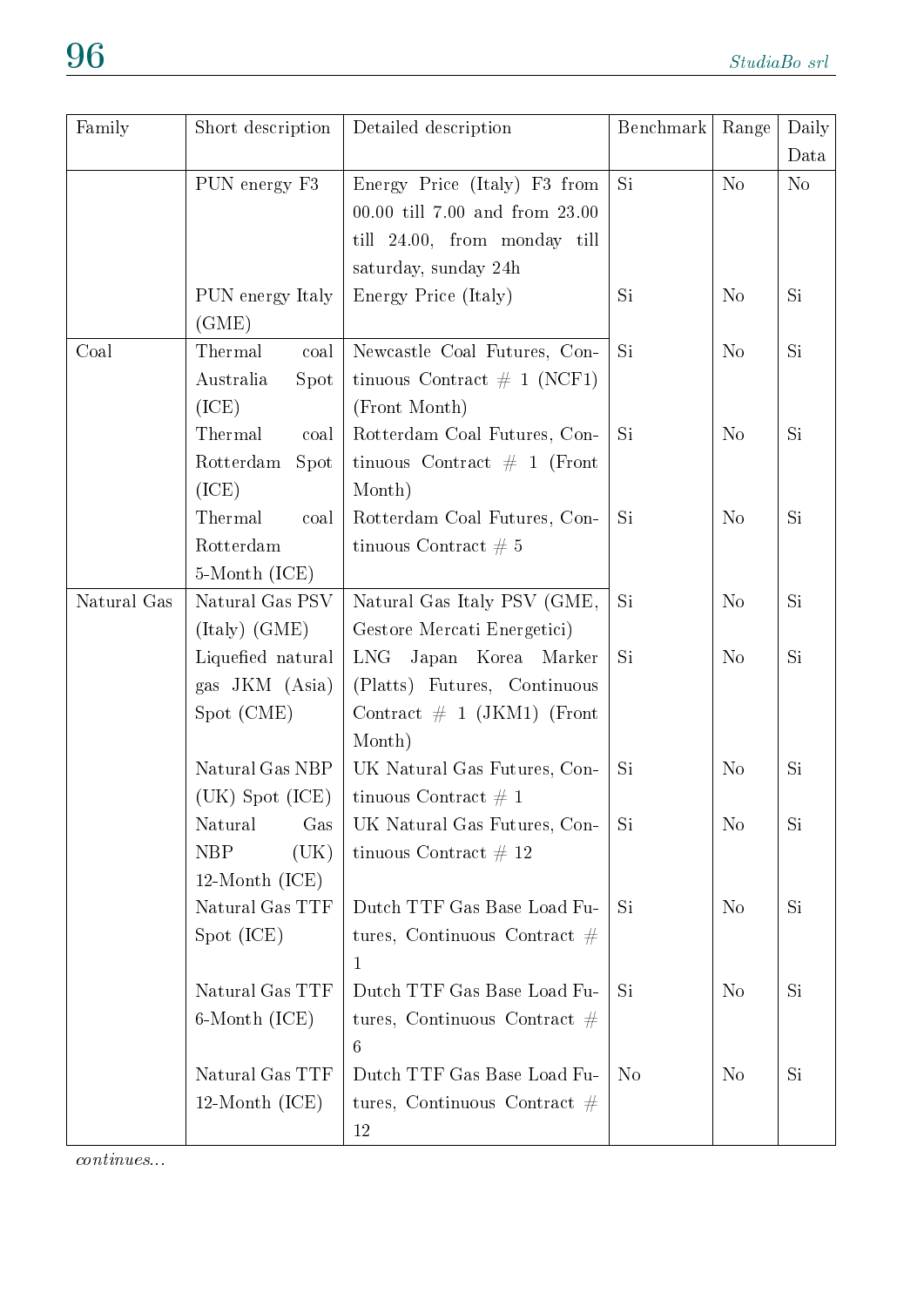| Family | Short description    | Detailed description                   | Benchmark      | Range          | Daily |
|--------|----------------------|----------------------------------------|----------------|----------------|-------|
|        |                      |                                        |                |                | Data  |
|        | Natural Gas TTF      | Dutch TTF Gas Base Load Fu-            | N <sub>o</sub> | N <sub>o</sub> | Si    |
|        | 18-Month (ICE)       | tures, Continuous Contract $#$         |                |                |       |
|        |                      | 18                                     |                |                |       |
|        | Henry<br>Hub         | Henry Hub Natural Gas Fu-              | <b>Si</b>      | N <sub>o</sub> | Si    |
|        | (USA)<br>natu-       | tures, Continuous Contract $#$         |                |                |       |
|        | ral<br>Spot<br>gas   | $\mathbf{1}$                           |                |                |       |
|        | (NYMEX)              |                                        |                |                |       |
|        | Henry<br>Hub         | Henry Hub Natural Gas Fu-              | <b>Si</b>      | N <sub>o</sub> | Si    |
|        | (USA)<br>natural     | tures, Continuous Contract $#$         |                |                |       |
|        | 4-Month<br>gas       | $\overline{4}$                         |                |                |       |
|        | (NYMEX)              |                                        |                |                |       |
| Oils   | <b>Brent</b><br>Spot | Continuous<br><b>Brent</b><br>Futures, | <b>Si</b>      | N <sub>o</sub> | Si    |
|        | (ICE),               | Contract $\#$ 1 (O1)<br>(Front         |                |                |       |
|        | price/barrel         | Month)                                 |                |                |       |
|        | Brent 24-Month       | <b>Brent</b><br>Futures,<br>Continuous | <b>Si</b>      | N <sub>o</sub> | Si    |
|        | $(ICE)$ , price/bar- | Contract $\# 24 (024)$                 |                |                |       |
|        | rel                  |                                        |                |                |       |
|        | <b>WTI</b><br>Spot   | Cushing, OK Crude Oil Future           | <b>Si</b>      | N <sub>o</sub> | Si    |
|        | $(CME)$ ,            | Contract $\# 1$                        |                |                |       |
|        | price/barrel         |                                        |                |                |       |
|        | <b>WTI</b><br>$12-$  | Cushing, OK Crude Oil Future           | <b>Si</b>      | N <sub>o</sub> | Si    |
|        | $(CME)$ ,<br>Month   | Contract $# 12$                        |                |                |       |
|        | price/barrel         |                                        |                |                |       |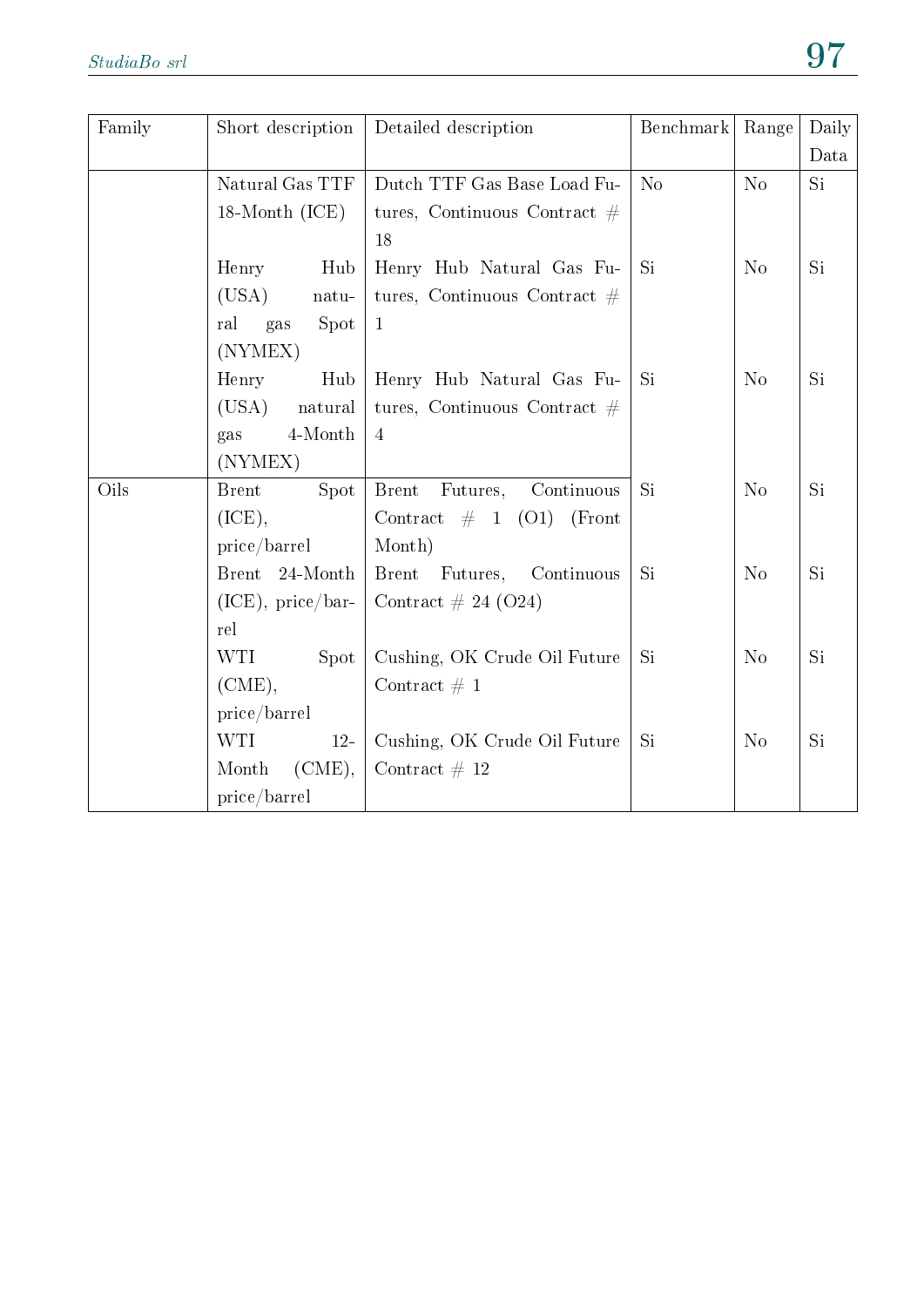### Typology "Plastics and Elastomers"

| Family               | Short description           | Detailed description           | Benchmark | Range          | Daily          |
|----------------------|-----------------------------|--------------------------------|-----------|----------------|----------------|
|                      |                             |                                |           |                | Data           |
| Elastomers           | Spot<br><b>Butane</b>       | Mont Belvieu Normal Buta-      | Si        | N <sub>o</sub> | Si             |
| and Rubber           | (CME)                       | ne (OPIS) Futures, Continuous  |           |                |                |
|                      |                             | Contract $\#$ 1 (D01) (Front   |           |                |                |
|                      |                             | Month)                         |           |                |                |
|                      | Butane 10-Month             | Mont Belvieu Normal Buta-      | Si        | N <sub>o</sub> | N <sub>o</sub> |
|                      | (CME)                       | ne (OPIS) Futures, Continuous  |           |                |                |
|                      |                             | Contract $\#$ 10 (D010)        |           |                |                |
|                      | RSS <sub>3</sub><br>natural | Shanghai Natural Rubber Fu-    | Si        | N <sub>o</sub> | Si             |
|                      | rubber<br>Spot              | tures, Continuous Contract $#$ |           |                |                |
|                      | (SHFE)                      | 1 (RU1) (Front Month)          |           |                |                |
|                      | RSS <sub>3</sub><br>natural | Shanghai Natural Rubber Fu-    | Si        | N <sub>o</sub> | Si             |
|                      | rubber<br>2-Month           | tures, Continuous Contract $#$ |           |                |                |
|                      | (SHFE)                      | $2$ (RU2)                      |           |                |                |
|                      | <b>Brent</b><br>Spot        | Brent Futures,<br>Continuous   | Si        | N <sub>o</sub> | N <sub>o</sub> |
|                      | $(ICE)$ , price/ton         | Contract $\#$ 1 (O1) (Front    |           |                |                |
|                      |                             | Month)                         |           |                |                |
|                      | 24-Month<br><b>Brent</b>    | Brent Futures, Continuous      | Si        | N <sub>o</sub> | No             |
|                      | $(ICE)$ , price/ton         | Contract $\# 24 (024)$         |           |                |                |
|                      | WTI<br>Spot                 | Cushing, OK Crude Oil Future   | Si        | N <sub>o</sub> | N <sub>o</sub> |
|                      | (CME),                      | Contract $\#$ 1                |           |                |                |
|                      | price/ton                   |                                |           |                |                |
|                      | <b>WTI</b><br>$12-$         | Cushing, OK Crude Oil Future   | Si        | N <sub>o</sub> | N <sub>o</sub> |
|                      | $(CME)$ ,<br>Month          | Contract $# 12$                |           |                |                |
|                      | price/ton                   |                                |           |                |                |
| ThermoplasticsButane | Spot                        | Mont Belvieu Normal Buta-      | Si        | N <sub>o</sub> | Si             |
|                      | (CME)                       | ne (OPIS) Futures, Continuous  |           |                |                |
|                      |                             | Contract $\#$ 1 (D01) (Front   |           |                |                |
|                      |                             | Month)                         |           |                |                |
|                      | Butane 10-Month             | Mont Belvieu Normal Buta-      | Si        | N <sub>o</sub> | N <sub>o</sub> |
|                      | (CME)                       | ne (OPIS) Futures, Continuous  |           |                |                |
|                      |                             | Contract $\# 10$ (D010)        |           |                |                |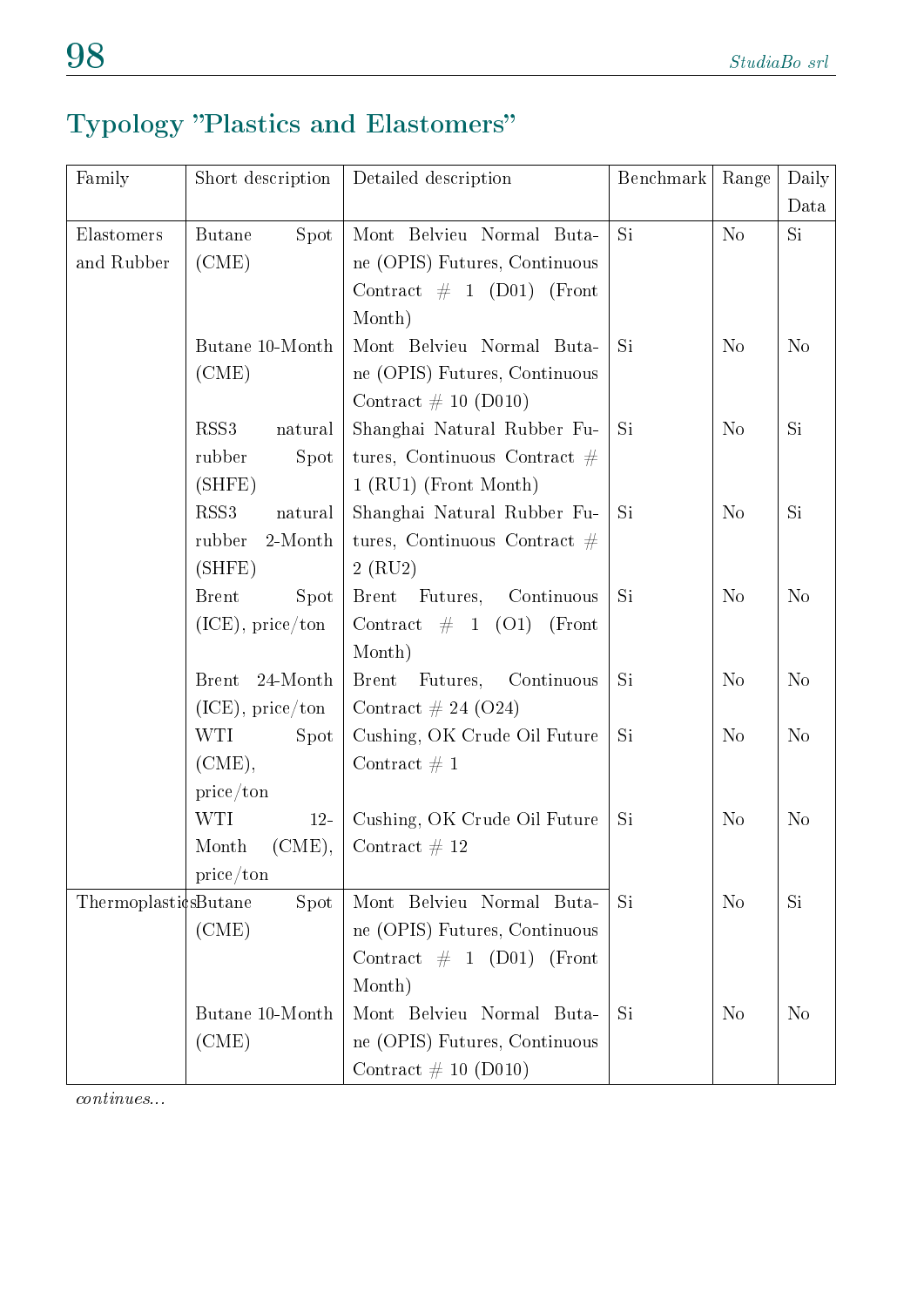| Family | Short description    | Detailed description                      | Benchmark | Range          | Daily          |
|--------|----------------------|-------------------------------------------|-----------|----------------|----------------|
|        |                      |                                           |           |                | Data           |
|        | LDH.<br>Propane      | Mont Belvieu LDH Propane                  | Si        | No             | Si             |
|        | Spot (CME)           | (OPIS) Futures, Continuous                |           |                |                |
|        |                      | Contract $\#$ 1 (B01) (Front              |           |                |                |
|        |                      | Month)                                    |           |                |                |
|        | LDH Propane 9-       | Mont Belvieu LDH Propane                  | <b>Si</b> | N <sub>o</sub> | Si.            |
|        | Month (CME)          | (OPIS) Futures, Continuous                |           |                |                |
|        |                      | Contract $\# 9$ (B09)                     |           |                |                |
|        | <b>Brent</b><br>Spot | Brent Futures, Continuous                 | <b>Si</b> | No             | N <sub>o</sub> |
|        | $(ICE)$ , price/ton  | Contract $\#$ 1 (O1) (Front               |           |                |                |
|        |                      | Month)                                    |           |                |                |
|        | Brent 24-Month       | Brent Futures, Continuous                 | <b>Si</b> | $\rm No$       | N <sub>o</sub> |
|        |                      | (ICE), price/ton   Contract $\#$ 24 (O24) |           |                |                |
|        | Spot<br>WTI          | Cushing, OK Crude Oil Future              | Si        | N <sub>o</sub> | N <sub>o</sub> |
|        | (CME),               | Contract $\# 1$                           |           |                |                |
|        | price/ton            |                                           |           |                |                |
|        | WTI<br>$12-$         | Cushing, OK Crude Oil Future              | Si        | $\rm No$       | N <sub>o</sub> |
|        | Month $(CME)$ ,      | Contract $# 12$                           |           |                |                |
|        | price/ton            |                                           |           |                |                |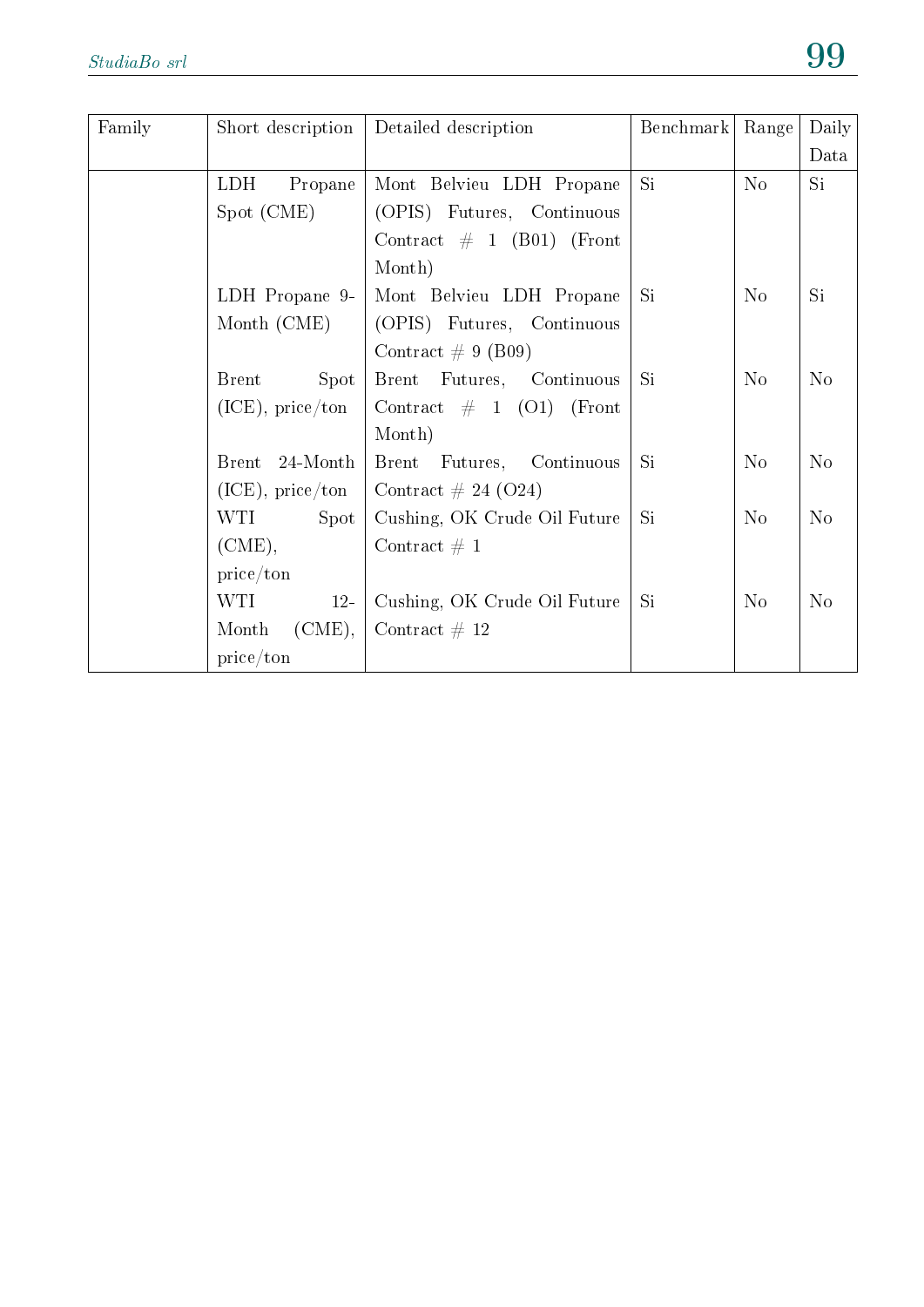### Typology "Ferrous Metals"

| Family        | Short description                      | Detailed description                            | Benchmark | Range          | Daily |
|---------------|----------------------------------------|-------------------------------------------------|-----------|----------------|-------|
|               |                                        |                                                 |           |                | Data  |
| Scrap<br>and  | Steel Scrap (Tur-                      | LME Steel Scrap CFR Turkey                      | Si        | No             | Si    |
| Waste         | key) Spot (LME)                        | (Platts), Continuous Contract                   |           |                |       |
|               |                                        | $\# 1$ (Front Month)                            |           |                |       |
|               | Steel Scrap (Tur-                      | LME Steel Scrap CFR Turkey                      | Si        | N <sub>o</sub> | Si    |
|               | key)<br>15-Month                       | (Platts), Continuous Contract                   |           |                |       |
|               | (LME)                                  | #15                                             |           |                |       |
| Steel<br>Long | Steel Rebar Spot                       | Shanghai Steel Rebar Futu-                      | Si        | N <sub>o</sub> | Si    |
| Products      | (SHFE)                                 | res, Continuous Contract $\#$ 1                 |           |                |       |
|               |                                        | (RB1) (Front Month)                             |           |                |       |
|               | Rebar<br><b>Steel</b><br>$\frac{4}{ }$ | Shanghai Steel Rebar Futu-                      | Si        | N <sub>o</sub> | Si    |
|               | Month (SHFE)                           | res, Continuous Contract $\#$ 4                 |           |                |       |
|               |                                        | (RB4)                                           |           |                |       |
|               | Steel Rebar (Tur-                      | LME Steel Rebar FOB Turkey                      | Si        | N <sub>o</sub> | Si    |
|               | key) Spot (LME)                        | (Platts), Continuous Contract                   |           |                |       |
|               |                                        | $\# 1$ (Front Month)                            |           |                |       |
|               | Steel Rebar (Tur-                      | LME Steel Rebar FOB Turkey                      | Si        | N <sub>o</sub> | Si    |
|               | $15\mbox{-} \mathrm{Month}$<br>key)    | (Platts), Continuous Contract                   |           |                |       |
|               | (LME)                                  | $\#$ 15 (Front Month)                           |           |                |       |
| Rolled<br>Hot | Hot-rolled<br>coils                    | U.S. Midwest Domestic Hot-                      | Si        | N <sub>o</sub> | Si    |
| Steel Coils   | (USA)<br>Spot                          | Rolled Coil Steel (CRU) Index                   |           |                |       |
|               | (CME)                                  | Futures, Continuous Contract                    |           |                |       |
|               |                                        | $\# 1$ (HR1) (Front Month)                      |           |                |       |
|               | Hot-rolled<br>coils                    | U.S. Midwest Domestic Hot-                      | Si        | N <sub>o</sub> | Si    |
|               | $(USA)$ 10-Month                       | Rolled Coil Steel (CRU) Index                   |           |                |       |
|               | (CME)                                  | Futures, Continuous Contract                    |           |                |       |
|               |                                        | $\# 10$ (HR10)                                  |           |                |       |
|               | Hot-rolled<br>coils                    | North European Hot-Rolled                       | Si        | N <sub>o</sub> | Si    |
|               | (North Europe)                         | Coil Steel (Argus) Futures,                     |           |                |       |
|               | Spot (CME)                             | Continuous<br>$\text{Contract} \quad # \quad 1$ |           |                |       |
|               |                                        | (EHR1) (Front Month), data                      |           |                |       |
|               |                                        | till April $2020\,$ are a $\mathrm{\,StudiaBo}$ |           |                |       |
|               |                                        | elaboration                                     |           |                |       |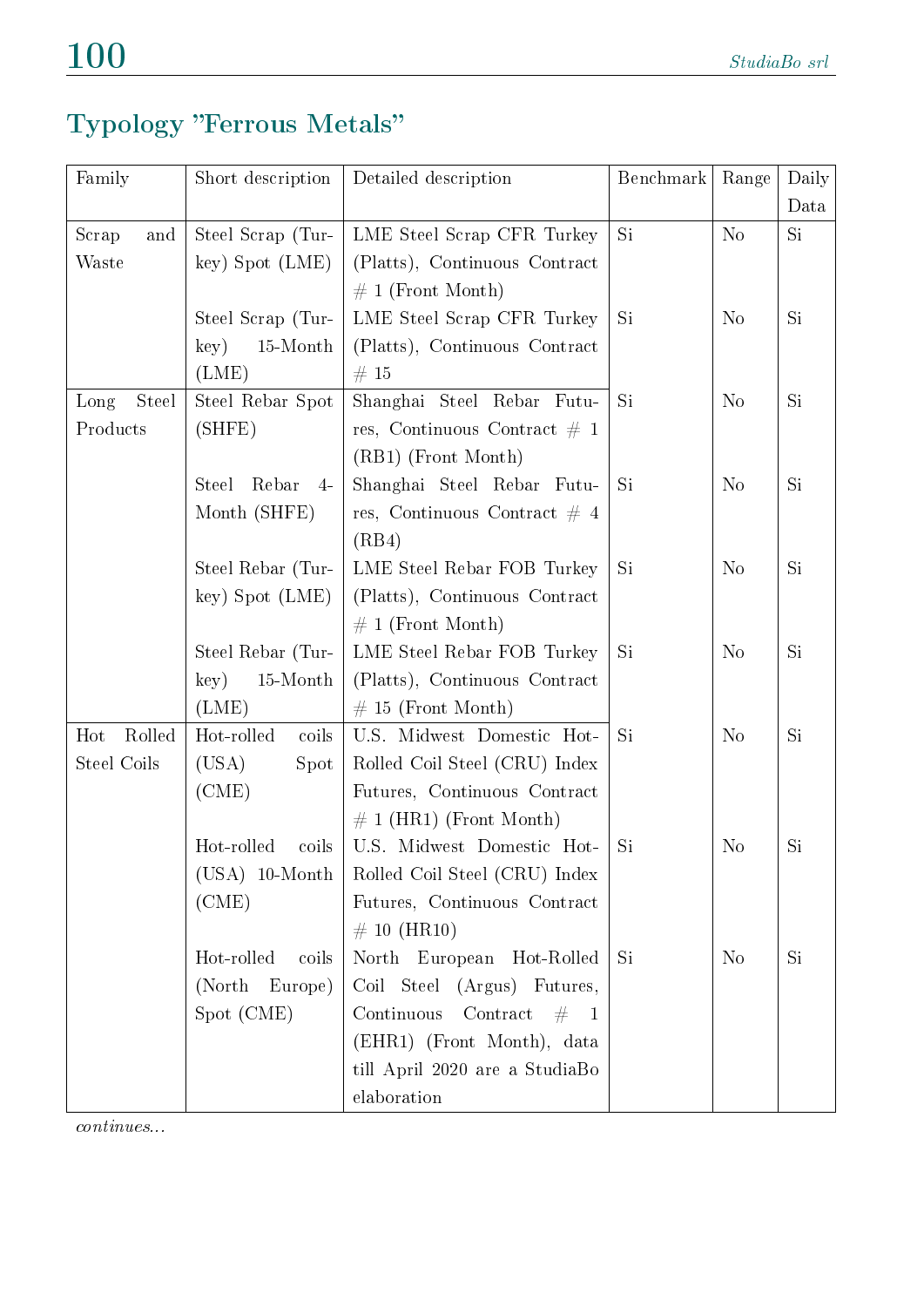| Family         | Short description   | Detailed description                       | Benchmark      | Range          | Daily          |
|----------------|---------------------|--------------------------------------------|----------------|----------------|----------------|
|                | Hot-rolled<br>coils | North European<br>Hot-Rolled               | Si             | No             | Data<br>Si     |
|                | (North)<br>Europe)  | Coil Steel (Argus) Futures,                |                |                |                |
|                | 6-Month (CME)       | Continuous<br>Contract<br># 6              |                |                |                |
|                |                     | (EHR6) (Front Month), da-                  |                |                |                |
|                |                     | ta till December 2021 are a                |                |                |                |
|                |                     | StudiaBo elaboration                       |                |                |                |
|                | Hot-rolled<br>coils | London Metal Exchange HRC                  | Si             | N <sub>o</sub> | <b>Si</b>      |
|                | (North)<br>Europe)  | HRC-NW-Europe Month 1, da-                 |                |                |                |
|                | Spot (LME)          | ta till the 27th of July 2021 are          |                |                |                |
|                |                     | a StudiaBo elaboration                     |                |                |                |
|                | Hot-rolled<br>coils | London Metal Exchange HRC                  | Si             | N <sub>o</sub> | <b>Si</b>      |
|                | (North)<br>Europe)  | HRC-NW-Europe Month 15,                    |                |                |                |
|                | $15$ -Month $(LME)$ | data till the 27th of July 2021            |                |                |                |
|                |                     | are a StudiaBo elaboration                 |                |                |                |
|                | Hot-rolled<br>coils | Shanghai Hot Rolled Coils Fu-              | Si             | N <sub>o</sub> | <b>Si</b>      |
|                | (China)<br>Spot     | tures, Continuous Contract $\# 1$          |                |                |                |
|                | (SHFE)              | (HC1) (Front Month)                        |                |                |                |
|                | Hot-rolled<br>coils | Shanghai Hot Rolled Coils Fu-              | Si             | $\rm No$       | <b>Si</b>      |
|                | (China) 9-Month     | tures, Continuous Contract $\# 9$          |                |                |                |
|                | (SHFE)              | (HC9)                                      |                |                |                |
| Fer-<br>Iron,  | Chrome              | Chrome                                     | N <sub>o</sub> | N <sub>o</sub> | N <sub>o</sub> |
| roalloy<br>and |                     |                                            |                |                |                |
| Cast Iron      |                     |                                            |                |                |                |
|                | Iron ores China     | Iron Ore 62% Fe CFR Chi-                   | Si             | No             | Si             |
|                | Spot (CME)          | na (TSI) Futures, Continuous               |                |                |                |
|                |                     | Contract $\#$ 1 (TIO1) (Front              |                |                |                |
|                |                     | Month)                                     |                |                |                |
|                | Iron ores China     | Iron Ore 62% Fe CFR Chi-                   | Si             | N <sub>o</sub> | Si             |
|                | $4$ -Month (CME)    | na (TSI) Futures, Continuous               |                |                |                |
|                |                     | Contract $\#$ 4 (TIO4)                     |                |                |                |
|                | Molybdenum          | Molybdenum Prices $#$ Cash                 | Si             | N <sub>o</sub> | Si             |
|                | Spot (LME)          |                                            |                |                |                |
|                | Molybdenum 15-      | Molybdenum<br>Prices<br>$#^-$<br><b>15</b> | Si             | N <sub>o</sub> | N <sub>o</sub> |
|                | Month (LME)         | months                                     |                |                |                |
| Stainless      | Molybdenum          | Molybdenum Prices $#$ Cash                 | Si             | N <sub>o</sub> | Si             |
| <b>Steel</b>   | Spot (LME)          |                                            |                |                |                |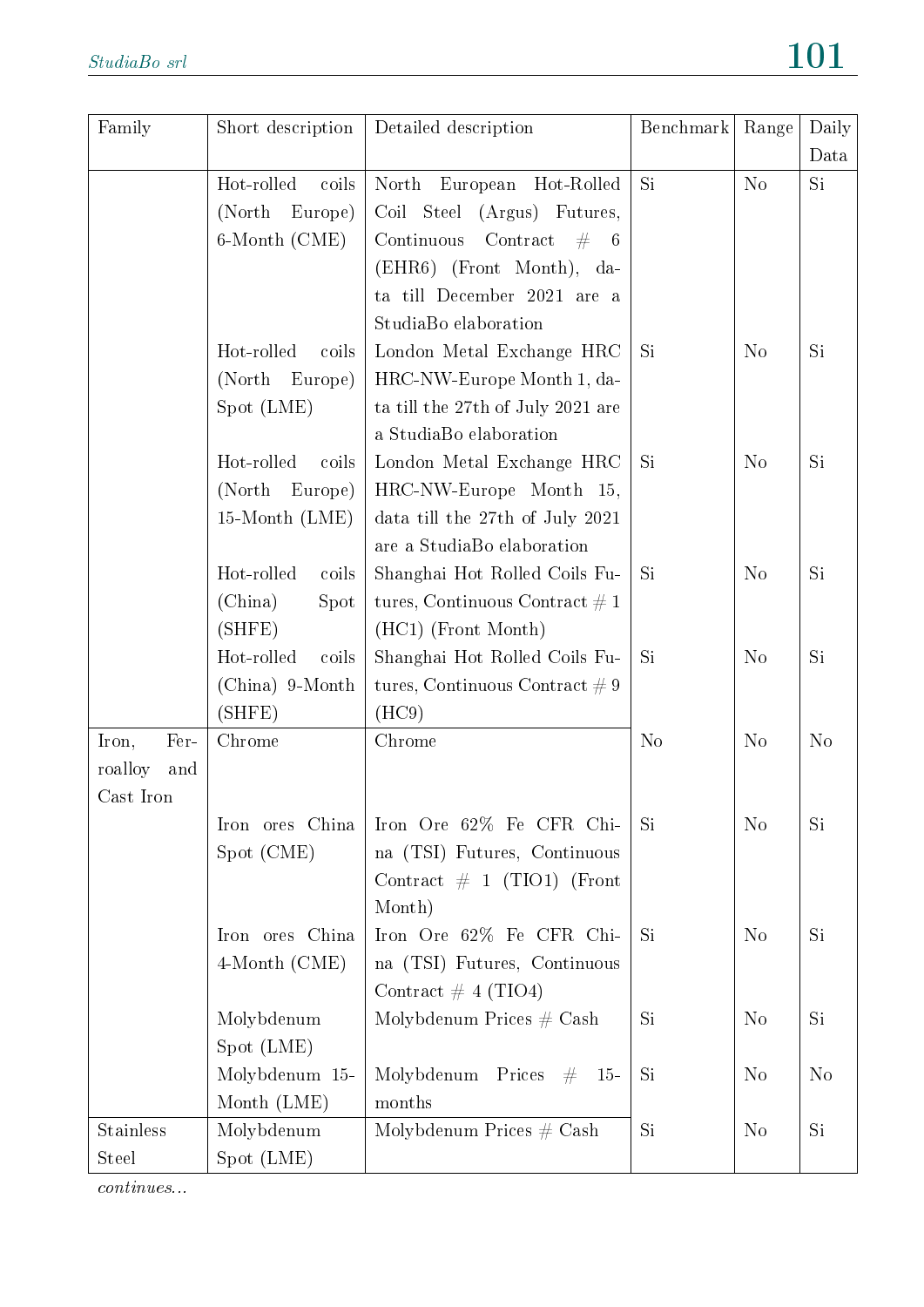| Family | Short description | Detailed description               | Benchmark | Range          | Daily          |
|--------|-------------------|------------------------------------|-----------|----------------|----------------|
|        |                   |                                    |           |                | Data           |
|        | Molybdenum 15-    | Molybdenum Prices<br>#<br>$15-$    | Si.       | N <sub>o</sub> | N <sub>o</sub> |
|        | Month $(LME)$     | months                             |           |                |                |
|        | Nickel<br>Spot    | Nickel Prices $#$ Cash             | <b>Si</b> | No             | Si             |
|        | (LME)             |                                    |           |                |                |
|        | Nickel first de-  | Nickel Prices,<br>Delivered in     | Si        | N <sub>o</sub> | Si             |
|        | cember after cur- | December after<br>the<br>– current |           |                |                |
|        | rent year $(LME)$ | year                               |           |                |                |
|        | Nickel 3-Months   | Nickel $#$ 3-months delivery       | Si        | No             | N <sub>o</sub> |
|        | (LME)             | (London Metal Exchange)            |           |                |                |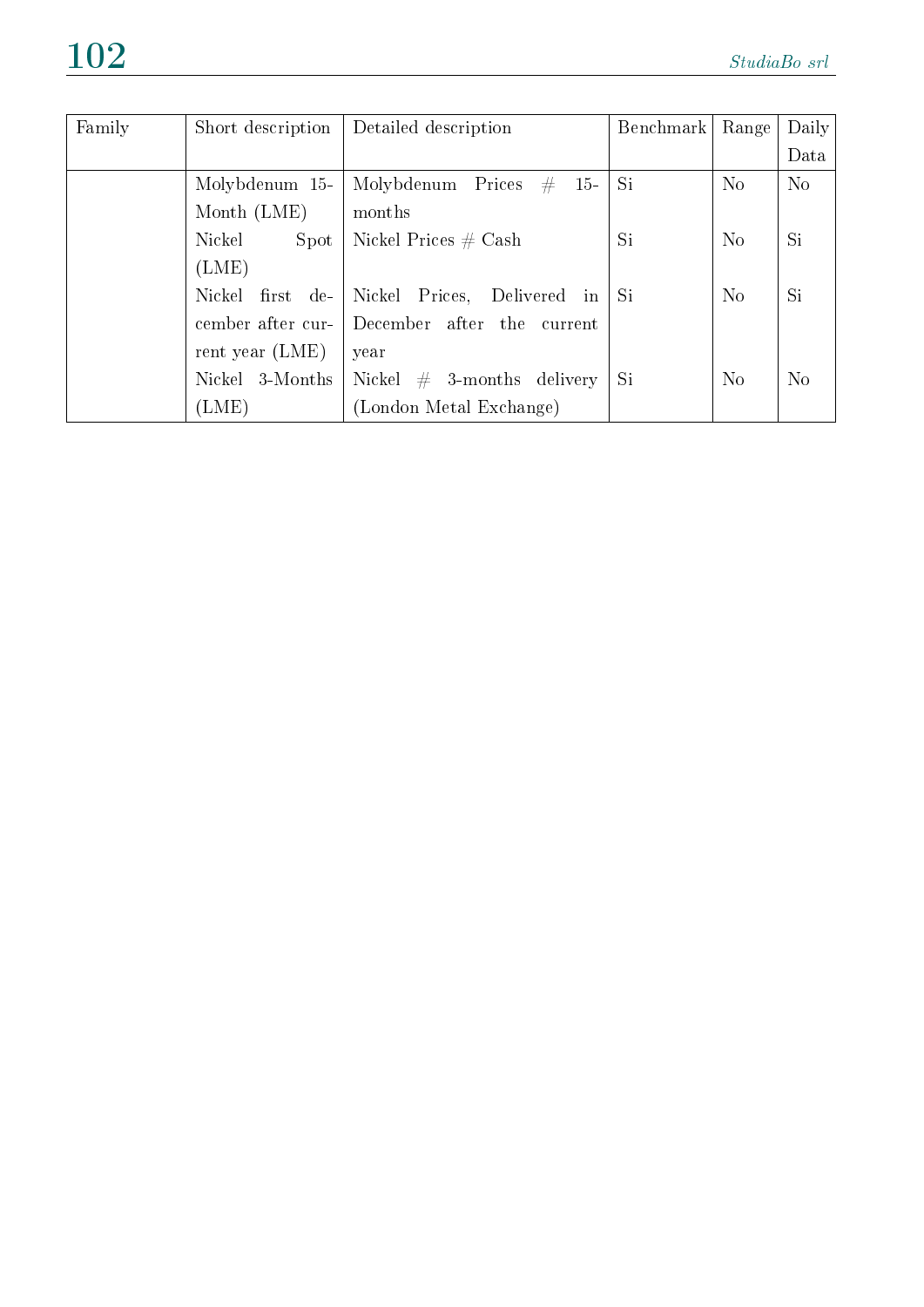### Typology "Textile Fibers"

| Family | Short description | Detailed description            | Benchmark | Range          | Daily    |
|--------|-------------------|---------------------------------|-----------|----------------|----------|
|        |                   |                                 |           |                | Data     |
| Cotton | Cotton<br>Spot    | Cotton No. 2 Futures, Conti-    | Si.       | N <sub>o</sub> | Si       |
|        | (ICE)             | nuous Contract $\# 1$           |           |                |          |
|        | Cotton<br>6-Month | Cotton No. 2 Futures, Conti-    | Si        | N <sub>o</sub> | Si       |
|        | (ICE)             | nuous Contract $\# 6$           |           |                |          |
| Wool   | Australian Wool   | Australian<br>Wool<br>Exchange, | Si        | N <sub>o</sub> | $\rm No$ |
|        |                   | Indicator<br>Market<br>Eastern  |           |                |          |
|        |                   | (AWEX-EMI)                      |           |                |          |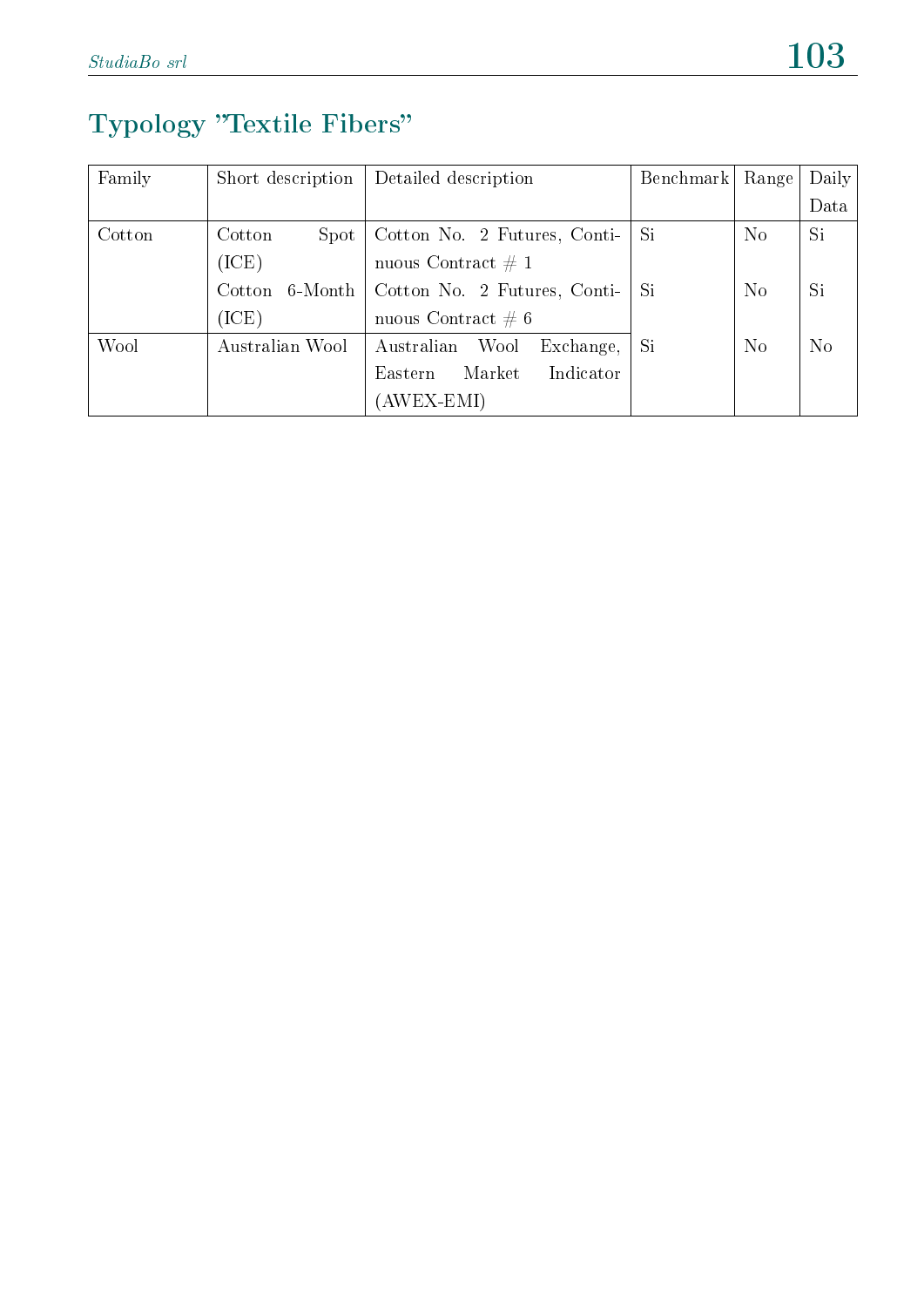### Typology Wood and Paper

| Family         | Short description    | Detailed description            | Benchmark | Range          | Daily          |
|----------------|----------------------|---------------------------------|-----------|----------------|----------------|
|                |                      |                                 |           |                | Data           |
| Paper          | NBSK wood pulp       | Northern Bleached Softwood      | Si        | No             | N <sub>o</sub> |
|                | (Europe)             | Kraft Pulp (NBSK Europe,        |           |                |                |
|                |                      | NOREXECO)                       |           |                |                |
| Lumber         | Random<br>lenght     | Random Length Lumber Futu-      | <b>Si</b> | N <sub>o</sub> | Si             |
|                | USA<br>lumber        | res, Continuous Contract $\#$ 1 |           |                |                |
|                | Spot (CME)           | $(LB1)$ (Front Month)           |           |                |                |
|                | Random<br>lenght     | Random Length Lumber Futu-      | Si        | $\rm No$       | N <sub>o</sub> |
|                | <b>USA</b><br>lumber | res, Continuous Contract $\#$ 2 |           |                |                |
|                | 2-Month (CME)        | (LB2)                           |           |                |                |
| Wood<br>$Pro-$ | Random<br>lenght     | Random Length Lumber Futu-      | Si        | N <sub>o</sub> | Si             |
| ducts          | USA<br>lumber        | res, Continuous Contract $\#$ 1 |           |                |                |
|                | Spot (CME)           | $(LB1)$ (Front Month)           |           |                |                |
|                | Random<br>lenght     | Random Length Lumber Futu-      | Si        | $\rm No$       | N <sub>o</sub> |
|                | lumber<br>USA        | res, Continuous Contract $\#$ 2 |           |                |                |
|                | $2$ -Month $(CME)$   | (LB2)                           |           |                |                |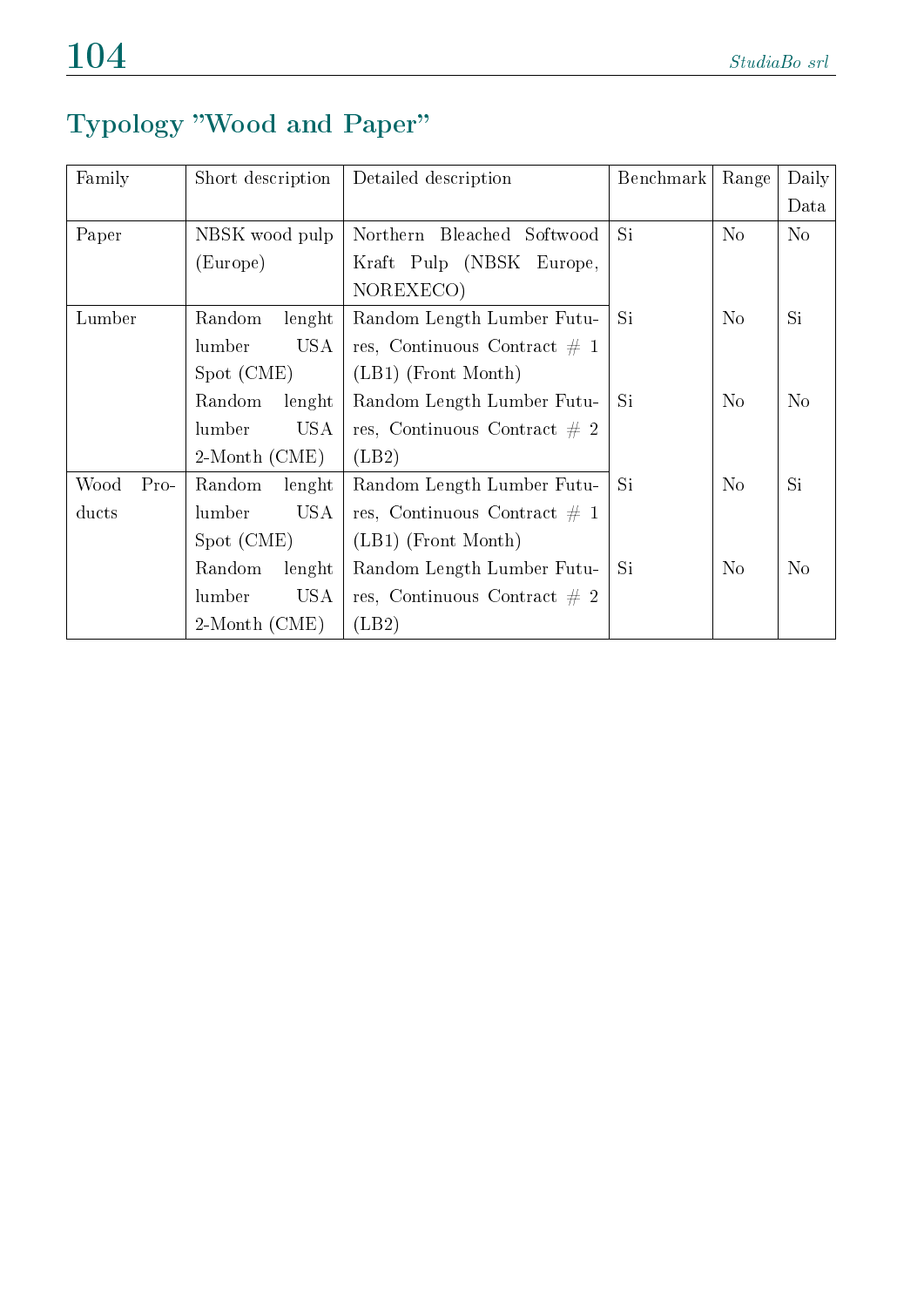# Typology "Non Ferrous Metals"

| Family    | Short description  | Detailed description            | Benchmark | Range          | Daily          |
|-----------|--------------------|---------------------------------|-----------|----------------|----------------|
|           |                    |                                 |           |                | Data           |
| Aluminium | Aluminium-Alloy    | Aluminum Alloy Prices $\#$ Cash | Si        | N <sub>o</sub> | Si             |
| Alloy     | Spot (LME)         |                                 |           |                |                |
|           | Aluminium-Alloy    | Aluminum Alloy Prices, Deli-    | Si        | N <sub>o</sub> | Si             |
|           | december<br>first  | vered in December after the     |           |                |                |
|           | after current year | current year                    |           |                |                |
|           | (LME)              |                                 |           |                |                |
|           | Aluminium-Alloy    | Aluminium-Alloy $\#$ 3-months   | Si        | N <sub>o</sub> | N <sub>o</sub> |
|           | 3-Months (LME)     | delivery (London Metal Ex-      |           |                |                |
|           |                    | change)                         |           |                |                |
| Secondary | Aluminium-Alloy    | Aluminum Alloy Prices $\#$ Cash | Si        | N <sub>o</sub> | Si             |
| Aluminium | Spot (LME)         |                                 |           |                |                |
|           | Aluminium-Alloy    | Aluminum Alloy Prices, Deli-    | Si        | N <sub>o</sub> | Si             |
|           | first<br>december  | vered in December after the     |           |                |                |
|           | after current year | current year                    |           |                |                |
|           | (LME)              |                                 |           |                |                |
|           | Aluminium-Alloy    | Aluminium-Alloy # 3-months      | Si        | N <sub>o</sub> | N <sub>o</sub> |
|           | 3-Months (LME)     | delivery (London Metal Ex-      |           |                |                |
|           |                    | change)                         |           |                |                |
| Other     | Cobalt<br>Spot     | Cobolt Prices $#$ Cash          | Si        | N <sub>o</sub> | Si             |
| Metals    | (LME)              |                                 |           |                |                |
|           | Cobalt 15-Month    | Cobolt Prices $# 15$ -months    | Si        | N <sub>o</sub> | Si             |
|           | (LME)              |                                 |           |                |                |
|           | Tin Spot (LME)     | Tin Prices $\#$ Cash            | Si        | N <sub>o</sub> | Si             |
|           | Tin<br>15-Month    | Tin Prices $# 15$ -months       | Si        | N <sub>o</sub> | Si             |
|           | (LME)              |                                 |           |                |                |
|           | Tin Spot (SHFE)    | Shanghai Tin Futures, Con-      | Si        | N <sub>o</sub> | Si             |
|           |                    | tinuous Contract $\#$ 1 (SN1)   |           |                |                |
|           |                    | (Front Month)                   |           |                |                |
|           | Tin<br>9-Month     | Shanghai Tin Futures, Conti-    | Si        | N <sub>o</sub> | Si             |
|           | (SHFE)             | nuous Contract $\# 9$ (SN9)     |           |                |                |
| Nickel    | Spot<br>Nickel     | Nickel Prices $#$ Cash          | Si        | N <sub>o</sub> | Si             |
|           | (LME)              |                                 |           |                |                |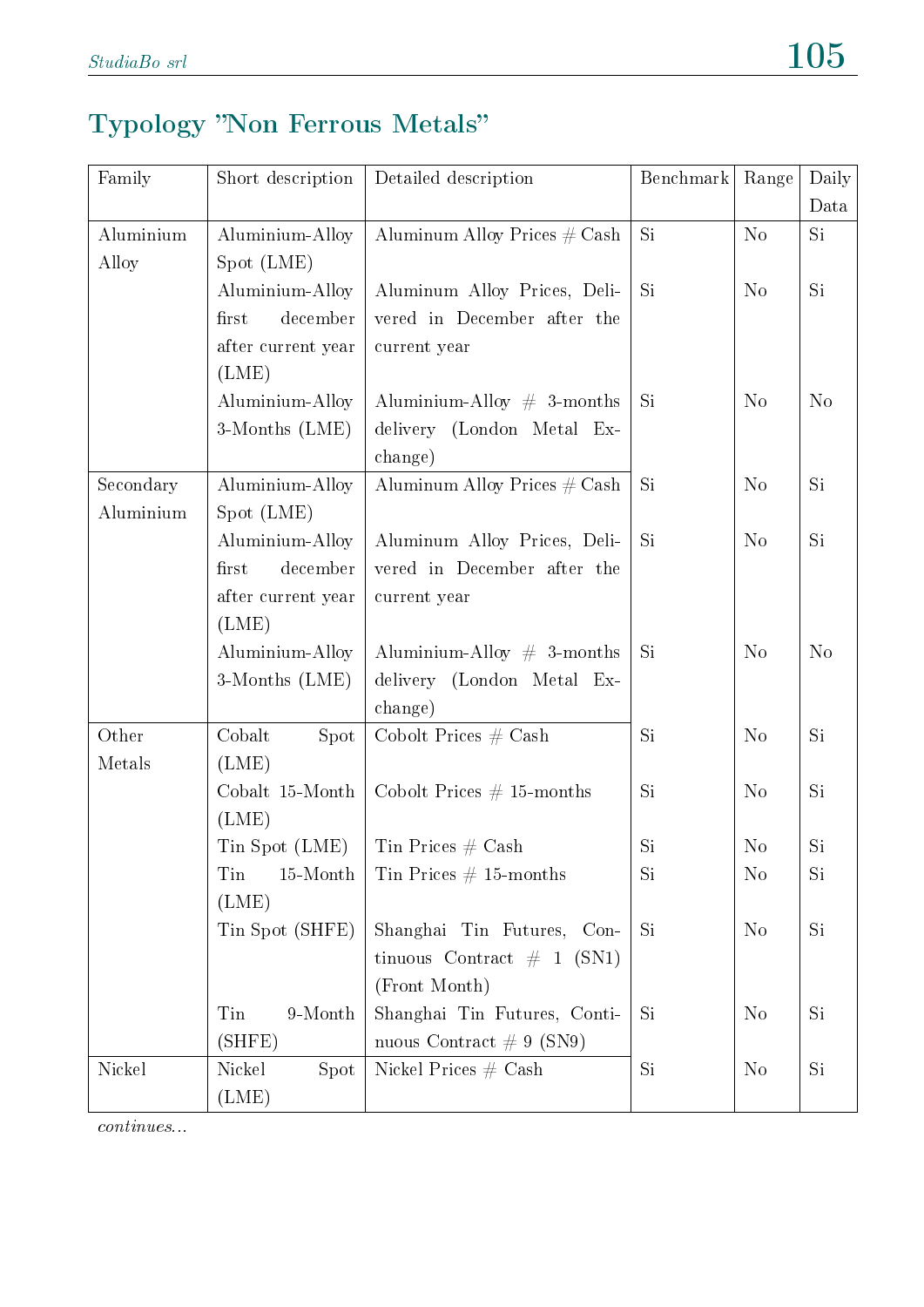| Family        | Short description        | Detailed description                       | Benchmark | Range          | Daily          |
|---------------|--------------------------|--------------------------------------------|-----------|----------------|----------------|
|               |                          |                                            |           |                | Data           |
|               | Nickel<br>first<br>$de-$ | Nickel Prices,<br>Delivered in             | Si.       | N <sub>o</sub> | Si             |
|               | cember after cur-        | December after the current                 |           |                |                |
|               | rent year $(LME)$        | year                                       |           |                |                |
|               | Nickel 3-Months          | Nickel $#$ 3-months delivery               | Si        | N <sub>o</sub> | N <sub>o</sub> |
|               | (LME)                    | (London Metal Exchange)                    |           |                |                |
|               | Nickel Spot (SH-         | Shanghai Nickel Futures, Con-              | Si        | N <sub>o</sub> | Si             |
|               | FE)                      | tinuous Contract $\#$ 1 (NI1)              |           |                |                |
|               |                          | (Front Month)                              |           |                |                |
|               | 9-Month<br>Nickel        | Shanghai Nickel Futures, Con-              | Si        | N <sub>o</sub> | Si             |
|               | (SHFE)                   | tinuous Contract $\# 9$ (NI9)              |           |                |                |
| <b>Bronze</b> | Tin Spot (LME)           | Tin Prices $\#$ Cash                       | Si.       | N <sub>o</sub> | Si.            |
|               | Tin<br>15-Month          | Tin Prices $\#$ 15-months                  | Si        | N <sub>o</sub> | Si             |
|               | (LME)                    |                                            |           |                |                |
|               | Spot<br>Copper           | Copper Prices $#$ Cash                     | Si        | N <sub>o</sub> | N <sub>o</sub> |
|               | (LME)                    |                                            |           |                |                |
|               | Copper first de-         | Copper Prices, Delivered in                | Si        | N <sub>o</sub> | N <sub>o</sub> |
|               | cember after cur-        | December after the<br>current              |           |                |                |
|               | rent year $(LME)$        | year                                       |           |                |                |
|               | Copper 3-Months          | Copper Cathodes Grade A $#3-$              | Si        | N <sub>o</sub> | N <sub>o</sub> |
|               | (LME)                    | months delivery (London Metal              |           |                |                |
|               |                          | Exchange)                                  |           |                |                |
| Aluminium     | Aluminium Spot           | Aluminum Prices $#$ Cash                   | Si        | N <sub>o</sub> | N <sub>o</sub> |
|               | (LME)                    |                                            |           |                |                |
|               | Aluminium<br>first       | Aluminum Prices, Delivered in              | Si        | N <sub>o</sub> | Si             |
|               | december<br>after        | December after the current                 |           |                |                |
|               | current<br>year          | year                                       |           |                |                |
|               | (LME)                    |                                            |           |                |                |
|               | Aluminium                | Aluminium $# 3$ -months delive-            | Si        | N <sub>o</sub> | Si             |
|               | 3-Months (LME)           | ry (London Metal Exchange)                 |           |                |                |
|               | Aluminium Spot           | Shanghai Aluminum Futures,                 | Si        | N <sub>o</sub> | Si             |
|               | (SHFE)                   | Contract<br>Continuous<br>#<br>$\mathbf 1$ |           |                |                |
|               |                          | (AL1) (Front Month)                        |           |                |                |
|               | Aluminium                | Shanghai Aluminum Futures,                 | Si        | N <sub>o</sub> | Si             |
|               | 9-Month (SHFE)           | ${\rm Contract}$<br>Continuous<br>#<br>9   |           |                |                |
|               |                          | (AL9)                                      |           |                |                |
| Lead          | Lead Spot (LME)          | Lead Prices $\#$ Cash                      | Si.       | N <sub>o</sub> | Si.            |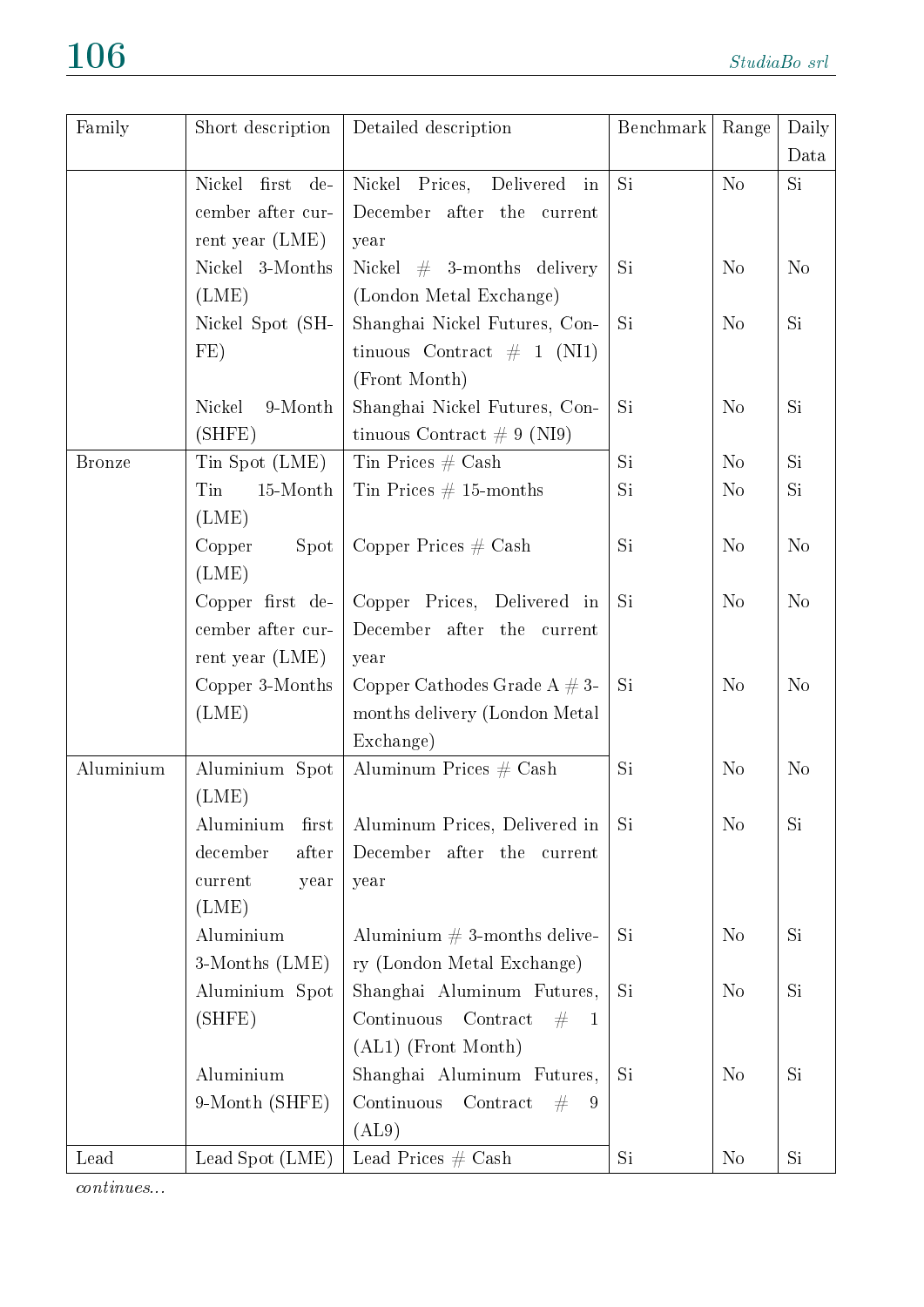| Family       | Short description | Detailed description                        | Benchmark | Range          | Daily          |
|--------------|-------------------|---------------------------------------------|-----------|----------------|----------------|
|              |                   |                                             |           |                | Data           |
|              | Lead first decem- | Lead Prices, Delivered in De-               | Si        | $\rm No$       | Si             |
|              | ber after current | cember after the current year               |           |                |                |
|              | year (LME)        |                                             |           |                |                |
| Copper       | Spot<br>Copper    | Copper Prices $#$ Cash                      | Si        | N <sub>o</sub> | N <sub>o</sub> |
|              | (LME)             |                                             |           |                |                |
|              | Copper first de-  | Copper Prices, Delivered in                 | Si        | N <sub>o</sub> | N <sub>o</sub> |
|              | cember after cur- | December after the<br>current               |           |                |                |
|              | rent year $(LME)$ | year                                        |           |                |                |
|              | Copper 3-Months   | Copper Cathodes Grade $A \# 3$ -            | Si.       | N <sub>o</sub> | N <sub>o</sub> |
|              | (LME)             | months delivery (London Metal               |           |                |                |
|              |                   | Exchange)                                   |           |                |                |
|              | Copper<br>Spot    | Shanghai<br>Copper<br>Futures,              | Si        | N <sub>o</sub> | Si             |
|              | (SHFE)            | Continuous<br>Contract<br>#<br>$\mathbf{1}$ |           |                |                |
|              |                   | (CU1) (Front Month)                         |           |                |                |
|              | Copper 9-Month    | Shanghai<br>Copper<br>Futures,              | <b>Si</b> | No             | <b>Si</b>      |
|              | (SHFE)            | Continuous<br>Contract<br>#<br>9            |           |                |                |
|              |                   | (CU9)                                       |           |                |                |
| <b>Brass</b> | Spot<br>Copper    | Copper Prices $#$ Cash                      | Si        | N <sub>o</sub> | N <sub>o</sub> |
|              | (LME)             |                                             |           |                |                |
|              | Copper first de-  | Copper Prices, Delivered in                 | Si        | N <sub>o</sub> | N <sub>o</sub> |
|              | cember after cur- | December after the current                  |           |                |                |
|              | rent year $(LME)$ | year                                        |           |                |                |
|              | Copper 3-Months   | Copper Cathodes Grade A $# 3$ -             | Si        | N <sub>o</sub> | N <sub>o</sub> |
|              | (LME)             | months delivery (London Metal)              |           |                |                |
|              |                   | Exchange)                                   |           |                |                |
|              | Zinc Spot $(LME)$ | Zinc Prices $\#$ Cash                       | Si        | N <sub>o</sub> | Si             |
|              | Zinc first decem- | Zinc Prices, Delivered in De-               | Si        | N <sub>o</sub> | N <sub>o</sub> |
|              | ber after current | cember after the current year               |           |                |                |
|              | year (LME)        |                                             |           |                |                |
|              | 3-Months<br>Zinc  | Zinc $\#$ 3-months delivery (Lon-           | Si        | No             | Si             |
|              | (LME)             | don Metal Exchange)                         |           |                |                |
| Zinc         | Zinc Spot $(LME)$ | Zinc Prices $#$ Cash                        | Si        | N <sub>o</sub> | Si             |
|              | Zinc first decem- | Zinc Prices, Delivered in De-               | Si        | N <sub>o</sub> | N <sub>o</sub> |
|              | ber after current | cember after the current year               |           |                |                |
|              | year (LME)        |                                             |           |                |                |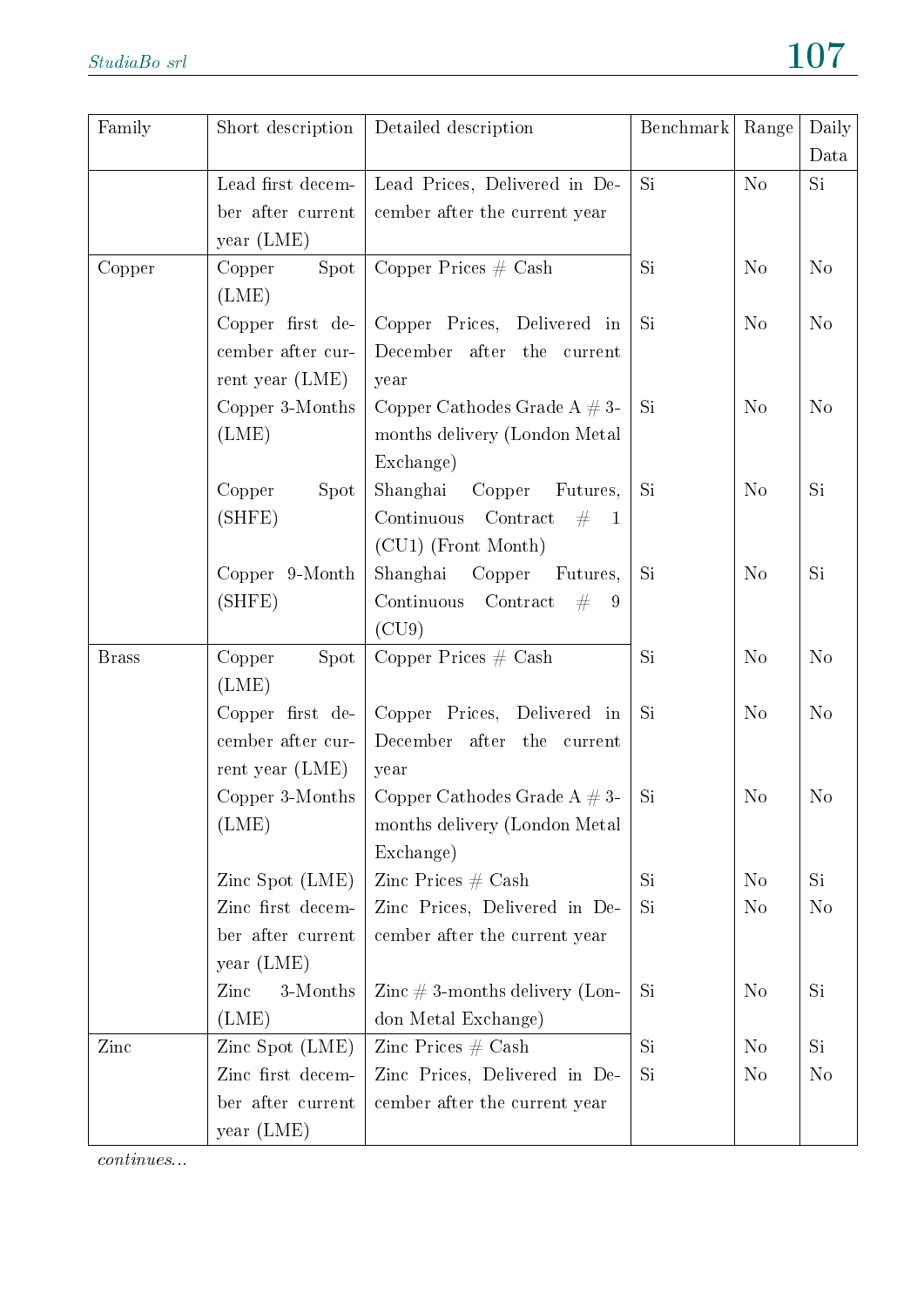| Family | Short description      | Detailed description                                           | Benchmark | Range          | Daily |
|--------|------------------------|----------------------------------------------------------------|-----------|----------------|-------|
|        |                        |                                                                |           |                | Data  |
|        | $\rm Zinc$<br>3-Months | $\mathop{\rm Zinc}\nolimits\#3\text{-months delivery (Lon-1)}$ | Si        | N <sub>o</sub> | Si    |
|        | (LME)                  | don Metal Exchange)                                            |           |                |       |
|        | Zinc Spot<br>$(SH-$    | Shanghai Zinc Futures, Con-                                    | - Si      | N <sub>o</sub> | Si    |
|        | FE)                    | tinuous Contract # 1 $(ZN1)$                                   |           |                |       |
|        |                        | (Front Month)                                                  |           |                |       |
|        | Zinc<br>$9$ -Month     | Shanghai Zinc Futures, Conti-                                  | Si        | N <sub>o</sub> | Si    |
|        | (SHFE)                 | nuous Contract $\# 9$ (ZN9)                                    |           |                |       |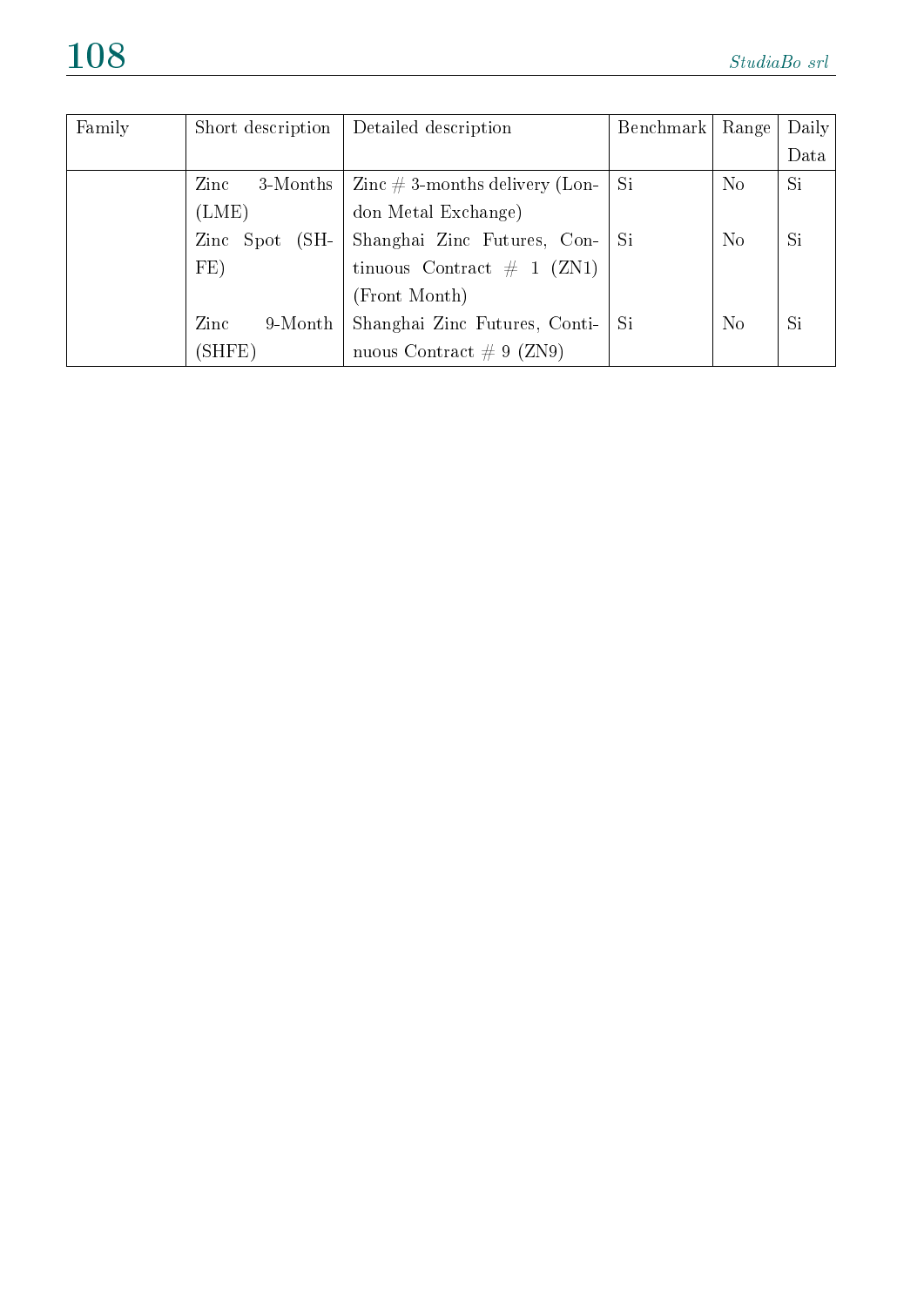## Typology "Inorganic Chemicals"

| Family       | Short description        | Detailed description                   | Benchmark | Range          | Daily          |
|--------------|--------------------------|----------------------------------------|-----------|----------------|----------------|
|              |                          |                                        |           |                | Data           |
| Metallic     | Aluminium Spot           | Aluminum Prices $#$ Cash               | Si        | N <sub>o</sub> | $\rm No$       |
| compounds    | (LME)                    |                                        |           |                |                |
|              | Aluminium<br>first       | Aluminum Prices, Delivered in          | Si        | N <sub>o</sub> | Si             |
|              | after<br>december        | December after<br>the current          |           |                |                |
|              | current<br>year          | year                                   |           |                |                |
|              | (LME)                    |                                        |           |                |                |
|              | Aluminium                | Aluminium $# 3$ -months delive-        | Si        | N <sub>o</sub> | Si             |
|              | 3-Months (LME)           | ry (London Metal Exchange)             |           |                |                |
|              | Copper<br>Spot           | Copper Prices $#$ Cash                 | <b>Si</b> | N <sub>o</sub> | N <sub>o</sub> |
|              | (LME)                    |                                        |           |                |                |
|              | Copper first de-         | Copper Prices, Delivered in            | Si        | N <sub>o</sub> | N <sub>o</sub> |
|              | cember after cur-        | December after the current             |           |                |                |
|              | rent year $(LME)$        | year                                   |           |                |                |
|              | Copper 3-Months          | Copper Cathodes Grade $A \# 3$ -       | <b>Si</b> | No             | No             |
|              | (LME)                    | months delivery (London Metal          |           |                |                |
|              |                          | Exchange)                              |           |                |                |
| Chlor-alkali | <b>Brent</b><br>Spot     | Futures,<br>Continuous<br><b>Brent</b> | Si        | N <sub>o</sub> | N <sub>o</sub> |
| products     | $(ICE)$ , price/ton      | Contract $\#$ 1 (O1)<br>(Front         |           |                |                |
|              |                          | Month)                                 |           |                |                |
|              | 24-Month<br><b>Brent</b> | <b>Brent</b><br>Futures,<br>Continuous | Si        | N <sub>o</sub> | N <sub>o</sub> |
|              | $(ICE)$ , price/ton      | Contract $\# 24 (024)$                 |           |                |                |
|              | <b>WTI</b><br>Spot       | Cushing, OK Crude Oil Future           | Si        | N <sub>o</sub> | N <sub>o</sub> |
|              | (CME),                   | Contract $\# 1$                        |           |                |                |
|              | price/ton                |                                        |           |                |                |
|              | <b>WTI</b><br>$12-$      | Cushing, OK Crude Oil Future           | Si        | N <sub>o</sub> | N <sub>o</sub> |
|              | Month<br>(CME),          | Contract $# 12$                        |           |                |                |
|              | price/ton                |                                        |           |                |                |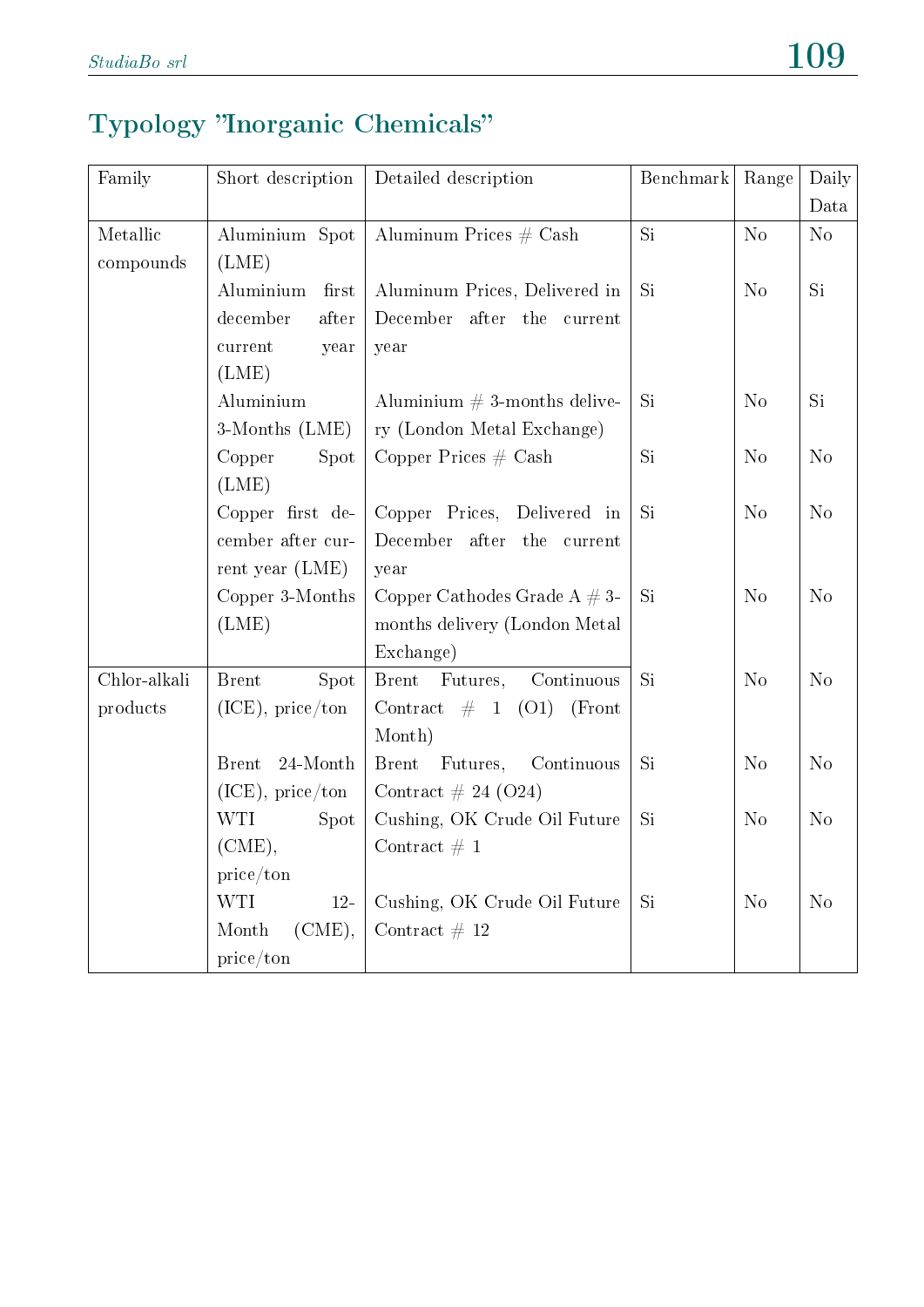## Typology "Organic Chemicals"

| Family      | Short description        | Detailed description                   | Benchmark | Range          | Daily          |
|-------------|--------------------------|----------------------------------------|-----------|----------------|----------------|
|             |                          |                                        |           |                | Data           |
| Alcohols    | Spot<br><b>B</b> rent    | <b>Brent</b><br>Futures,<br>Continuous | Si        | $\rm No$       | No             |
|             | $(ICE)$ , price/ton      | Contract $\#$ 1 (O1) (Front            |           |                |                |
|             |                          | Month)                                 |           |                |                |
|             | 24-Month<br><b>Brent</b> | Brent Futures, Continuous              | Si        | N <sub>o</sub> | N <sub>o</sub> |
|             | $(ICE)$ , price/ton      | Contract $\# 24 (O24)$                 |           |                |                |
|             | <b>WTI</b><br>Spot       | Cushing, OK Crude Oil Future           | Si        | No             | N <sub>o</sub> |
|             | (CME),                   | Contract $\# 1$                        |           |                |                |
|             | price/ton                |                                        |           |                |                |
|             | <b>WTI</b><br>$12-$      | Cushing, OK Crude Oil Future           | Si        | N <sub>o</sub> | N <sub>o</sub> |
|             | $(CME)$ ,<br>Month       | Contract $# 12$                        |           |                |                |
|             | price/ton                |                                        |           |                |                |
| Hydrocarbon | Spot<br><b>Brent</b>     | Continuous<br><b>Brent</b><br>Futures, | Si        | N <sub>o</sub> | N <sub>o</sub> |
|             | $(ICE)$ , price/ton      | Contract $\#$ 1 (O1)<br>(Front)        |           |                |                |
|             |                          | Month)                                 |           |                |                |
|             | 24-Month<br><b>Brent</b> | Brent Futures, Continuous              | Si        | N <sub>o</sub> | N <sub>o</sub> |
|             | $(ICE)$ , price/ton      | Contract $\# 24 (O24)$                 |           |                |                |
|             | WTI<br>Spot              | Cushing, OK Crude Oil Future           | Si        | No             | No             |
|             | (CME),                   | Contract $\# 1$                        |           |                |                |
|             | price/ton                |                                        |           |                |                |
|             | <b>WTI</b><br>$12-$      | Cushing, OK Crude Oil Future           | Si        | N <sub>o</sub> | N <sub>o</sub> |
|             | $(CME)$ ,<br>Month       | Contract $# 12$                        |           |                |                |
|             | price/ton                |                                        |           |                |                |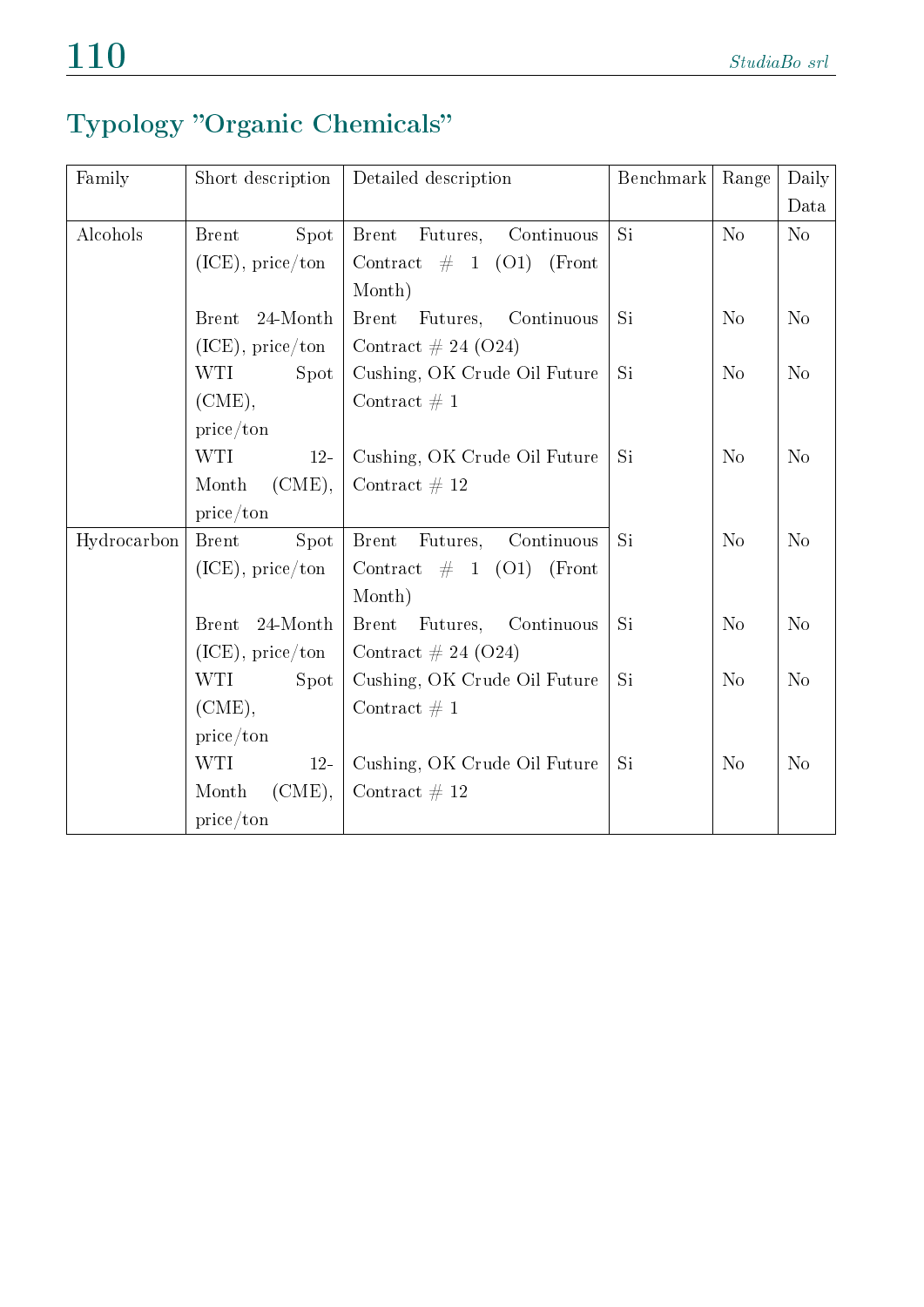## Typology "Industrial Chemicals"

| Family      | Short description        | Detailed description                   | Benchmark | Range          | Daily          |
|-------------|--------------------------|----------------------------------------|-----------|----------------|----------------|
|             |                          |                                        |           |                | Data           |
| Fertilizers | Spot<br><b>Brent</b>     | Futures,<br>Continuous<br><b>Brent</b> | <b>Si</b> | No             | No             |
|             | $(ICE)$ , price/ton      | Contract $\#$ 1 (O1)<br>(Front)        |           |                |                |
|             |                          | Month)                                 |           |                |                |
|             | 24-Month<br><b>Brent</b> | Brent Futures, Continuous              | Si        | N <sub>o</sub> | N <sub>o</sub> |
|             | $(ICE)$ , price/ton      | Contract $\# 24 (024)$                 |           |                |                |
|             | WTI<br>Spot              | Cushing, OK Crude Oil Future           | Si        | N <sub>o</sub> | N <sub>o</sub> |
|             | (CME),                   | Contract $\# 1$                        |           |                |                |
|             | price/ton                |                                        |           |                |                |
|             | <b>WTI</b><br>$12-$      | Cushing, OK Crude Oil Future           | Si        | N <sub>o</sub> | N <sub>o</sub> |
|             | Month<br>$(CME)$ ,       | Contract # 12                          |           |                |                |
|             | price/ton                |                                        |           |                |                |
| Varnishes   | Spot<br><b>Brent</b>     | Continuous<br><b>Brent</b><br>Futures, | Si        | N <sub>o</sub> | N <sub>o</sub> |
|             | $(ICE)$ , price/ton      | Contract $\#$ 1 (O1)<br>(Front)        |           |                |                |
|             |                          | Month)                                 |           |                |                |
|             | 24-Month<br><b>Brent</b> | Brent Futures, Continuous              | Si        | N <sub>o</sub> | N <sub>o</sub> |
|             | $(ICE)$ , price/ton      | Contract $\# 24 (024)$                 |           |                |                |
|             | <b>WTI</b><br>Spot       | Cushing, OK Crude Oil Future           | Si        | N <sub>o</sub> | N <sub>o</sub> |
|             | $(CME)$ ,                | Contract $\# 1$                        |           |                |                |
|             | price/ton                |                                        |           |                |                |
|             | <b>WTI</b><br>$12-$      | Cushing, OK Crude Oil Future           | Si        | N <sub>o</sub> | N <sub>o</sub> |
|             | $(CME)$ ,<br>Month       | Contract $\#$ 12                       |           |                |                |
|             | price/ton                |                                        |           |                |                |